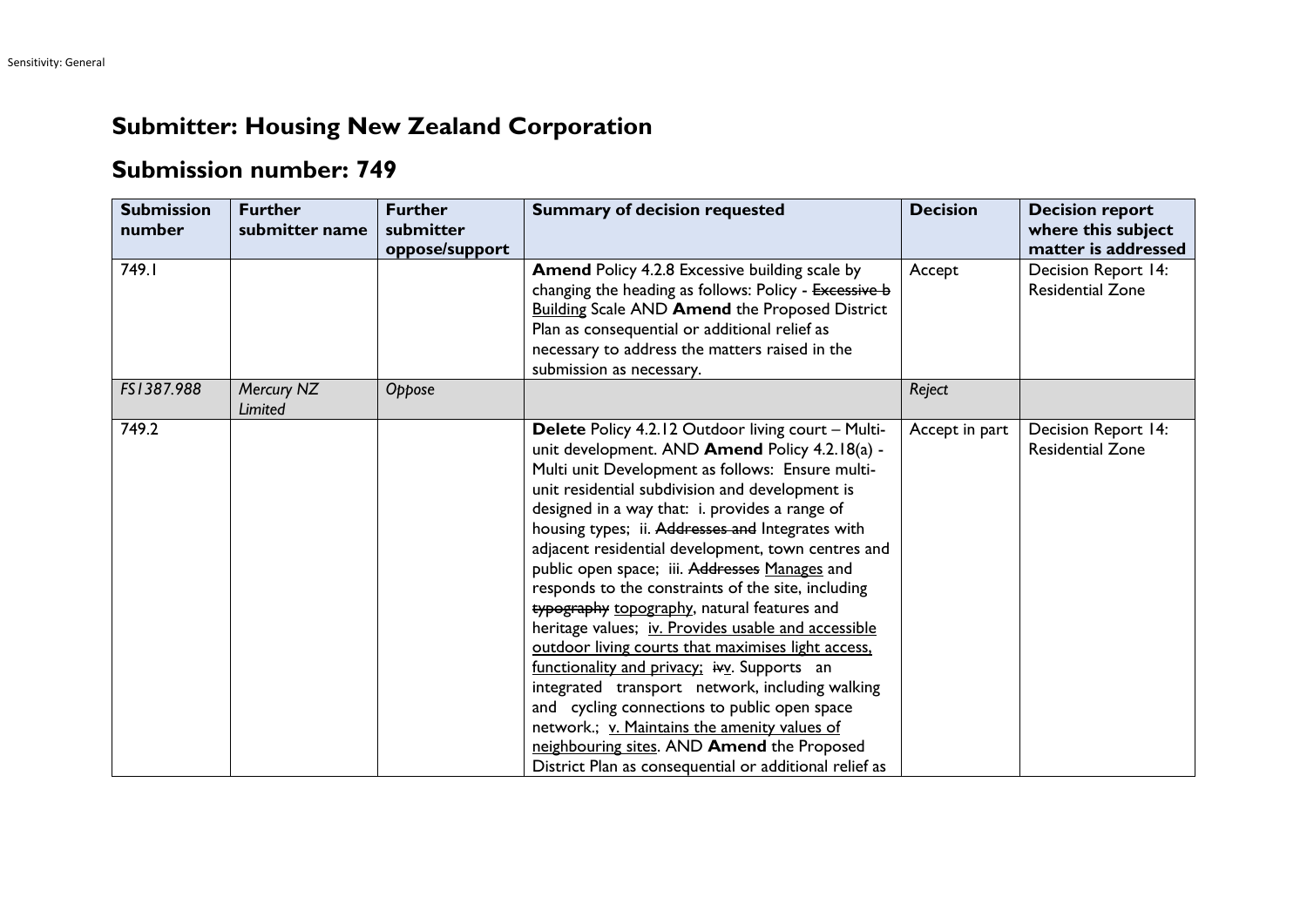| <b>Submission</b><br>number | <b>Further</b><br>submitter name          | <b>Further</b><br>submitter<br>oppose/support | <b>Summary of decision requested</b>                                                                                                                                                                                                                                                                                                                                                                                                                                                                                                                                                                                                                                                                                                                                                                                                                                                                                                                                                                                                                                                                                                                                                                                                                                                                                                                                                                                   | <b>Decision</b> | <b>Decision report</b><br>where this subject<br>matter is addressed |
|-----------------------------|-------------------------------------------|-----------------------------------------------|------------------------------------------------------------------------------------------------------------------------------------------------------------------------------------------------------------------------------------------------------------------------------------------------------------------------------------------------------------------------------------------------------------------------------------------------------------------------------------------------------------------------------------------------------------------------------------------------------------------------------------------------------------------------------------------------------------------------------------------------------------------------------------------------------------------------------------------------------------------------------------------------------------------------------------------------------------------------------------------------------------------------------------------------------------------------------------------------------------------------------------------------------------------------------------------------------------------------------------------------------------------------------------------------------------------------------------------------------------------------------------------------------------------------|-----------------|---------------------------------------------------------------------|
|                             |                                           |                                               | necessary to address the matters raised in the<br>submission as necessary.                                                                                                                                                                                                                                                                                                                                                                                                                                                                                                                                                                                                                                                                                                                                                                                                                                                                                                                                                                                                                                                                                                                                                                                                                                                                                                                                             |                 |                                                                     |
| FS1371.29                   | Lakeside<br>Development<br><b>Limited</b> | Support                                       |                                                                                                                                                                                                                                                                                                                                                                                                                                                                                                                                                                                                                                                                                                                                                                                                                                                                                                                                                                                                                                                                                                                                                                                                                                                                                                                                                                                                                        | Accept in part  |                                                                     |
| FS1387.989                  | Mercury NZ<br>Limited                     | Oppose                                        |                                                                                                                                                                                                                                                                                                                                                                                                                                                                                                                                                                                                                                                                                                                                                                                                                                                                                                                                                                                                                                                                                                                                                                                                                                                                                                                                                                                                                        | Accept in part  |                                                                     |
| 749.3                       |                                           |                                               | Amend Policy 4.2.18(b) Multi unit development as<br>follows: Encourage the design of multi-unit residential<br>developments to that promote the outcomes of the<br>Waikato District Council's multi-unit development urban<br>design guidelines (Appendix 3.4), in particular section 3<br>(site and context analysis), section 4 (movement, access<br>and parking), section 5 (neighbourhood character),<br>section 6 (street and public realm interface), and<br>section 8 (communal open spaces and landscape<br>treatment), in particular by: i. Responding to the<br>immediate urban and built form; ii. Designing and<br>locating Locate development to support connection to<br>the surrounding context and local amenities; iii.<br>Promoteing the safe movement of pedestrians and<br>vehicles on-site; iv. Ensuring design is Be contextually<br>appropriate and promotes promoting of local<br>characteristics to that contribute to community identity;<br>v. Designs that rRespond to and promote the public<br>interface by the provision of: A. Streets and public<br>places; B. Pedestrian safety and amenity; C. Side<br>setbacks; and D. Variation in roof form. vi. Ensuring<br>Provide a communal outdoor living court is provided<br>where private individual outdoor living courts are<br>limited. AND Amend the Proposed District Plan as<br>consequential or additional relief as necessary to | Reject          | Decision Report 14:<br><b>Residential Zone</b>                      |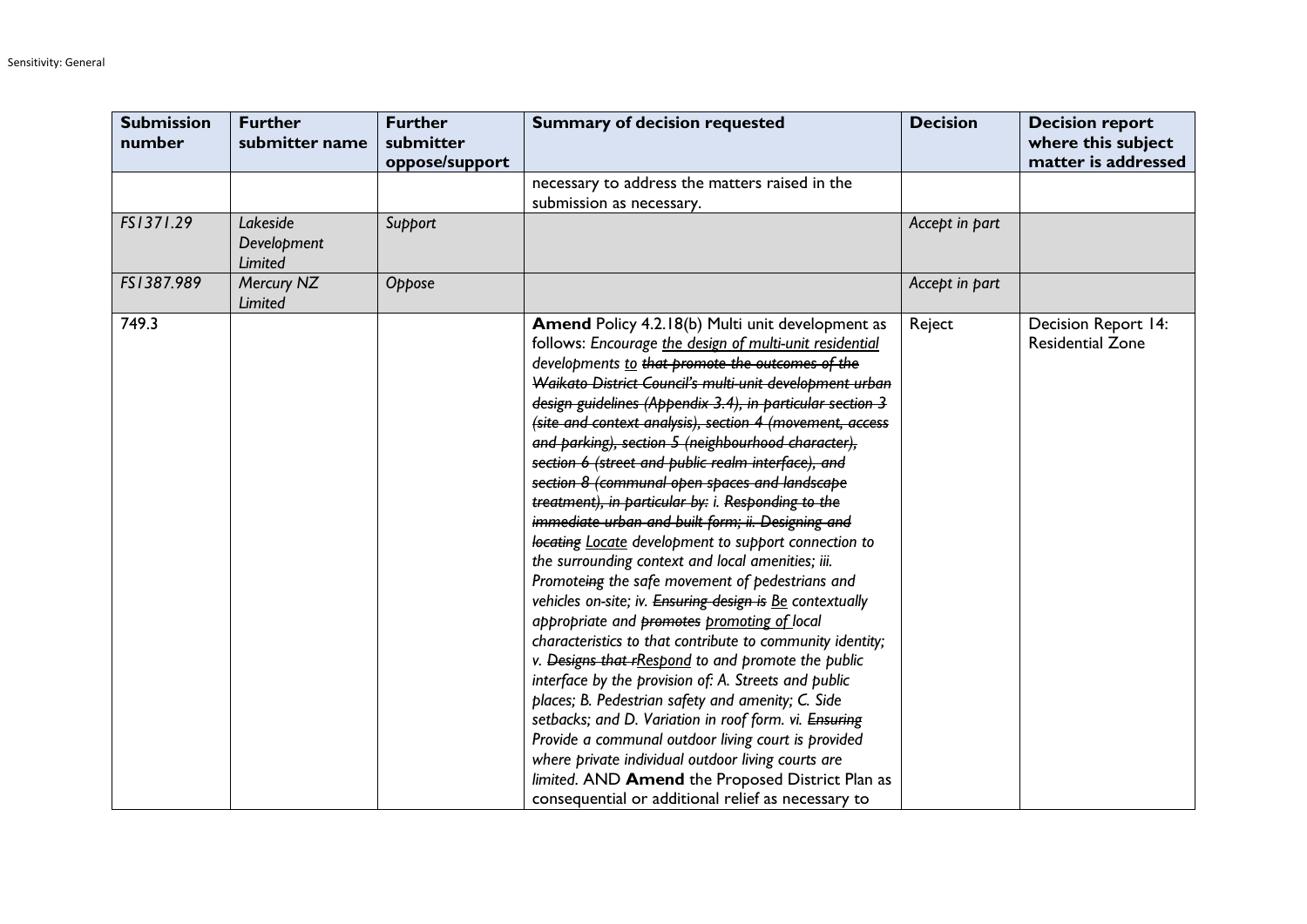| <b>Submission</b><br>number | <b>Further</b><br>submitter name | <b>Further</b><br>submitter<br>oppose/support | <b>Summary of decision requested</b>                                                                                                                                                                                                                                                                                                                                                                                                                                                                                                                                                                                                                                                                                                                                                                                                                                                                                                                                                                         | <b>Decision</b> | <b>Decision report</b><br>where this subject<br>matter is addressed                |
|-----------------------------|----------------------------------|-----------------------------------------------|--------------------------------------------------------------------------------------------------------------------------------------------------------------------------------------------------------------------------------------------------------------------------------------------------------------------------------------------------------------------------------------------------------------------------------------------------------------------------------------------------------------------------------------------------------------------------------------------------------------------------------------------------------------------------------------------------------------------------------------------------------------------------------------------------------------------------------------------------------------------------------------------------------------------------------------------------------------------------------------------------------------|-----------------|------------------------------------------------------------------------------------|
|                             |                                  |                                               | address the matters raised in the submission as<br>necessary.                                                                                                                                                                                                                                                                                                                                                                                                                                                                                                                                                                                                                                                                                                                                                                                                                                                                                                                                                |                 |                                                                                    |
| FS1387.990                  | Mercury NZ<br>Limited            | Oppose                                        |                                                                                                                                                                                                                                                                                                                                                                                                                                                                                                                                                                                                                                                                                                                                                                                                                                                                                                                                                                                                              | Accept          |                                                                                    |
| 749.4                       |                                  |                                               | Retain Objectives and Policies in Section 4.3<br>Village Zone as notified.                                                                                                                                                                                                                                                                                                                                                                                                                                                                                                                                                                                                                                                                                                                                                                                                                                                                                                                                   | Accept in part  | Decision Report 17:<br>Village Zone                                                |
| FS1387.991                  | Mercury NZ<br>Limited            | Oppose                                        |                                                                                                                                                                                                                                                                                                                                                                                                                                                                                                                                                                                                                                                                                                                                                                                                                                                                                                                                                                                                              | Accept in part  |                                                                                    |
| 749.5                       |                                  |                                               | <b>Retain</b> the Objectives and Policies in Section 4.4<br>Residential and Village Zones - Noise, lighting,<br>outdoor storage, signs and odour, as notified.                                                                                                                                                                                                                                                                                                                                                                                                                                                                                                                                                                                                                                                                                                                                                                                                                                               | Accept in part  | Decision Report 14:<br>Residential Zone and<br>Decision Report 17:<br>Village Zone |
| 749.6                       |                                  |                                               | <b>Amend Policy 4.5.3 Commercial purpose:</b><br>Business Town Centre Zone as follows: (a) The role<br>of the business town centres in Raglan, Huntly,<br>Ngaruawahia, Te Kauwhata, Pokeno and Tuakau is<br>strengthened by ensuring that: (i) They are recognised<br>and maintained as the primary retail, administration,<br>commercial service and civic centre for each town; and<br>(ii) The scale of commercial activities supports their<br>continued viability as the primary retail, administration<br>and commercial service centre for each town; and (iii)<br>Enhances their vitality and amenity while providing for a<br>range of commercial, residential and community<br>activities and facilities.; and (iv) Opportunities for higher<br>intensity residential development are provided to<br>support a compact, urban form. AND Amend the<br>Proposed District Plan as consequential or<br>additional relief as necessary to address the matters<br>raised in the submission as necessary. | Reject          | Decision Report 20:<br><b>Business Zones</b>                                       |
| FS1078.46                   | Hugh Green Limited               | Support                                       |                                                                                                                                                                                                                                                                                                                                                                                                                                                                                                                                                                                                                                                                                                                                                                                                                                                                                                                                                                                                              | Reject          |                                                                                    |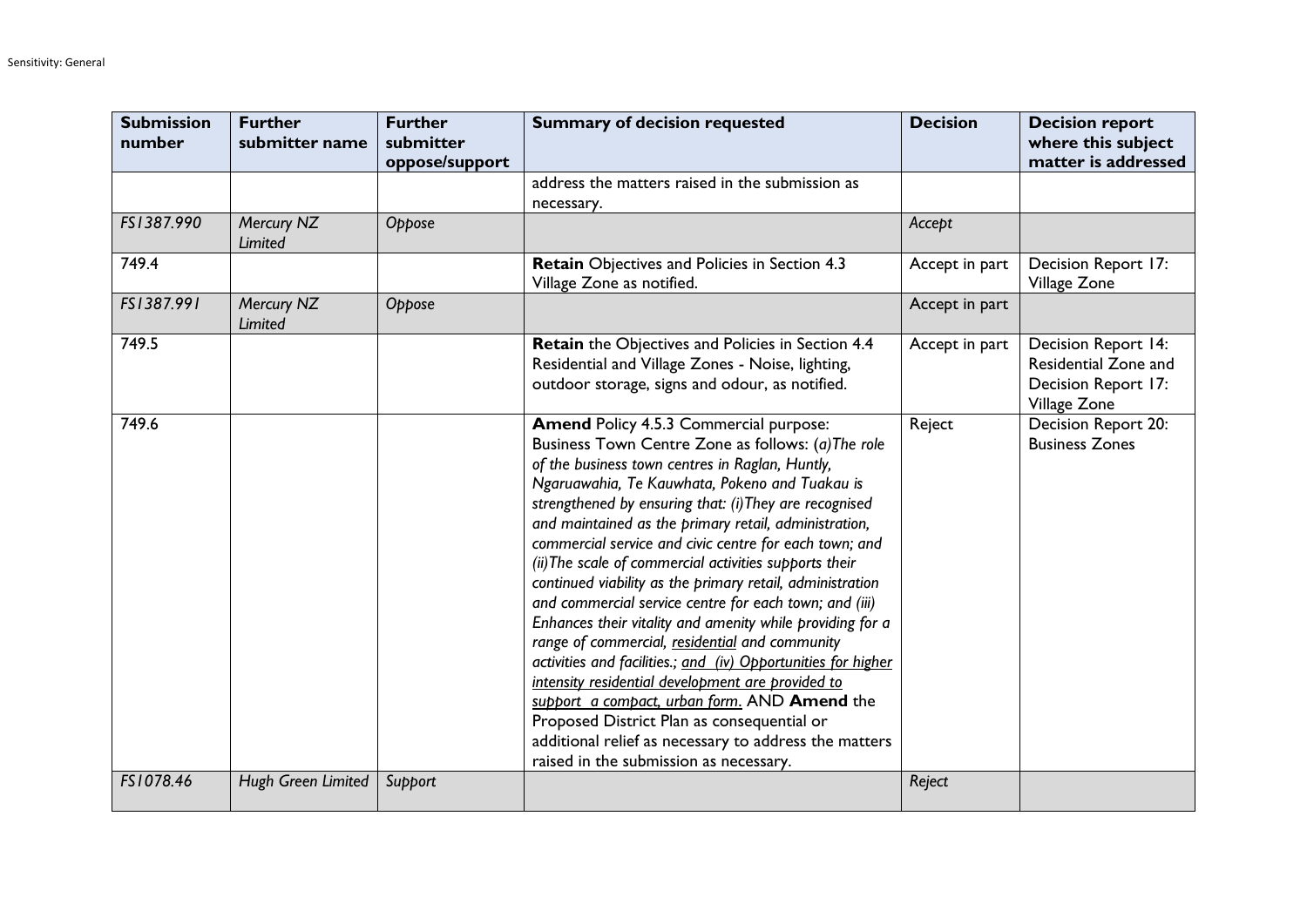| <b>Submission</b><br>number | <b>Further</b><br>submitter name   | <b>Further</b><br>submitter<br>oppose/support | <b>Summary of decision requested</b>                                                                                                                                                                                                                                                                                                                                                                                                                                                                                                                                                                                                                                                                                                                                                                                                                                                                                                                                                                                                                                                                                                                                                                                      | <b>Decision</b> | <b>Decision report</b><br>where this subject<br>matter is addressed |
|-----------------------------|------------------------------------|-----------------------------------------------|---------------------------------------------------------------------------------------------------------------------------------------------------------------------------------------------------------------------------------------------------------------------------------------------------------------------------------------------------------------------------------------------------------------------------------------------------------------------------------------------------------------------------------------------------------------------------------------------------------------------------------------------------------------------------------------------------------------------------------------------------------------------------------------------------------------------------------------------------------------------------------------------------------------------------------------------------------------------------------------------------------------------------------------------------------------------------------------------------------------------------------------------------------------------------------------------------------------------------|-----------------|---------------------------------------------------------------------|
| FS1387.992                  | Mercury NZ<br>Limited              | Oppose                                        |                                                                                                                                                                                                                                                                                                                                                                                                                                                                                                                                                                                                                                                                                                                                                                                                                                                                                                                                                                                                                                                                                                                                                                                                                           | Accept          |                                                                     |
| 749.7                       |                                    |                                               | Amend Policy 4.5.11 Residential upper floors:<br>Business Town Centre Zone and Business Zone as<br>follows: 4.5.11 Policy - Residential upper floors: in the<br>Business Town Centre Zone and Business Zone a)<br>Maintain the commercial viability of the Business Town<br>Centre Zone and Business Zone while: i. Providing for<br>mixed use developments, ensuring residential activities<br>are located in appropriate locations and in some cases<br>above ground floor; and ii. Avoiding residential activity<br>located at ground level where it undermines commercial<br>retail frontage and activity AND Add a new policy to<br>Section 4.5 to address residential upper floors in<br>the Business Zone as follows: 4.5.11A Policy -<br>Residential upper floors in the Business Zone a)<br>Maintain the commercial viability of the Business Zone<br>while: (i) Providing for mixed use developments.<br>ensuring residential activities are located above ground<br>floor; and (ii) Minimising residential activity located at<br>ground level. AND Amend the Proposed District<br>Plan as consequential or additional relief as<br>necessary to address the matters raised in the<br>submission as necessary. | Accept in part  | Decision Report 20:<br><b>Business Zones</b>                        |
| FS1371.30                   | Lakeside<br>Development<br>Limited | Support                                       |                                                                                                                                                                                                                                                                                                                                                                                                                                                                                                                                                                                                                                                                                                                                                                                                                                                                                                                                                                                                                                                                                                                                                                                                                           | Accept in part  |                                                                     |
| FS1387.993                  | Mercury NZ<br>Limited              | Oppose                                        |                                                                                                                                                                                                                                                                                                                                                                                                                                                                                                                                                                                                                                                                                                                                                                                                                                                                                                                                                                                                                                                                                                                                                                                                                           | Accept in part  |                                                                     |
| 749.8                       |                                    |                                               | Retain Objective 4.5.12 Business Town Centre -<br>Character, as notified.                                                                                                                                                                                                                                                                                                                                                                                                                                                                                                                                                                                                                                                                                                                                                                                                                                                                                                                                                                                                                                                                                                                                                 | Accept          | Decision Report 20:<br><b>Business Zones</b>                        |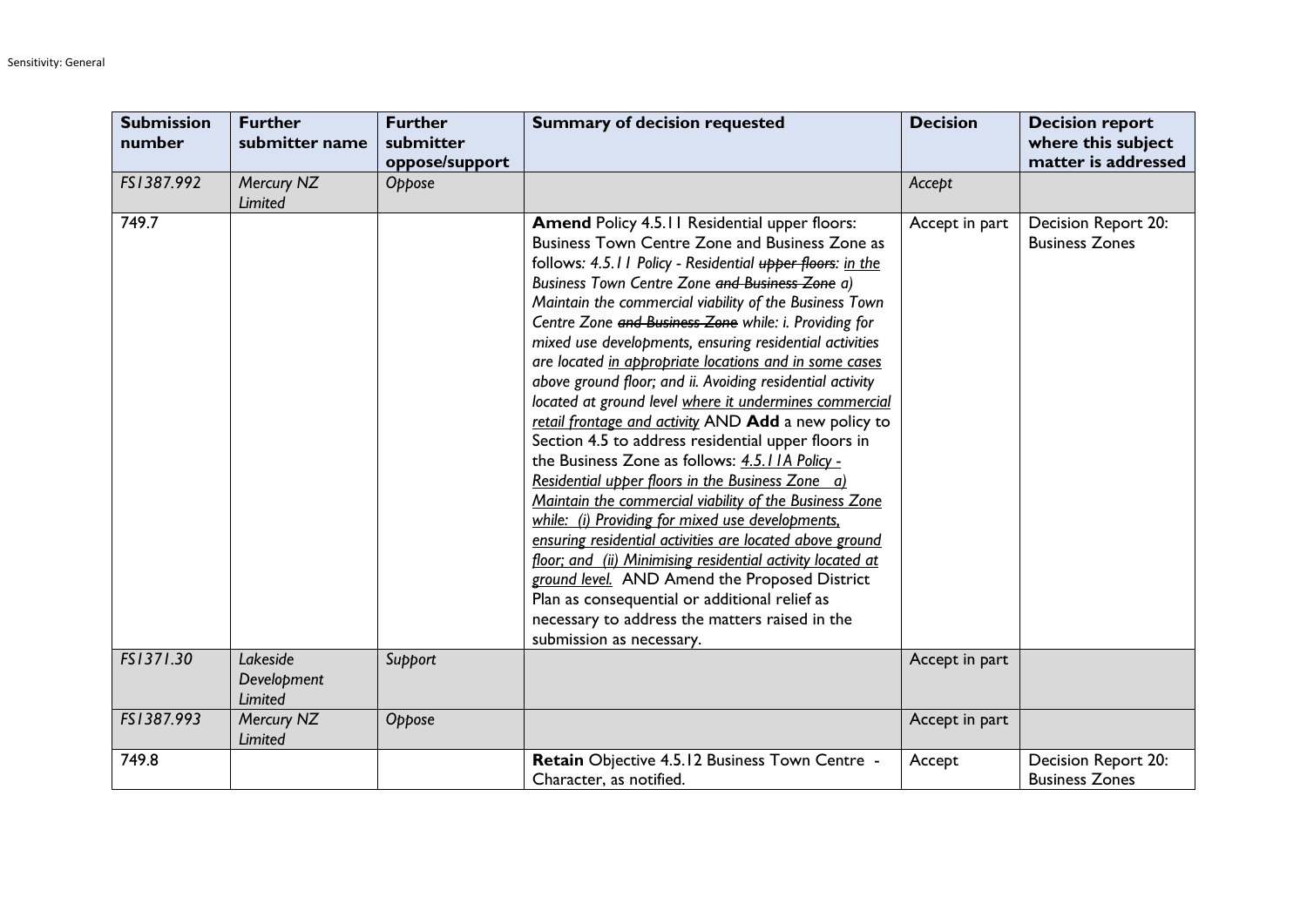| <b>Submission</b><br>number | <b>Further</b><br>submitter name    | <b>Further</b><br>submitter<br>oppose/support | <b>Summary of decision requested</b>                                                                                                                                                                                                                                                                                                                                                                                                                                         | <b>Decision</b> | <b>Decision report</b><br>where this subject<br>matter is addressed |
|-----------------------------|-------------------------------------|-----------------------------------------------|------------------------------------------------------------------------------------------------------------------------------------------------------------------------------------------------------------------------------------------------------------------------------------------------------------------------------------------------------------------------------------------------------------------------------------------------------------------------------|-----------------|---------------------------------------------------------------------|
| FS1387.994                  | Mercury NZ<br>Limited               | Oppose                                        |                                                                                                                                                                                                                                                                                                                                                                                                                                                                              | Reject          |                                                                     |
| 749.9                       |                                     |                                               | Amend Policy 4.5.13 (a) (v) Town centre built<br>form as follows: (v) maintains a low rise built form<br>that supports and small scale pedestrian focussed retail<br>activities; AND Amend the Proposed District Plan<br>as consequential or additional relief as necessary to<br>address the matters raised in the submission as<br>necessary.                                                                                                                              | Reject          | Decision Report 20:<br><b>Business Zones</b>                        |
| 749.10                      |                                     |                                               | Amend Policy 4.5.14 Raglan Town Centre to<br>include desired outcomes sought from the relevant<br>Town Centre Character Statement (Appendix 10)<br>if the policy matter is not already addressed AND<br>Amend Policy 4.5.14 Raglan Town Centre to<br>remove reference to Town Centre Character<br>Statements. AND Amend the Proposed District<br>Plan as consequential or additional relief as<br>necessary to address the matters raised in the<br>submission as necessary. | Accept          | Decision Report 19:<br>Raglan                                       |
| 749.11                      |                                     |                                               |                                                                                                                                                                                                                                                                                                                                                                                                                                                                              | Accept in part  | Decision Report 20:<br><b>Business Zones</b>                        |
| FS1368.1                    | Rosita Dianne-Lynn<br><b>Barnes</b> | Support                                       |                                                                                                                                                                                                                                                                                                                                                                                                                                                                              | Accept in part  |                                                                     |
| FS1387.995                  | Mercury NZ<br>Limited               | Oppose                                        |                                                                                                                                                                                                                                                                                                                                                                                                                                                                              | Accept in part  |                                                                     |
| 749.12                      |                                     |                                               | Amend Policy 4.5.16 Ngaaruawaahia Town Centre<br>to include desired outcomes sought from the<br>relevant Town Centre Character Statement<br>(Appendix 10) if the policy matter is not already<br>addressed AND Amend Policy 4.5.16<br>Ngaaruawaahia Town Centre to remove reference<br>to Town Centre Character Statements. AND                                                                                                                                              | Accept in part  | Decision Report 20:<br><b>Business Zones</b>                        |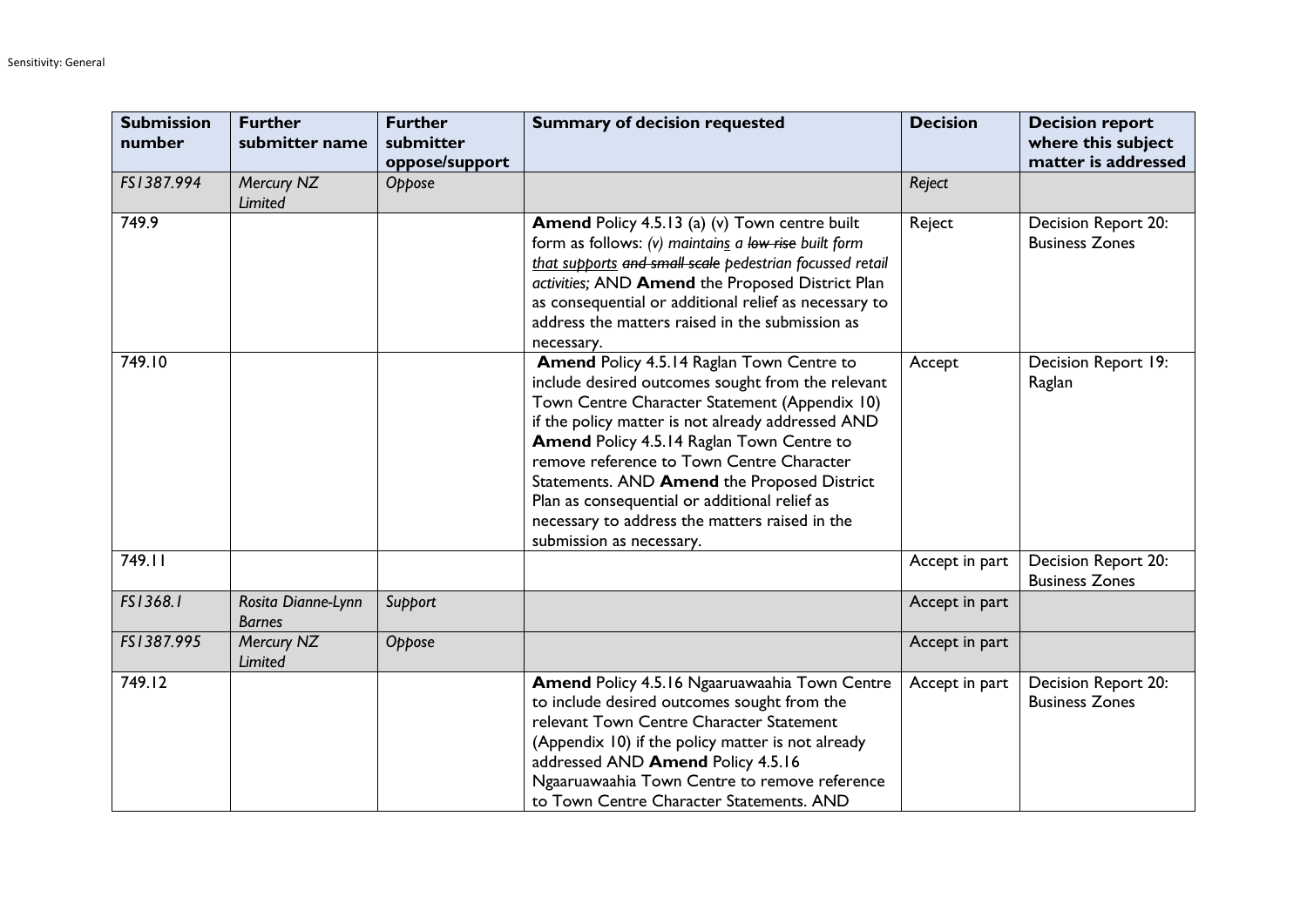| <b>Submission</b><br>number | <b>Further</b><br>submitter name    | <b>Further</b><br>submitter<br>oppose/support | <b>Summary of decision requested</b>                                                                                                                                                                                                                                                                                                                                                                                                                                                             | <b>Decision</b> | <b>Decision report</b><br>where this subject<br>matter is addressed |
|-----------------------------|-------------------------------------|-----------------------------------------------|--------------------------------------------------------------------------------------------------------------------------------------------------------------------------------------------------------------------------------------------------------------------------------------------------------------------------------------------------------------------------------------------------------------------------------------------------------------------------------------------------|-----------------|---------------------------------------------------------------------|
|                             |                                     |                                               | <b>Amend the Proposed District Plan as</b><br>consequential or additional relief as necessary to<br>address the matters raised in the submission as<br>necessary.                                                                                                                                                                                                                                                                                                                                |                 |                                                                     |
| FS1368.2                    | Rosita Dianne-Lynn<br><b>Barnes</b> | Support                                       |                                                                                                                                                                                                                                                                                                                                                                                                                                                                                                  | Accept in part  |                                                                     |
| FS1387.996                  | Mercury NZ<br>Limited               | Oppose                                        |                                                                                                                                                                                                                                                                                                                                                                                                                                                                                                  | Accept in part  |                                                                     |
| 749.13                      |                                     |                                               | Amend Policy 4.5.17 Te Kauwhata Town Centre<br>to include desired outcomes sought from the<br>relevant Town Centre Character Statement<br>(Appendix 10) if the policy matter is not already<br>addressed AND Amend Policy 4.5.17 Te<br>Kauwhata Town Centre to remove reference to<br>Town Centre Character Statements. AND<br><b>Amend the Proposed District Plan as</b><br>consequential or additional relief as necessary to<br>address the matters raised in the submission as<br>necessary. | Accept in part  | Decision Report 20:<br><b>Business Zones</b>                        |
| FS1368.3                    | Rosita Dianne-Lynn<br><b>Barnes</b> | Support                                       |                                                                                                                                                                                                                                                                                                                                                                                                                                                                                                  | Accept in part  |                                                                     |
| FS1387.997                  | Mercury NZ<br>Limited               | Oppose                                        |                                                                                                                                                                                                                                                                                                                                                                                                                                                                                                  | Accept in part  |                                                                     |
| 749.14                      |                                     | Neutral/Amend                                 | Amend Policy 4.5.18 Pokeno Town Centre to<br>include desired outcomes sought from the relevant<br>Town Centre Character Statement (Appendix 10)<br>if the policy matter is not already addressed AND<br>Amend Policy 4.5.18 Pokeno Town Centre to<br>remove reference to Town Centre Character<br>Statements. AND Amend the Proposed District<br>Plan as consequential or additional relief as                                                                                                   | Accept in part  | Decision Report 20:<br><b>Business Zones</b>                        |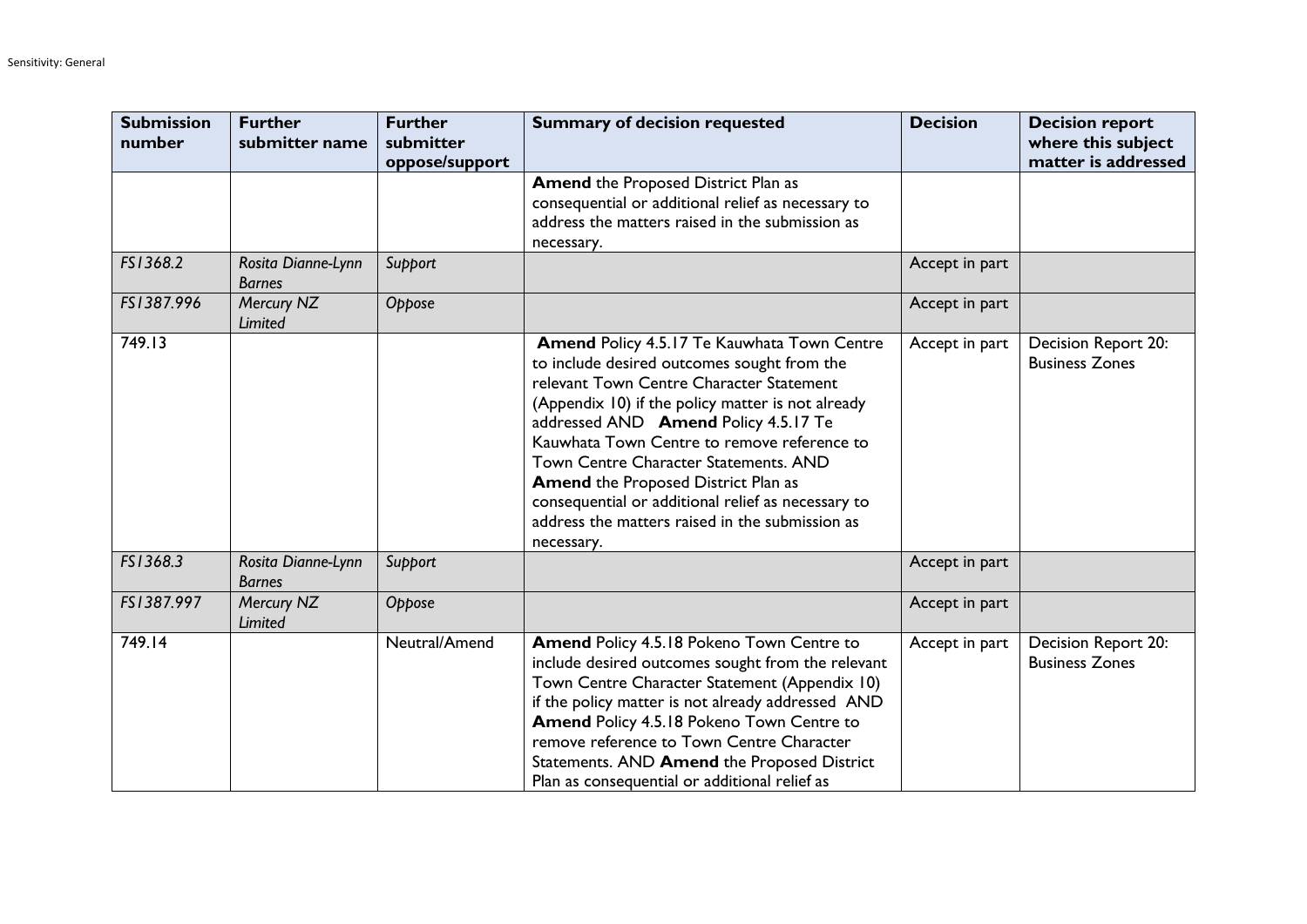| <b>Submission</b><br>number | <b>Further</b><br>submitter name    | <b>Further</b><br>submitter<br>oppose/support | <b>Summary of decision requested</b>                                                                                                                                                                                                                                                                                                                                                                                                                                                                                                                    | <b>Decision</b> | <b>Decision report</b><br>where this subject<br>matter is addressed |
|-----------------------------|-------------------------------------|-----------------------------------------------|---------------------------------------------------------------------------------------------------------------------------------------------------------------------------------------------------------------------------------------------------------------------------------------------------------------------------------------------------------------------------------------------------------------------------------------------------------------------------------------------------------------------------------------------------------|-----------------|---------------------------------------------------------------------|
|                             |                                     |                                               | necessary to address the matters raised in the<br>submission as necessary.                                                                                                                                                                                                                                                                                                                                                                                                                                                                              |                 |                                                                     |
| FS1368.4                    | Rosita Dianne-Lynn<br><b>Barnes</b> | Support                                       |                                                                                                                                                                                                                                                                                                                                                                                                                                                                                                                                                         | Accept          |                                                                     |
| 749.15                      |                                     | Neutral/Amend                                 | Amend Policy 4.5.19 Tuakau Town Centre to<br>include desired outcomes sought from the relevant<br>Town Centre Character Statement (Appendix 10)<br>if the policy matter is not already addressed AND<br>Amend Policy 4.5.19 Tuakau Town Centre to<br>remove reference to Town Centre Character<br>Statements. AND Amend the Proposed District<br>Plan as consequential or additional relief as<br>necessary to address the matters raised in the<br>submission as necessary.                                                                            | Accept in part  | Decision Report 20:<br><b>Business Zones</b>                        |
| FS1368.5                    | Rosita Dianne-Lynn<br><b>Barnes</b> | Support                                       |                                                                                                                                                                                                                                                                                                                                                                                                                                                                                                                                                         | Accept in part  |                                                                     |
| 749.16                      |                                     |                                               | Amend Policy 4.5.23 Height: Business Town<br>Centre Zone as follows: a) Ensure the height of new<br>buildings is complementary to, and promotes, a high<br>intensity and compact built form of three storeys in<br>each town. Ensure the height of new buildings is<br>complementary to, and promotes, the existing character<br>of the business town centre within each town. AND<br><b>Amend the Proposed District Plan as</b><br>consequential or additional relief as necessary to<br>address the matters raised in the submission as<br>necessary. | Reject          | Decision Report 20:<br><b>Business Zones</b>                        |
| FS1368.6                    | Rosita Dianne-Lynn<br><b>Barnes</b> | Support                                       |                                                                                                                                                                                                                                                                                                                                                                                                                                                                                                                                                         | Reject          |                                                                     |
| 749.17                      |                                     |                                               | Amend Policy 4.2.24 New buildings: Business<br>Town Centre Zone as follows: (a) New buildings<br>within the Business Town Centre Zone are designed in a                                                                                                                                                                                                                                                                                                                                                                                                 | Accept          | Decision Report 20:<br><b>Business Zones</b>                        |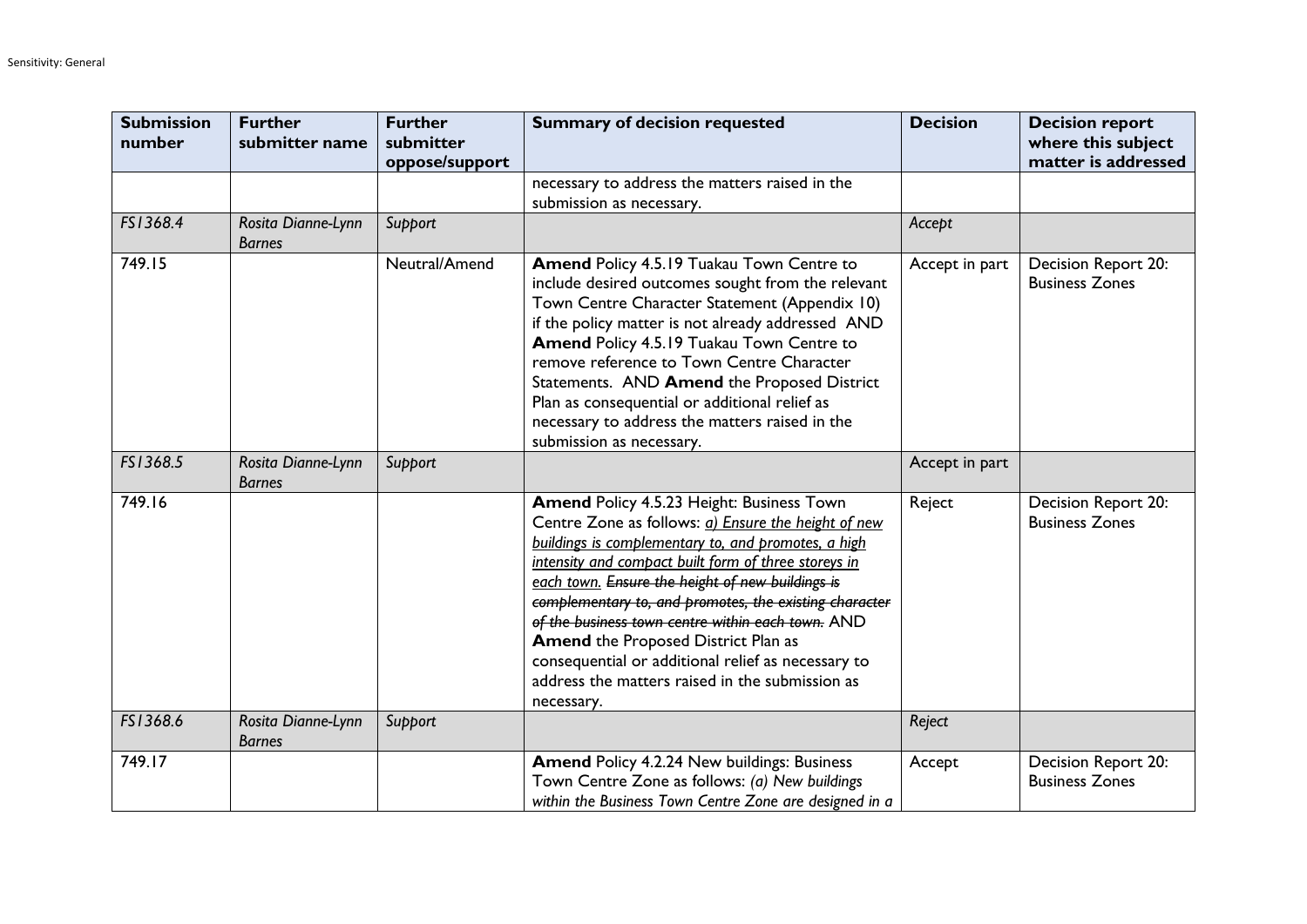| <b>Submission</b><br>number | <b>Further</b><br>submitter name    | <b>Further</b><br>submitter<br>oppose/support | <b>Summary of decision requested</b>                                                                                                                                                                                                                                                                                                                                                                                                                                                                                                                                                        | <b>Decision</b> | <b>Decision report</b><br>where this subject<br>matter is addressed |
|-----------------------------|-------------------------------------|-----------------------------------------------|---------------------------------------------------------------------------------------------------------------------------------------------------------------------------------------------------------------------------------------------------------------------------------------------------------------------------------------------------------------------------------------------------------------------------------------------------------------------------------------------------------------------------------------------------------------------------------------------|-----------------|---------------------------------------------------------------------|
|                             |                                     |                                               | manner that are consistent with the Waikato District<br><b>Council Urban Design Guidelines Town Centres</b><br>(Appendix 3.3), and in particular: (i) AND<br>Amend the Proposed District Plan as consequential<br>or additional relief as necessary to address the<br>matters raised in the submission as necessary.                                                                                                                                                                                                                                                                        |                 |                                                                     |
| FS1368.7                    | Rosita Dianne-Lynn<br><b>Barnes</b> | Support                                       |                                                                                                                                                                                                                                                                                                                                                                                                                                                                                                                                                                                             | Accept          |                                                                     |
| FS1387.998                  | Mercury NZ<br>Limited               | Oppose                                        |                                                                                                                                                                                                                                                                                                                                                                                                                                                                                                                                                                                             | Reject          |                                                                     |
| 749.18                      |                                     | Support                                       |                                                                                                                                                                                                                                                                                                                                                                                                                                                                                                                                                                                             | Accept          |                                                                     |
| FS1368.8                    | Rosita Dianne-Lynn<br><b>Barnes</b> | Support                                       |                                                                                                                                                                                                                                                                                                                                                                                                                                                                                                                                                                                             | Accept          |                                                                     |
| 749.19                      |                                     |                                               | Retain Policy 4.5.32 Adjoining site amenity, as<br>notified.                                                                                                                                                                                                                                                                                                                                                                                                                                                                                                                                | Accept          | Decision Report 20:<br><b>Business Zones</b>                        |
| FS1368.9                    | Rosita Dianne-Lynn<br><b>Barnes</b> | Support                                       |                                                                                                                                                                                                                                                                                                                                                                                                                                                                                                                                                                                             | Accept          |                                                                     |
| FS1387.1249                 | Mercury NZ<br>Limited               | Oppose                                        |                                                                                                                                                                                                                                                                                                                                                                                                                                                                                                                                                                                             | Reject          |                                                                     |
| 749.20                      |                                     |                                               | Retain the Objectives and Policies in Section 4.7<br>Urban Subdivision and development, except for the<br>amendments sought below AND Amend Policy<br>4.7.3 Residential Subdivision as follows: Ensure<br>Development meets the following responds to the<br>outcomes of Waikato District Council's Urban Design<br>Guidelines Residential Subdivision (Appendix 3.1),<br>section 4 (Connectivity and Movement Networks),<br>section 5 (Neighbourhood Character), section 6<br>(Residential Block and Street Layout), section 7 (Open<br>Space and Landscape Treatment), and section 8 (Low | Accept          | Decision Report 32:<br><b>Miscellaneous Matters</b>                 |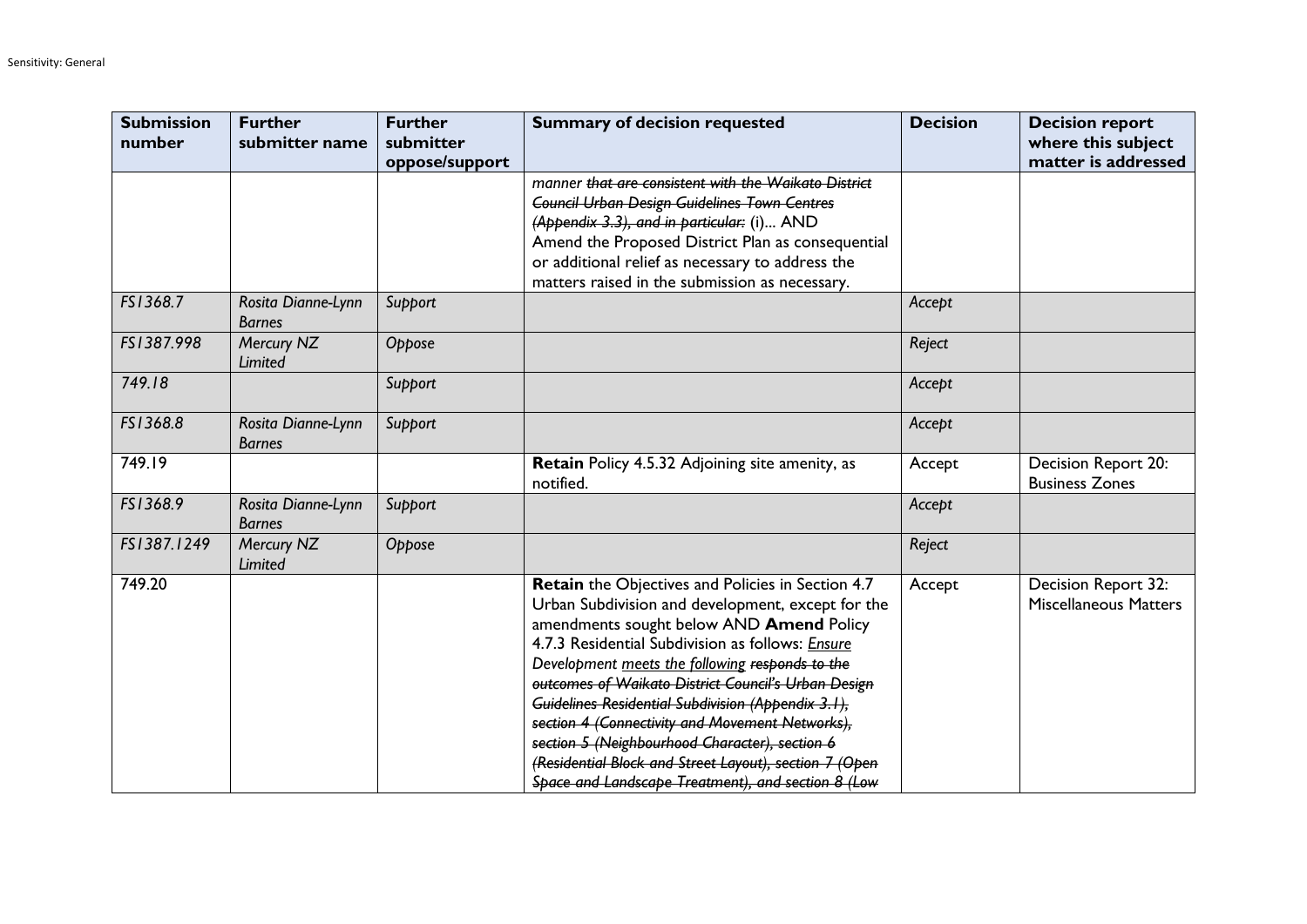| <b>Submission</b><br>number | <b>Further</b><br>submitter name         | <b>Further</b><br>submitter<br>oppose/support | <b>Summary of decision requested</b>                                                                                                                                                                                                                                           | <b>Decision</b> | <b>Decision report</b><br>where this subject<br>matter is addressed |
|-----------------------------|------------------------------------------|-----------------------------------------------|--------------------------------------------------------------------------------------------------------------------------------------------------------------------------------------------------------------------------------------------------------------------------------|-----------------|---------------------------------------------------------------------|
|                             |                                          |                                               | Impact Urban Design), in particular by: (i) AND<br><b>Amend the Proposed District Plan as</b><br>consequential or additional relief as necessary to<br>address the matters raised in the submission as<br>necessary.                                                           |                 |                                                                     |
| FS1387.999                  | Mercury NZ<br><b>Limited</b>             | Oppose                                        |                                                                                                                                                                                                                                                                                | Reject          |                                                                     |
| 749.21                      |                                          |                                               | Retain Objective 5.1 - The Rural Environment as<br>notified.                                                                                                                                                                                                                   | Accept in part  | Decision Report 22:<br><b>Rural Zone</b>                            |
| FS1387.1000                 | Mercury NZ<br>Limited                    | Oppose                                        |                                                                                                                                                                                                                                                                                | Reject          |                                                                     |
| 749.22                      |                                          |                                               | Retain the objectives and policies in Section 5.3<br>Rural Character and Amenity as notified.                                                                                                                                                                                  | Accept in part  | <b>Decision Report 22:</b><br><b>Rural Zone</b>                     |
| FS1387.1001                 | Mercury NZ<br><b>Limited</b>             | Oppose                                        |                                                                                                                                                                                                                                                                                | Reject          |                                                                     |
| 749.23                      |                                          |                                               | Retain the objectives and policies in Section 6.1<br>General infrastructure as notified.                                                                                                                                                                                       | Accept in part  | Decision Report 13:<br>Infrastructure                               |
| FS1387.1002                 | Mercury NZ<br><b>Limited</b>             | Oppose                                        |                                                                                                                                                                                                                                                                                | Accept in part  |                                                                     |
| 749.24                      |                                          |                                               | Delete Section 6.2 National Grid, and all related<br>provisions including the spatial extent of the<br>overlay. AND Amend the Proposed District Plan<br>as consequential or additional relief as necessary to<br>address the matters raised in the submission as<br>necessary. | Reject          | Decision Report 13:<br>Infrastructure                               |
| FS1350.14                   | <b>Transpower New</b><br>Zealand Limited | Oppose                                        |                                                                                                                                                                                                                                                                                | Accept          |                                                                     |
| FS1168.147                  | <b>Horticulture New</b><br>Zealand       | Support                                       |                                                                                                                                                                                                                                                                                | Reject          |                                                                     |
| FS1345.114                  | <b>Genesis Energy</b><br>Limited         | Oppose                                        |                                                                                                                                                                                                                                                                                | Accept          |                                                                     |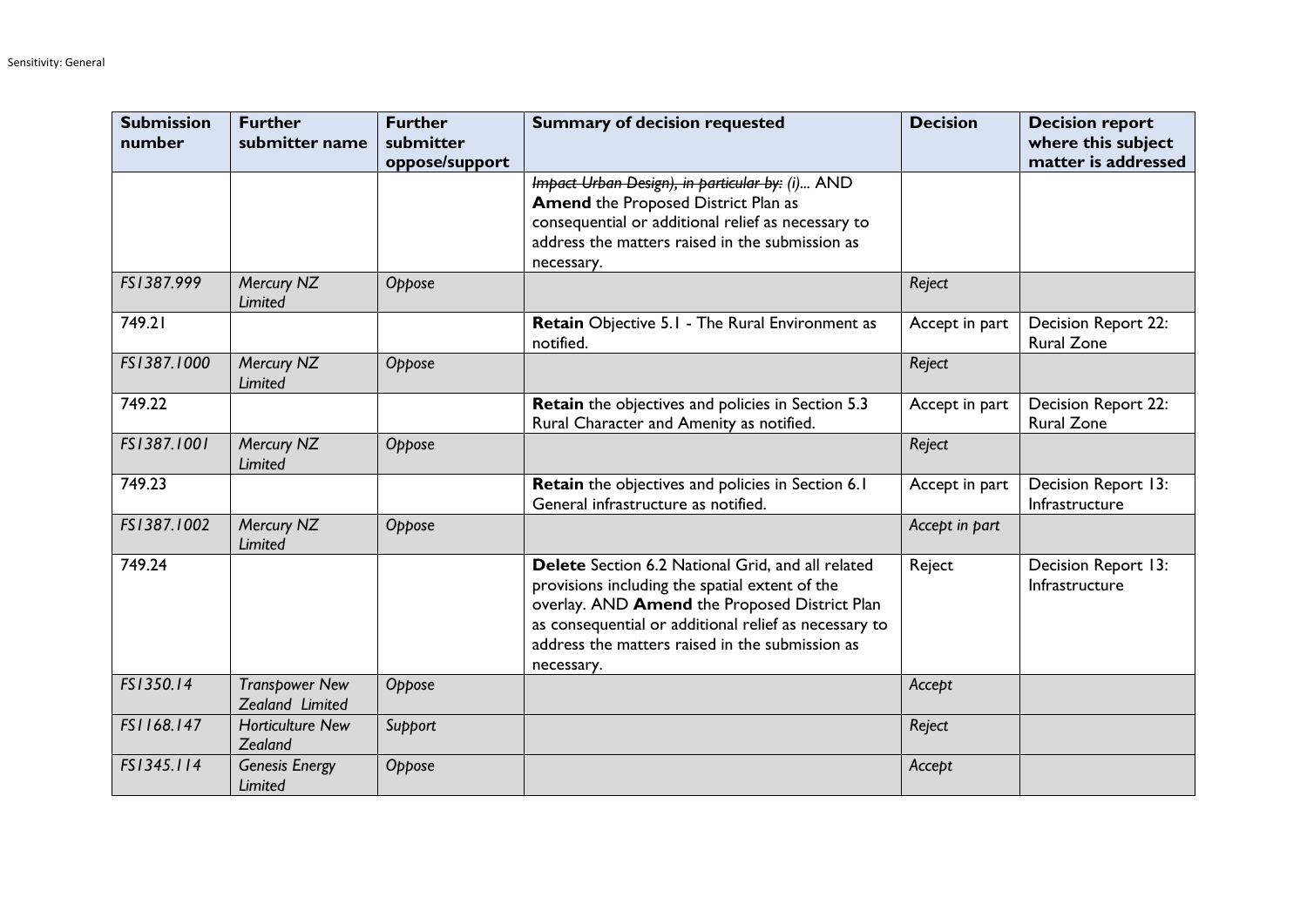| <b>Submission</b><br>number | <b>Further</b><br>submitter name         | <b>Further</b><br>submitter<br>oppose/support | <b>Summary of decision requested</b>                                                                                                                                                                                                                                                                                                                                                                                                        | <b>Decision</b> | <b>Decision report</b><br>where this subject<br>matter is addressed |
|-----------------------------|------------------------------------------|-----------------------------------------------|---------------------------------------------------------------------------------------------------------------------------------------------------------------------------------------------------------------------------------------------------------------------------------------------------------------------------------------------------------------------------------------------------------------------------------------------|-----------------|---------------------------------------------------------------------|
| 749.25                      |                                          |                                               | Retain the objectives and policies in Section 6.4<br>Infrastructure, Subdivision and Development as<br>notified.                                                                                                                                                                                                                                                                                                                            | Accept in part  | Decision Report 13:<br>Infrastructure                               |
| FS1387.1003                 | Mercury NZ<br><b>Limited</b>             | Oppose                                        |                                                                                                                                                                                                                                                                                                                                                                                                                                             | Accept in part  |                                                                     |
| 749.26                      |                                          |                                               | Amend Chapter 13: Definitions to align with the<br>final set of New Zealand Planning Standards, when<br>gazetted in 2019. AND Amend the Proposed<br>District Plan as consequential or additional relief as<br>necessary to address the matters raised in the<br>submission as necessary.                                                                                                                                                    | Accept          | Decision Report 30:<br><b>Definitions</b>                           |
| FS1350.52                   | <b>Transpower New</b><br>Zealand Limited | Support                                       |                                                                                                                                                                                                                                                                                                                                                                                                                                             | Accept          |                                                                     |
| FS1168.112                  | <b>Horticulture New</b><br>Zealand       | Support                                       |                                                                                                                                                                                                                                                                                                                                                                                                                                             | Accept          |                                                                     |
| FS1387.1004                 | Mercury NZ<br><b>Limited</b>             | Oppose                                        |                                                                                                                                                                                                                                                                                                                                                                                                                                             | Reject          |                                                                     |
| 749.27                      |                                          |                                               | Amend Chapter 13: Definitions to create a list<br>containing all acronyms and abbreviations AND<br>Amend the definitions in Chapter 13: Definitions<br>to add all acronyms and abbreviations with the<br>principal term, rather than stand alone in the<br>definitions list. AND Amend the Proposed<br>District Plan as consequential or additional relief as<br>necessary to address the matters raised in the<br>submission as necessary. | Accept          | Decision Report 30:<br><b>Definitions</b>                           |
| FS1387.1005                 | Mercury NZ<br>Limited                    | Oppose                                        |                                                                                                                                                                                                                                                                                                                                                                                                                                             | Reject          |                                                                     |
| 749.28                      |                                          |                                               | Amend the definition of "accessory building" in<br>Chapter 13 Definitions, as follows: Means a<br>building, the use of which is incidental to the use of the                                                                                                                                                                                                                                                                                | Reject          | Decision Report 30:<br><b>Definitions</b>                           |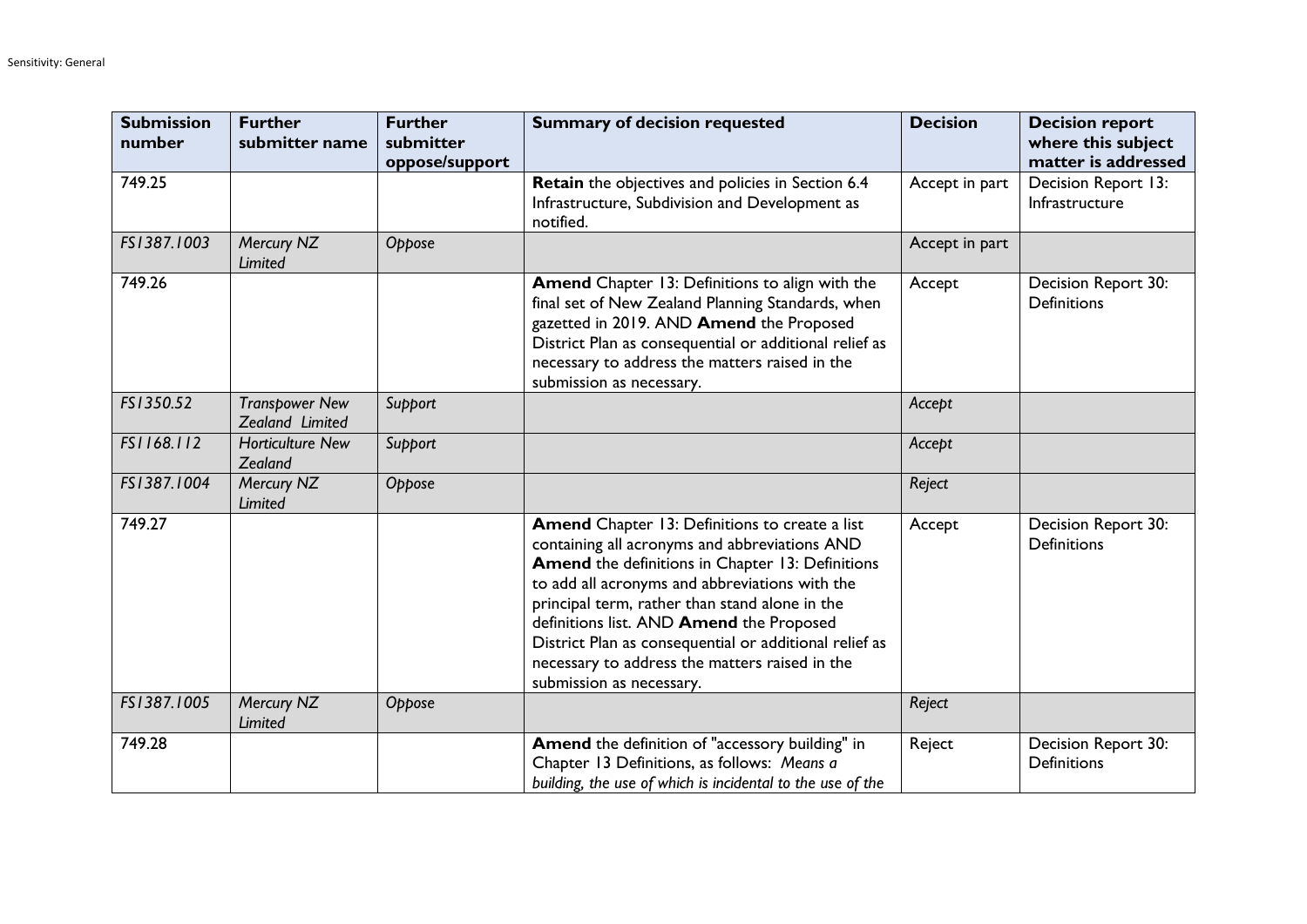| <b>Submission</b><br>number | <b>Further</b><br>submitter name | <b>Further</b><br>submitter | <b>Summary of decision requested</b>                                                                                                                                                                                                                                                                                                                                                                                                                                                                                                                                                                                                                                                          | <b>Decision</b> | <b>Decision report</b><br>where this subject |
|-----------------------------|----------------------------------|-----------------------------|-----------------------------------------------------------------------------------------------------------------------------------------------------------------------------------------------------------------------------------------------------------------------------------------------------------------------------------------------------------------------------------------------------------------------------------------------------------------------------------------------------------------------------------------------------------------------------------------------------------------------------------------------------------------------------------------------|-----------------|----------------------------------------------|
|                             |                                  | oppose/support              |                                                                                                                                                                                                                                                                                                                                                                                                                                                                                                                                                                                                                                                                                               |                 | matter is addressed                          |
|                             |                                  |                             | principal land use or building on that site. A garage<br>that is integrated into and forms part of a dwelling is<br>not an accessory building. Dwellings and minor dwellings<br>are excluded. AND Amend the Proposed District<br>Plan as consequential or additional relief as<br>necessary to address the matters raised in the<br>submission as necessary.                                                                                                                                                                                                                                                                                                                                  |                 |                                              |
| FS1387.1006                 | Mercury NZ<br>Limited            | Oppose                      |                                                                                                                                                                                                                                                                                                                                                                                                                                                                                                                                                                                                                                                                                               | Accept          |                                              |
| 749.29                      |                                  |                             | Amend the definition of "Apartment" in Chapter<br>13 Definitions as follows: Means a building<br>containing three or more attached residential units<br>connected by one or more accessory buildings, such as a<br>garage or carport. OR Amend the definition of<br>"Apartment" in Chapter 13 Definitions as follows:<br>Means a self-contained residential unit that occupies in<br>a building with three or more attached residential units<br>connected by one or more accessory buildings, such as a<br>garage or carport. AND Amend the Proposed<br>District Plan as consequential or additional relief as<br>necessary to address the matters raised in the<br>submission as necessary. | Accept in part  | Decision Report 30:<br><b>Definitions</b>    |
| 749.30                      |                                  |                             | Amend the heading of the definition of "Boarding,<br>breeding or animal training establishment" in<br>Chapter 13 Definitions as follows: Animal Boarding,<br>breeding, boarding or animal training establishment<br>AND Amend the Proposed District Plan as<br>consequential or additional relief as necessary to<br>address the matters raised in the submission as<br>necessary.                                                                                                                                                                                                                                                                                                            | Accept          | Decision Report 30:<br>Definitions           |
| 749.31                      |                                  |                             | Retain the definition of "boundary" in Chapter 13<br>Definitions as notified.                                                                                                                                                                                                                                                                                                                                                                                                                                                                                                                                                                                                                 | Accept in part  | Decision Report 30:<br><b>Definitions</b>    |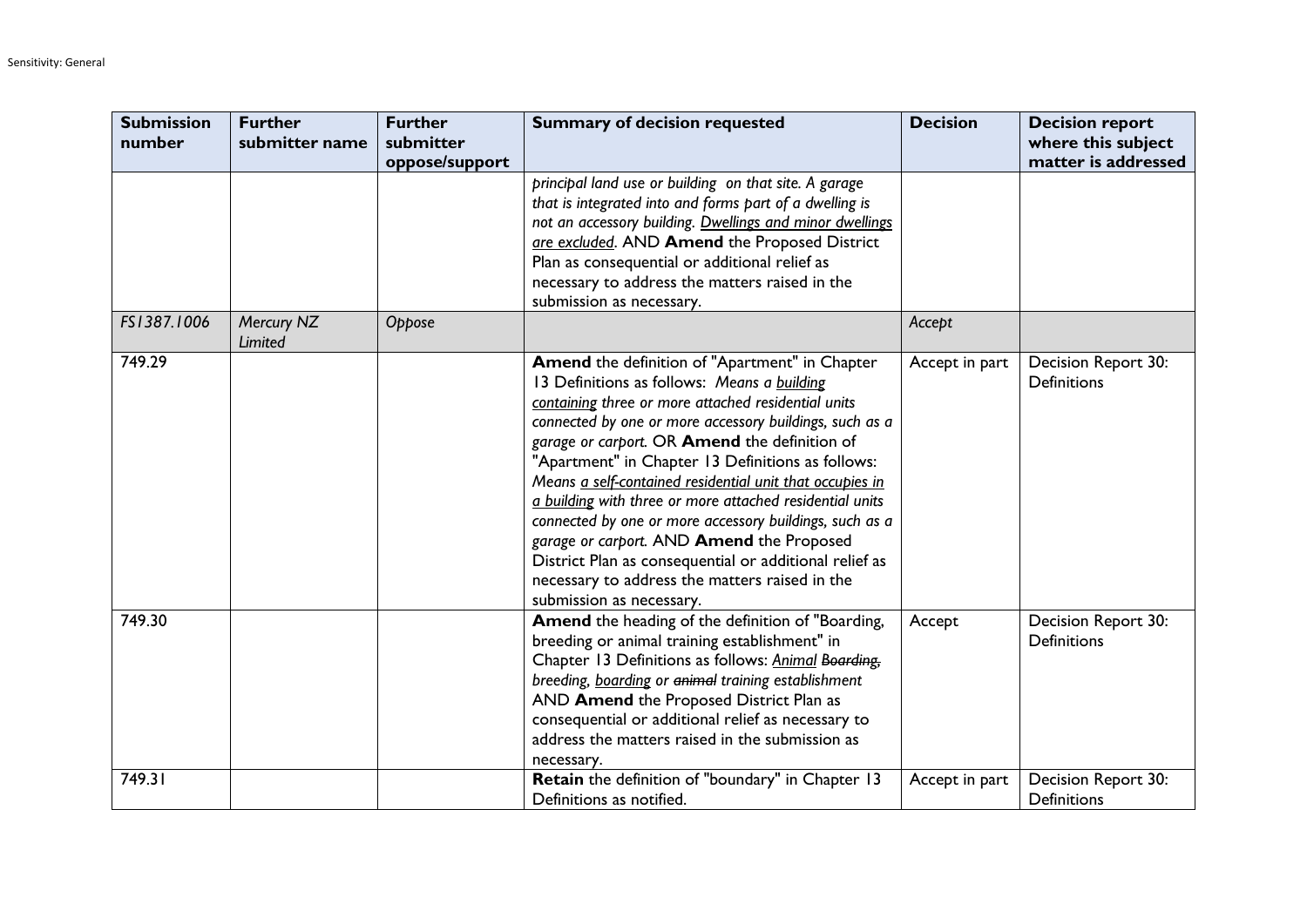| <b>Submission</b> | <b>Further</b>        | <b>Further</b> | <b>Summary of decision requested</b>                                    | <b>Decision</b> | <b>Decision report</b> |
|-------------------|-----------------------|----------------|-------------------------------------------------------------------------|-----------------|------------------------|
| number            | submitter name        | submitter      |                                                                         |                 | where this subject     |
|                   |                       | oppose/support |                                                                         |                 | matter is addressed    |
| 749.32            |                       |                | Amend the definition of "building" in Chapter 13                        | Reject          | Decision Report 30:    |
|                   |                       |                | Definitions to include the full text of the Building                    |                 | <b>Definitions</b>     |
|                   |                       |                | Act definition (see the submission for the text                         |                 |                        |
|                   |                       |                | sought) as part of (a) of the definition. AND                           |                 |                        |
|                   |                       |                | Amend the definition of "Building" in Chapter 13                        |                 |                        |
|                   |                       |                | Definitions to restructure the list of exclusions and                   |                 |                        |
|                   |                       |                | insert it as part (b) of the definition as follows: $(b)$               |                 |                        |
|                   |                       |                | Excludes: a) a pergola, not roofed or enclosed, less than               |                 |                        |
|                   |                       |                | 3 metres in height; or a swimming pool, ornamental                      |                 |                        |
|                   |                       |                | pool, deck; or b) other structure not roofed or enclosed,               |                 |                        |
|                   |                       |                | less than 1.5 metre in height; or $\frac{1}{2}$ ) a fence, or a wall    |                 |                        |
|                   |                       |                | other than a retaining wall, less than 2 metres in height;              |                 |                        |
|                   |                       |                | or $\frac{1}{2}$ (d) public or cultural art in a public place less than |                 |                        |
|                   |                       |                | 3 metres in height; or $\epsilon$ ) a retaining wall or retaining       |                 |                        |
|                   |                       |                | structure less than 1.5 metres in height, provided that                 |                 |                        |
|                   |                       |                | where a fence or non-retaining wall is placed at the top                |                 |                        |
|                   |                       |                | of the retaining wall, the combined height is less than 2               |                 |                        |
|                   |                       |                | metres; or $\frac{d}{dt}$ a tank with a total capacity of no more       |                 |                        |
|                   |                       |                | than 35,000 litres, provided that no part of the tank                   |                 |                        |
|                   |                       |                | protrudes more than I metre above natural ground                        |                 |                        |
|                   |                       |                | level; or eg) a structure that is permeable and less than               |                 |                        |
|                   |                       |                | 4 metres in height to protect crops for agricultural use.               |                 |                        |
|                   |                       |                | AND Amend the Proposed District Plan as                                 |                 |                        |
|                   |                       |                | consequential or additional relief as necessary to                      |                 |                        |
|                   |                       |                | address the matters raised in the submission as                         |                 |                        |
|                   |                       |                | necessary.                                                              |                 |                        |
| FS1134.28         | <b>Counties Power</b> | Support        |                                                                         | Reject          |                        |
|                   | Limited               |                |                                                                         |                 |                        |
| FS1387.1007       | Mercury NZ            | Oppose         |                                                                         | Accept          |                        |
|                   | Limited               |                |                                                                         |                 |                        |
| 749.33            |                       |                | Amend the heading of term "Building Coverage" in                        | Reject          | Decision Report 30:    |
|                   |                       |                | Chapter 13 Definitions by deleting the term                             |                 | <b>Definitions</b>     |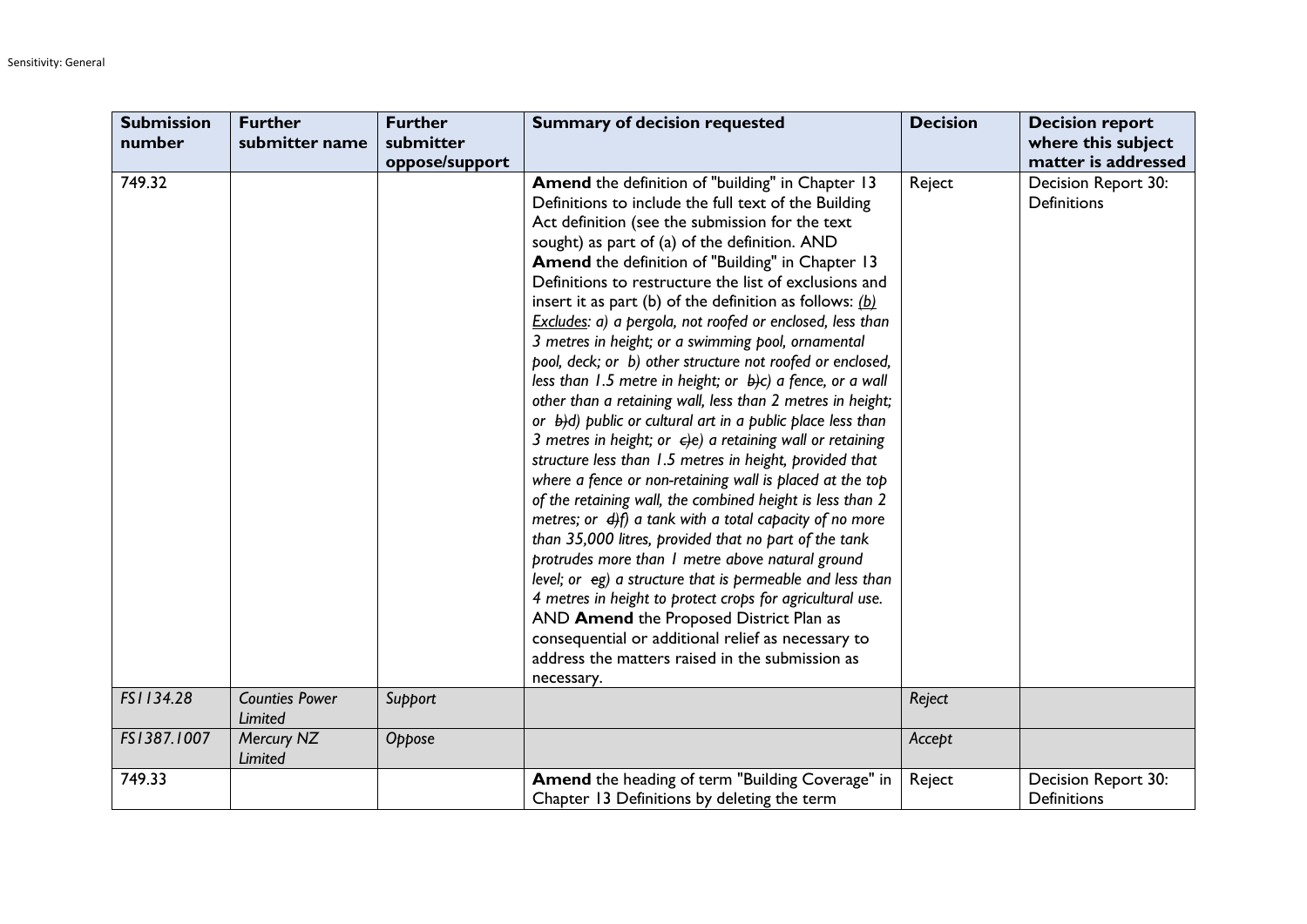| <b>Submission</b> | <b>Further</b>        | <b>Further</b>              | <b>Summary of decision requested</b>                                                                                                                                                                                                                                                                                                                                                                                                                                                                                                                                                                                                                                                                                                                                                                         | <b>Decision</b> | <b>Decision report</b>                    |
|-------------------|-----------------------|-----------------------------|--------------------------------------------------------------------------------------------------------------------------------------------------------------------------------------------------------------------------------------------------------------------------------------------------------------------------------------------------------------------------------------------------------------------------------------------------------------------------------------------------------------------------------------------------------------------------------------------------------------------------------------------------------------------------------------------------------------------------------------------------------------------------------------------------------------|-----------------|-------------------------------------------|
| number            | submitter name        | submitter<br>oppose/support |                                                                                                                                                                                                                                                                                                                                                                                                                                                                                                                                                                                                                                                                                                                                                                                                              |                 | where this subject<br>matter is addressed |
|                   |                       |                             | "Building" AND Amend the Proposed District<br>Plan as consequential or additional relief as<br>necessary to address the matters raised in the<br>submission as necessary.                                                                                                                                                                                                                                                                                                                                                                                                                                                                                                                                                                                                                                    |                 |                                           |
| 749.34            |                       |                             | Delete the definition of "Building platform" in<br>Chapter 13 Definitions. AND Amend the<br>Proposed District Plan as consequential or<br>additional relief as necessary to address the matters<br>raised in the submission as necessary.                                                                                                                                                                                                                                                                                                                                                                                                                                                                                                                                                                    | Reject          | Decision Report 30:<br><b>Definitions</b> |
| 749.35            |                       |                             | Amend the definition of "commercial activity" in<br>Chapter 13 Definitions as follows: Means activities<br>involving the sale or distribution of goods and<br>commercial services. AND Amend the Proposed<br>District Plan as consequential or additional relief as<br>necessary to address the matters raised in the<br>submission as necessary.                                                                                                                                                                                                                                                                                                                                                                                                                                                            | Accept in part  | Decision Report 30:<br><b>Definitions</b> |
| FS1387.1008       | Mercury NZ<br>Limited | Oppose                      |                                                                                                                                                                                                                                                                                                                                                                                                                                                                                                                                                                                                                                                                                                                                                                                                              | Reject          |                                           |
| 749.36            |                       |                             | Amend the definition of "commercial services" in<br>Chapter 13 Definitions as follows: Means a business<br>providing personal, property, financial, household,<br>private or business services to the general public. It<br>includes but is not limited to: a) authorised betting<br>shops; b) copy and quick print services; c) financial<br>and banking facilities; d) postal services; e) counter<br>insurance services; $f$ ) dry cleaning and laundrette<br>services; g) electrical goods repair services; h) footwear<br>and leather goods repair services; i) hairdressing,<br>beauty salons and barbers; j) internet and computer<br>services; k) key cutting services; l) real estate agents<br>and valuers; m) travel agencies, airline and<br>entertainment booking services; n) optometrists; o) | Reject          | Decision Report 30:<br><b>Definitions</b> |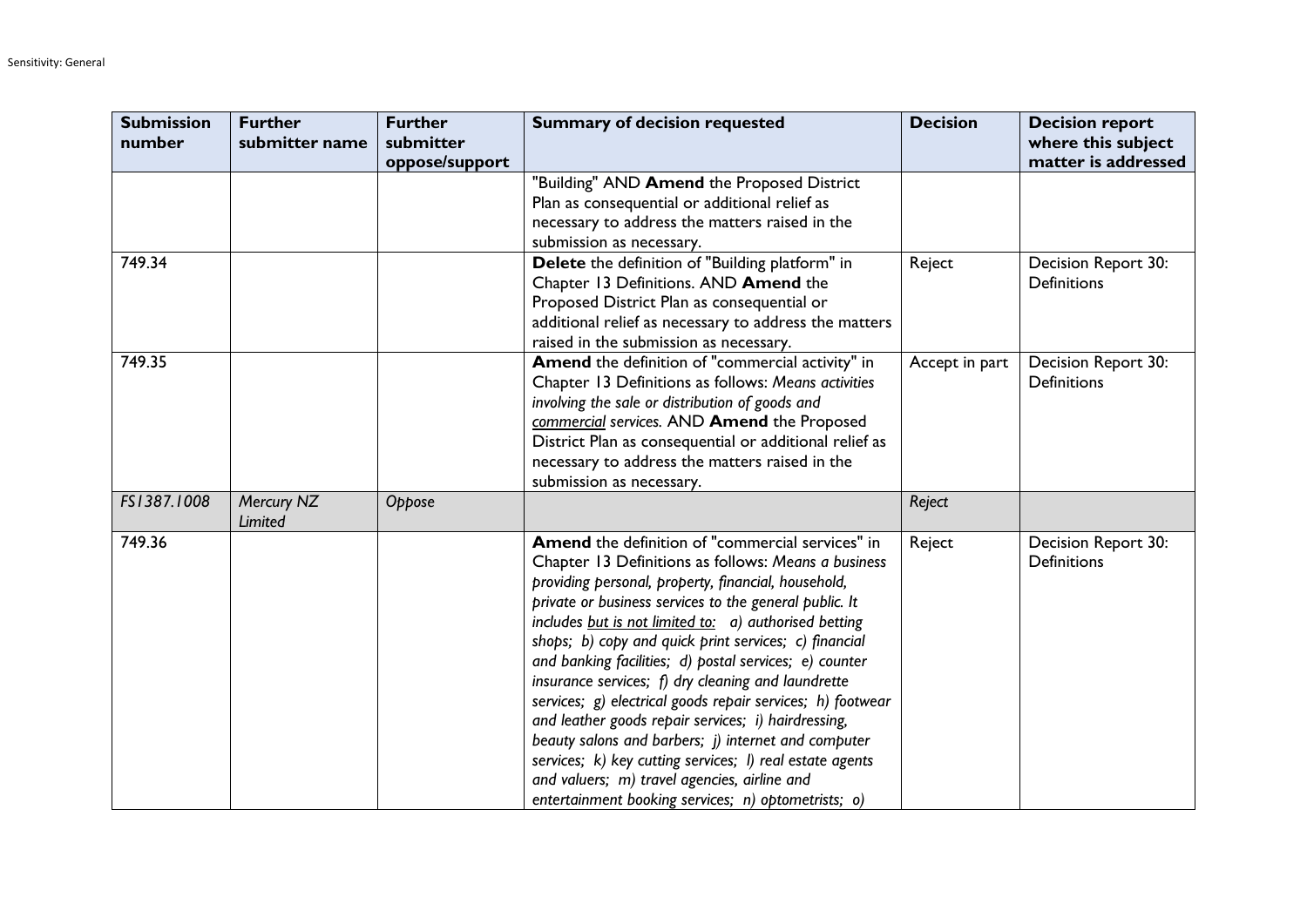| <b>Submission</b><br>number | <b>Further</b><br>submitter name | <b>Further</b><br>submitter | <b>Summary of decision requested</b>                                                                                                                                                                                                                                                                                                                                                                                                                                                                                          | <b>Decision</b> | <b>Decision report</b><br>where this subject |
|-----------------------------|----------------------------------|-----------------------------|-------------------------------------------------------------------------------------------------------------------------------------------------------------------------------------------------------------------------------------------------------------------------------------------------------------------------------------------------------------------------------------------------------------------------------------------------------------------------------------------------------------------------------|-----------------|----------------------------------------------|
|                             |                                  | oppose/support              | movie and game hire; and p) animal welfare and/or<br>grooming services.; and q) government and<br>administration services. AND Amend the Proposed<br>District Plan as consequential or additional relief as<br>necessary to address the matters raised in the<br>submission as necessary.                                                                                                                                                                                                                                     |                 | matter is addressed                          |
| FS1387.1009                 | Mercury NZ<br>Limited            | Oppose                      |                                                                                                                                                                                                                                                                                                                                                                                                                                                                                                                               | Accept          |                                              |
| 749.37                      |                                  |                             | Retain the definition of "community service court"<br>in Chapter 13 Definitions as notified.                                                                                                                                                                                                                                                                                                                                                                                                                                  | Accept in part  | Decision Report 30:<br>Definitions           |
| 749.38                      |                                  |                             | Amend the definition of "community activity"<br>Chapter 13 Definitions as follows: Means the<br>construction and use of public land and buildings OR<br>Amend the definition of "community activity"<br>Chapter 13 Definitions as follows: Means the<br>construction and use of public or Crown land and<br>buildings AND Amend the Proposed District Plan<br>as consequential or additional relief as necessary to<br>address the matters raised in the submission as<br>necessary.                                          | Reject          | Decision Report 30:<br><b>Definitions</b>    |
| 749.39                      |                                  |                             | Amend the definition of "Community facilities" in<br>Chapter 13 Definitions as follows: Means in the<br>Business Zone Tamahere, land or building used for<br>community activities, generally established on a not-for-<br>profit basis, and may includes but is not limited to<br>library, council offices, police station, public toilets or<br>public rooms. AND Amend the Proposed District<br>Plan as consequential or additional relief as<br>necessary to address the matters raised in the<br>submission as necessary. | Reject          | Decision Report 30:<br><b>Definitions</b>    |
| 749.40                      |                                  |                             | Amend the definition of "Comprehensive land<br>development consent" as follows: Means a bundle of                                                                                                                                                                                                                                                                                                                                                                                                                             | Reject          | Decision Report 30:<br><b>Definitions</b>    |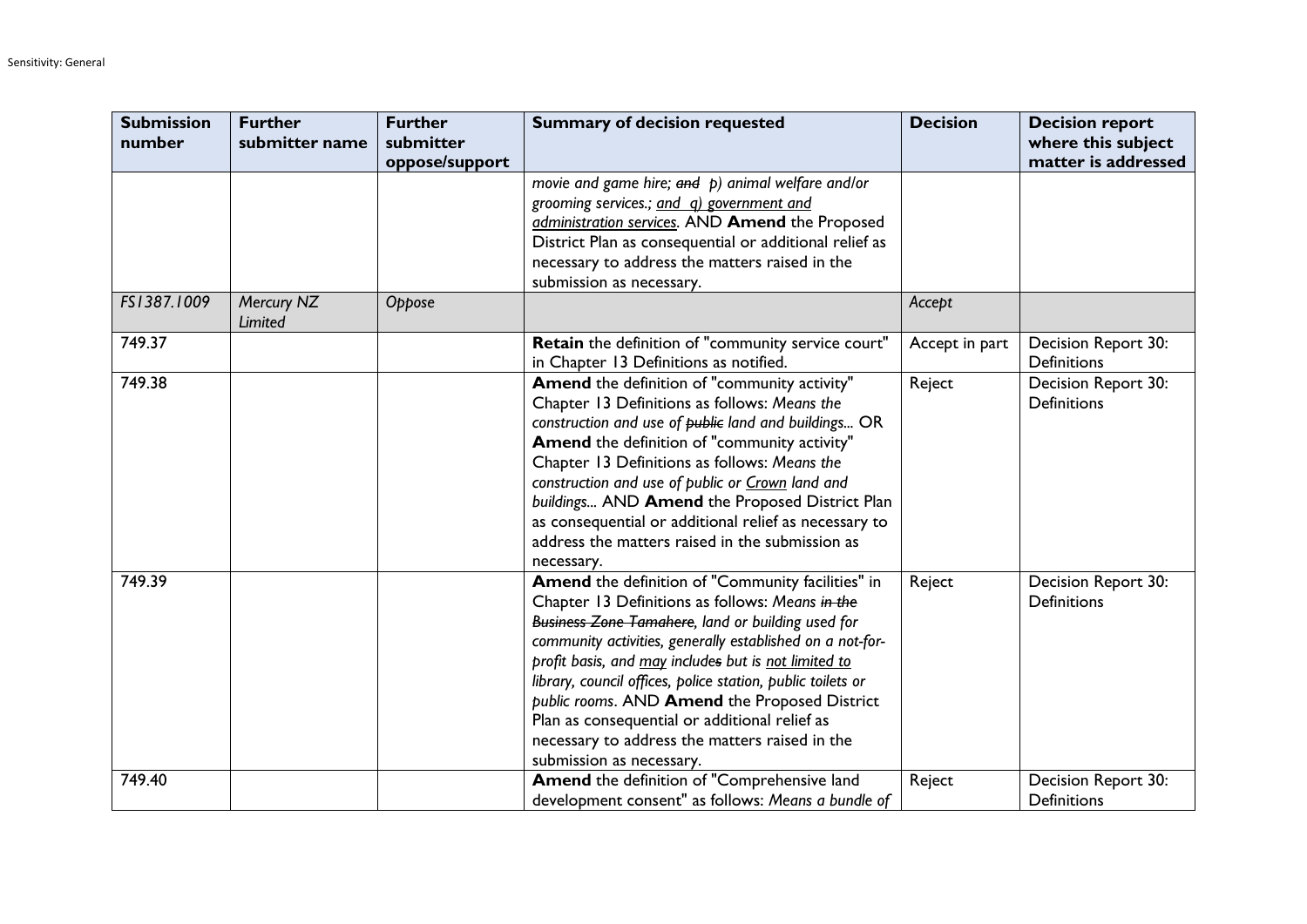| <b>Submission</b><br>number | <b>Further</b><br>submitter name    | <b>Further</b><br>submitter | <b>Summary of decision requested</b>                                                                                                                                                                                                                                                                                                                                                                                                                                                                                                                                                                                                                                         | <b>Decision</b> | <b>Decision report</b><br>where this subject |
|-----------------------------|-------------------------------------|-----------------------------|------------------------------------------------------------------------------------------------------------------------------------------------------------------------------------------------------------------------------------------------------------------------------------------------------------------------------------------------------------------------------------------------------------------------------------------------------------------------------------------------------------------------------------------------------------------------------------------------------------------------------------------------------------------------------|-----------------|----------------------------------------------|
|                             |                                     | oppose/support              |                                                                                                                                                                                                                                                                                                                                                                                                                                                                                                                                                                                                                                                                              |                 | matter is addressed                          |
|                             |                                     |                             | land use consents that apply to an area of land of 5ha<br>or more which provides for staged and integrated<br>development within the Te Kauwhata Lakeside Precinct<br>Plan Area and can cover a range of Residential,<br>Business and Rural zonings. AND Amend the<br>Proposed District Plan as consequential or<br>additional relief as necessary to address the matters<br>raised in the submission as necessary.                                                                                                                                                                                                                                                          |                 |                                              |
| FS1368.13                   | Rosita Dianne-Lynn<br><b>Barnes</b> | Support                     |                                                                                                                                                                                                                                                                                                                                                                                                                                                                                                                                                                                                                                                                              | Reject          |                                              |
| FS1371.31                   | Lakeside<br>Development<br>Limited  | Support                     |                                                                                                                                                                                                                                                                                                                                                                                                                                                                                                                                                                                                                                                                              | Reject          |                                              |
| FS1387.1010                 | Mercury NZ<br>Limited               | Oppose                      |                                                                                                                                                                                                                                                                                                                                                                                                                                                                                                                                                                                                                                                                              | Accept          |                                              |
| 749.41                      |                                     |                             | Amend the definition of "Comprehensive<br>subdivision consent" in Chapter 13 Definitions as<br>follows: Means a comprehensive subdivision consent<br>that relates to a comprehensive land development<br>consent the Te Kauwhata Lakeside Precinct Plan. A<br>comprehensive subdivision is a subdivision of 5ha or<br>more which provides for staged and integrated<br>development within the Te Kauwhata Lakeside Precinct<br>Plan Area-and can cover a range of Residential,<br>Business and Rural zonings. AND Amend the<br>Proposed District Plan as consequential or<br>additional relief as necessary to address the matters<br>raised in the submission as necessary. | Reject          | Decision Report 30:<br><b>Definitions</b>    |
| FS1368.14                   | Rosita Dianne-Lynn<br><b>Barnes</b> | Support                     |                                                                                                                                                                                                                                                                                                                                                                                                                                                                                                                                                                                                                                                                              | Reject          |                                              |
| 749.42                      |                                     |                             | Amend the definition of "Contiguous" in Chapter<br>13 Definitions as follows: Means abutting or touching                                                                                                                                                                                                                                                                                                                                                                                                                                                                                                                                                                     | Reject          | Decision Report 30:<br><b>Definitions</b>    |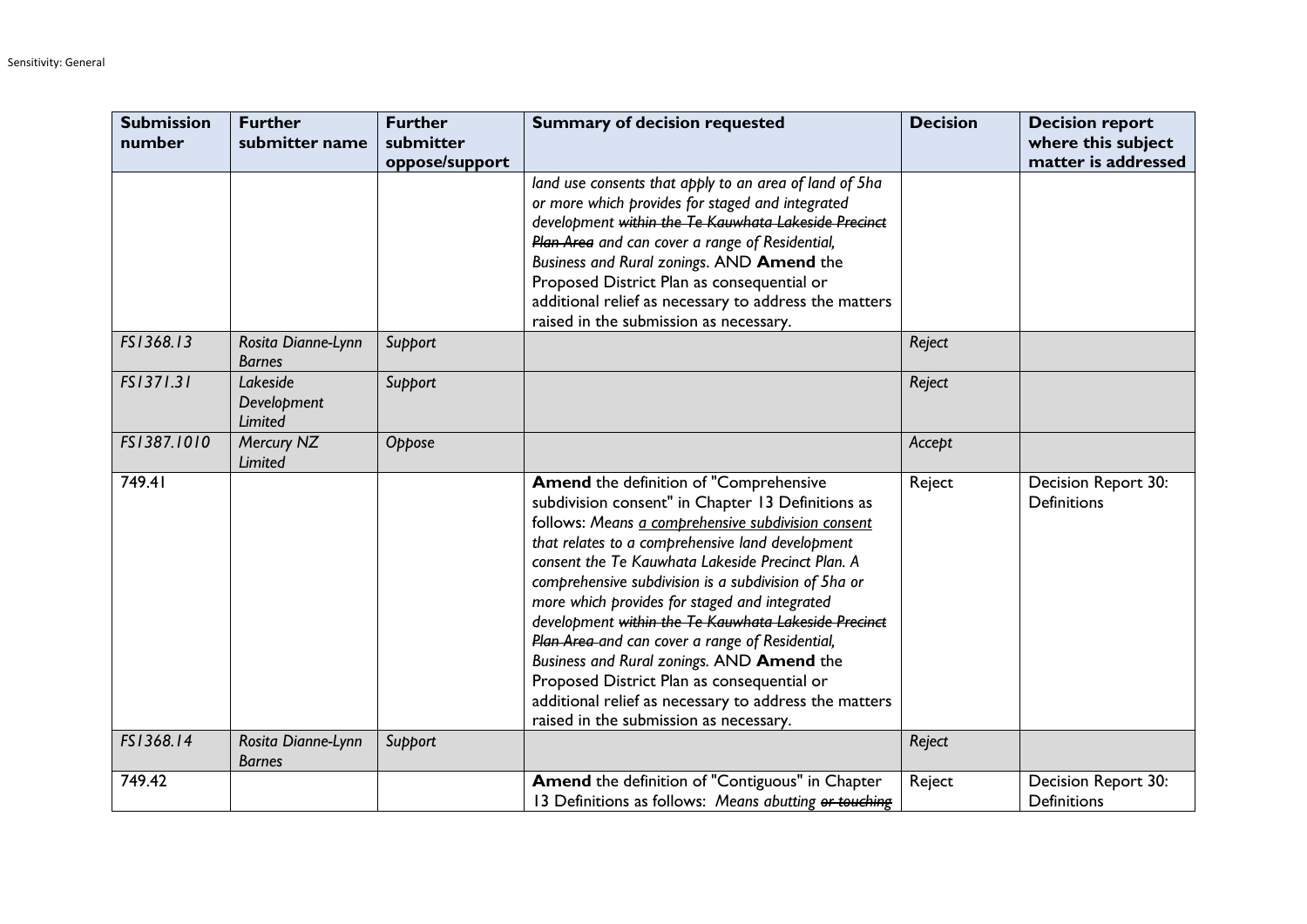| <b>Submission</b> | <b>Further</b> | <b>Further</b> | <b>Summary of decision requested</b>                                                                   | <b>Decision</b> | <b>Decision report</b> |
|-------------------|----------------|----------------|--------------------------------------------------------------------------------------------------------|-----------------|------------------------|
| number            | submitter name | submitter      |                                                                                                        |                 | where this subject     |
|                   |                | oppose/support |                                                                                                        |                 | matter is addressed    |
|                   |                |                | at some any point, e.g AND Amend the definition                                                        |                 |                        |
|                   |                |                | of "contiguous" in Chapter 13 Definition by                                                            |                 |                        |
|                   |                |                | removing the second illustration which shows sites                                                     |                 |                        |
|                   |                |                | touching at a single point. AND Amend the                                                              |                 |                        |
|                   |                |                | Proposed District Plan as consequential or                                                             |                 |                        |
|                   |                |                | additional relief as necessary to address the matters                                                  |                 |                        |
|                   |                |                | raised in the submission as necessary.                                                                 |                 |                        |
| 749.43            |                |                | Amend the definition of "Continuous landholding"                                                       | Reject          | Decision Report 30:    |
|                   |                |                | in Chapter 13 Definitions as follows: Means a series                                                   |                 | <b>Definitions</b>     |
|                   |                |                | of adjoining Records of Title, including titles that may be                                            |                 |                        |
|                   |                |                | contiguous or only be separated by a road. AND Add                                                     |                 |                        |
|                   |                |                | an illustration to the definition of "Contiguous                                                       |                 |                        |
|                   |                |                | landholding" in Chapter 13 Definitions. AND                                                            |                 |                        |
|                   |                |                | Amend the Proposed District Plan as                                                                    |                 |                        |
|                   |                |                | consequential or additional relief as necessary to                                                     |                 |                        |
|                   |                |                | address the matters raised in the submission as                                                        |                 |                        |
|                   |                |                | necessary.                                                                                             |                 |                        |
| 749.44            |                |                | Amend the definition of "Duplex" in Chapter 13                                                         | Accept          | Decision Report 30:    |
|                   |                |                | Definitions as follows: Means two attached residential                                                 |                 | <b>Definitions</b>     |
|                   |                |                | units, including two units connected by a common wall                                                  |                 |                        |
|                   |                |                | and/or an accessory building, such as a garage or a                                                    |                 |                        |
|                   |                |                | carport. AND Amend the Proposed District Plan<br>as consequential or additional relief as necessary to |                 |                        |
|                   |                |                | address the matters raised in the submission as                                                        |                 |                        |
|                   |                |                |                                                                                                        |                 |                        |
| 749.45            |                |                | necessary.<br>Amend the definition of "Dwelling" in Chapter 13                                         | Reject          | Decision Report 30:    |
|                   |                |                | Definitions as follows: Means a self-contained                                                         |                 | <b>Definitions</b>     |
|                   |                |                | residential unit for living accommodation Used for a                                                   |                 |                        |
|                   |                |                | residential purpose as a single household residence                                                    |                 |                        |
|                   |                |                | contained within one or more buildings, and served by a                                                |                 |                        |
|                   |                |                | kitchen. AND Amend the Proposed District Plan                                                          |                 |                        |
|                   |                |                | as consequential or additional relief as necessary to                                                  |                 |                        |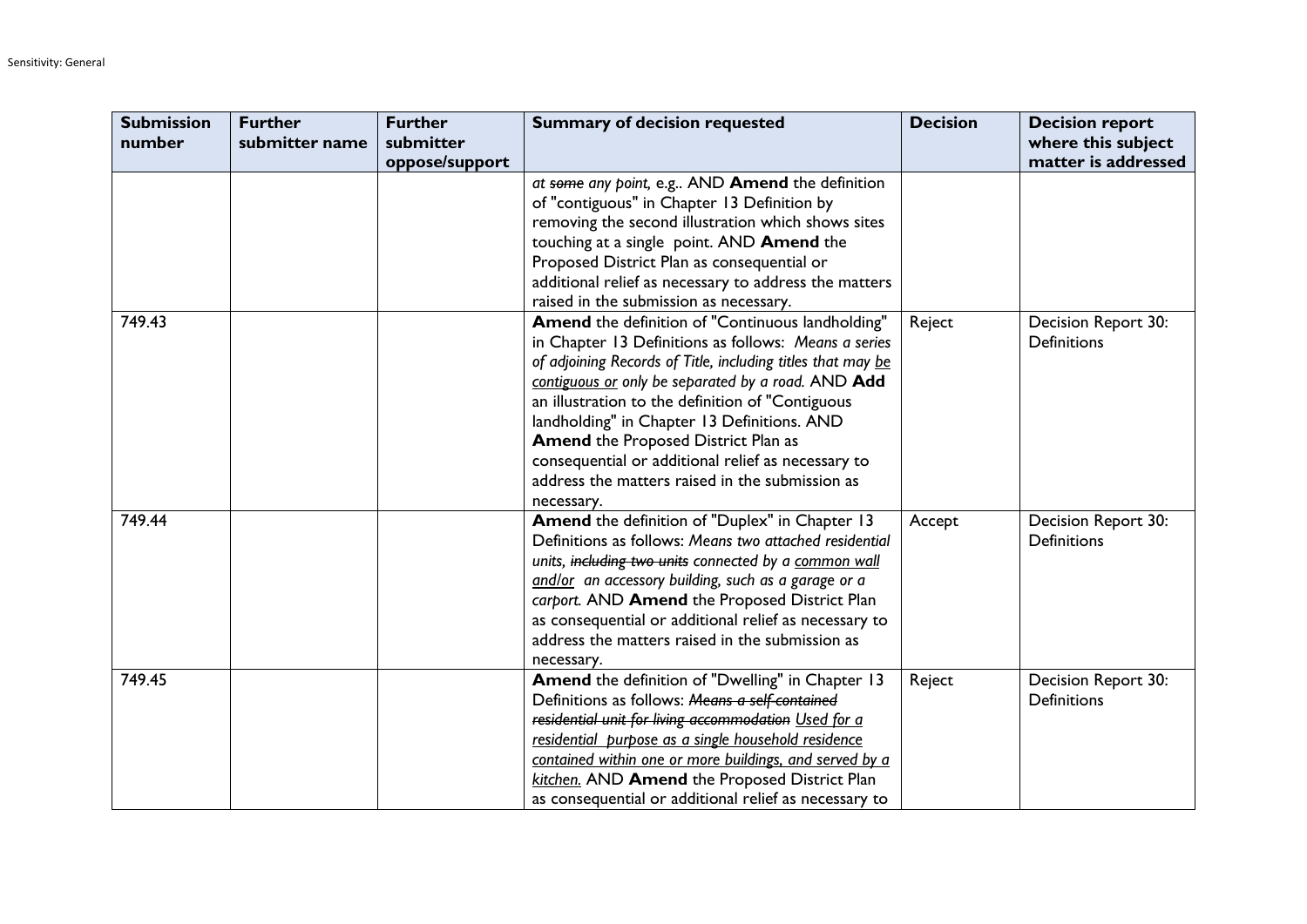| <b>Submission</b><br>number | <b>Further</b><br>submitter name | <b>Further</b><br>submitter<br>oppose/support | <b>Summary of decision requested</b>                                                                                                                                                                                                                                                                                                                                                                                                                                                            | <b>Decision</b> | <b>Decision report</b><br>where this subject<br>matter is addressed     |
|-----------------------------|----------------------------------|-----------------------------------------------|-------------------------------------------------------------------------------------------------------------------------------------------------------------------------------------------------------------------------------------------------------------------------------------------------------------------------------------------------------------------------------------------------------------------------------------------------------------------------------------------------|-----------------|-------------------------------------------------------------------------|
|                             |                                  |                                               | address the matters raised in the submission as<br>necessary.                                                                                                                                                                                                                                                                                                                                                                                                                                   |                 |                                                                         |
| FS1387.1011                 | Mercury NZ<br>Limited            | Oppose                                        |                                                                                                                                                                                                                                                                                                                                                                                                                                                                                                 | Accept          |                                                                         |
| 749.46                      |                                  |                                               | Amend the definition of "Earthworks" in Chapter<br>13 Definitions by adding exclusions. AND<br><b>Amend the Proposed District Plan as</b><br>consequential or additional relief as necessary to<br>address the matters raised in the submission as<br>necessary.                                                                                                                                                                                                                                | Reject          | Decision Report 30:<br><b>Definitions</b>                               |
| FS1134.29                   | <b>Counties Power</b><br>Limited | Support                                       |                                                                                                                                                                                                                                                                                                                                                                                                                                                                                                 | Accept          |                                                                         |
| 749.47                      |                                  |                                               | Amend the definition of "Gross floor area" in<br>Chapter 13 definitions to include exclusions, which<br>may include some of the exclusions from the<br>definition "Gross leasable floor area". AND<br>Amend the definition of "Gross floor area" in<br>Chapter 13 definitions to provide a link to gross<br>leasable floor area. AND Amend the Proposed<br>District Plan as consequential or additional relief as<br>necessary to address the matters raised in the<br>submission as necessary. | Accept in part  | Decision Report 30:<br><b>Definitions</b>                               |
| 749.48                      |                                  |                                               | Amend the definition of "Gross leasable floor<br>area" in Chapter 13 Definitions to include a link to<br>the definition "Gross floor area". AND Amend the<br>Proposed District Plan as consequential or<br>additional relief as necessary to address the matters<br>raised in the submission as necessary.                                                                                                                                                                                      | Accept in part  | Decision Report 20:<br><b>Business Zones</b>                            |
| 749.49                      |                                  |                                               | Delete the term and the definition of "Hazard" in<br>Chapter 13 definitions. AND Amend the<br>Proposed District Plan as consequential or                                                                                                                                                                                                                                                                                                                                                        | Reject          | Decision Report II:<br>Hazardous Substances<br>and Contaminated<br>Land |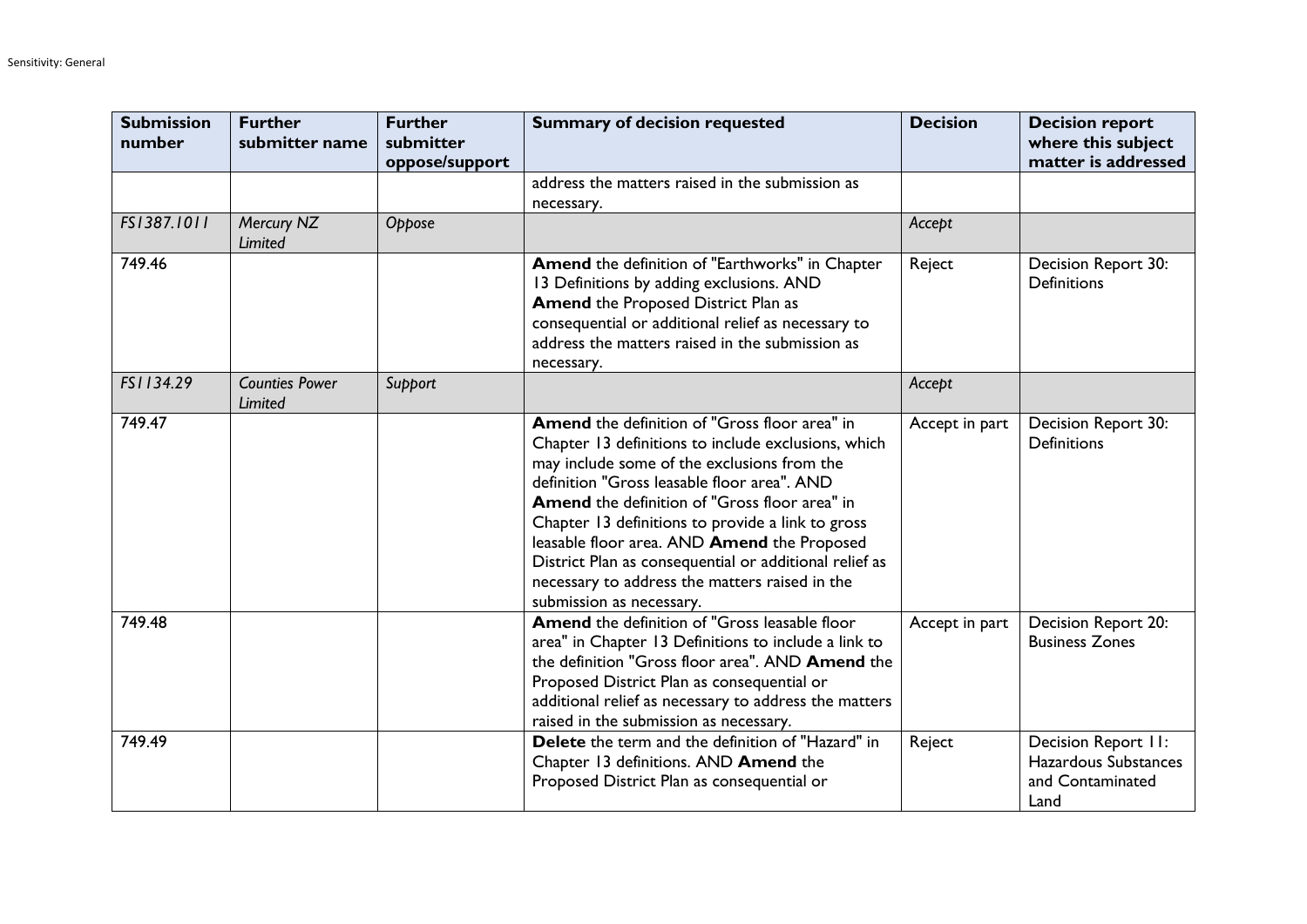| <b>Submission</b><br>number | <b>Further</b><br>submitter name | <b>Further</b><br>submitter<br>oppose/support | <b>Summary of decision requested</b>                                                                                                                                                                                                                                                                                                                                                                                                                                                                                                                                                                                                                                                                                                                                                                                                                                                                                                                                                                                                                                                        | <b>Decision</b> | <b>Decision report</b><br>where this subject<br>matter is addressed |
|-----------------------------|----------------------------------|-----------------------------------------------|---------------------------------------------------------------------------------------------------------------------------------------------------------------------------------------------------------------------------------------------------------------------------------------------------------------------------------------------------------------------------------------------------------------------------------------------------------------------------------------------------------------------------------------------------------------------------------------------------------------------------------------------------------------------------------------------------------------------------------------------------------------------------------------------------------------------------------------------------------------------------------------------------------------------------------------------------------------------------------------------------------------------------------------------------------------------------------------------|-----------------|---------------------------------------------------------------------|
|                             |                                  |                                               | additional relief as necessary to address the matters<br>raised in the submission as necessary.                                                                                                                                                                                                                                                                                                                                                                                                                                                                                                                                                                                                                                                                                                                                                                                                                                                                                                                                                                                             |                 |                                                                     |
| FS1387.1012                 | Mercury NZ<br>Limited            | Oppose                                        |                                                                                                                                                                                                                                                                                                                                                                                                                                                                                                                                                                                                                                                                                                                                                                                                                                                                                                                                                                                                                                                                                             | Accept          |                                                                     |
| 749.50                      |                                  |                                               | Amend the definition of "Height" in Chapter 13<br>Definitions to add exclusions. AND Amend the<br>definition of "Height" in Chapter 13 Definitions to<br>include specific methods of measurements such as<br>rolling height and/or average ground level. AND<br><b>Amend the Proposed District Plan as</b><br>consequential or additional relief as necessary to<br>address the matters raised in the submission as<br>necessary.                                                                                                                                                                                                                                                                                                                                                                                                                                                                                                                                                                                                                                                           | Reject          | Decision Report 30:<br><b>Definitions</b>                           |
| 749.51                      |                                  |                                               | Delete the definition of "Height control plane" in<br>Chapter 13 Definitions; AND Add a definition of<br>"Recession plane" to Chapter 13 Definitions as<br>follows: Means the height of a building or structure<br>relative to its distance from the boundary of the site.<br>The allowable height increases as the distance from the<br>boundary increases up to the maximum height allowed.<br>The Recession Plane is measured by lines that proceed<br>at a prescribed angle (e.g. 45 degrees) from the<br>horizontal, measured from any point at a prescribed<br>height (e.g. 2m) vertically above ground level along site<br>boundaries. The angle of the recessions plan and the<br>height of the starting point vary by Zone. This control<br>does not apply to chimneys, finials, or other similar<br>decorative features, flues and ventilation shafts,<br>antennas, satellite dishes with a diameter not exceeding<br>0.6m, flagpoles or any other similar projections not<br>exceeding 2 metres in height and I square metre in<br>area. AND Consequential or further amendments | Reject          | Decision Report 30:<br><b>Definitions</b>                           |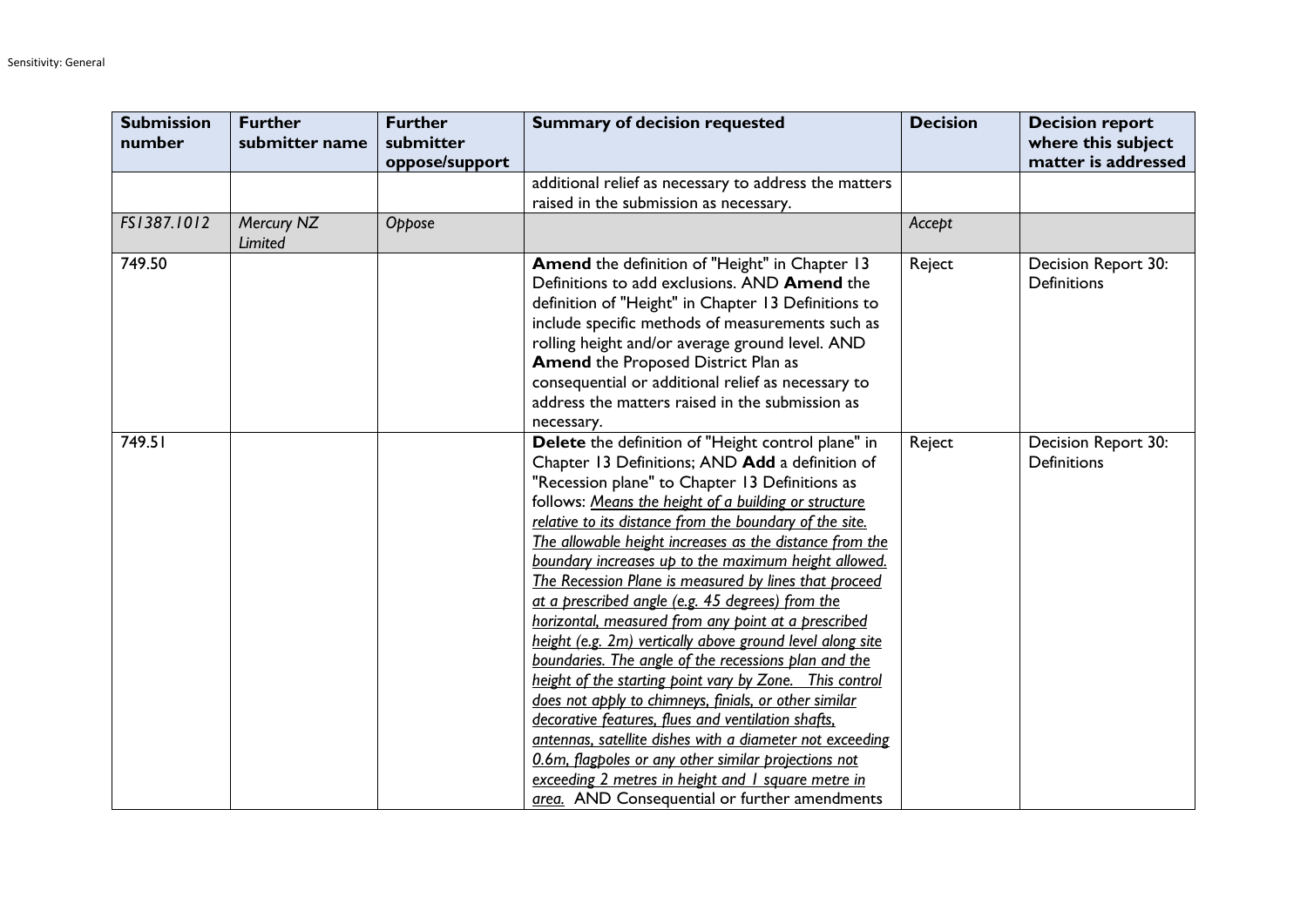| <b>Submission</b> | <b>Further</b> | <b>Further</b> | <b>Summary of decision requested</b>                         | <b>Decision</b> | <b>Decision report</b> |
|-------------------|----------------|----------------|--------------------------------------------------------------|-----------------|------------------------|
| number            | submitter name | submitter      |                                                              |                 | where this subject     |
|                   |                | oppose/support |                                                              |                 | matter is addressed    |
|                   |                |                | required to give effect to the new term "recession           |                 |                        |
|                   |                |                | plane" replacing "height control plane".                     |                 |                        |
| 749.52            |                |                | Amend the definition of "Impervious surface" as              | Accept in part  | Decision Report 30:    |
|                   |                |                | follows: Means a surface such as a road, rooftop,            |                 | <b>Definitions</b>     |
|                   |                |                | footpath, paving, decking, swimming pool, patio,             |                 |                        |
|                   |                |                | driveway, vehicle access and manoeuvring area or             |                 |                        |
|                   |                |                | highly compacted soil that is not vegetated and does not     |                 |                        |
|                   |                |                | infiltrate runoff. It excludes wooden decks with spacing     |                 |                        |
|                   |                |                | between boards of 4mm or more, where water is                |                 |                        |
|                   |                |                | allowed to drain through to a permeable surface below        |                 |                        |
|                   |                |                | the deck. Means a surface that is not vegetated, does        |                 |                        |
|                   |                |                | not infiltrate runoff, and prevents or significantly retards |                 |                        |
|                   |                |                | the soakage of water into the ground. This includes: •       |                 |                        |
|                   |                |                | roofs; • paved areas including driveways and                 |                 |                        |
|                   |                |                | sealed/compacted metal parking areas; • patios; •            |                 |                        |
|                   |                |                | sealed and compacted metal roads; and • layers               |                 |                        |
|                   |                |                | engineered to be impervious such as highly-compacted         |                 |                        |
|                   |                |                | soil. Excludes: • wooden decks with spacing between          |                 |                        |
|                   |                |                | boards of 4mm or more, where water is allowed to             |                 |                        |
|                   |                |                | drain through to a permeable surface below the deck; •       |                 |                        |
|                   |                |                | grass and bush areas; • gardens and other vegetated          |                 |                        |
|                   |                |                | areas; • porous or permeable paving and living roofs; •      |                 |                        |
|                   |                |                | permeable artificial surfaces, fields or lawns; • slatted    |                 |                        |
|                   |                |                | decks; • swimming pools, ponds and dammed water;             |                 |                        |
|                   |                |                | and • rain tanks. AND Amend the Proposed                     |                 |                        |
|                   |                |                | District Plan as consequential or additional relief as       |                 |                        |
|                   |                |                | necessary to address the matters raised in the               |                 |                        |
|                   |                |                | submission as necessary.                                     |                 |                        |
| FS1387.1013       | Mercury NZ     | Oppose         |                                                              | Reject          |                        |
|                   | <b>Limited</b> |                |                                                              |                 |                        |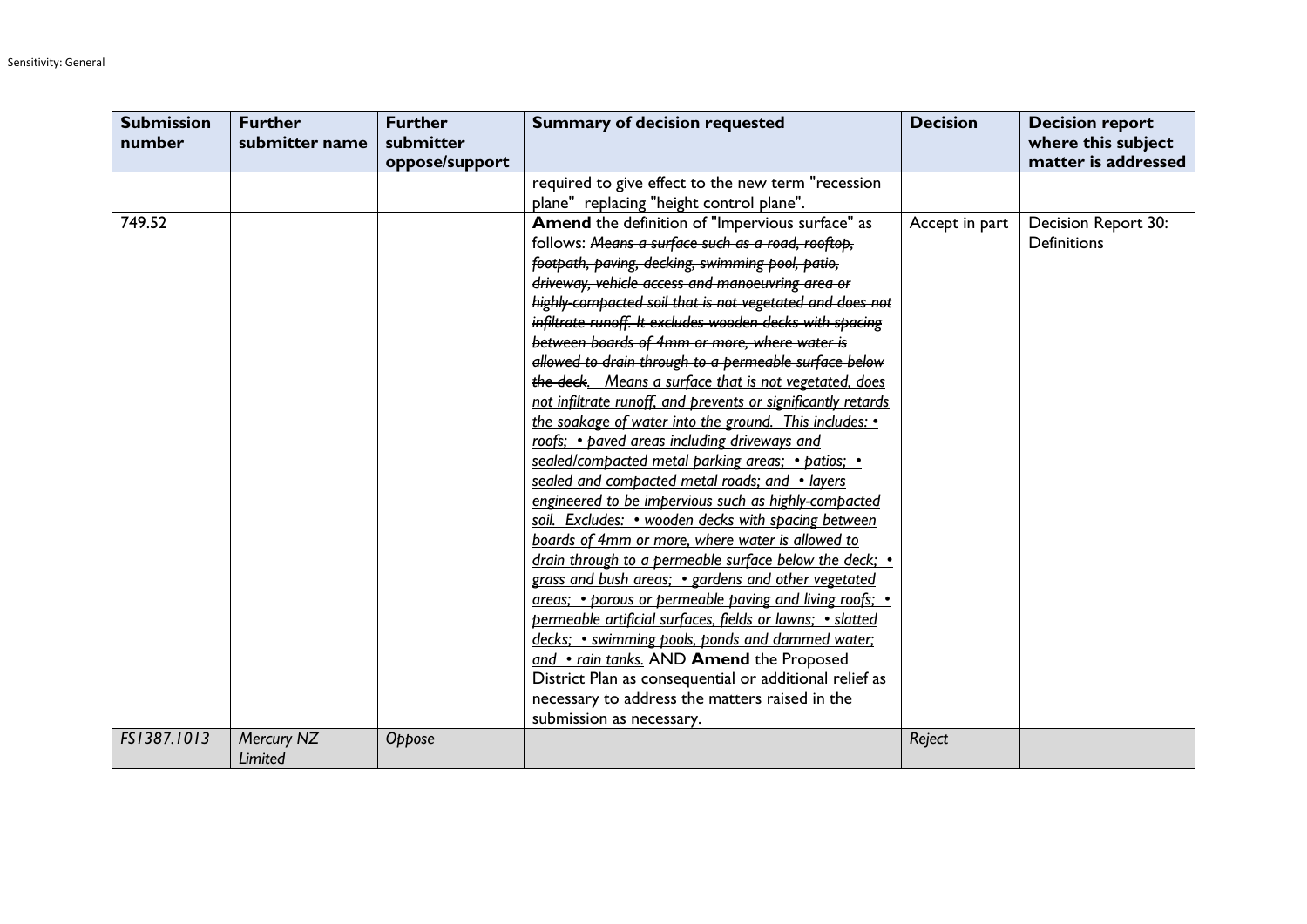| <b>Submission</b> | <b>Further</b>        | <b>Further</b> | <b>Summary of decision requested</b>                    | <b>Decision</b> | <b>Decision report</b> |
|-------------------|-----------------------|----------------|---------------------------------------------------------|-----------------|------------------------|
| number            | submitter name        | submitter      |                                                         |                 | where this subject     |
|                   |                       | oppose/support |                                                         |                 | matter is addressed    |
| 749.53            |                       |                | Amend the definition of "Landscape restoration          | Reject          | Decision Report 27:    |
|                   |                       |                | area" in Chapter 13 Definitions as follows: Means       |                 | Rangitahi Peninsula    |
|                   |                       |                | an area shown on the planning maps, within the          |                 | Zone                   |
|                   |                       |                | Rangitahi Peninsula Zone, where existing native         |                 |                        |
|                   |                       |                | vegetation is to be complemented by additional          |                 |                        |
|                   |                       |                | landscape restoration planting. The purpose of the area |                 |                        |
|                   |                       |                | is to promote stabilisation of steep slopes, encourage  |                 |                        |
|                   |                       |                | ecological and habitat linkages and enhance landscape   |                 |                        |
|                   |                       |                | amenity, particularly in and near coastal areas and on  |                 |                        |
|                   |                       |                | visually-prominent landforms. AND Amend the             |                 |                        |
|                   |                       |                | Proposed District Plan as consequential or              |                 |                        |
|                   |                       |                | additional relief as necessary to address the matters   |                 |                        |
|                   |                       |                | raised in the submission as necessary.                  |                 |                        |
| 749.54            |                       |                | Amend the definition of "Living court" in Chapter       | Accept in part  | Decision Report 30:    |
|                   |                       |                | 13 Definitions, as follows: Living court Outdoor Living |                 | <b>Definitions</b>     |
|                   |                       |                | Space Means an area of outdoor open space directly      |                 |                        |
|                   |                       |                | related to the living area of a household unit, and for |                 |                        |
|                   |                       |                | the household's exclusive use. It does not include      |                 |                        |
|                   |                       |                | parking, manoeuvring areas and buildings, but does      |                 |                        |
|                   |                       |                | include swimming pools, pergolas and similar open-      |                 |                        |
|                   |                       |                | framed structures. AND Consequential or further         |                 |                        |
|                   |                       |                | amendments required to give effect and reference        |                 |                        |
|                   |                       |                | the new term 'Outdoor living space' as replacing        |                 |                        |
|                   |                       |                | "Living court".                                         |                 |                        |
| 749.55            |                       |                | Retain the definition of "Minor dwelling" in            | Accept in part  | Decision Report 30:    |
|                   |                       |                | Chapter 13 Definitions as notified.                     |                 | <b>Definitions</b>     |
| FS1387.1014       | Mercury NZ<br>Limited | Oppose         |                                                         | Accept in part  |                        |
| 749.56            |                       |                | Amend the definition of "Multi-unit development"        | Accept          | Decision Report 30:    |
|                   |                       |                | in Chapter 13 Definitions as follows: Means multiple    |                 | <b>Definitions</b>     |
|                   |                       |                | residential units or buildings which are planned and    |                 |                        |
|                   |                       |                | designed in an integrated in a and comprehensive        |                 |                        |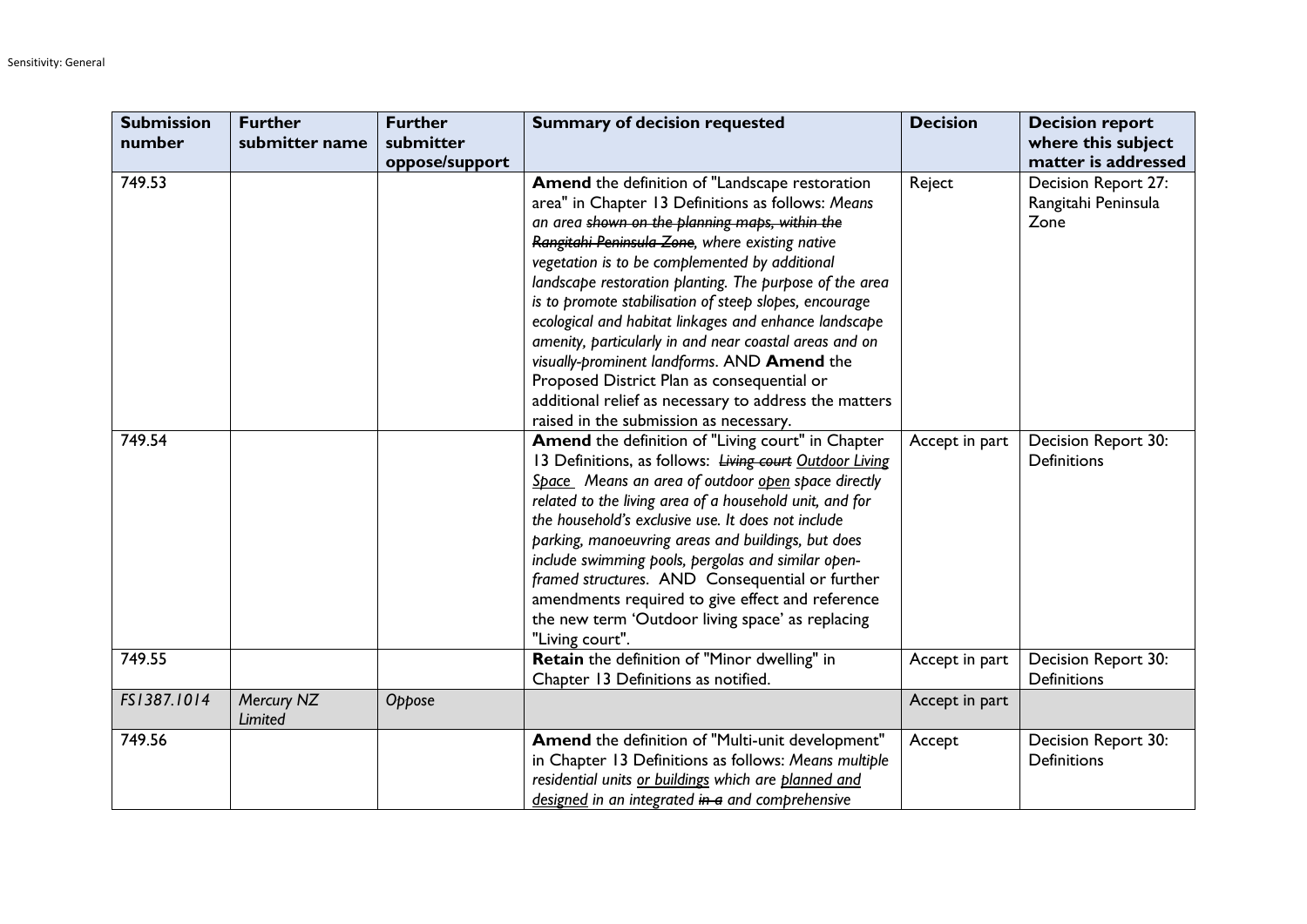| <b>Submission</b> | <b>Further</b>        | <b>Further</b> | <b>Summary of decision requested</b>                                                      | <b>Decision</b> | <b>Decision report</b>                    |
|-------------------|-----------------------|----------------|-------------------------------------------------------------------------------------------|-----------------|-------------------------------------------|
| number            | submitter name        | submitter      |                                                                                           |                 | where this subject                        |
|                   |                       | oppose/support |                                                                                           |                 | matter is addressed                       |
|                   |                       |                | manner and <i>achieve compatibility between all buildings</i>                             |                 |                                           |
|                   |                       |                | on a single site or multiple sites. It includes: a) an                                    |                 |                                           |
|                   |                       |                | apartment; building; and b) a duplex.; c) terrace                                         |                 |                                           |
|                   |                       |                | housing; and d) townhouses.  AND Amend the                                                |                 |                                           |
|                   |                       |                | Proposed District Plan as consequential or                                                |                 |                                           |
|                   |                       |                | additional relief as necessary to address the matters                                     |                 |                                           |
|                   |                       |                | raised in the submission as necessary.                                                    |                 |                                           |
| FS1387.1015       | Mercury NZ<br>Limited | Oppose         |                                                                                           | Reject          |                                           |
| 749.57            |                       |                | <b>Retain</b> the definition of "Net site area" in Chapter<br>13 Definitions as notified. | Reject          | Decision Report 30:<br><b>Definitions</b> |
| 749.58            |                       |                | Amend the definition of "Residential activity" in                                         | Reject          | Decision Report 30:                       |
|                   |                       |                | Chapter 13 Definitions, as follows: Means the use of                                      |                 | <b>Definitions</b>                        |
|                   |                       |                | land and buildings by people for living accommodation                                     |                 |                                           |
|                   |                       |                | in a household unit, where the occupants will generally                                   |                 |                                           |
|                   |                       |                | refer to the site as their home and permanent address.                                    |                 |                                           |
|                   |                       |                | For the purpose of this definition, includes emergency                                    |                 |                                           |
|                   |                       |                | and refuge accommodation, or accommodation for                                            |                 |                                           |
|                   |                       |                | supervision staff and residents, where residents are                                      |                 |                                           |
|                   |                       |                | subject to care or supervision (e.g. homes for people                                     |                 |                                           |
|                   |                       |                | with disabilities). Residential activity includes home                                    |                 |                                           |
|                   |                       |                | detention (as defined in the Criminal Justice Act 1985),                                  |                 |                                           |
|                   |                       |                | but not prisons or other places where residents are                                       |                 |                                           |
|                   |                       |                | subject to detention. Means the use of land and a                                         |                 |                                           |
|                   |                       |                | building or group of buildings for residential units. This                                |                 |                                           |
|                   |                       |                | includes: - emergency and refuge accommodation, or                                        |                 |                                           |
|                   |                       |                | accommodation for supervision staff and residents, -                                      |                 |                                           |
|                   |                       |                | where residents are subject to care or supervision (e.g.                                  |                 |                                           |
|                   |                       |                | homes for people with disabilities), and - home                                           |                 |                                           |
|                   |                       |                | detention (as defined in the Criminal Justice Act 1985),                                  |                 |                                           |
|                   |                       |                | but not prisons or other places where residents are                                       |                 |                                           |
|                   |                       |                | subject to detention. AND Amend the Proposed                                              |                 |                                           |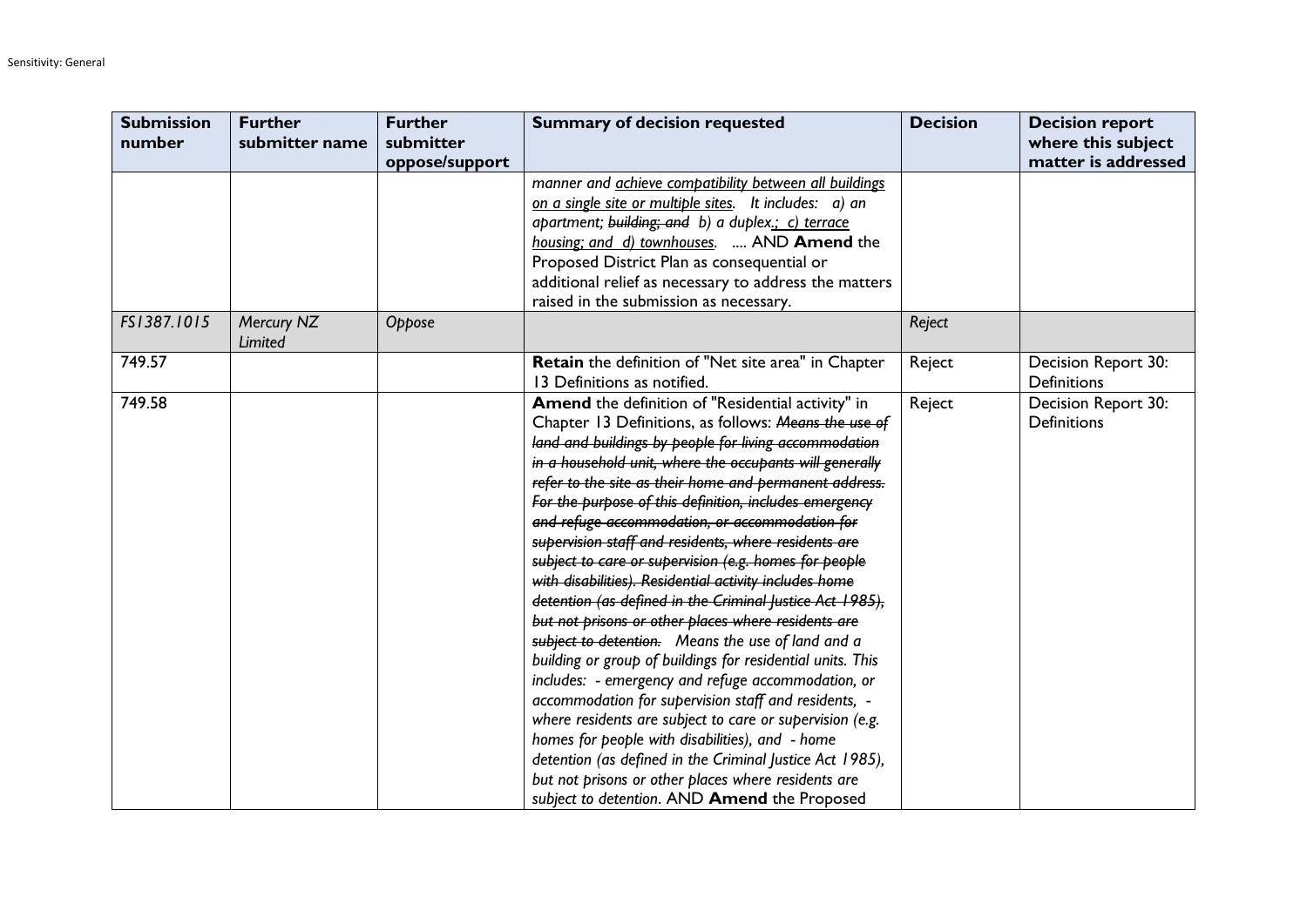| <b>Submission</b><br>number | <b>Further</b><br>submitter name | <b>Further</b><br>submitter<br>oppose/support | <b>Summary of decision requested</b>                                                                                                                                                                                                                                                                                                                                                                                                                                                                                                                                                                      | <b>Decision</b> | <b>Decision report</b><br>where this subject<br>matter is addressed |
|-----------------------------|----------------------------------|-----------------------------------------------|-----------------------------------------------------------------------------------------------------------------------------------------------------------------------------------------------------------------------------------------------------------------------------------------------------------------------------------------------------------------------------------------------------------------------------------------------------------------------------------------------------------------------------------------------------------------------------------------------------------|-----------------|---------------------------------------------------------------------|
|                             |                                  |                                               | District Plan as consequential or additional relief as<br>necessary to address the matters raised in the<br>submission as necessary.                                                                                                                                                                                                                                                                                                                                                                                                                                                                      |                 |                                                                     |
| FS1387.1016                 | Mercury NZ<br>Limited            | Oppose                                        |                                                                                                                                                                                                                                                                                                                                                                                                                                                                                                                                                                                                           | Accept          |                                                                     |
| 749.59                      |                                  |                                               | Amend the definition of "Residential unit" in<br>Chapter 13 Definitions as follows: Means a building<br>or group of buildings, or part of a building or group of<br>buildings that is: a) used, or intended to be used as a<br>dwelling or intended to be used, only or mainly for<br>residential activities; a) occupied, or intended to be<br>occupied, exclusively as the home or residence of not<br>more than one a single household. AND Amend the<br>Proposed District Plan as consequential or<br>additional relief as necessary to address the matters<br>raised in the submission as necessary. | Reject          | Decision Report 30:<br><b>Definitions</b>                           |
| FS1387.1017                 | Mercury NZ<br>Limited            | Oppose                                        |                                                                                                                                                                                                                                                                                                                                                                                                                                                                                                                                                                                                           | Accept          |                                                                     |
| 749.60                      |                                  |                                               | <b>Retain</b> the definition of "Road network activities"<br>in Chapter 13 Definitions as notified.                                                                                                                                                                                                                                                                                                                                                                                                                                                                                                       | Accept in part  | Decision Report 13:<br>Infrastructure                               |
| FS1273.64                   | <b>Auckland Transport</b>        | Support                                       | Support.                                                                                                                                                                                                                                                                                                                                                                                                                                                                                                                                                                                                  | Accept in part  |                                                                     |
| 749.61                      |                                  |                                               | Amend the definition of "Service court" in<br>Chapter 13 Definitions as follows: Means an area of<br>outdoor space for the exclusive use of the household<br>unit for domestic requirements, such as garbage storage<br>and clothes line, but excludes any space required for<br>outdoor living space a living court, parking,<br>manoeuvring, or buildings. AND Amend the<br>Proposed District Plan as consequential or<br>additional relief as necessary to address the matters<br>raised in the submission as necessary.                                                                               | Accept          | Decision Report 30:<br><b>Definitions</b>                           |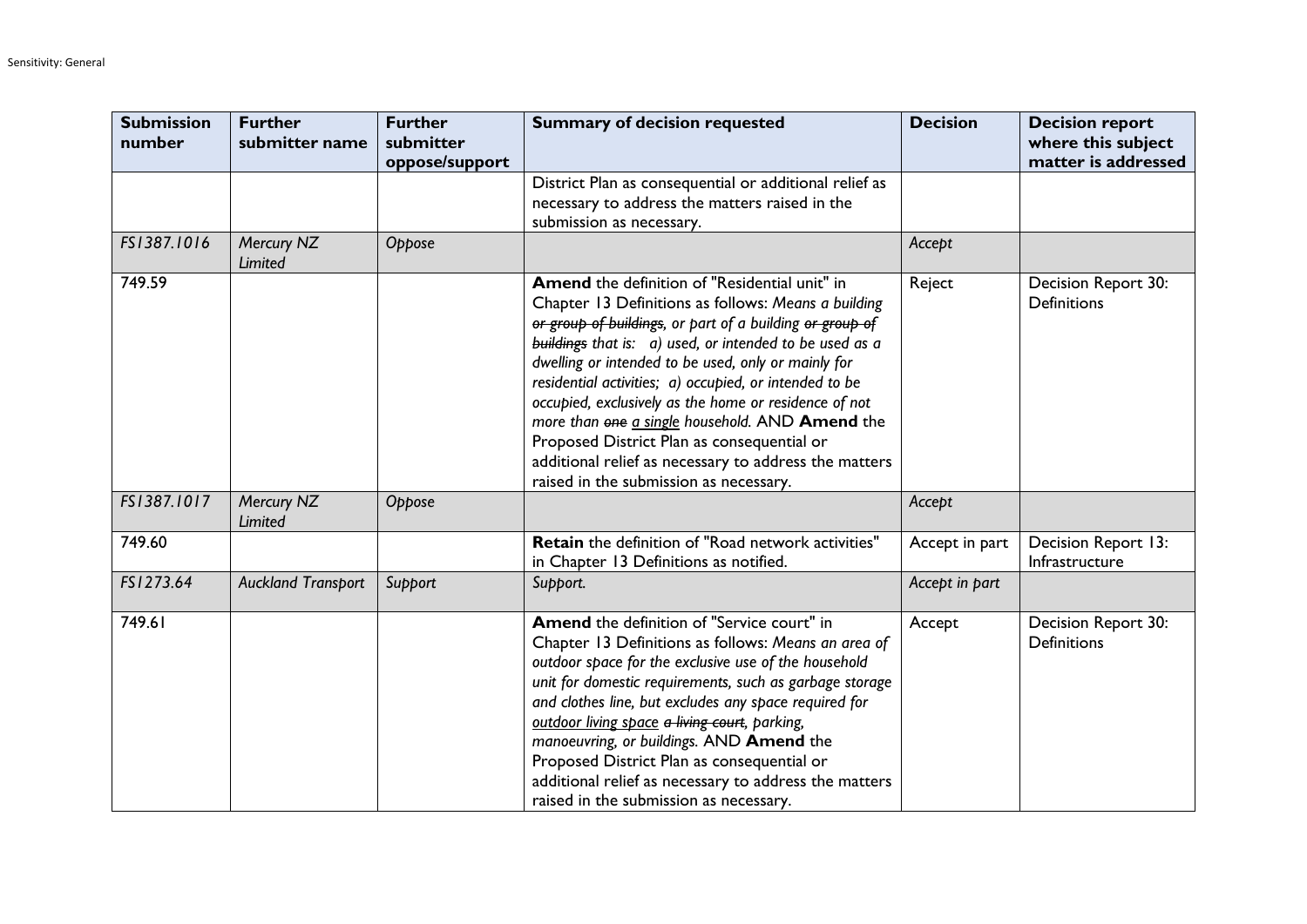| <b>Submission</b><br>number | <b>Further</b><br>submitter name | <b>Further</b><br>submitter<br>oppose/support | <b>Summary of decision requested</b>                                                                                                                                                                                                                                                                                                                                                                                                                                                                                                             | <b>Decision</b> | <b>Decision report</b><br>where this subject<br>matter is addressed     |
|-----------------------------|----------------------------------|-----------------------------------------------|--------------------------------------------------------------------------------------------------------------------------------------------------------------------------------------------------------------------------------------------------------------------------------------------------------------------------------------------------------------------------------------------------------------------------------------------------------------------------------------------------------------------------------------------------|-----------------|-------------------------------------------------------------------------|
| 749.62                      |                                  |                                               | Retain the definition of "Site" in Chapter 13<br>Definitions as notified.                                                                                                                                                                                                                                                                                                                                                                                                                                                                        | Reject          | Decision Report 30:<br><b>Definitions</b>                               |
| 749.63                      |                                  |                                               | Amend the heading of the definition of "Use" in<br>Chapter 13 Definitions to refer to "Hazardous use".<br>AND Amend the Proposed District Plan as<br>consequential or additional relief as necessary to<br>address the matters raised in the submission as<br>necessary.                                                                                                                                                                                                                                                                         | Accept          | Decision Report II:<br>Hazardous Substances<br>and Contaminated<br>Land |
| 749.64                      |                                  |                                               | Amend the definition of "Vegetation clearance" to<br>include exclusions and method of measurements.<br>AND Amend the Proposed District Plan as<br>consequential or additional relief as necessary to<br>address the matters raised in the submission as<br>necessary.                                                                                                                                                                                                                                                                            | Reject          | Decision Report 30:<br><b>Definitions</b>                               |
| FS1293.56                   | Department of<br>Conservation    | Oppose                                        |                                                                                                                                                                                                                                                                                                                                                                                                                                                                                                                                                  | Accept          |                                                                         |
| 749.65                      |                                  |                                               | Retain the definition of "Visually permeable" in<br>Chapter 13 as notified.                                                                                                                                                                                                                                                                                                                                                                                                                                                                      | Accept          | Decision Report 14:<br><b>Residential Zone</b>                          |
| 749.66                      |                                  |                                               | Add to Chapter 13 Definitions a definition of<br>"structure" as follows: Means any building.<br>equipment, device or other facility made by people and<br>which is fixed to or located on land; and includes any<br>raft, but excludes motorised vehicles that can be moved<br>under their power. AND Add a list of exclusions to<br>the new definition of "Structure". AND<br><b>Amend the Proposed District Plan as</b><br>consequential or additional relief as necessary to<br>address the matters raised in the submission as<br>necessary. | Accept          | Decision Report 30:<br><b>Definitions</b>                               |
| FS1387.1018                 | Mercury NZ<br>Limited            | Oppose                                        |                                                                                                                                                                                                                                                                                                                                                                                                                                                                                                                                                  | Reject          |                                                                         |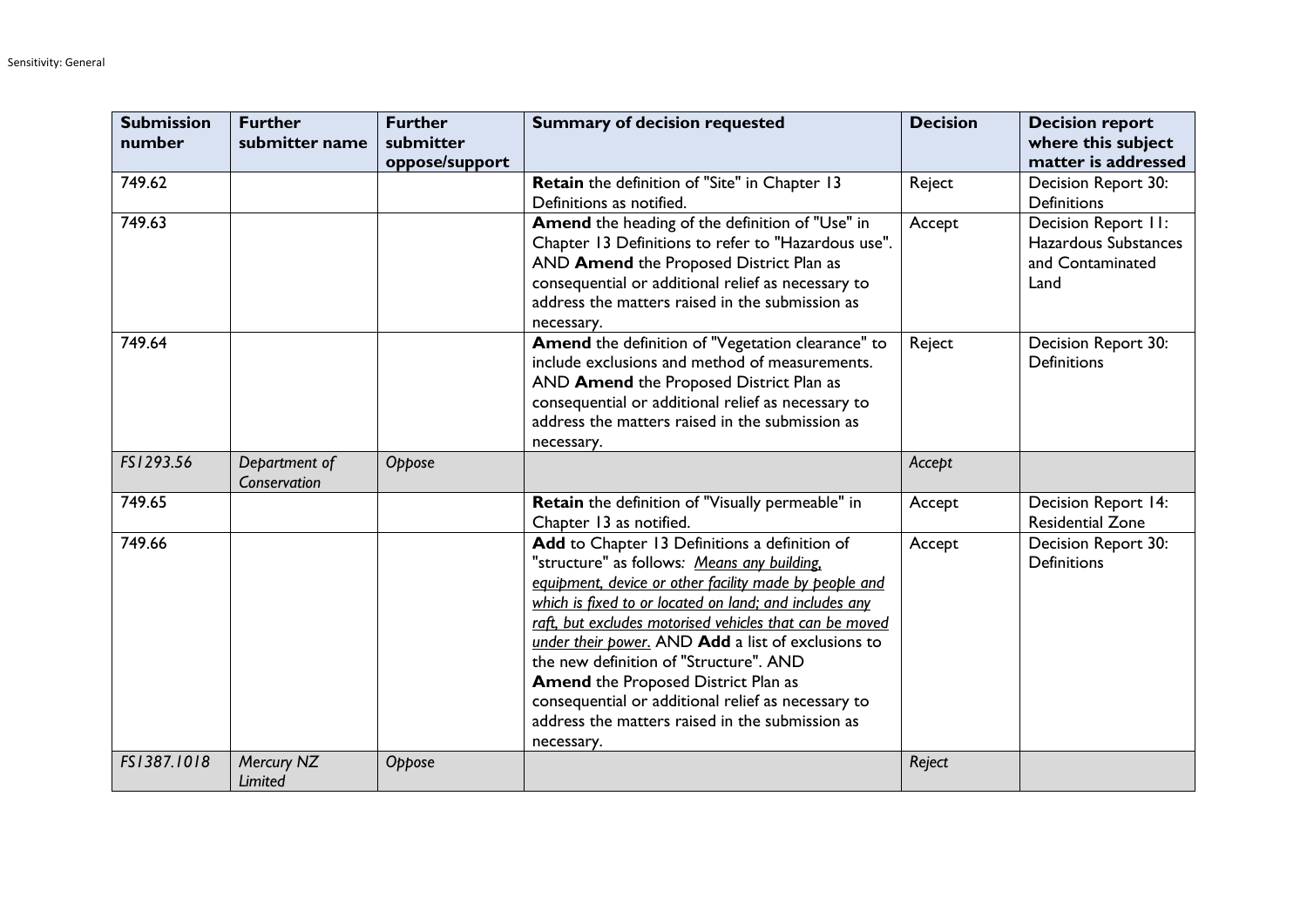| <b>Submission</b> | <b>Further</b>                   | <b>Further</b>              | <b>Summary of decision requested</b>                                                                                                                                                                                                                                                                                                                                                                                                                                                                                                                                                                                                                                                                                                                                                      | <b>Decision</b> | <b>Decision report</b>                              |
|-------------------|----------------------------------|-----------------------------|-------------------------------------------------------------------------------------------------------------------------------------------------------------------------------------------------------------------------------------------------------------------------------------------------------------------------------------------------------------------------------------------------------------------------------------------------------------------------------------------------------------------------------------------------------------------------------------------------------------------------------------------------------------------------------------------------------------------------------------------------------------------------------------------|-----------------|-----------------------------------------------------|
| number            | submitter name                   | submitter<br>oppose/support |                                                                                                                                                                                                                                                                                                                                                                                                                                                                                                                                                                                                                                                                                                                                                                                           |                 | where this subject<br>matter is addressed           |
| 749.67            |                                  |                             | Amend the following sentence for all Restricted<br>Discretionary Activities in the Proposed District<br>Plan: "Council's discretion shall be restricted to<br>any of the following matters". AND Amend the<br>Proposed District Plan as consequential or<br>additional relief as necessary to address the matters<br>raised in the submission as necessary.                                                                                                                                                                                                                                                                                                                                                                                                                               | Reject          | Decision Report 32:<br><b>Miscellaneous Matters</b> |
| 749.68            |                                  |                             | Retain Rule 14.2.1 Permitted Activities as notified.                                                                                                                                                                                                                                                                                                                                                                                                                                                                                                                                                                                                                                                                                                                                      | Accept in part  | Decision Report 13:<br>Infrastructure               |
| 749.69            |                                  |                             | Retain Rule 14.2.2 Restricted Discretionary<br>Activities as notified.                                                                                                                                                                                                                                                                                                                                                                                                                                                                                                                                                                                                                                                                                                                    | Accept          | Decision Report 13:<br>Infrastructure               |
| 749.70            |                                  |                             | <b>Retain Rule 14.3.1 Permitted Activities as</b><br>notified.                                                                                                                                                                                                                                                                                                                                                                                                                                                                                                                                                                                                                                                                                                                            | Accept          | Decision Report 13:<br>Infrastructure               |
| 749.71            |                                  |                             | Retain Rule 14.3.3 Restricted Discretionary<br>Activities as notified.                                                                                                                                                                                                                                                                                                                                                                                                                                                                                                                                                                                                                                                                                                                    | Accept in part  | Decision Report 13:<br>Infrastructure               |
| 749.72            |                                  |                             | Add a new activity to Rule 14.3.3 Restricted<br>Discretionary Activities and matters of discretion<br>as follows: RD7 Access and service connections for<br>subdivision that do not comply with one or more of the<br>conditions of 14.3.1.8 Discretion is restricted to: a) The<br>adequacy of the service connection; b) The functional<br>and operational needs of, and benefits derived from, the<br>infrastructure; c) Site design, layout and amenity; d)<br>Visual, streetscape and amenity effects; and e) Road<br>network safety and efficiency. AND Delete Rule<br>14.3.4 D3 Discretionary Activities. AND<br><b>Amend the Proposed District Plan as</b><br>consequential or additional relief as necessary to<br>address the matters raised in the submission as<br>necessary. | Accept in part  | Decision Report 13:<br>Infrastructure               |
| FS1134.53         | <b>Counties Power</b><br>Limited | Support                     |                                                                                                                                                                                                                                                                                                                                                                                                                                                                                                                                                                                                                                                                                                                                                                                           | Accept in part  |                                                     |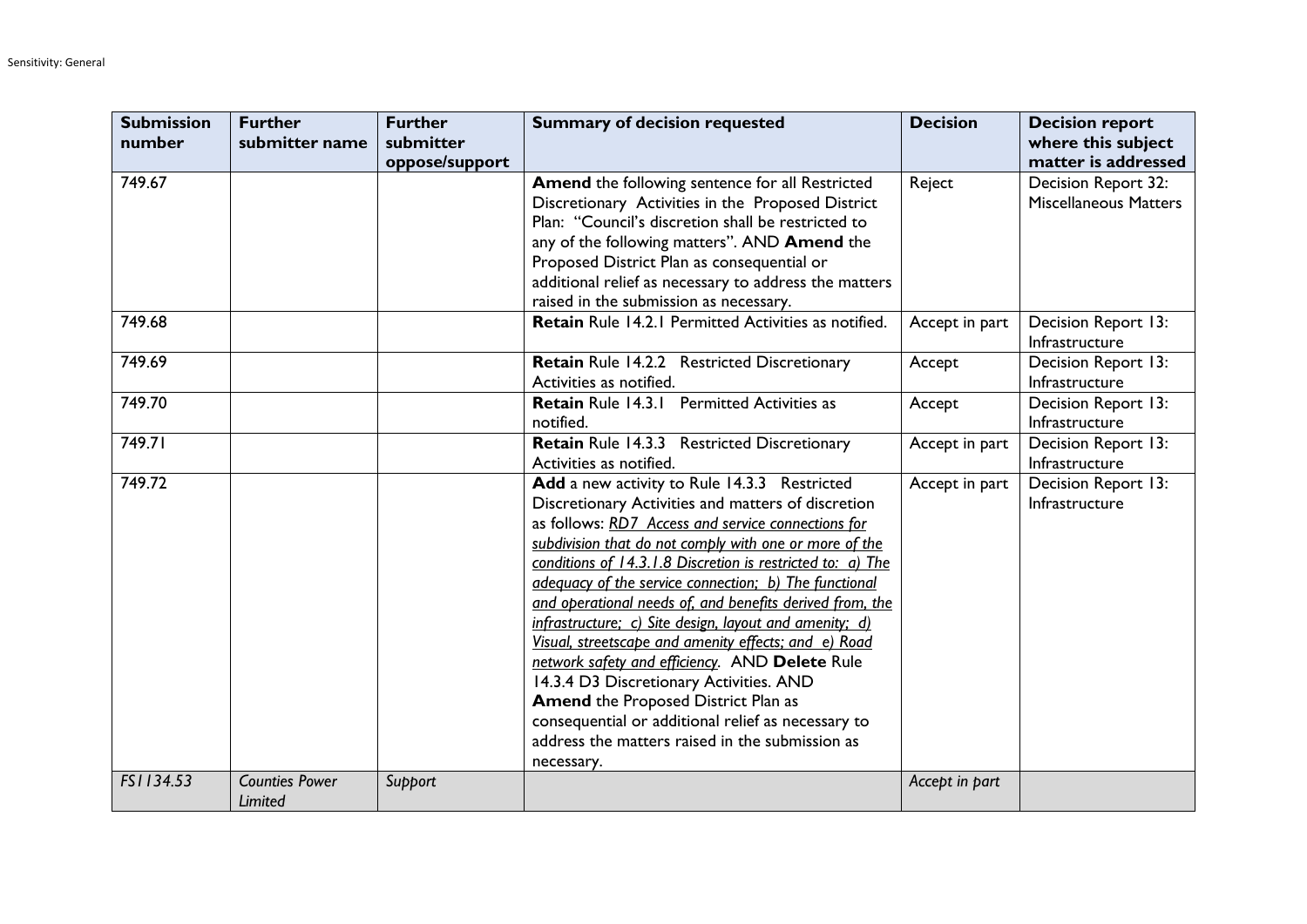| <b>Submission</b><br>number | <b>Further</b><br>submitter name                                     | <b>Further</b><br>submitter<br>oppose/support | <b>Summary of decision requested</b>                                                                                                                                                                                                                                                                                              | <b>Decision</b> | <b>Decision report</b><br>where this subject<br>matter is addressed |
|-----------------------------|----------------------------------------------------------------------|-----------------------------------------------|-----------------------------------------------------------------------------------------------------------------------------------------------------------------------------------------------------------------------------------------------------------------------------------------------------------------------------------|-----------------|---------------------------------------------------------------------|
| 749.73                      |                                                                      |                                               | Delete Section 14.4 National Grid and the full<br>package of objectives, policies, rules and definitions<br>including the spatial extent of the overlay. AND<br><b>Amend the Proposed District Plan as</b><br>consequential or additional relief as necessary to<br>address the matters raised in the submission as<br>necessary. | Reject          | Decision Report 13:<br>Infrastructure                               |
| FS1350.62                   | <b>Transpower New</b><br>Zealand Limited                             | Oppose                                        | Disallow the submission point.                                                                                                                                                                                                                                                                                                    | Accept          |                                                                     |
| FS1345.115                  | <b>Genesis Energy</b><br>Limited                                     | Oppose                                        | Reject submission point.                                                                                                                                                                                                                                                                                                          | Accept          |                                                                     |
| 749.74                      |                                                                      |                                               | Retain Section 14.11 Water, wastewater and<br>stormwater as notified.                                                                                                                                                                                                                                                             | Accept in part  | Decision Report 13:<br>Infrastructure                               |
| 749.75                      |                                                                      |                                               | Retain Rule 14.12.1 Permitted Activities as<br>notified.                                                                                                                                                                                                                                                                          | Accept in part  | Decision Report 13:<br>Infrastructure                               |
| FS1304.8                    | Gary Bogaart /<br>Meremere Dragway<br>Inc.                           | Oppose                                        |                                                                                                                                                                                                                                                                                                                                   | Accept in part  |                                                                     |
| FS1118.15                   | Gary Bogaart /<br>Meremere Dragway<br>Inc for Brookfields<br>Lawyers | Oppose                                        |                                                                                                                                                                                                                                                                                                                                   | Accept in part  |                                                                     |
| 749.76                      |                                                                      |                                               | Retain Table 14.12.5.1 Separation distances as<br>notified.                                                                                                                                                                                                                                                                       | Accept in part  | Decision Report 13:<br>Infrastructure                               |
| 749.77                      |                                                                      |                                               | Amend Table 14.12.5.7 Required parking spaces<br>and loading bays as<br>follows:<br><b>Activity</b><br><b>Minimum Required</b><br>Parki<br><b>Minimum</b><br>ng Spaces<br><b>Loading Bays</b><br><b>Required</b><br>Bulk retail and car yards<br>$\cdots$                                                                         | Accept in part  | Decision Report 13:<br>Infrastructure                               |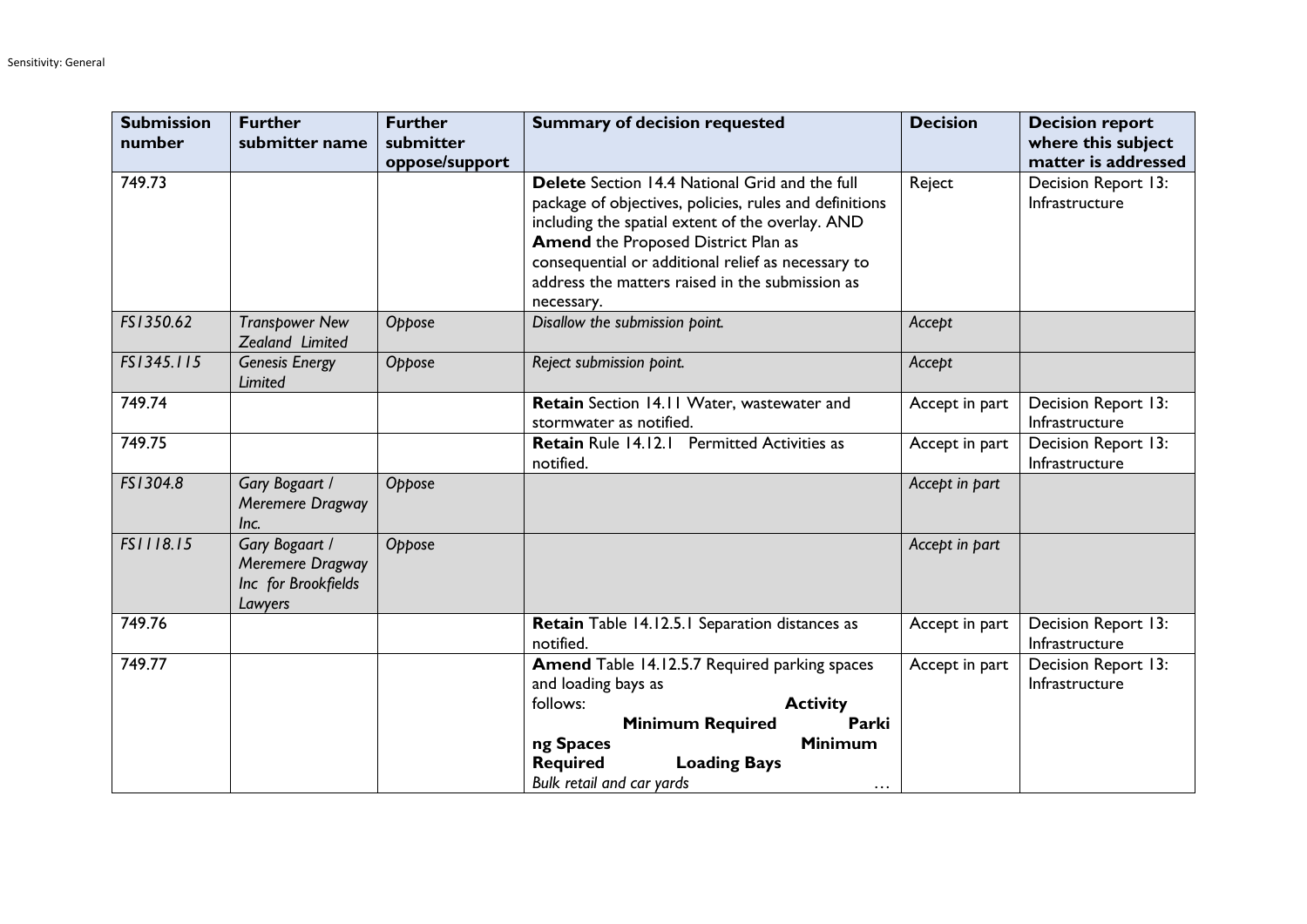| <b>Submission</b><br>number | <b>Further</b><br>submitter name | <b>Further</b><br>submitter<br>oppose/support | <b>Summary of decision requested</b>                                                                                                                                                                                                                                                                                                                                                                                                                                                                                                                                                                                                                                                                                                                                             | <b>Decision</b> | <b>Decision report</b><br>where this subject<br>matter is addressed |
|-----------------------------|----------------------------------|-----------------------------------------------|----------------------------------------------------------------------------------------------------------------------------------------------------------------------------------------------------------------------------------------------------------------------------------------------------------------------------------------------------------------------------------------------------------------------------------------------------------------------------------------------------------------------------------------------------------------------------------------------------------------------------------------------------------------------------------------------------------------------------------------------------------------------------------|-----------------|---------------------------------------------------------------------|
|                             |                                  |                                               | Minor dwelling<br><del>l car space</del><br>Nil<br>ber dwelling<br>Dwelling-<br><del>2 car spaces are</del><br>required for dwellings with 2 or more bedrooms and<br>one car space is required for studio or I-bedroom<br>Nil<br>unit<br>Retirement village<br>I car<br>space per dwelling or unit<br><b>HGV</b><br><b>Boarding</b><br>houses / boarding establishments<br>I car space per three units<br>Nil<br>Multi-unit<br>development<br>0.5 space per<br>dwelling or unit with only one bedroom, I car space per<br>dwelling or unit with two or more bedrooms<br>Nil<br>Emergency<br>service facilities<br>AND Amend the Proposed District Plan as<br>consequential or additional relief as necessary to<br>address the matters raised in the submission as<br>necessary. |                 |                                                                     |
| 749.78                      |                                  |                                               | Amend Table 14.12.5.14 Access and road<br>conditions (Residential, Village, Business, Business<br>Town Centre and Industrial Zones) as follows:<br>AND Amend the Proposed District Plan as<br>consequential or additional relief as necessary to<br>address the matters raised in the submission as<br>necessary.                                                                                                                                                                                                                                                                                                                                                                                                                                                                | Reject          | Decision Report 13:<br>Infrastructure                               |
| FS1091.44                   | GD Jones                         | Support                                       |                                                                                                                                                                                                                                                                                                                                                                                                                                                                                                                                                                                                                                                                                                                                                                                  | Reject          | Decision Report 13:<br>Infrastructure                               |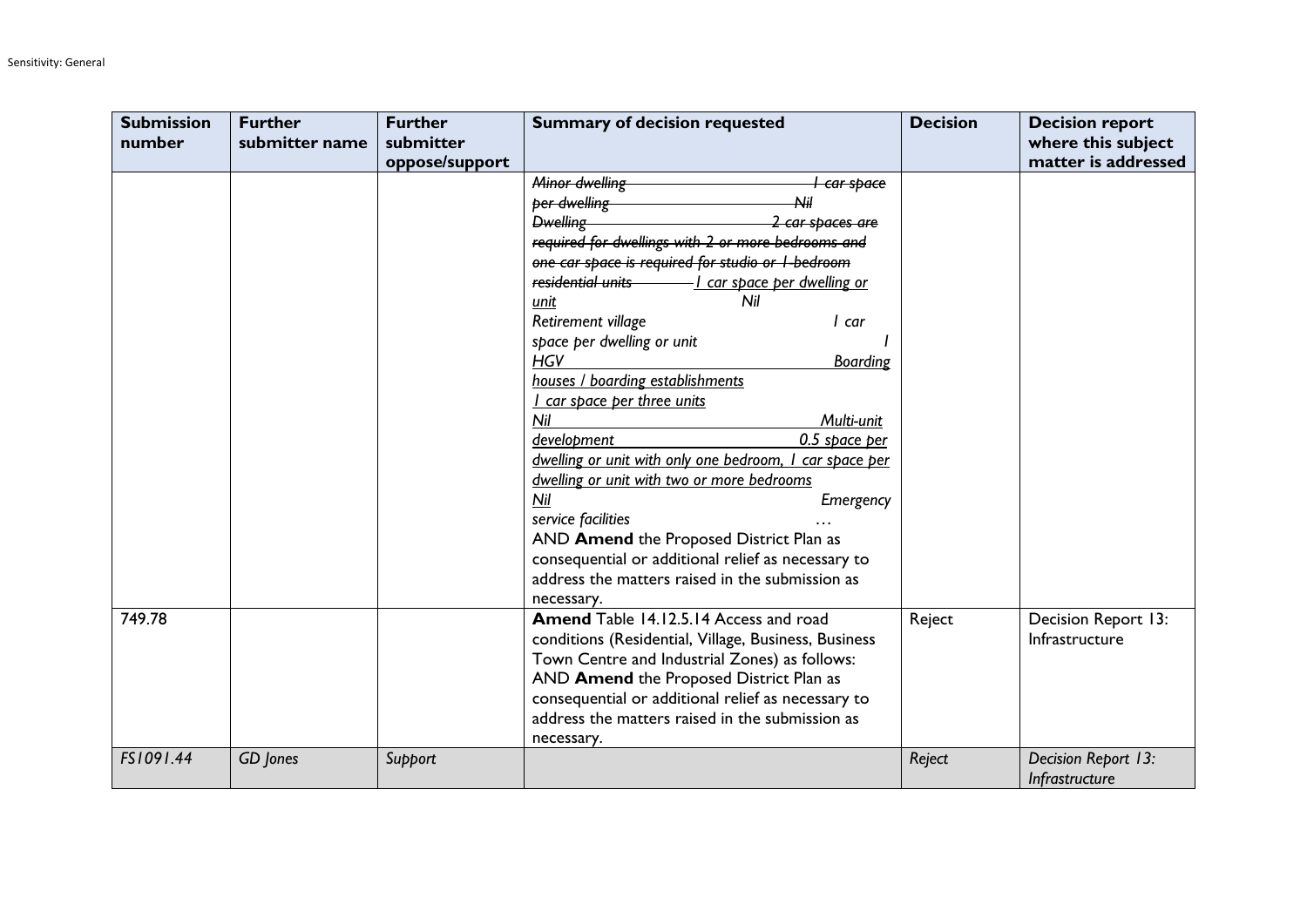| <b>Submission</b><br>number | <b>Further</b><br>submitter name | <b>Further</b><br>submitter<br>oppose/support | <b>Summary of decision requested</b>                                                                                                                                                                                                                                                                                                                                                                                                                                                                                                                                                                                                                                                                                                                                                                                                                                                                                                                                                                                             | <b>Decision</b> | <b>Decision report</b><br>where this subject<br>matter is addressed |
|-----------------------------|----------------------------------|-----------------------------------------------|----------------------------------------------------------------------------------------------------------------------------------------------------------------------------------------------------------------------------------------------------------------------------------------------------------------------------------------------------------------------------------------------------------------------------------------------------------------------------------------------------------------------------------------------------------------------------------------------------------------------------------------------------------------------------------------------------------------------------------------------------------------------------------------------------------------------------------------------------------------------------------------------------------------------------------------------------------------------------------------------------------------------------------|-----------------|---------------------------------------------------------------------|
| FS1387.1019                 | Mercury NZ<br>Limited            | Oppose                                        |                                                                                                                                                                                                                                                                                                                                                                                                                                                                                                                                                                                                                                                                                                                                                                                                                                                                                                                                                                                                                                  | Accept          |                                                                     |
| 749.79                      |                                  |                                               | Add a new activity to Rule 16.1.2 Permitted<br>Activities by adding and activity and activity-specific<br>condition as follows: P13. Boarding House Activity<br>Specific condition: (a) No more than 10 people per site<br>inclusive of staff and residents. AND Amend the<br>Proposed District Plan as consequential or<br>additional relief as necessary to address the matters<br>raised in the submission as necessary.                                                                                                                                                                                                                                                                                                                                                                                                                                                                                                                                                                                                      | Reject          | Decision Report 14:<br><b>Residential Zone</b>                      |
| FS1387.1020                 | Mercury NZ<br>Limited            | Oppose                                        |                                                                                                                                                                                                                                                                                                                                                                                                                                                                                                                                                                                                                                                                                                                                                                                                                                                                                                                                                                                                                                  | Accept          |                                                                     |
| 749.80                      |                                  |                                               | Amend Rule 16.1.3 RD1 Restricted Discretionary<br>Activities as follows: Activity<br>A Multi-Unit<br>development that meets all of the following conditions:<br>The Land Use - Effects rules in Rule 16.2;<br>The Land Use - Building rules in Rule 16.3, except the<br>Rule<br>following rules do not apply:<br>Rule 16.3.8<br>16.3.1, Dwelling;<br><b>Building coverage;</b><br>Rule 16.3.9 Living<br>Rule 16.3.10 Service court;<br>court;<br>Rule 16.3.3 Height; and<br>Rule 16.3.5<br>Daylight admission.<br>The minimum<br>net site area per residential unit is 300m <sup>2</sup> ;<br>The Multi-Unit development is connected to public<br>wastewater and water reticulation;<br>Total<br>building coverage of the site does not exceed 50%;<br>Each residential unit is designed andconstructed to<br>achieve the internal design sound level specified in<br>Appendix I (Acoustic Insulation) - Table 14;<br>Service court areas are provided to meet the following<br>minimum requirements for each residential unit: | Reject          | Decision Report 14:<br><b>Residential Zone</b>                      |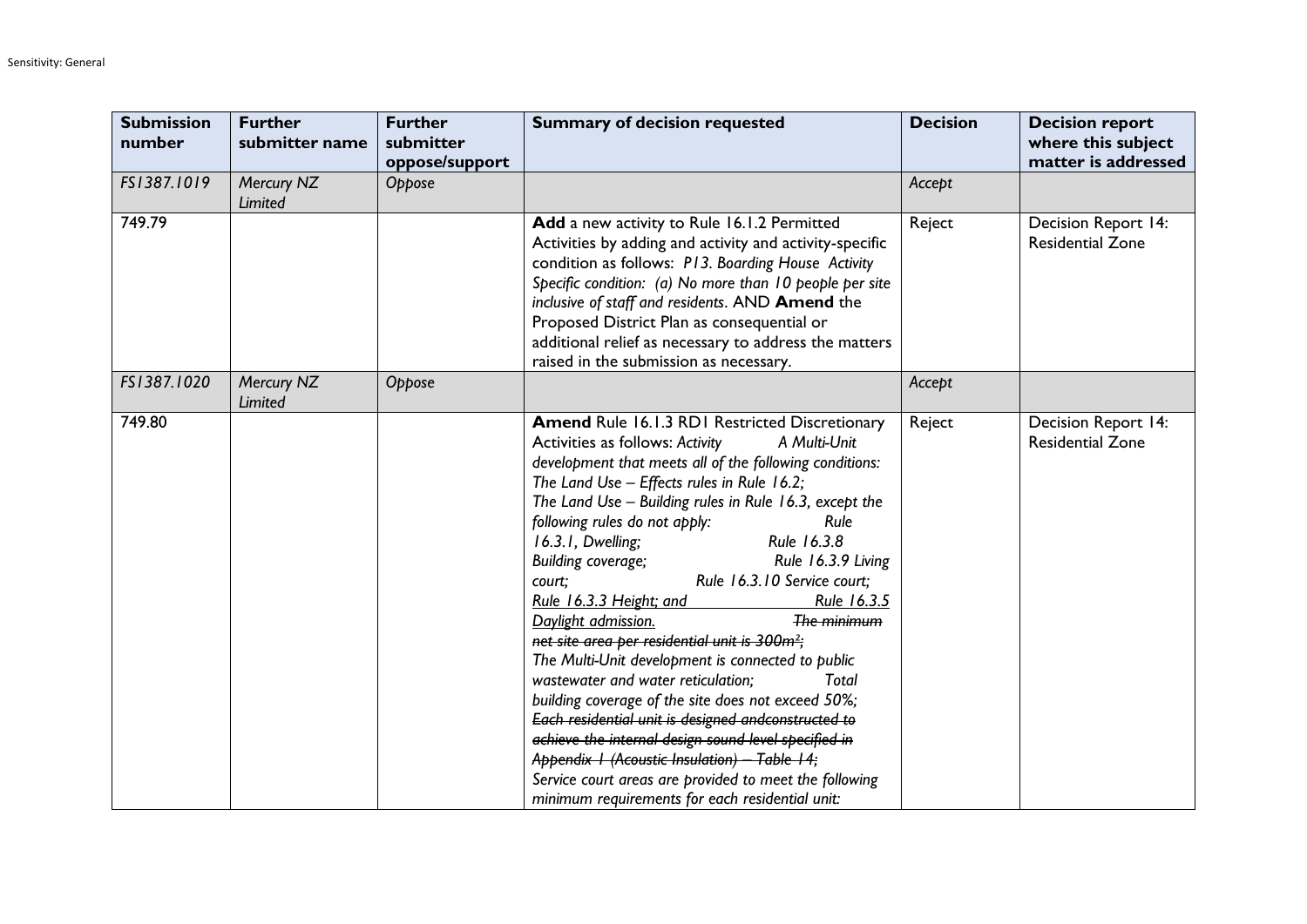| <b>Submission</b> | <b>Further</b> | <b>Further</b> | <b>Summary of decision requested</b>                               | <b>Decision</b> | <b>Decision report</b> |
|-------------------|----------------|----------------|--------------------------------------------------------------------|-----------------|------------------------|
| number            | submitter name | submitter      |                                                                    |                 | where this subject     |
|                   |                | oppose/support |                                                                    |                 | matter is addressed    |
|                   |                |                | At least 2.25m <sup>2</sup> with a minimum dimension of 1.5        |                 |                        |
|                   |                |                | metres of outdoor or indoor space at ground floor level            |                 |                        |
|                   |                |                | for the dedicated storage of waste and recycling bins;             |                 |                        |
|                   |                |                | (ii) At least $3m^2$ with a minimum dimension of 1.5               |                 |                        |
|                   |                |                | metres of outdoor space at ground floor level for                  |                 |                        |
|                   |                |                | washing lines; and<br>(iii) The required                           |                 |                        |
|                   |                |                | spaces in $(g)(i)$ or $(g)(ii)$ for each residential unit shall be |                 |                        |
|                   |                |                | provided individually, or as a dedicated communal                  |                 |                        |
|                   |                |                | service court.<br>(h) Living court Outdoor Living                  |                 |                        |
|                   |                |                | Space areas are provided to meet the following                     |                 |                        |
|                   |                |                | minimum requirements for each residential unit:                    |                 |                        |
|                   |                |                | Duplex dwelling<br><b>Area Minimum</b>                             |                 |                        |
|                   |                |                | dimension<br>Studio unit or I                                      |                 |                        |
|                   |                |                | bedroom<br>$2$ or<br>$30m^2$ 16 $m^2$<br>4m                        |                 |                        |
|                   |                |                | more bedrooms 40m <sup>2</sup> 30m <sup>2</sup>                    |                 |                        |
|                   |                |                | 4m<br><b>Apartment Building Ground</b>                             |                 |                        |
|                   |                |                | <b>Level Residential Unit</b><br>Area Minimum                      |                 |                        |
|                   |                |                | dimension Building<br>Studio unit or                               |                 |                        |
|                   |                |                | bedroom $1$ $20m^2$ $16m^2$<br>2<br>4m<br><b>or</b>                |                 |                        |
|                   |                |                | more bedrooms 30m <sup>2</sup><br>4m<br>Apartment                  |                 |                        |
|                   |                |                | <b>Building Upper Level Residential Unit</b><br>Area               |                 |                        |
|                   |                |                | Minimum dimension Building<br>Studio unit or I                     |                 |                        |
|                   |                |                | bedroom 10m <sup>2</sup><br>$2m$ $1.5m$<br>2<br>or                 |                 |                        |
|                   |                |                | more bedrooms 15m <sup>2</sup><br>$\frac{2m}{2}$                   |                 |                        |
|                   |                |                | 1.5m<br>(i) The maximum                                            |                 |                        |
|                   |                |                | height of any building must not exceed I Im in height.             |                 |                        |
|                   |                |                | (i) Buildings must not project beyond a 45 degree                  |                 |                        |
|                   |                |                | recession plan measured from a point 3m vertically                 |                 |                        |
|                   |                |                | above ground level along side and rear boundaries.                 |                 |                        |
|                   |                |                | (a) Where the boundary forms part of a legal right of              |                 |                        |
|                   |                |                | way, entrance strip or access site, the standard                   |                 |                        |
|                   |                |                | applies from the farthest boundary of that legal right of          |                 |                        |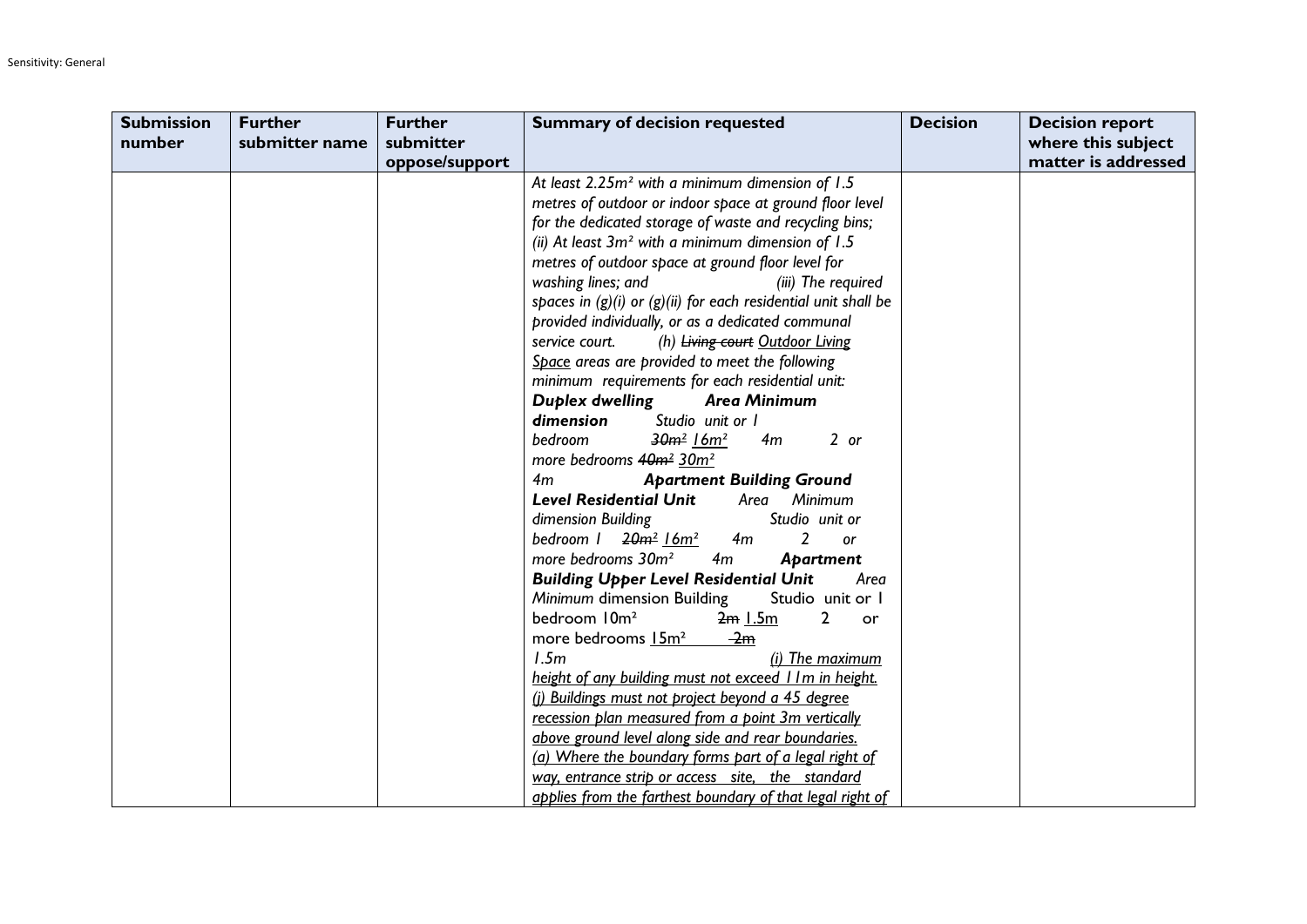| <b>Submission</b> | <b>Further</b> | <b>Further</b> | <b>Summary of decision requested</b>                        | <b>Decision</b> | <b>Decision report</b> |
|-------------------|----------------|----------------|-------------------------------------------------------------|-----------------|------------------------|
| number            | submitter name | submitter      |                                                             |                 | where this subject     |
|                   |                | oppose/support |                                                             |                 | matter is addressed    |
|                   |                |                | $(b)$ This<br>way, entrance strip or access site.           |                 |                        |
|                   |                |                | standard does not apply to existing or proposed internal    |                 |                        |
|                   |                |                | boundaries within a site.<br>(k) Add Alternative            |                 |                        |
|                   |                |                | Height in relation to Boundary controls as prescribed in    |                 |                        |
|                   |                |                | the Auckland Unitary Plan, Rule H6.6.7 Alternative          |                 |                        |
|                   |                |                | height in relation to boundary.<br>Council's                |                 |                        |
|                   |                |                | discretion shall be restricted to any of the                |                 |                        |
|                   |                |                | following matters:<br>Density Intensity of the              |                 |                        |
|                   |                |                | The manner in whichthe<br>development;                      |                 |                        |
|                   |                |                | provisions of the Multi-UnitDesign contained in             |                 |                        |
|                   |                |                | Appendix 3.4 have been incorporated;                        |                 |                        |
|                   |                |                | Contribution of the development to and                      |                 |                        |
|                   |                |                | engagementwith adjacent streets and public open             |                 |                        |
|                   |                |                | The visual quality and interest created<br>space;           |                 |                        |
|                   |                |                | through design such as the separation of buildings,         |                 |                        |
|                   |                |                | variety in built form and architectural detailing, glazing, |                 |                        |
|                   |                |                | materials and colour;<br>The incorporation of               |                 |                        |
|                   |                |                | energy efficiency measures such as passive solar            |                 |                        |
|                   |                |                | Amenity values for occupantsand<br>principles;              |                 |                        |
|                   |                |                | neighbours in respect of outlook, privacy, noise, light     |                 |                        |
|                   |                |                | spill, access to sunlight, living court orientation, site   |                 |                        |
|                   |                |                | design and layout;<br>Staging needed to ensure              |                 |                        |
|                   |                |                | that development is carried out in a coordinated and        |                 |                        |
|                   |                |                | timely manner;<br>Avoidance or mitigation of                |                 |                        |
|                   |                |                | natural hazards<br>Geotechnical suitability for             |                 |                        |
|                   |                |                | building;<br>Provision<br>of infrastructure                 |                 |                        |
|                   |                |                | <b>AND</b><br><b>Amend the</b><br>to individual units.      |                 |                        |
|                   |                |                | Proposed District Plan as consequential or                  |                 |                        |
|                   |                |                | additional relief as necessary to address the matters       |                 |                        |
|                   |                |                | raised in the submission as necessary.                      |                 |                        |
| FS1308.120        | The Surveying  | Support        |                                                             | Reject          |                        |
|                   | Company        |                |                                                             |                 |                        |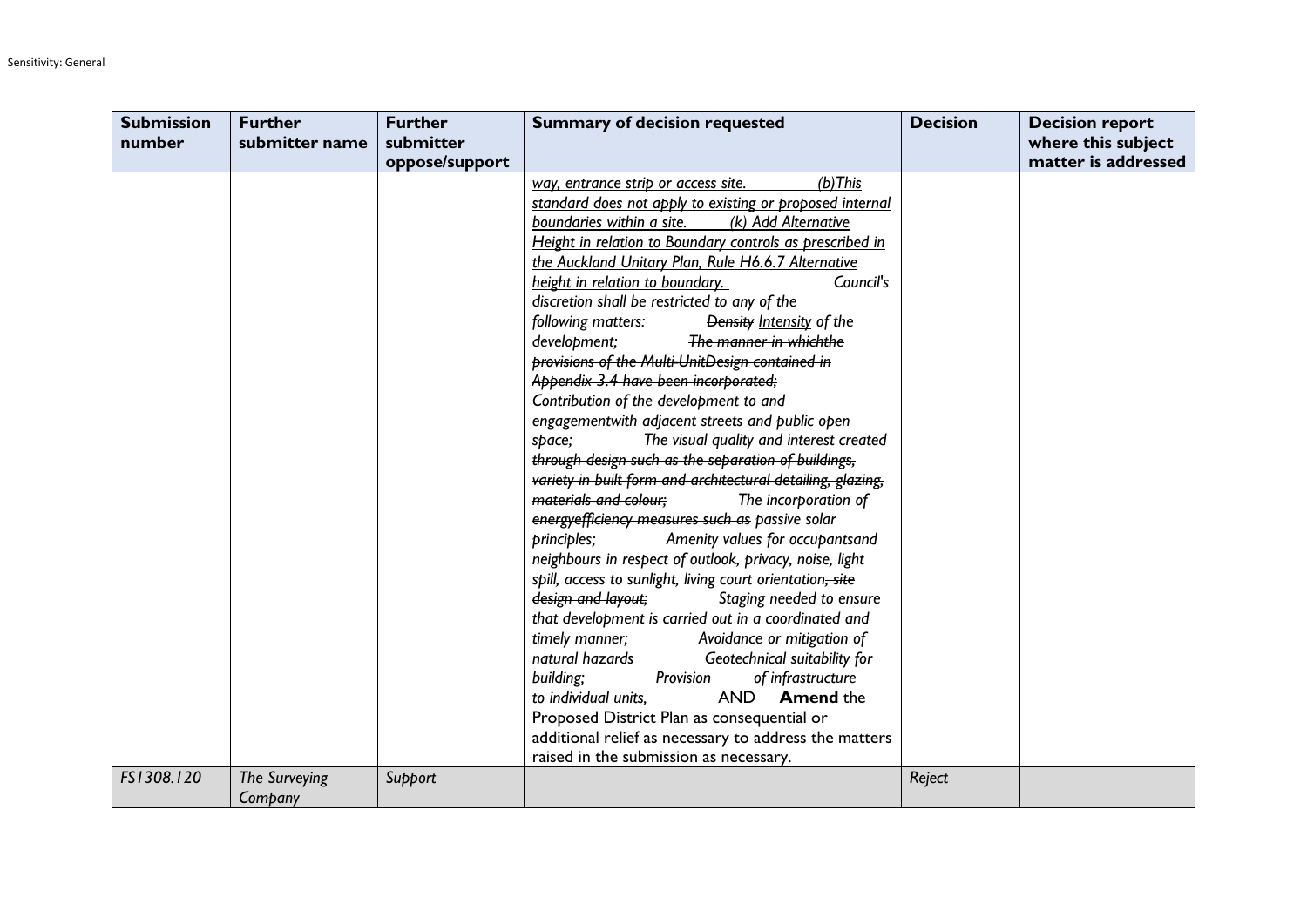| <b>Submission</b><br>number | <b>Further</b><br>submitter name | <b>Further</b><br>submitter<br>oppose/support | <b>Summary of decision requested</b>                                                                                                                                                                                                                                                                                                                                                                                                                                                                                                                                                                                                                                                                                                                                                                                                                                                                                                                                                                                                                                  | <b>Decision</b> | <b>Decision report</b><br>where this subject<br>matter is addressed |
|-----------------------------|----------------------------------|-----------------------------------------------|-----------------------------------------------------------------------------------------------------------------------------------------------------------------------------------------------------------------------------------------------------------------------------------------------------------------------------------------------------------------------------------------------------------------------------------------------------------------------------------------------------------------------------------------------------------------------------------------------------------------------------------------------------------------------------------------------------------------------------------------------------------------------------------------------------------------------------------------------------------------------------------------------------------------------------------------------------------------------------------------------------------------------------------------------------------------------|-----------------|---------------------------------------------------------------------|
| FS1387.1021                 | Mercury NZ<br>Limited            | Oppose                                        |                                                                                                                                                                                                                                                                                                                                                                                                                                                                                                                                                                                                                                                                                                                                                                                                                                                                                                                                                                                                                                                                       | Accept          |                                                                     |
| 749.81                      |                                  |                                               | Delete Rule 16.1.4 D2; AND Add a new activity<br>to Rule 16.1.3 RD and matters of discretion as<br>follows: RD2. Any permitted activity that does not<br>comply with the Land Use - Effects Rule 16.2 or Land<br>Use - Building Rule 16.3 unless the activity status is<br>specified as controlled, restricted discretionary or non-<br>complying. Matters of discretion: (a) Intensity of the<br>development; (b) Contribution of the development to<br>and engagement with adjacent streets and public open<br>space; (c) The incorporation of passive solar principles;<br>(d) Amenity values for occupants and neighbours in<br>respect of outlook, privacy, noise, light spill, access to<br>sunlight, living court orientation, site design and layout;<br>(e) Avoidance or mitigation of natural hazards; (f)<br>Geotechnical suitability for building; and (g) Provision of<br>infrastructure. AND Amend the Proposed District<br>Plan as consequential or additional relief as<br>necessary to address the matters raised in the<br>submission as necessary. | Accept in part  | <b>Decision Report 14:</b><br><b>Residential Zone</b>               |
| FS1308.121                  | The Surveying<br>Company         | Support                                       |                                                                                                                                                                                                                                                                                                                                                                                                                                                                                                                                                                                                                                                                                                                                                                                                                                                                                                                                                                                                                                                                       | Accept in part  |                                                                     |
| FS1387.1022                 | Mercury NZ<br><b>Limited</b>     | Oppose                                        |                                                                                                                                                                                                                                                                                                                                                                                                                                                                                                                                                                                                                                                                                                                                                                                                                                                                                                                                                                                                                                                                       | Accept in part  |                                                                     |
| 749.82                      |                                  |                                               | Delete Rule 16.1.5 NC1 Non-complying Activities.<br>AND Add a new activity to Rule 16.1.4<br>Discretionary Activities as follows: D3 Any activity<br>that is not listed as Prohibited, Permitted, Restricted<br>Discretionary or Discretionary. AND Amend the<br>Proposed District Plan as consequential or                                                                                                                                                                                                                                                                                                                                                                                                                                                                                                                                                                                                                                                                                                                                                           | Accept          | <b>Decision Report 14:</b><br><b>Residential Zone</b>               |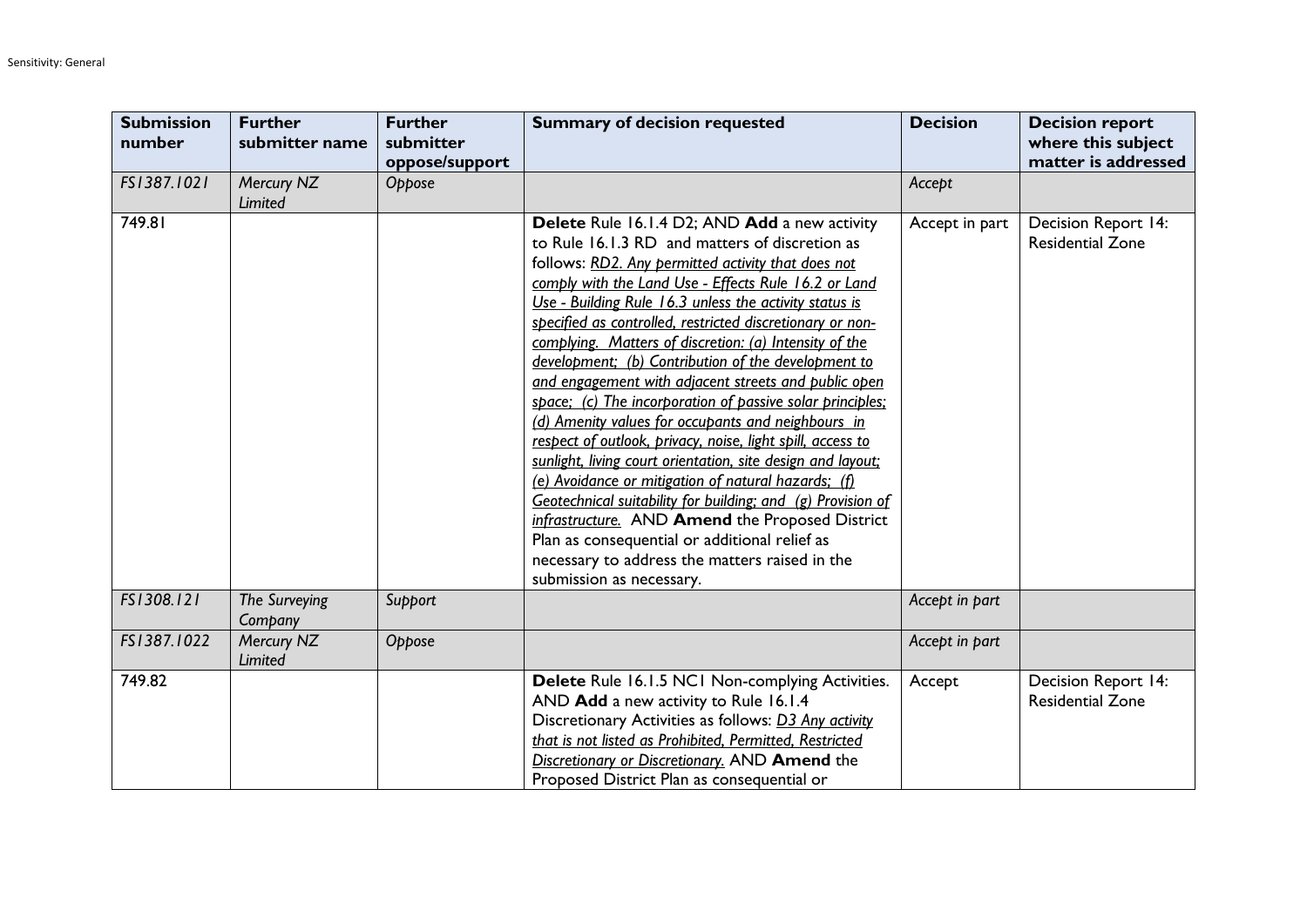| <b>Submission</b><br>number | <b>Further</b><br>submitter name | <b>Further</b><br>submitter<br>oppose/support | <b>Summary of decision requested</b>                                                                                                                                                                                                                                                                                                                                                                                                                                                                                                                                                                                                                                                                                                                                                                                                            | <b>Decision</b> | <b>Decision report</b><br>where this subject<br>matter is addressed |
|-----------------------------|----------------------------------|-----------------------------------------------|-------------------------------------------------------------------------------------------------------------------------------------------------------------------------------------------------------------------------------------------------------------------------------------------------------------------------------------------------------------------------------------------------------------------------------------------------------------------------------------------------------------------------------------------------------------------------------------------------------------------------------------------------------------------------------------------------------------------------------------------------------------------------------------------------------------------------------------------------|-----------------|---------------------------------------------------------------------|
|                             |                                  |                                               | additional relief as necessary to address the matters<br>raised in the submission as necessary.                                                                                                                                                                                                                                                                                                                                                                                                                                                                                                                                                                                                                                                                                                                                                 |                 |                                                                     |
| FS1387.1023                 | Mercury NZ<br>Limited            | Oppose                                        |                                                                                                                                                                                                                                                                                                                                                                                                                                                                                                                                                                                                                                                                                                                                                                                                                                                 | Reject          |                                                                     |
| 749.83                      |                                  |                                               | Amend Rule 16.2.4.1 P1(a) Earthworks - General<br>as follows: (a) (ii) Not exceed a volume of<br>250m3 1000m3 (iii) Not exceed an area of +000m <sup>2</sup><br>Iha  (vi) Earthworks are setback 1.5m from all<br>boundaries:  AND Amend Rule 16.2.4.1 P3(a)<br>Earthworks - General as follows: (i) Not exceed a total<br>volume of 5020m <sup>3</sup> ; (ii) Not exceed a depth of 1.5m<br>Im; (iv) Fill material is setback 1.5m from all<br>boundaries;  AND Amend Rule 16.2.4.1 RD1<br>Earthworks - General as follows:  (b) The Council's<br>discretion shall be restricted to any of the following<br>matters:  (viii) Protection of the Hauraki Gulf<br>Catchment Area;  AND Amend the Proposed<br>District Plan as consequential or additional relief as<br>necessary to address the matters raised in the<br>submission as necessary. | Reject          | Decision Report 14:<br><b>Residential Zone</b>                      |
| FS1293.57                   | Department of<br>Conservation    | Oppose                                        | Seek that the submission point is disallowed.                                                                                                                                                                                                                                                                                                                                                                                                                                                                                                                                                                                                                                                                                                                                                                                                   | Accept          |                                                                     |
| FS1308.122                  | The Surveying<br>Company         | Support                                       |                                                                                                                                                                                                                                                                                                                                                                                                                                                                                                                                                                                                                                                                                                                                                                                                                                                 | Reject          |                                                                     |
| 749.84                      |                                  |                                               | Amend Rule 16.2.4.4 PI (a)(ii) Earthworks -<br>Landscape and Natural Character Areas to change<br>the area from 50m <sup>2</sup> to 250m <sup>2</sup> and the volume from<br>250m <sup>3</sup> to 50m <sup>3</sup> . AND <b>Amend</b> the Proposed<br>District Plan as consequential or additional relief as<br>necessary to address the matters raised in the<br>submission as necessary.                                                                                                                                                                                                                                                                                                                                                                                                                                                      | Accept          | Decision Report 10:<br>Landscapes                                   |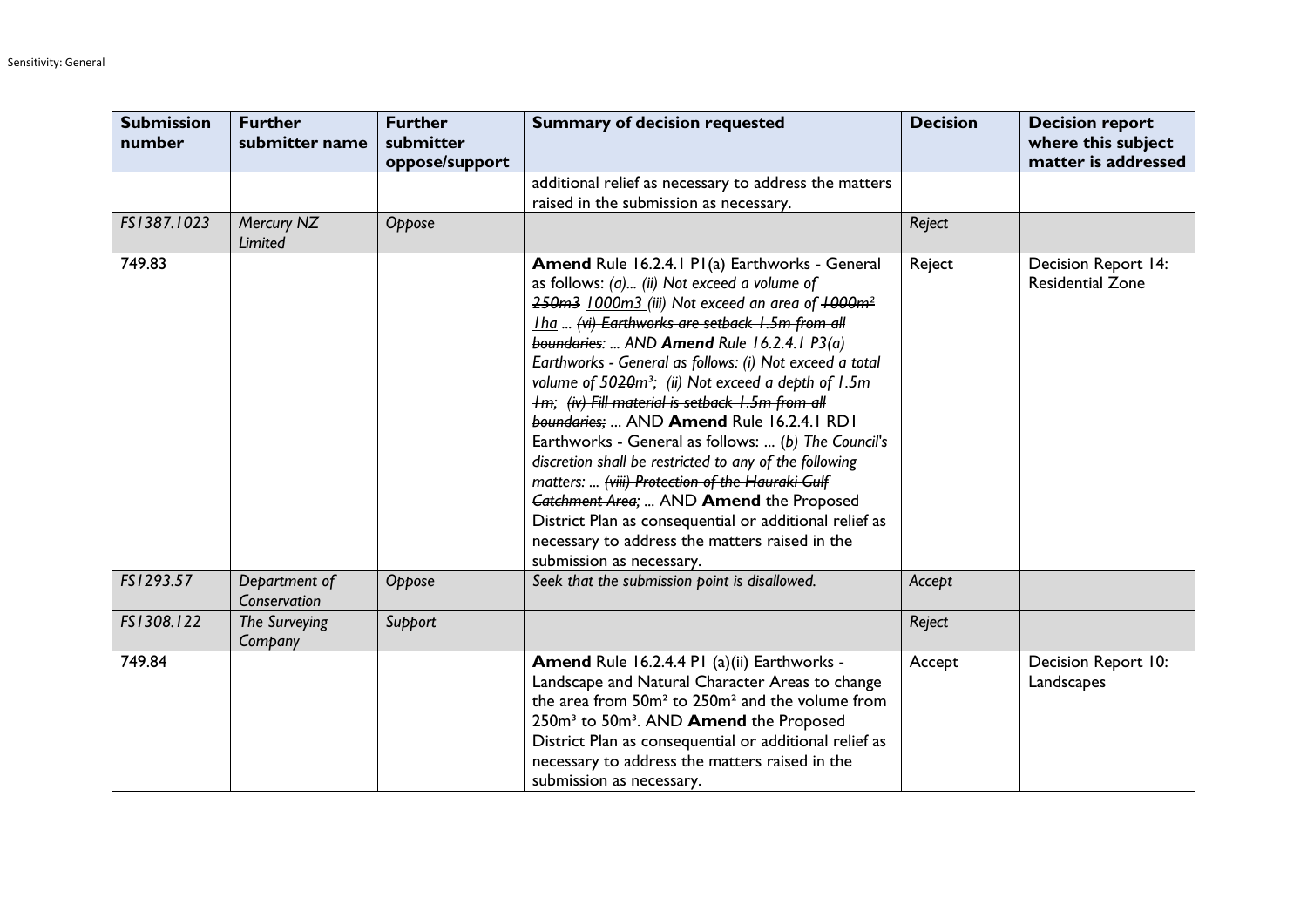| <b>Submission</b><br>number | <b>Further</b><br>submitter name | <b>Further</b><br>submitter<br>oppose/support | <b>Summary of decision requested</b>                                                                                                                                                                                                                                                                                                                                                                                                                                                                                                                                                                                                                                                                                                                                                                                                                                                                                                                                                     | <b>Decision</b> | <b>Decision report</b><br>where this subject<br>matter is addressed |
|-----------------------------|----------------------------------|-----------------------------------------------|------------------------------------------------------------------------------------------------------------------------------------------------------------------------------------------------------------------------------------------------------------------------------------------------------------------------------------------------------------------------------------------------------------------------------------------------------------------------------------------------------------------------------------------------------------------------------------------------------------------------------------------------------------------------------------------------------------------------------------------------------------------------------------------------------------------------------------------------------------------------------------------------------------------------------------------------------------------------------------------|-----------------|---------------------------------------------------------------------|
| FS1293.58                   | Department of<br>Conservation    | Oppose                                        |                                                                                                                                                                                                                                                                                                                                                                                                                                                                                                                                                                                                                                                                                                                                                                                                                                                                                                                                                                                          | Reject          |                                                                     |
| 749.85                      |                                  |                                               | <b>Amend</b> Rule 16.2.7.1 P2(a) Signs $-$ general as<br>follows: (a)  (iii) The sign does not exceed $1.0m^2$<br>0.25m <sup>2</sup> ; (iv) The sign height does not exceed 2m in<br>height;  AND Amend the Proposed District Plan<br>as consequential or additional relief as necessary to<br>address the matters raised in the submission as<br>necessary.                                                                                                                                                                                                                                                                                                                                                                                                                                                                                                                                                                                                                             | Reject          | Decision Report 14:<br><b>Residential Zone</b>                      |
| 749.86                      |                                  |                                               | Amend Rule 16.2.7.2 D1 Signs - Effects on traffic<br>to change the activity status to Restricted<br>Discretionary and add matters of discretion as<br>follows: RD1 D1 Any sign that does not comply with<br>Rule 16.2.7.2 P1 (a) Council's discretion shall be<br>restricted to any of the following matters: (i) Amenity<br>values; (ii) Character of the locality; (iii) Effects on<br>traffic safety; (iv) Glare and artificial light spill; (v)<br>Content, colour and location of the sign; (vi) Effects on<br>a notable tree; (vii) Effects on the heritage values of<br>any heritage item due to the size, location, design and<br>appearance of the sign; (viii) Effects on cultural values<br>of any Maaori Site of Significance; and (ix) Effects on<br>notable architectural features of a building. AND<br><b>Amend the Proposed District Plan as</b><br>consequential or additional relief as necessary to<br>address the matters raised in the submission as<br>necessary. | Accept          | <b>Decision Report 14:</b><br><b>Residential Zone</b>               |
| 749.87                      |                                  |                                               | <b>Amend Rule 16.3.1 P1 Dwelling as follows: P1. One</b><br>dwelling within a site. Up to three dwellings per site.<br>AND Amend Rule 16.3.1 D1 Dwelling to change<br>the activity status to a Restricted Discretionary<br>Activity and add matters of discretion as follows:                                                                                                                                                                                                                                                                                                                                                                                                                                                                                                                                                                                                                                                                                                            | Reject          | Decision Report 14:<br><b>Residential Zone</b>                      |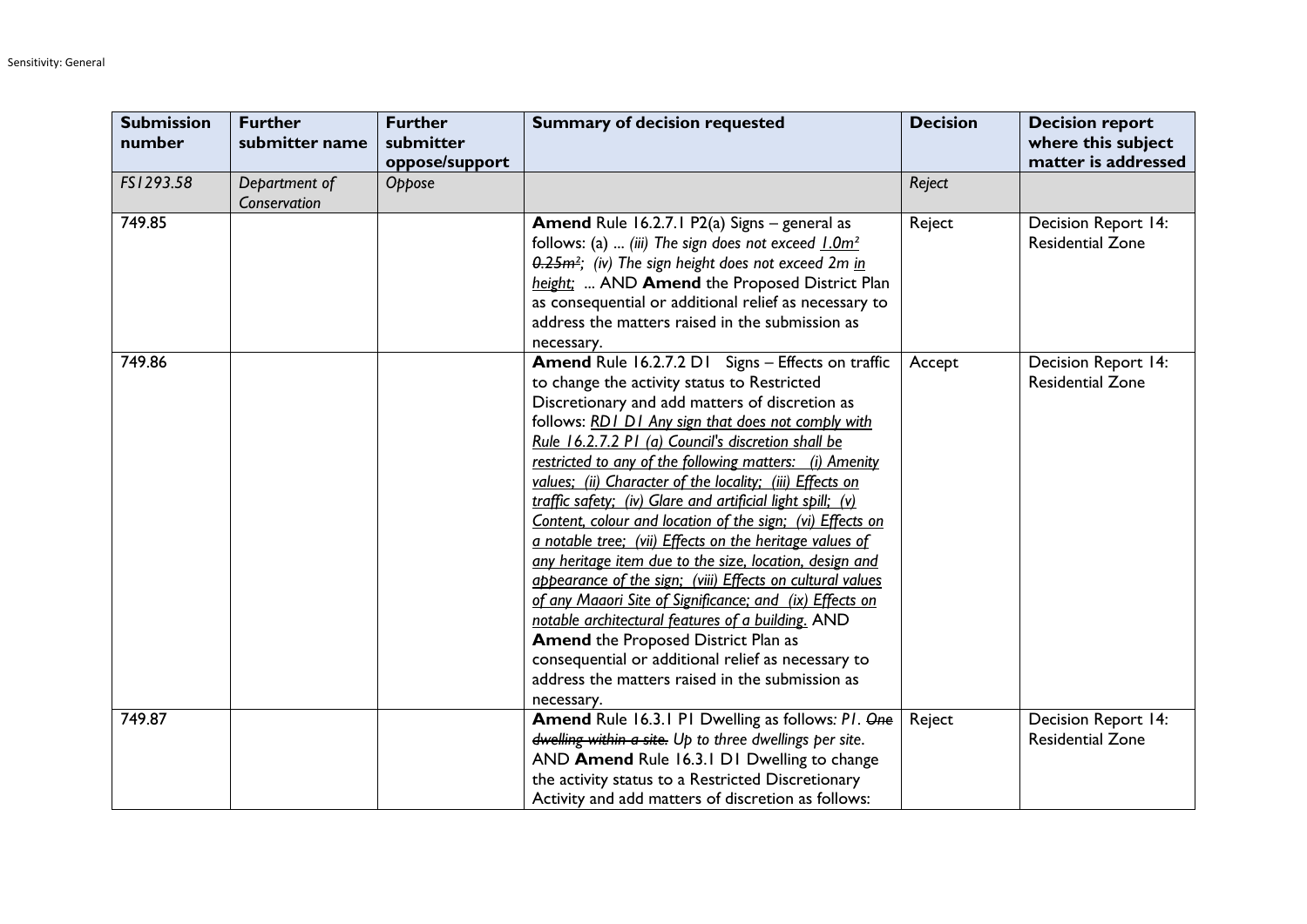| <b>Submission</b> | <b>Further</b>                     | <b>Further</b> | <b>Summary of decision requested</b>                                                                            | <b>Decision</b> | <b>Decision report</b>                         |
|-------------------|------------------------------------|----------------|-----------------------------------------------------------------------------------------------------------------|-----------------|------------------------------------------------|
| number            | submitter name                     | submitter      |                                                                                                                 |                 | where this subject                             |
|                   |                                    | oppose/support |                                                                                                                 |                 | matter is addressed                            |
|                   |                                    |                | D+ RD1 A dwelling that does not comply with Rule                                                                |                 |                                                |
|                   |                                    |                | <b>15.3.1 PI</b> (a) Four or more dwellings per site; (b)                                                       |                 |                                                |
|                   |                                    |                | Council's discretion shall be restricted to any of the                                                          |                 |                                                |
|                   |                                    |                | following matters: (i) Intensity of the development; (ii)                                                       |                 |                                                |
|                   |                                    |                | Height of the building; (iii) Design and location of                                                            |                 |                                                |
|                   |                                    |                | buildings; (iv) Extent of shading on adjacent sites; (v)                                                        |                 |                                                |
|                   |                                    |                | Provision of infrastructure to individual units, and (vi)                                                       |                 |                                                |
|                   |                                    |                | Privacy on adjoining sites. AND Amend the Proposed                                                              |                 |                                                |
|                   |                                    |                | District Plan as consequential or additional relief as                                                          |                 |                                                |
|                   |                                    |                | necessary to address the matters raised in the                                                                  |                 |                                                |
|                   |                                    |                | submission as necessary.                                                                                        |                 |                                                |
| FS1308.123        | The Surveying<br>Company           | Support        |                                                                                                                 | Reject          |                                                |
| FS1377.259        | <b>Havelock Village</b><br>Limited | Support        |                                                                                                                 | Reject          |                                                |
| FS1387.1024       | Mercury NZ                         | Oppose         |                                                                                                                 | Accept          |                                                |
|                   | Limited                            |                |                                                                                                                 |                 |                                                |
| 749.88            |                                    |                | Amend Rule 16.3.2 Minor dwelling as follows: PI                                                                 | Reject          | Decision Report 14:<br><b>Residential Zone</b> |
|                   |                                    |                | (a) One minor dwelling contained within a site must<br>comply with all of the following conditions: (i) The net |                 |                                                |
|                   |                                    |                | site area is 9000m2 or more There must be no more                                                               |                 |                                                |
|                   |                                    |                | than one minor dwelling per site; (ii) The site does not                                                        |                 |                                                |
|                   |                                    |                | contain a Multi-unit development. (iii) The gross floor                                                         |                 |                                                |
|                   |                                    |                | area shall not exceed 70m2 excluding decks and                                                                  |                 |                                                |
|                   |                                    |                | garaging. D1 A minor dwelling that does not comply                                                              |                 |                                                |
|                   |                                    |                | with Rule 16.3.2 PI (a)(iii) NCI More than one minor                                                            |                 |                                                |
|                   |                                    |                | dwelling per site or does not comply with Rule 16.3.2                                                           |                 |                                                |
|                   |                                    |                | PI(a)(ii). AND Amend the Proposed District Plan                                                                 |                 |                                                |
|                   |                                    |                | as consequential or additional relief as necessary to                                                           |                 |                                                |
|                   |                                    |                | address the matters raised in the submission as                                                                 |                 |                                                |
|                   |                                    |                | necessary.                                                                                                      |                 |                                                |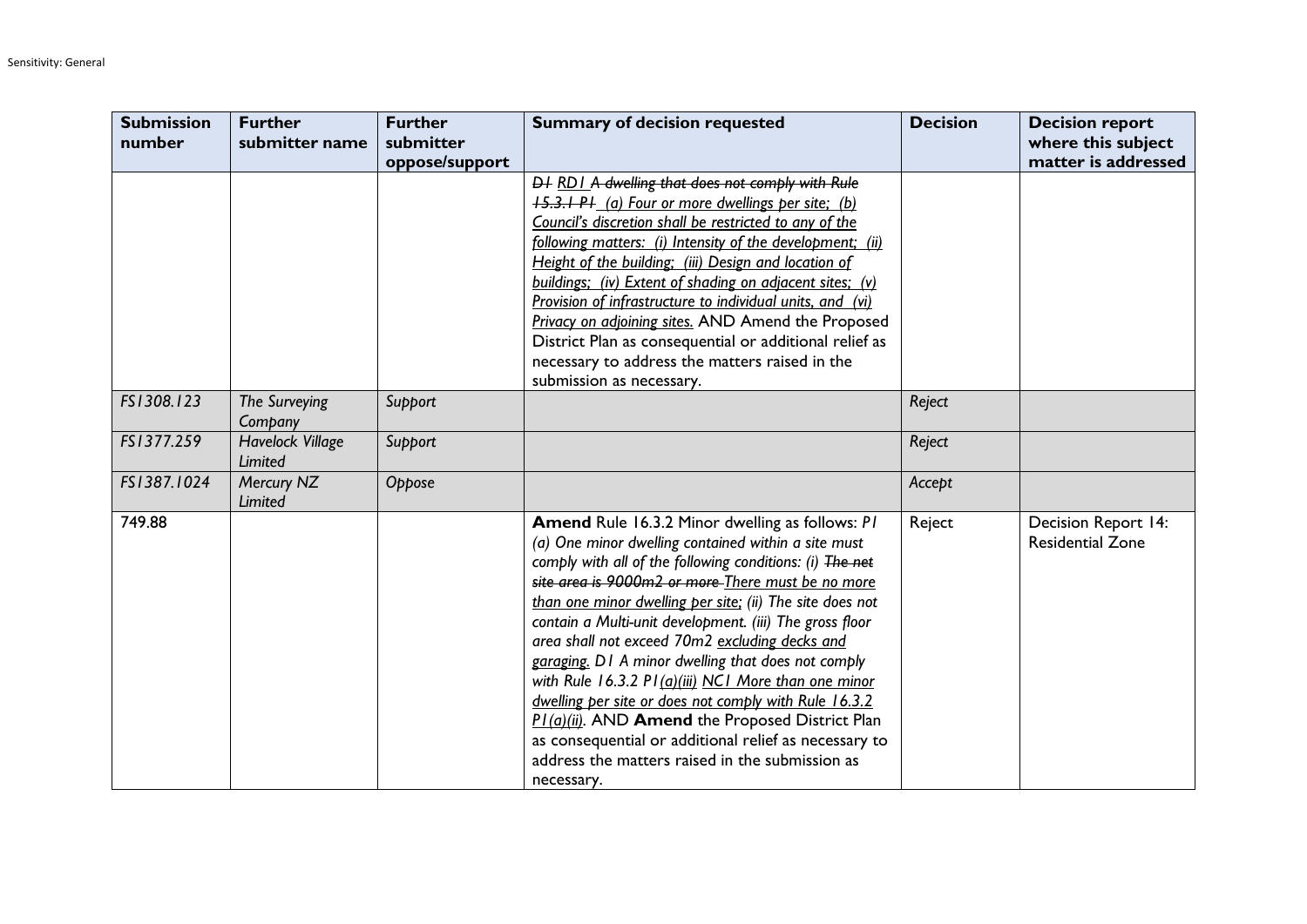| <b>Submission</b><br>number | <b>Further</b><br>submitter name                    | <b>Further</b><br>submitter<br>oppose/support | <b>Summary of decision requested</b>                                                                                                                                                                                                                                                                                                                                                                                                                                                                                                                                                                                                                | <b>Decision</b> | <b>Decision report</b><br>where this subject<br>matter is addressed |
|-----------------------------|-----------------------------------------------------|-----------------------------------------------|-----------------------------------------------------------------------------------------------------------------------------------------------------------------------------------------------------------------------------------------------------------------------------------------------------------------------------------------------------------------------------------------------------------------------------------------------------------------------------------------------------------------------------------------------------------------------------------------------------------------------------------------------------|-----------------|---------------------------------------------------------------------|
| FS1387.1025                 | Mercury NZ<br>Limited                               | Oppose                                        |                                                                                                                                                                                                                                                                                                                                                                                                                                                                                                                                                                                                                                                     | Accept          |                                                                     |
| 749.89                      |                                                     |                                               | Amend Rule 16.3.3.1 Height - Building general as<br>follows: PI The maximum height of any building must<br>not exceed 7.5m8m. RD1D+ (a) Any building that does<br>not comply with Rule 16.3.3.1 P1. (b) Council's<br>discretion shall be restricted to any of the following<br>matters: (i) Design and location of the building; (ii)<br>Extent of shading on adjacent sites; (iii) Privacy on<br>adjoining sites. AND Amend the Proposed District<br>Plan as consequential or additional relief as<br>necessary to address the matters raised in the<br>submission as necessary.                                                                   | Accept          | <b>Decision Report 14:</b><br><b>Residential Zone</b>               |
| FS1261.13                   | Annie Chen                                          | Support                                       |                                                                                                                                                                                                                                                                                                                                                                                                                                                                                                                                                                                                                                                     | Accept          |                                                                     |
| FS1297.19                   | CSL Trust & Top<br><b>End Properties</b><br>Limited | Support                                       |                                                                                                                                                                                                                                                                                                                                                                                                                                                                                                                                                                                                                                                     | Accept          |                                                                     |
| FS1377.260                  | Havelock Village<br>Limited                         | Support                                       |                                                                                                                                                                                                                                                                                                                                                                                                                                                                                                                                                                                                                                                     | Accept          |                                                                     |
| 749.90                      |                                                     |                                               | Amend Rule 16.3.4 PI Fences or walls - Road<br>boundaries and Reserve Zone boundaries as<br>follows: 16.3.4 Fences or walls - Road boundaries and<br>Reserve Zone boundaries P1 (a) Fences and walls<br>between the applicable building setbacks under Rule<br>16.3.9 on a site and any road and reserve zone<br>boundaries must comply with all of the following<br>conditions: (i) Be no higher than $1.5m + 2m$ if solid; (ii)<br>Be no higher than 1.8m if: A. visually permeable for the<br>full 1.8m height of the fence or wall; or B. solid up to<br>1.5m-1.2m and visually permeable between 1.5m<br>1.2m and 1.8m. AND Amend the Proposed | Reject          | Decision Report 14:<br><b>Residential Zone</b>                      |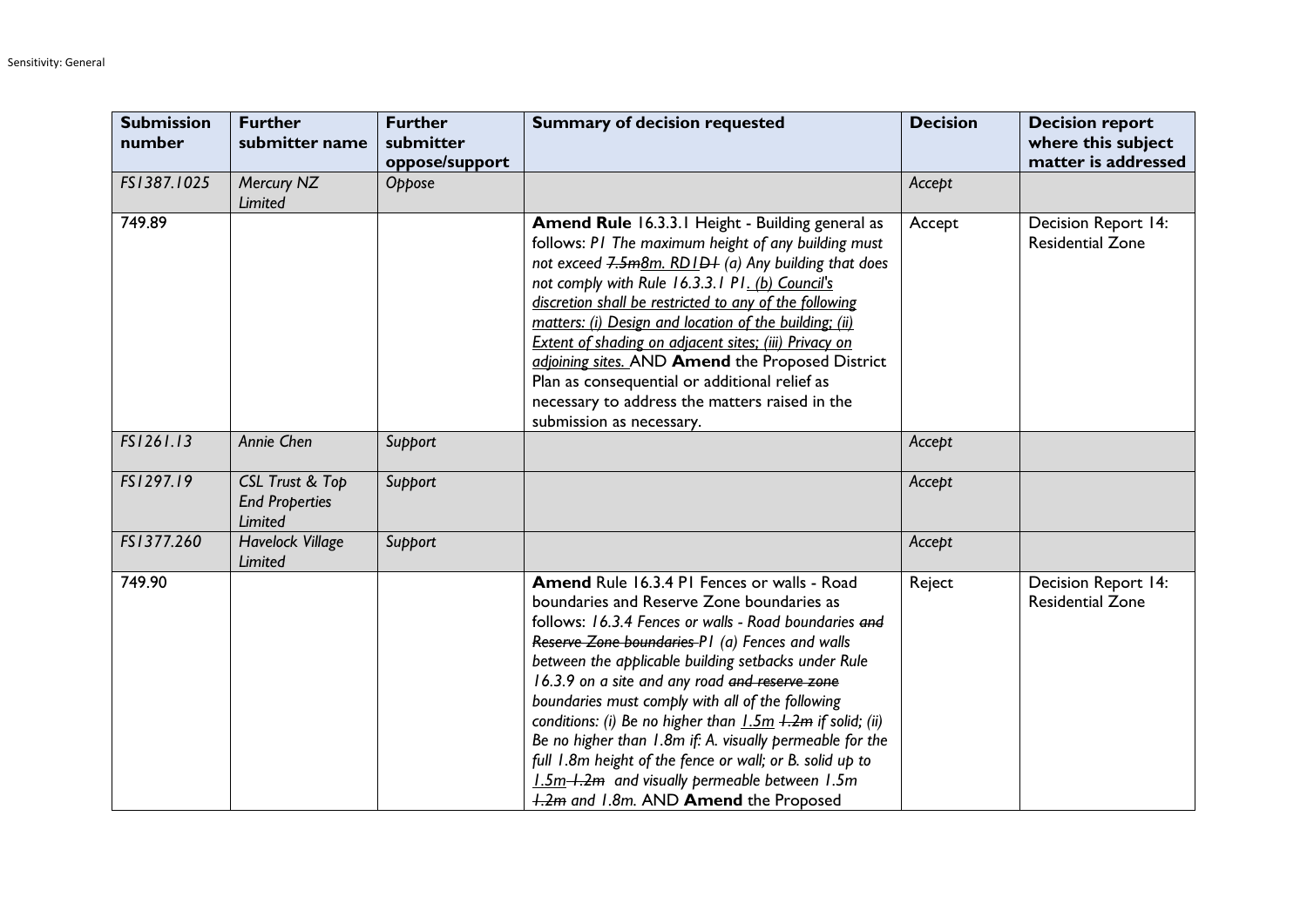| <b>Submission</b><br>number | <b>Further</b><br>submitter name | <b>Further</b><br>submitter | <b>Summary of decision requested</b>                   | <b>Decision</b> | <b>Decision report</b><br>where this subject |
|-----------------------------|----------------------------------|-----------------------------|--------------------------------------------------------|-----------------|----------------------------------------------|
|                             |                                  | oppose/support              | District Plan as consequential or additional relief as |                 | matter is addressed                          |
|                             |                                  |                             | necessary to address the matters raised in the         |                 |                                              |
|                             |                                  |                             | submission as necessary.                               |                 |                                              |
| 749.91                      |                                  |                             | <b>Amend</b> Section 1.5 What does this mean for       | Reject          | Decision Report 4:                           |
|                             |                                  |                             | Waikato district strategic objectives and directions?  |                 | Introduction                                 |
|                             |                                  |                             | (including sections $1.5.1$ , $1.5.2$ and $1.5.3$ ) to |                 |                                              |
|                             |                                  |                             | emphasise the importance of giving priority to         |                 |                                              |
|                             |                                  |                             | residential intensification in existing urban areas.   |                 |                                              |
|                             |                                  |                             | The submission provides the following addition to      |                 |                                              |
|                             |                                  |                             | Section 1.5.4 Urban Growth as an example: d)           |                 |                                              |
|                             |                                  |                             | Urban growth and residential development should focus  |                 |                                              |
|                             |                                  |                             | on a compact urban form with growth concentrated in    |                 |                                              |
|                             |                                  |                             | and around existing town centres and urban             |                 |                                              |
|                             |                                  |                             | settlements. AND Amend the Proposed District           |                 |                                              |
|                             |                                  |                             | Plan as consequential or additional relief as          |                 |                                              |
|                             |                                  |                             | necessary to address the matters raised in the         |                 |                                              |
|                             |                                  |                             | submission as necessary.                               |                 |                                              |
| FS1129.6                    | <b>Auckland Council</b>          | Support                     |                                                        | Reject          |                                              |
| FS1202.34                   | <b>New Zealand</b>               | Support                     |                                                        | Reject          |                                              |
|                             | <b>Transport Agency</b>          |                             |                                                        |                 |                                              |
| FS1368.11                   | Rosita Dianne-Lynn               | Support                     |                                                        | Reject          |                                              |
|                             | <b>Barnes</b>                    |                             |                                                        |                 |                                              |
| FS1369.27                   | Ngati Tamaoho                    | Support                     |                                                        | Reject          |                                              |
|                             | <b>Trust</b>                     |                             |                                                        |                 |                                              |
| FS1384.46                   | Mercury NZ                       | Oppose                      |                                                        | Accept          |                                              |
|                             | <b>Limited for Mercury</b>       |                             |                                                        |                 |                                              |
|                             |                                  |                             |                                                        |                 |                                              |
| FS1379.294                  | <b>Hamilton City</b>             | Support                     |                                                        | Reject          |                                              |
|                             | Council                          |                             |                                                        |                 |                                              |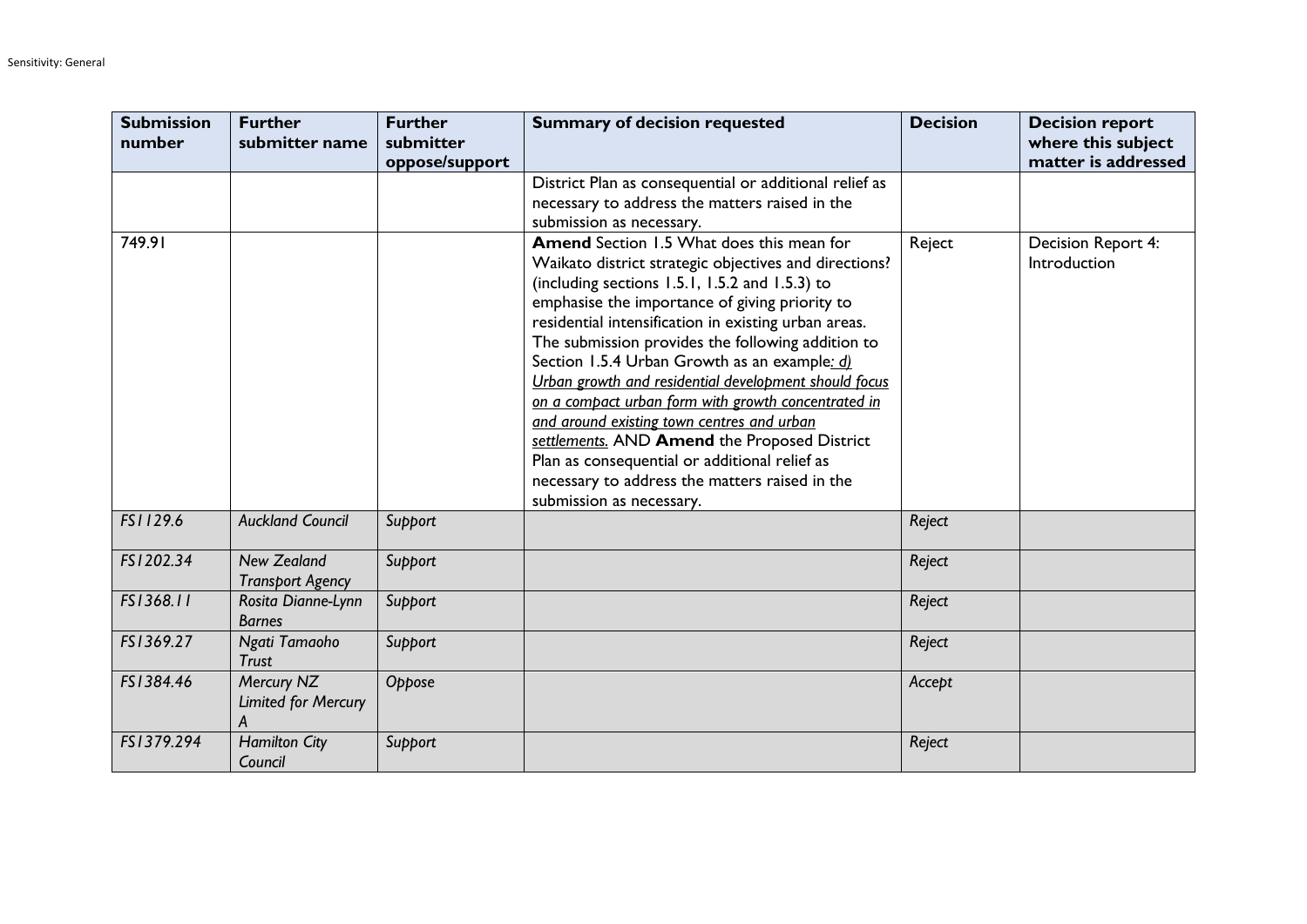| <b>Submission</b><br>number | <b>Further</b><br>submitter name   | <b>Further</b><br>submitter<br>oppose/support | <b>Summary of decision requested</b>                                                                                                                                                                                                                                                                                                                                                                                                                                                                                                                             | <b>Decision</b> | <b>Decision report</b><br>where this subject<br>matter is addressed |
|-----------------------------|------------------------------------|-----------------------------------------------|------------------------------------------------------------------------------------------------------------------------------------------------------------------------------------------------------------------------------------------------------------------------------------------------------------------------------------------------------------------------------------------------------------------------------------------------------------------------------------------------------------------------------------------------------------------|-----------------|---------------------------------------------------------------------|
| 749.92                      |                                    |                                               | Retain Section 1.12 Strategic directions and<br>objectives for the district as notified.                                                                                                                                                                                                                                                                                                                                                                                                                                                                         | Reject          | Decision Report 5:<br><b>Strategic Directions</b>                   |
| FS1273.3                    | <b>Auckland Transport</b>          | Support                                       |                                                                                                                                                                                                                                                                                                                                                                                                                                                                                                                                                                  | Reject          |                                                                     |
| FS1087.24                   | Ports of Auckland<br>Limited       | Support                                       |                                                                                                                                                                                                                                                                                                                                                                                                                                                                                                                                                                  | Reject          |                                                                     |
| FS1379.295                  | <b>Hamilton City</b><br>Council    | Support                                       |                                                                                                                                                                                                                                                                                                                                                                                                                                                                                                                                                                  | Reject          |                                                                     |
| FS1387.1026                 | Mercury NZ<br>Limited              | Oppose                                        |                                                                                                                                                                                                                                                                                                                                                                                                                                                                                                                                                                  | Accept          |                                                                     |
| 749.93                      |                                    |                                               | Amend the Proposed District Plan to clarify what<br>is meant by 'high' and 'very high' natural character<br>areas such as through additional or amended<br>definitions of the terms. AND Amend the<br>Proposed District Plan as consequential or<br>additional relief as necessary to address the matters<br>raised in the submission as necessary.                                                                                                                                                                                                              | Accept          | Decision Report 10:<br>Landscapes                                   |
| FS1377.261                  | <b>Havelock Village</b><br>Limited | Support                                       |                                                                                                                                                                                                                                                                                                                                                                                                                                                                                                                                                                  | Accept          |                                                                     |
| 749.94                      |                                    |                                               | <b>Amend Objectives and Policies in Section 4.1</b><br>Strategic Direction to emphasise:<br>The compact<br>urban development model for concentrating<br>growth in and around existing towns and villages,<br>Avoid unplanned encroachment into rural<br>and<br>land through being contained within defined urban<br>areas to avoid rural residential fragmentation and<br>rural land subdivision. AND Amend the<br>Proposed District Plan as consequential or<br>additional relief as necessary to address the matters<br>raised in the submission as necessary. | Reject          | Decision Report 5:<br><b>Strategic Directions</b>                   |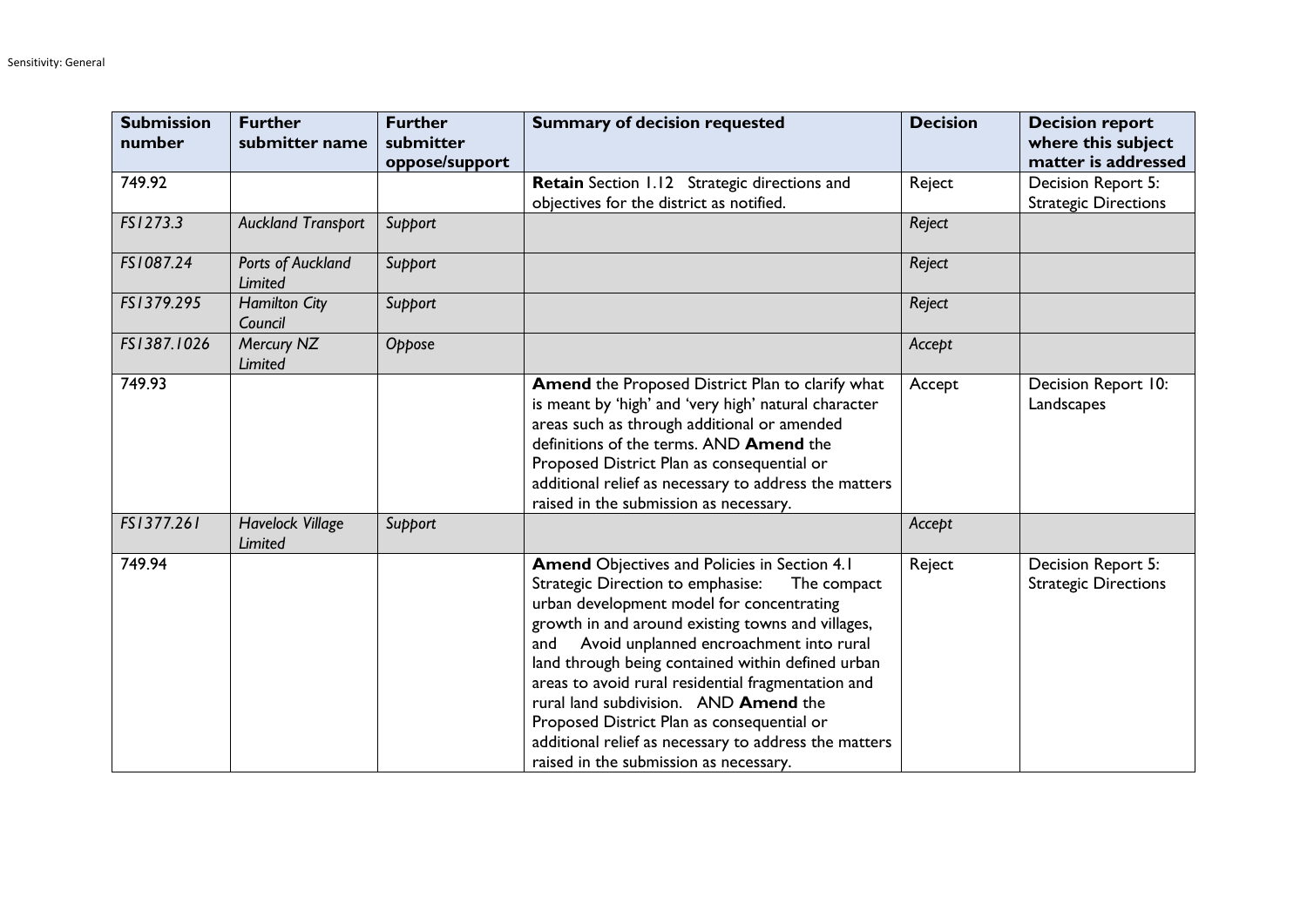| <b>Submission</b><br>number | <b>Further</b><br>submitter name              | <b>Further</b><br>submitter<br>oppose/support | <b>Summary of decision requested</b>                                                                                                                                                                                                                                                                                                                                                                      | <b>Decision</b> | <b>Decision report</b><br>where this subject<br>matter is addressed |
|-----------------------------|-----------------------------------------------|-----------------------------------------------|-----------------------------------------------------------------------------------------------------------------------------------------------------------------------------------------------------------------------------------------------------------------------------------------------------------------------------------------------------------------------------------------------------------|-----------------|---------------------------------------------------------------------|
| FS1168.32                   | <b>Horticulture New</b><br>Zealand            | Support                                       |                                                                                                                                                                                                                                                                                                                                                                                                           | Reject          |                                                                     |
| FS1202.45                   | <b>New Zealand</b><br><b>Transport Agency</b> | Support                                       |                                                                                                                                                                                                                                                                                                                                                                                                           | Reject          |                                                                     |
| FS1308.124                  | The Surveying<br>Company                      | Support                                       |                                                                                                                                                                                                                                                                                                                                                                                                           | Reject          |                                                                     |
| FS1377.262                  | <b>Havelock Village</b><br>Limited            | Support                                       |                                                                                                                                                                                                                                                                                                                                                                                                           | Reject          |                                                                     |
| FS1379.296                  | <b>Hamilton City</b><br>Council               | Support                                       |                                                                                                                                                                                                                                                                                                                                                                                                           | Reject          |                                                                     |
| FS1387.1027                 | Mercury NZ<br>Limited                         | Oppose                                        |                                                                                                                                                                                                                                                                                                                                                                                                           | Accept          |                                                                     |
| 749.95                      |                                               |                                               | Amend 4.1.2 Objective - Urban growth and<br>development as follows (or similar wording): (a)<br>Future settlement pattern is consolidated in and<br>around existing towns and villages in the district to<br>support a compact urban form. AND Amend the<br>Proposed District Plan as consequential or<br>additional relief as necessary to address the matters<br>raised in the submission as necessary. | Reject          | Decision Report 5:<br><b>Strategic Directions</b>                   |
| FS1168.34                   | <b>Horticulture New</b><br>Zealand            | Support                                       |                                                                                                                                                                                                                                                                                                                                                                                                           | Reject          |                                                                     |
| FS1387.1028                 | Mercury NZ<br>Limited                         | Oppose                                        |                                                                                                                                                                                                                                                                                                                                                                                                           | Accept          |                                                                     |
| 749.96                      |                                               |                                               | Amend Policy 4.1.3 Location of development as<br>follows (or similar wording): (b) Locate urban growth<br>areas only where they are consistent with the Future<br>Proof Strategy Planning for Growth 2017 and within<br>existing urban limits. (c) Where possible, urban<br>subdivision, use and development in the rural<br>environment is avoided. AND Amend the Proposed                               | Reject          | Decision Report 5:<br><b>Strategic Directions</b>                   |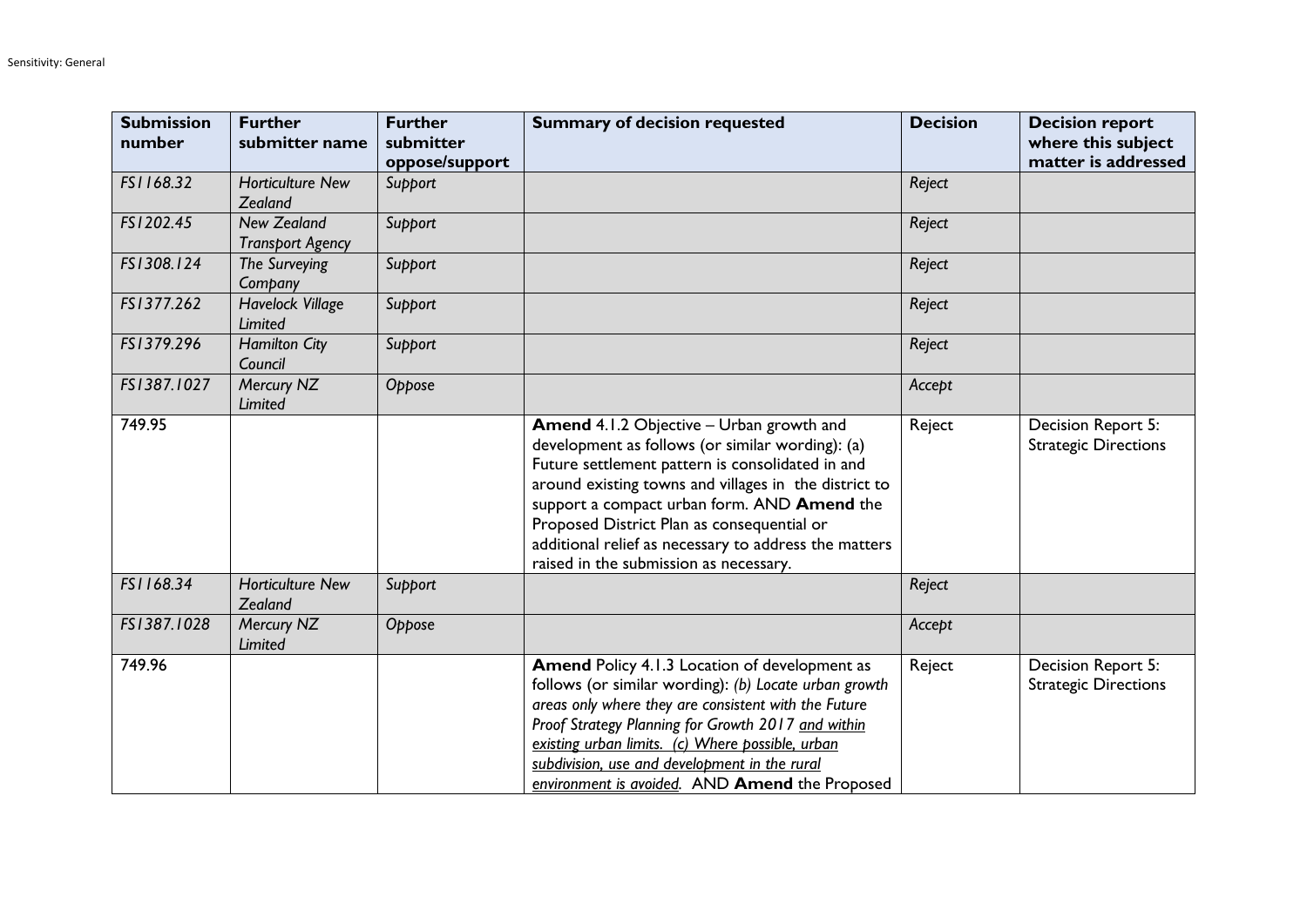| <b>Submission</b><br>number | <b>Further</b><br>submitter name          | <b>Further</b><br>submitter<br>oppose/support | <b>Summary of decision requested</b>                                                                                                                                                                                                                                                                                                                                                                                                                                                                                                                                                                                                                                           | <b>Decision</b> | <b>Decision report</b><br>where this subject<br>matter is addressed |
|-----------------------------|-------------------------------------------|-----------------------------------------------|--------------------------------------------------------------------------------------------------------------------------------------------------------------------------------------------------------------------------------------------------------------------------------------------------------------------------------------------------------------------------------------------------------------------------------------------------------------------------------------------------------------------------------------------------------------------------------------------------------------------------------------------------------------------------------|-----------------|---------------------------------------------------------------------|
|                             |                                           |                                               | District Plan as consequential or additional relief as<br>necessary to address the matters raised in the<br>submission as necessary.                                                                                                                                                                                                                                                                                                                                                                                                                                                                                                                                           |                 |                                                                     |
| FS1168.36                   | <b>Horticulture New</b><br>Zealand        | Support                                       |                                                                                                                                                                                                                                                                                                                                                                                                                                                                                                                                                                                                                                                                                | Reject          |                                                                     |
| FS1377.263                  | <b>Havelock Village</b><br><b>Limited</b> | Support                                       |                                                                                                                                                                                                                                                                                                                                                                                                                                                                                                                                                                                                                                                                                | Reject          |                                                                     |
| FS1387.1029                 | Mercury NZ<br>Limited                     | Oppose                                        |                                                                                                                                                                                                                                                                                                                                                                                                                                                                                                                                                                                                                                                                                | Accept          |                                                                     |
| 749.97                      |                                           |                                               | Amend Policy 4.1.5 Density as follows (or similar<br>wording): (a) Encourage higher density housing and<br>retirement villages to be located near to and support<br>existing town commercial centres, community facilities,<br>public transport, key strategic transport corridors and<br>open space. (b) Achieve a minimum density of 12-15<br>households per hectare in the Residential Zone. (c)<br>Achieve a minimum density of 30 households per<br>hectare in the Medium Density Residential Zone. cd)<br>AND Amend the Proposed District Plan as<br>consequential or additional relief as necessary to<br>address the matters raised in the submission as<br>necessary. | Reject          | Decision Report 5:<br><b>Strategic Directions</b>                   |
| FS1093.4                    | Garth & Sandra<br><b>Ellmers</b>          | Support                                       |                                                                                                                                                                                                                                                                                                                                                                                                                                                                                                                                                                                                                                                                                | Reject          |                                                                     |
| FS1368.12                   | Rosita Dianne-Lynn<br><b>Barnes</b>       | Oppose                                        |                                                                                                                                                                                                                                                                                                                                                                                                                                                                                                                                                                                                                                                                                | Accept          |                                                                     |
| FS1387.1030                 | Mercury NZ<br>Limited                     | Oppose                                        |                                                                                                                                                                                                                                                                                                                                                                                                                                                                                                                                                                                                                                                                                | Accept          |                                                                     |
| 749.98                      |                                           |                                               | Amend Policy 4.1.10 Tuakau to include desired<br>outcomes sought from the relevant Town Centre<br>Character Statement (Appendix 10) if the policy                                                                                                                                                                                                                                                                                                                                                                                                                                                                                                                              | Reject          | Decision Report 5:<br><b>Strategic Directions</b>                   |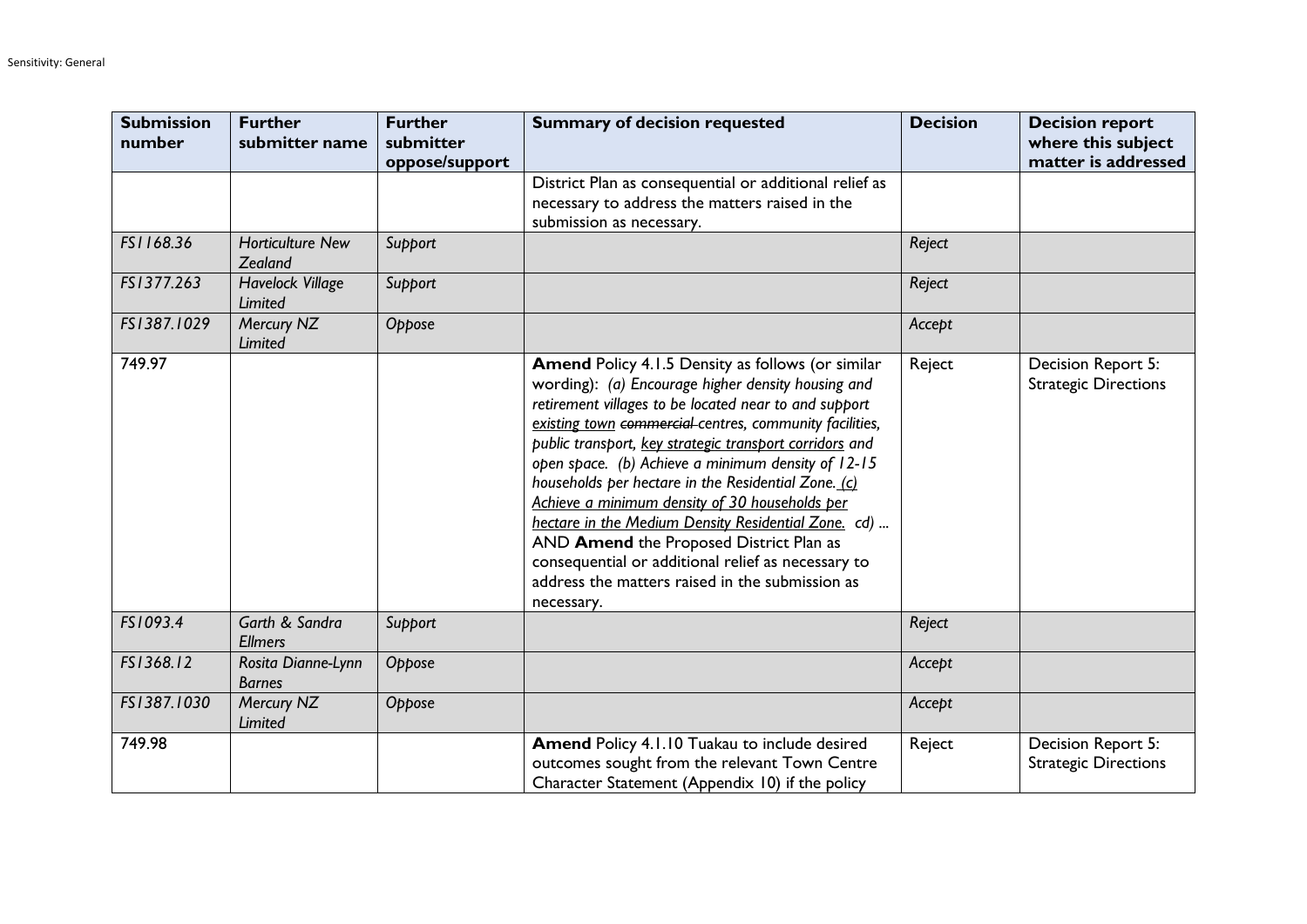| <b>Submission</b><br>number | <b>Further</b><br>submitter name | <b>Further</b><br>submitter | <b>Summary of decision requested</b>                                                                                                                                                                                                                                                                                                                                                                                                                                            | <b>Decision</b> | <b>Decision report</b><br>where this subject      |
|-----------------------------|----------------------------------|-----------------------------|---------------------------------------------------------------------------------------------------------------------------------------------------------------------------------------------------------------------------------------------------------------------------------------------------------------------------------------------------------------------------------------------------------------------------------------------------------------------------------|-----------------|---------------------------------------------------|
|                             |                                  | oppose/support              |                                                                                                                                                                                                                                                                                                                                                                                                                                                                                 |                 | matter is addressed                               |
|                             |                                  |                             | matter is not already addressed, and emphasise<br>residential intensification close to and around<br>existing town centres and urban settlements. AND<br><b>Amend the Proposed District Plan as</b><br>consequential or additional relief as necessary to<br>address the matters raised in the submission as<br>necessary.                                                                                                                                                      |                 |                                                   |
| 749.99                      |                                  |                             | Amend Policy 4.1.11 Pokeno to include desired<br>outcomes sought from the relevant Town Centre<br>Character Statement (Appendix 10) if the policy<br>matter is not already addressed, and emphasise<br>residential intensification close to and around<br>existing town centres and urban settlements. AND<br><b>Amend the Proposed District Plan as</b><br>consequential or additional relief as necessary to<br>address the matters raised in the submission as<br>necessary. | Reject          | Decision Report 5:<br><b>Strategic Directions</b> |
| 749.100                     |                                  |                             | Amend Policy 4.1.12 Te Kauwhata to include<br>desired outcomes sought from the relevant Town<br>Centre Character Statement (Appendix 10) if the<br>policy matter is not already addressed, and<br>emphasise residential intensification close to and<br>around existing town centres and urban<br>settlements. AND Amend the Proposed District<br>Plan as consequential or additional relief as<br>necessary to address the matters raised in the<br>submission as necessary.   | Reject          | Decision Report 5:<br><b>Strategic Directions</b> |
| FS1387.1031                 | Mercury NZ<br>Limited            | Oppose                      |                                                                                                                                                                                                                                                                                                                                                                                                                                                                                 | Accept          |                                                   |
| 749.101                     |                                  |                             | Amend Policy 4.1.13 Huntly to include desired<br>outcomes sought from the relevant Town Centre<br>Character Statement (Appendix 10) if the policy                                                                                                                                                                                                                                                                                                                               | Reject          | Decision Report 5:<br><b>Strategic Directions</b> |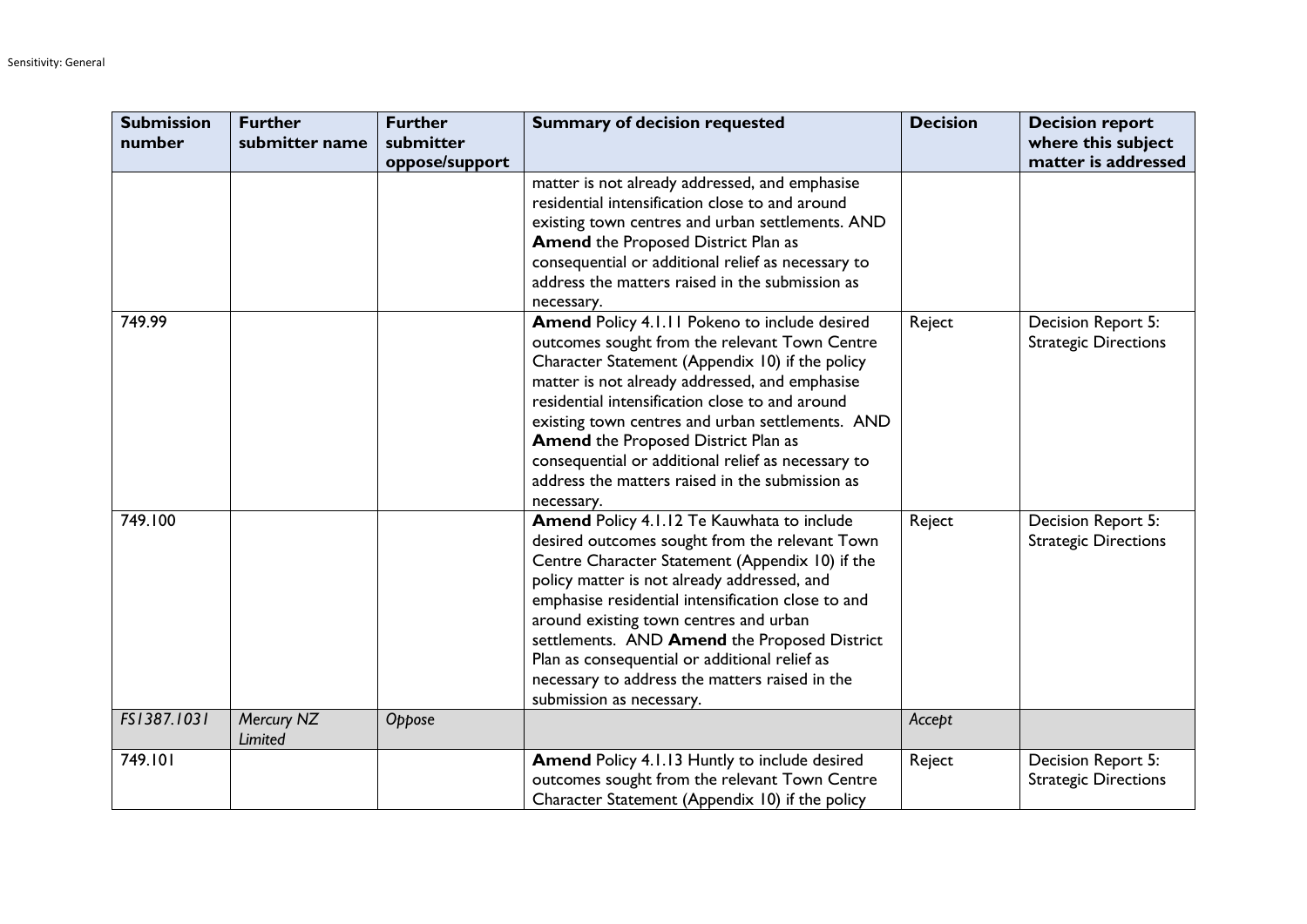| <b>Submission</b><br>number | <b>Further</b><br>submitter name | <b>Further</b><br>submitter | <b>Summary of decision requested</b>                                                                                                                                                                                                                                                                                                                                                                                                                                         | <b>Decision</b> | <b>Decision report</b><br>where this subject<br>matter is addressed |
|-----------------------------|----------------------------------|-----------------------------|------------------------------------------------------------------------------------------------------------------------------------------------------------------------------------------------------------------------------------------------------------------------------------------------------------------------------------------------------------------------------------------------------------------------------------------------------------------------------|-----------------|---------------------------------------------------------------------|
|                             |                                  | oppose/support              | matter if not already addressed, and emphasise<br>residential intensification close to and around<br>existing town centres and urban settlements. AND<br><b>Amend the Proposed District Plan as</b><br>consequential or additional relief as necessary to<br>address the matters raised in the submission as<br>necessary.                                                                                                                                                   |                 |                                                                     |
| FS1387.1032                 | Mercury NZ<br>Limited            | Oppose                      |                                                                                                                                                                                                                                                                                                                                                                                                                                                                              | Accept          |                                                                     |
| 749.102                     |                                  |                             | Amend Policy 4.1.14 Taupiri to include desired<br>outcomes sought from the relevant Town Centre<br>Character Statement (Appendix 10) if the policy<br>matter is not already addressed, and emphasise<br>residential intensification close to and around<br>existing town centres and urban settlements.<br>AND Amend the Proposed District Plan as<br>consequential or additional relief as necessary to<br>address the matters raised in the submission as<br>necessary.    | Reject          | Decision Report 5:<br><b>Strategic Directions</b>                   |
| FS1387.1033                 | Mercury NZ<br>Limited            | Oppose                      |                                                                                                                                                                                                                                                                                                                                                                                                                                                                              | Accept          |                                                                     |
| 749.103                     |                                  |                             | Amend Policy 4.1.15 Ngaruawahia to include<br>desired outcomes sought from the relevant Town<br>Centre Character Statement (Appendix 10) if the<br>policy matter is not already addressed and<br>emphasise residential intensification close to and<br>around existing town centres and urban<br>settlements. AND Amend the Proposed District<br>Plan as consequential or additional relief as<br>necessary to address the matters raised in the<br>submission as necessary. | Reject          | Decision Report 5:<br><b>Strategic Directions</b>                   |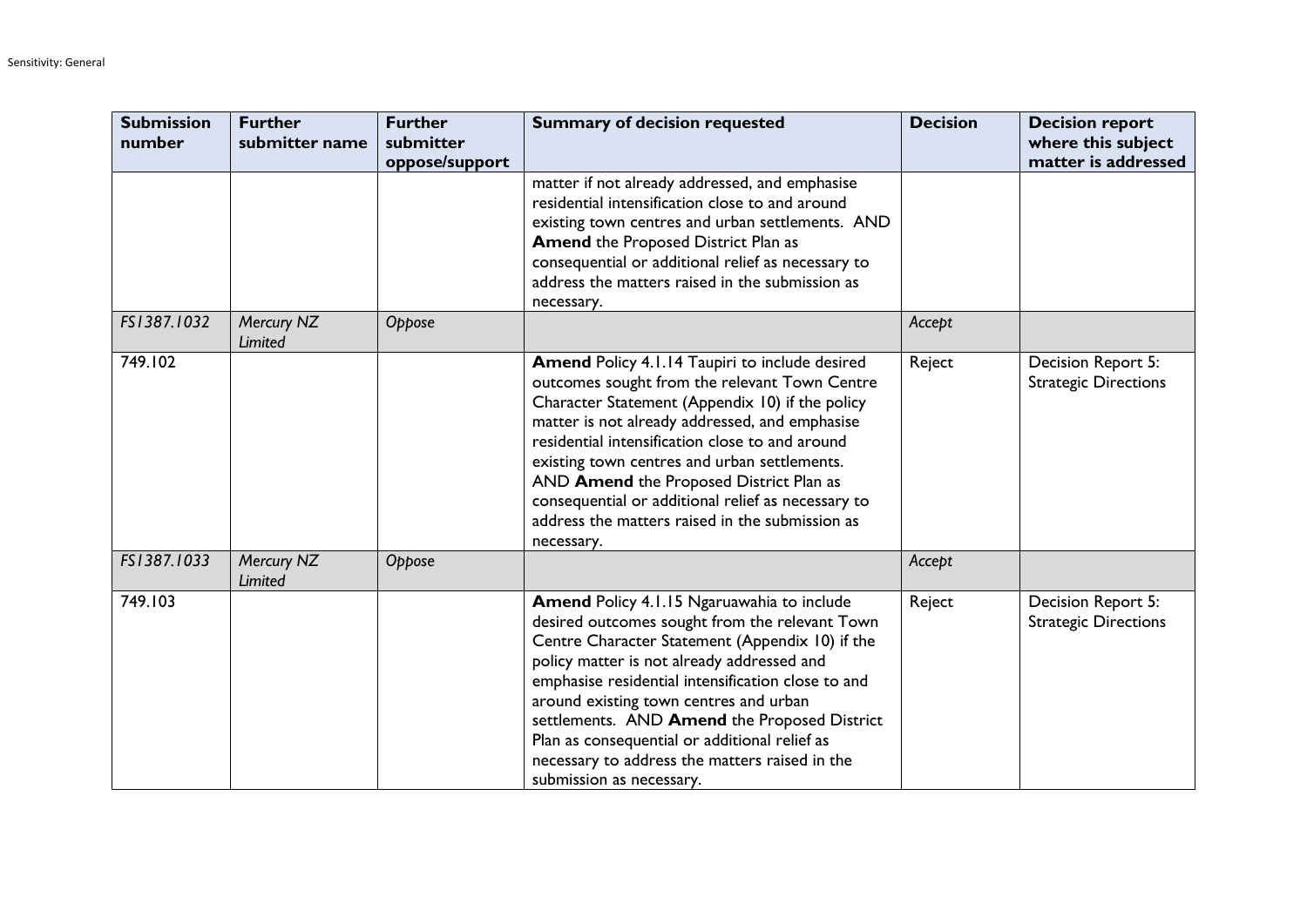| <b>Submission</b><br>number | <b>Further</b><br>submitter name | <b>Further</b><br>submitter<br>oppose/support | <b>Summary of decision requested</b>                                                                                                                                                                                                                                                                                                                                                                                                                                        | <b>Decision</b> | <b>Decision report</b><br>where this subject<br>matter is addressed |
|-----------------------------|----------------------------------|-----------------------------------------------|-----------------------------------------------------------------------------------------------------------------------------------------------------------------------------------------------------------------------------------------------------------------------------------------------------------------------------------------------------------------------------------------------------------------------------------------------------------------------------|-----------------|---------------------------------------------------------------------|
| FS1316.5                    | Alstra (2012)<br>Limited         | Support                                       |                                                                                                                                                                                                                                                                                                                                                                                                                                                                             | Reject          |                                                                     |
| FS1387.1034                 | Mercury NZ<br>Limited            | Oppose                                        |                                                                                                                                                                                                                                                                                                                                                                                                                                                                             | Accept          |                                                                     |
| 749.104                     |                                  |                                               | Amend Policy 4.1.16 Horotiu to include desired<br>outcomes sought from the relevant Town Centre<br>Character Statement (Appendix 10) if the policy<br>matter is not already addressed, and emphasise<br>residential intensification close to and around<br>existing town centres and urban settlements.<br>AND Amend the Proposed District Plan as<br>consequential or additional relief as necessary to<br>address the matters raised in the submission as<br>necessary.   | Reject          | Decision Report 5:<br><b>Strategic Directions</b>                   |
| FS1387.1035                 | Mercury NZ<br>Limited            | Oppose                                        |                                                                                                                                                                                                                                                                                                                                                                                                                                                                             | Accept          |                                                                     |
| 749.105                     |                                  |                                               | Amend Policy 4.1.17 Te Kowhai to include desired<br>outcomes sought from the relevant Town Centre<br>Character Statement (Appendix 10) if the policy<br>matter is not already addressed, and emphasise<br>residential intensification close to and around<br>existing town centres and urban settlements.<br>AND Amend the Proposed District Plan as<br>consequential or additional relief as necessary to<br>address the matters raised in the submission as<br>necessary. | Reject          | Decision Report 5:<br><b>Strategic Directions</b>                   |
| 749.106                     |                                  |                                               | Amend Policy 4.1.18 Raglan to include desired<br>outcomes sought from the relevant Town Centre<br>Character Statement (Appendix 10) if the policy<br>matter is not already addressed, and emphasise<br>residential intensification close to and around<br>existing town centres and urban settlements. AND                                                                                                                                                                  | Reject          |                                                                     |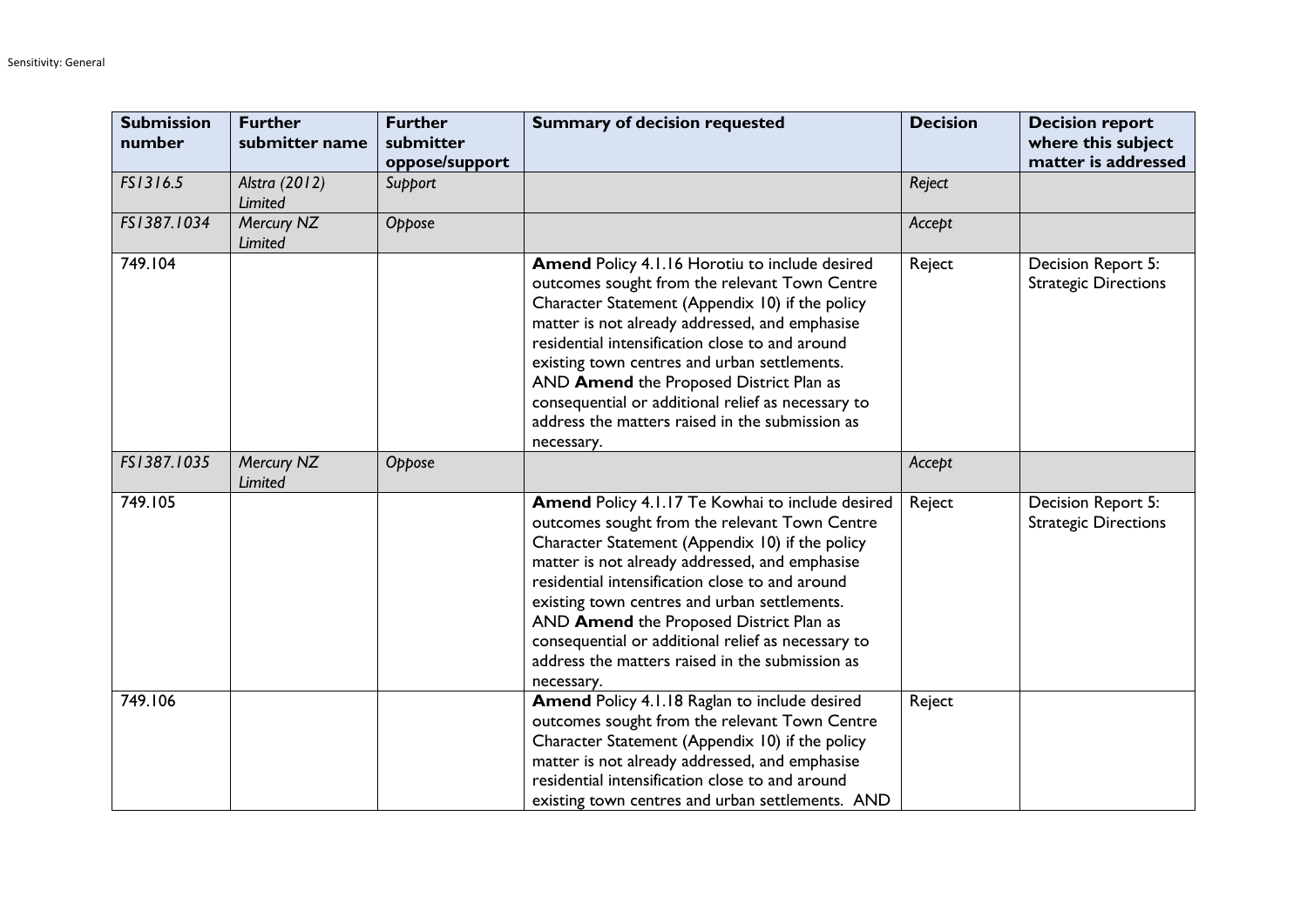| <b>Submission</b><br>number | <b>Further</b><br>submitter name                                      | <b>Further</b><br>submitter | <b>Summary of decision requested</b>                                                                                                                                                                                                                                                                                                                                                                                                                                                                                                                                                                                                                                                                                                                                                                                                                                 | <b>Decision</b> | <b>Decision report</b><br>where this subject                            |
|-----------------------------|-----------------------------------------------------------------------|-----------------------------|----------------------------------------------------------------------------------------------------------------------------------------------------------------------------------------------------------------------------------------------------------------------------------------------------------------------------------------------------------------------------------------------------------------------------------------------------------------------------------------------------------------------------------------------------------------------------------------------------------------------------------------------------------------------------------------------------------------------------------------------------------------------------------------------------------------------------------------------------------------------|-----------------|-------------------------------------------------------------------------|
|                             |                                                                       | oppose/support              |                                                                                                                                                                                                                                                                                                                                                                                                                                                                                                                                                                                                                                                                                                                                                                                                                                                                      |                 | matter is addressed                                                     |
|                             |                                                                       |                             | <b>Amend the Proposed District Plan as</b><br>consequential or additional relief as necessary to<br>address the matters raised in the submission as<br>necessary.                                                                                                                                                                                                                                                                                                                                                                                                                                                                                                                                                                                                                                                                                                    |                 |                                                                         |
| 749.107                     |                                                                       |                             | Add a new chapter with Objectives and Policies for<br>a "Medium Density Residential Zone" into the<br>Proposed District Plan, as outlined in Attachment 2<br>to the submission. AND Amend the Proposed<br>District Plan to provide for consequential changes<br>or further amendments required to give effect, and<br>reference, the new residential zone. The submitter<br>provides the example that wherever the Residential<br>and Village Zones are referenced or compact urban<br>form or medium to higher density residential living,<br>the new residential zone 'Medium Density<br>Residential Zone' will need to be referenced and<br>included (where applicable and appropriate). AND<br><b>Amend the Proposed District Plan as</b><br>consequential or additional relief as necessary to<br>address the matters raised in the submission as<br>necessary. | Accept          | Decision Report 15:<br><b>Medium Density</b><br><b>Residential Zone</b> |
| FS1202.53                   | <b>New Zealand</b><br><b>Transport Agency</b>                         | Support                     |                                                                                                                                                                                                                                                                                                                                                                                                                                                                                                                                                                                                                                                                                                                                                                                                                                                                      | Accept          |                                                                         |
| FS1297.13                   | <b>CSL Trust &amp; Top</b><br><b>End Properties</b><br><b>Limited</b> | Support                     |                                                                                                                                                                                                                                                                                                                                                                                                                                                                                                                                                                                                                                                                                                                                                                                                                                                                      | Accept          |                                                                         |
| FS1377.264                  | <b>Havelock Village</b><br>Limited                                    | Support                     |                                                                                                                                                                                                                                                                                                                                                                                                                                                                                                                                                                                                                                                                                                                                                                                                                                                                      | Accept          |                                                                         |
| FS1387.1036                 | Mercury NZ<br>Limited                                                 | Oppose                      |                                                                                                                                                                                                                                                                                                                                                                                                                                                                                                                                                                                                                                                                                                                                                                                                                                                                      | Reject          |                                                                         |
| 749.108                     |                                                                       |                             | Amend the Objectives and Policies in Section 4.2 -<br>Residential Zone to clearly state the outcome                                                                                                                                                                                                                                                                                                                                                                                                                                                                                                                                                                                                                                                                                                                                                                  | Accept in part  | Decision Report 14:<br><b>Residential Zone</b>                          |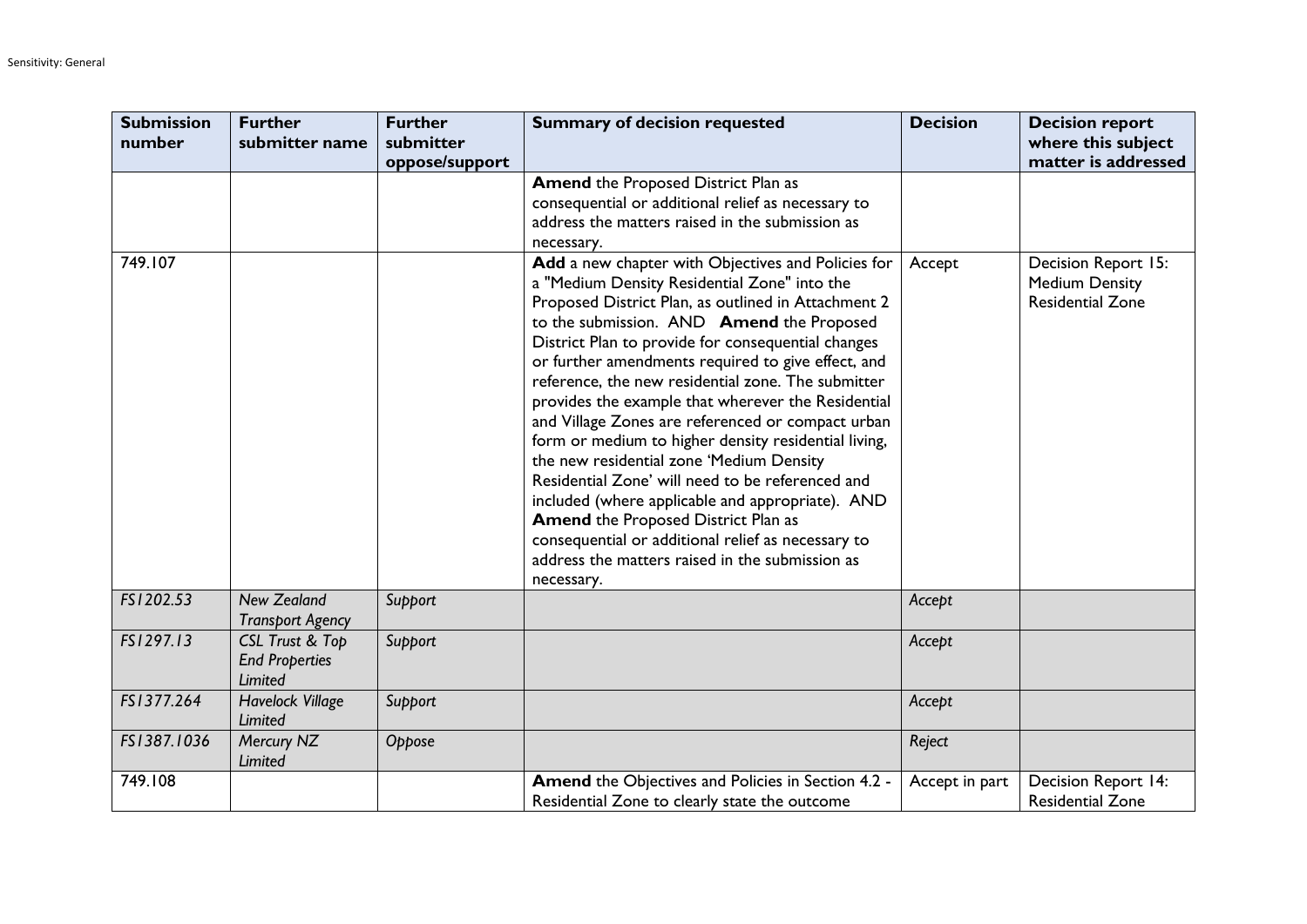| <b>Submission</b><br>number | <b>Further</b><br>submitter name                           | <b>Further</b><br>submitter<br>oppose/support | <b>Summary of decision requested</b>                                                                                                                                                                                                                                                                                                                                                                                                                                                                                                                                                                                                                                                     | <b>Decision</b> | <b>Decision report</b><br>where this subject<br>matter is addressed |
|-----------------------------|------------------------------------------------------------|-----------------------------------------------|------------------------------------------------------------------------------------------------------------------------------------------------------------------------------------------------------------------------------------------------------------------------------------------------------------------------------------------------------------------------------------------------------------------------------------------------------------------------------------------------------------------------------------------------------------------------------------------------------------------------------------------------------------------------------------------|-----------------|---------------------------------------------------------------------|
|                             |                                                            |                                               | sought. AND Amend the Proposed District Plan<br>as consequential or additional relief as necessary to<br>address the matters raised in the submission as<br>necessary.                                                                                                                                                                                                                                                                                                                                                                                                                                                                                                                   |                 |                                                                     |
| FS1377.265                  | <b>Havelock Village</b><br><b>Limited</b>                  | Support                                       |                                                                                                                                                                                                                                                                                                                                                                                                                                                                                                                                                                                                                                                                                          | Accept in part  |                                                                     |
| FS1387.1037                 | Mercury NZ<br><b>Limited</b>                               | Oppose                                        |                                                                                                                                                                                                                                                                                                                                                                                                                                                                                                                                                                                                                                                                                          | Accept in part  |                                                                     |
| 749.109                     |                                                            |                                               | Amend Rule 16.3.5 Daylight admission as follows:<br>PI Buildings must not protrude through a height control<br>plane rising at an angle of 37 45 degrees commencing<br>at an elevation of 2.5m above ground level at every<br>point of the site boundary. RD1 (a) A building that<br>does not comply with Rule 16.3.5 P1. (b) Council's<br>discretion shall be restricted to the following matters:<br>(iv) Privacy on another adjoining sites; and (f) Effects on<br>amenity values and residential achracter. AND<br><b>Amend the Proposed District Plan as</b><br>consequential or additional relief as necessary to<br>address the matters raised in the submission as<br>necessary. | Accept          | Decision Report 14:<br><b>Residential Zone</b>                      |
| FS1261.17                   | Annie Chen                                                 | Support                                       |                                                                                                                                                                                                                                                                                                                                                                                                                                                                                                                                                                                                                                                                                          | Accept          |                                                                     |
| FS1297.23                   | CSL Trust & Top<br><b>End Properties</b><br><b>Limited</b> | Support                                       |                                                                                                                                                                                                                                                                                                                                                                                                                                                                                                                                                                                                                                                                                          | Accept          |                                                                     |
| 749.110                     |                                                            |                                               | Add a restricted discretionary activity provision to<br>Rule 16.3.6 Building coverage that reads as follows:<br>RD1 (a) Total building coverage that does not comply<br>with Rule 16.3.6 P1. (b) Council's discretion shall be<br>rested to any of the following matters: (i) Design and<br>location of the building; (ii) Provision for outdoor living                                                                                                                                                                                                                                                                                                                                  | Accept in part  | Decision Report 14:<br><b>Residential Zone</b>                      |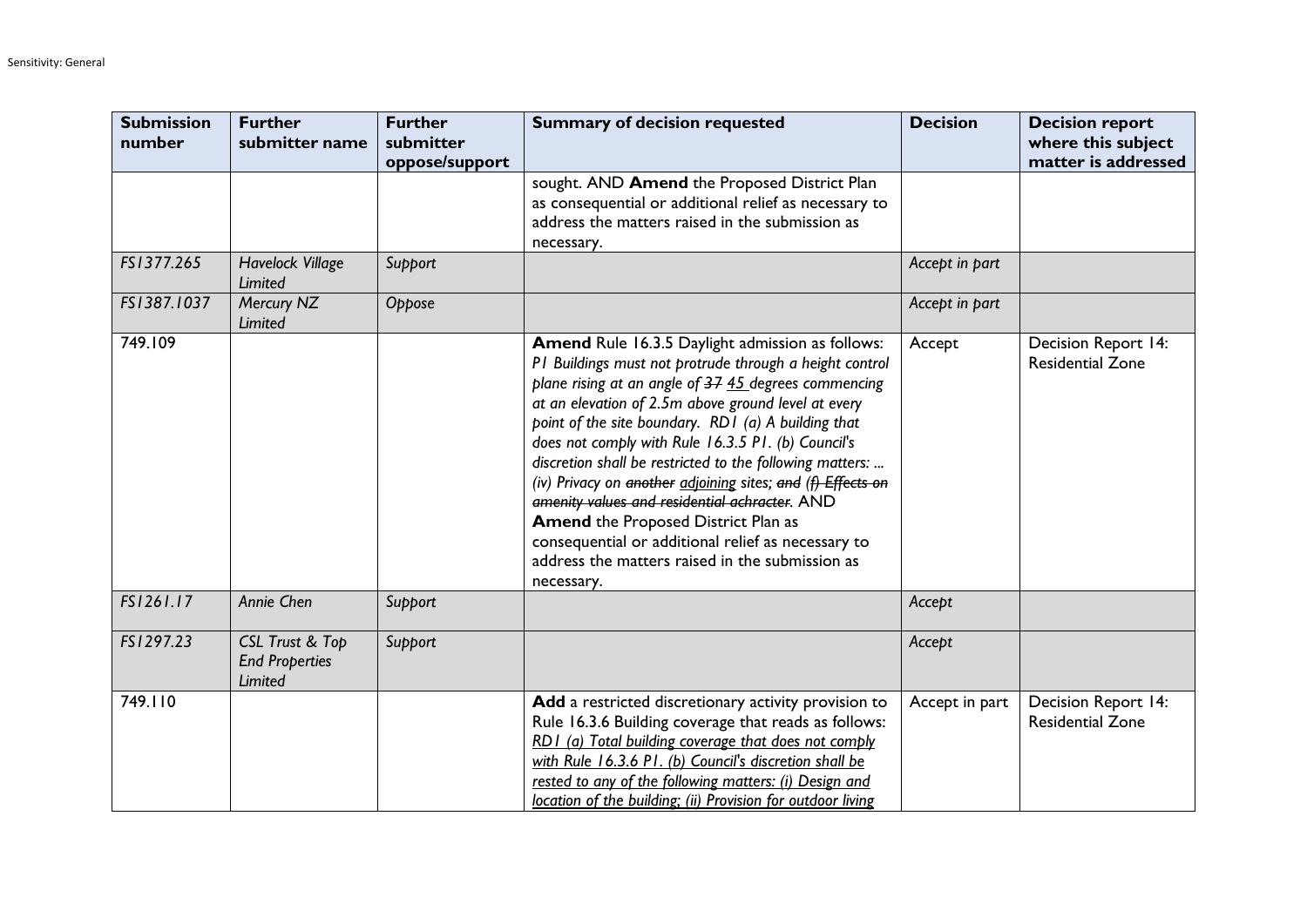| <b>Submission</b> | <b>Further</b>        | <b>Further</b> | <b>Summary of decision requested</b>                        | <b>Decision</b> | <b>Decision report</b>  |
|-------------------|-----------------------|----------------|-------------------------------------------------------------|-----------------|-------------------------|
| number            | submitter name        | submitter      |                                                             |                 | where this subject      |
|                   |                       | oppose/support |                                                             |                 | matter is addressed     |
|                   |                       |                | space; (iii) Privacy on adjoining sites. AND Amend          |                 |                         |
|                   |                       |                | Rule 16.3.6 D1 Building coverage as follows: Total          |                 |                         |
|                   |                       |                | building coverage that does not comply with Rule            |                 |                         |
|                   |                       |                | 16.3.6 PH, P2 or P3. AND Amend the Proposed                 |                 |                         |
|                   |                       |                | District Plan as consequential or additional relief as      |                 |                         |
|                   |                       |                | necessary to address the matters raised in the              |                 |                         |
|                   |                       |                | submission as necessary.                                    |                 |                         |
| FS1387.1038       | Mercury NZ<br>Limited | Oppose         |                                                             | Accept in part  |                         |
| 749.111           |                       |                | <b>Amend</b> Rule 16.3.7 Living Court as follows: PI (a)    | Reject          | Decision Report 14:     |
|                   |                       |                | A living court must be provided for each dwelling that      |                 | <b>Residential Zone</b> |
|                   |                       |                | meets all of the following conditions:  (iii) When          |                 |                         |
|                   |                       |                | located on the ground floor, it has a minimum areas of      |                 |                         |
|                   |                       |                | 80m2 30m2 and a minimum dimension of 4m in any              |                 |                         |
|                   |                       |                | direction; and (iv) When located on a balcony of an         |                 |                         |
|                   |                       |                | above ground apartment, it must have a minimum area         |                 |                         |
|                   |                       |                | of 5m2 for studio and one-bedroom dwellings, or 8m2         |                 |                         |
|                   |                       |                | for two or more bedroom dwellings +5m2 and a                |                 |                         |
|                   |                       |                | minimum dimension of 1.5m 2m in any direction. P2           |                 |                         |
|                   |                       |                | (a) A living court must be provided for each minor          |                 |                         |
|                   |                       |                | dwelling that meets all of the following conditions:  (iii) |                 |                         |
|                   |                       |                | When located on the ground floor it has a minimum           |                 |                         |
|                   |                       |                | area of 5m2 for studio and one-bedroom dwellings, or        |                 |                         |
|                   |                       |                | 8m2 for two or more bedroom dwellings 40m2 and a            |                 |                         |
|                   |                       |                | minimum dimension of 1.5m 4m in any direction; (iv)         |                 |                         |
|                   |                       |                | When located on a balcony of an above ground                |                 |                         |
|                   |                       |                | apartment, it must have a minimum area of 5m2 for           |                 |                         |
|                   |                       |                | studio and one-bedroom dwellings, or 8m2 for two or         |                 |                         |
|                   |                       |                | more bedroom dwellings +5m2 and a minimum                   |                 |                         |
|                   |                       |                | dimension of 1.5m 2m in any direction. DI RD1 (a) A         |                 |                         |
|                   |                       |                | living court that does not comply with Rule 16.3.7 P1 or    |                 |                         |
|                   |                       |                | P2. (b) Council's discretion shall be restricted to any of  |                 |                         |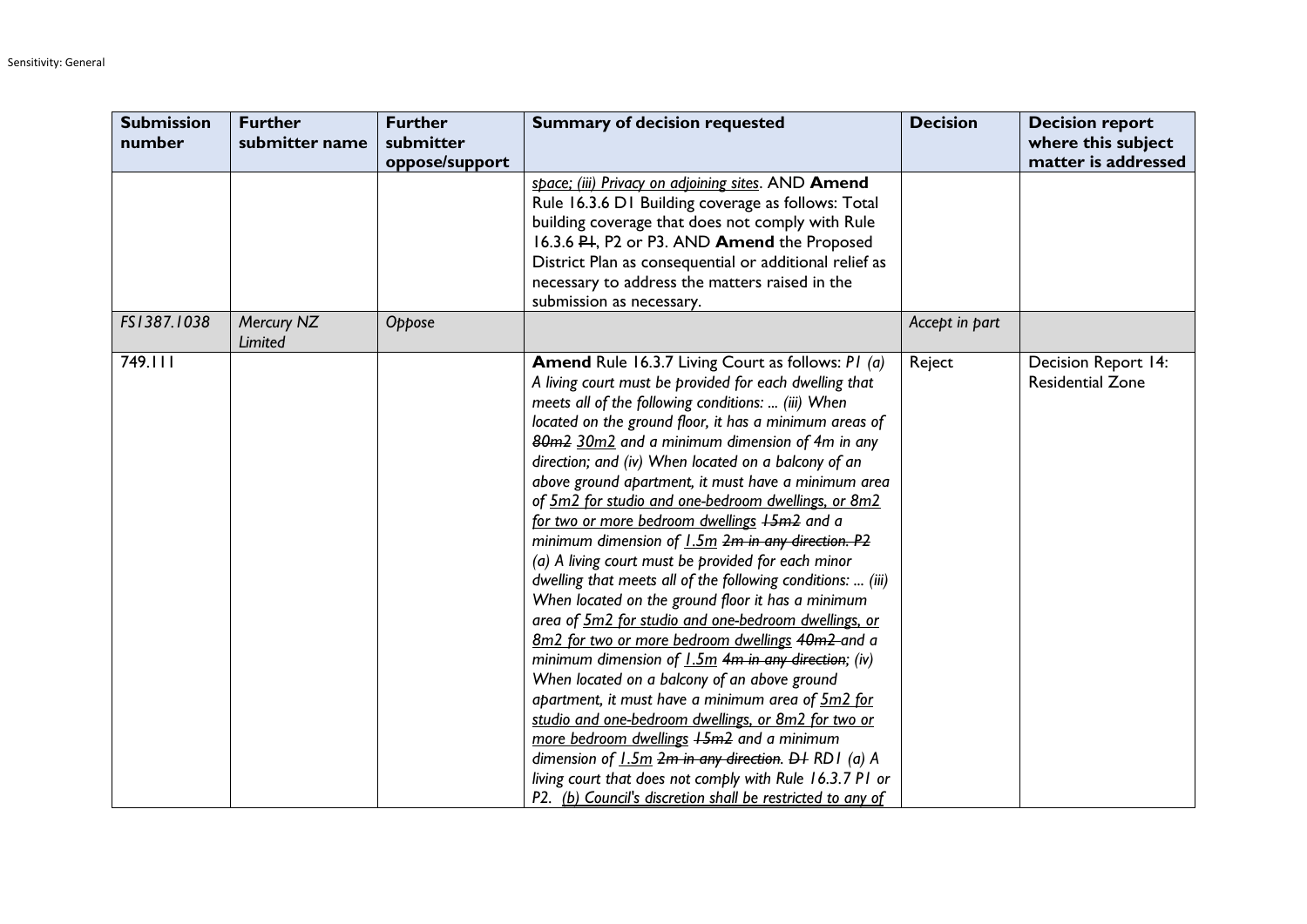| <b>Submission</b> | <b>Further</b> | <b>Further</b> | <b>Summary of decision requested</b>                        | <b>Decision</b> | <b>Decision report</b>     |
|-------------------|----------------|----------------|-------------------------------------------------------------|-----------------|----------------------------|
| number            | submitter name | submitter      |                                                             |                 | where this subject         |
|                   |                | oppose/support |                                                             |                 | matter is addressed        |
|                   |                |                | the following matters: (i) Design and location of the       |                 |                            |
|                   |                |                | building; (ii) Provision for outdoor living space including |                 |                            |
|                   |                |                | access to sunlight and open space and the usability and     |                 |                            |
|                   |                |                | accessibility of the outdoor living space proposed; (iii)   |                 |                            |
|                   |                |                | Privacy on adjoining sites; and (iv) The proximity of the   |                 |                            |
|                   |                |                | site to communal or public open space that has the          |                 |                            |
|                   |                |                | potential to mitigate any lack of private outdoor living    |                 |                            |
|                   |                |                | space. AND Amend the Proposed District Plan as              |                 |                            |
|                   |                |                | consequential or additional relief as necessary to          |                 |                            |
|                   |                |                | address the matters raised in the submission as             |                 |                            |
|                   |                |                | necessary.                                                  |                 |                            |
| 749.112           |                |                | <b>Amend Rule 16.3.8 Service Court to read: P1 (a)</b>      | Accept in part  | <b>Decision Report 14:</b> |
|                   |                |                | A service court must be provided for each dwelling and      |                 | <b>Residential Zone</b>    |
|                   |                |                | minor dwelling, each with all of the following              |                 |                            |
|                   |                |                | dimensions: (i) minimum area of $+5m^2$ 8m2; and (ii)       |                 |                            |
|                   |                |                | contains a circle of at least 3m diameter. RD LD+ (a) A     |                 |                            |
|                   |                |                | service court that does not comply with Rule 16.3.8 P1.     |                 |                            |
|                   |                |                | (b) Council's discretion shall be restricted to any of the  |                 |                            |
|                   |                |                | following matters: (i) Design and location of the building: |                 |                            |
|                   |                |                | (ii) Provision for service court space. AND                 |                 |                            |
|                   |                |                | <b>Amend the Proposed District Plan as</b>                  |                 |                            |
|                   |                |                | consequential or additional relief as necessary to          |                 |                            |
|                   |                |                | address the matters raised in the submission as             |                 |                            |
|                   |                |                | necessary.                                                  |                 |                            |
| 749.113           |                |                | Amend Rule 16.3.9 Building setbacks-All                     | Reject          | Decision Report 14:        |
|                   |                |                | boundaries as follows: P1 (a) A building must be            |                 | <b>Residential Zone</b>    |
|                   |                |                | setback a minimum of: (i)3m from the road boundary;         |                 |                            |
|                   |                |                | (ii) $13m$ 3m from the edge of an indicative road; (iii)    |                 |                            |
|                   |                |                | 1.5m Im from every boundary other than a road               |                 |                            |
|                   |                |                | boundary; (iv) and 1.5m from every vehicle access to        |                 |                            |
|                   |                |                | another site. P2 (a) non-habitable building can be set      |                 |                            |
|                   |                |                | back less than 1.5m from a boundary, where: (i) the         |                 |                            |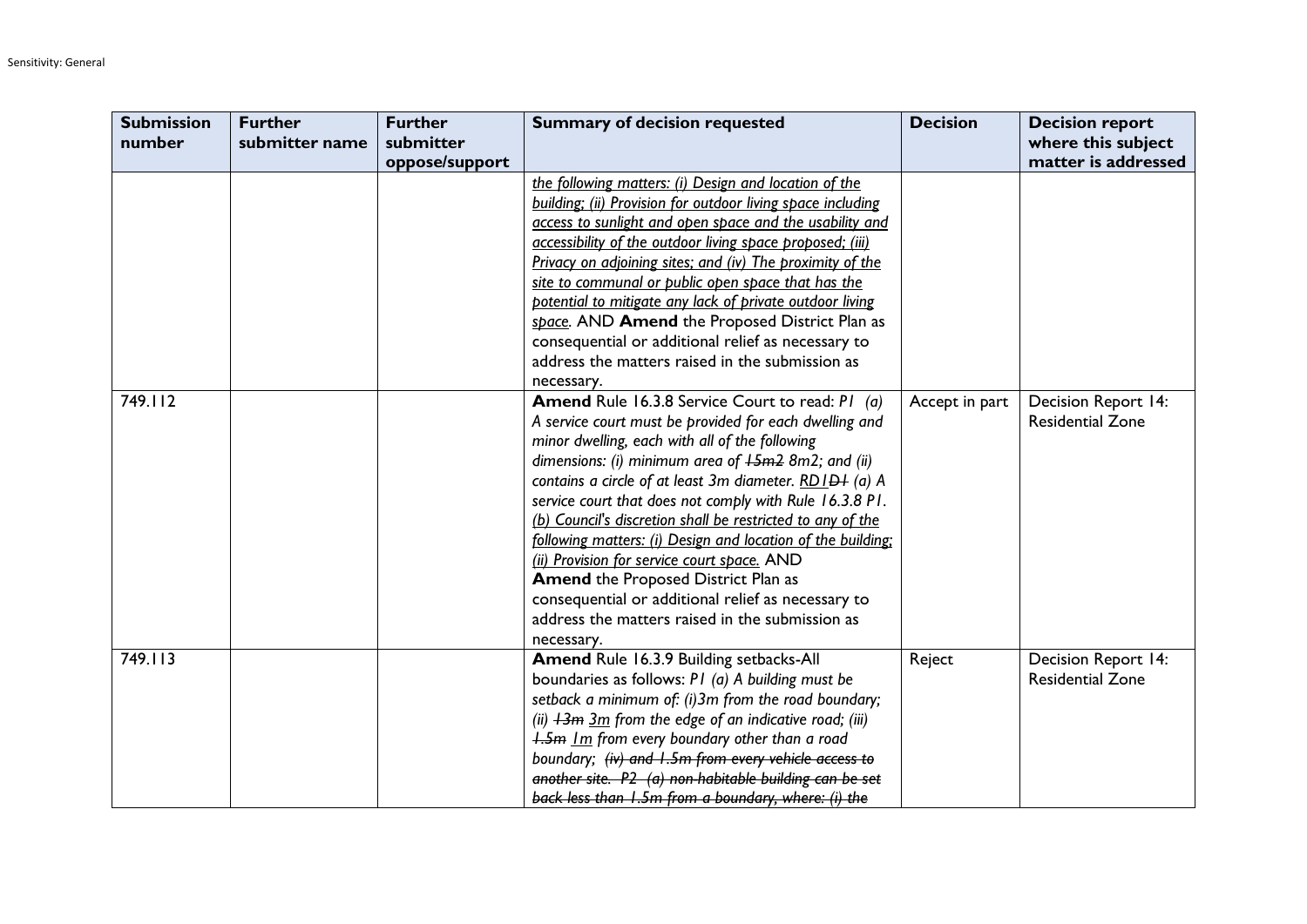| <b>Submission</b><br>number | <b>Further</b><br>submitter name              | <b>Further</b><br>submitter | <b>Summary of decision requested</b>                                                                                                                                                                                                                                                                                                                                                                                                                                                                                                                                                                                                                                                                   | <b>Decision</b> | <b>Decision report</b><br>where this subject   |
|-----------------------------|-----------------------------------------------|-----------------------------|--------------------------------------------------------------------------------------------------------------------------------------------------------------------------------------------------------------------------------------------------------------------------------------------------------------------------------------------------------------------------------------------------------------------------------------------------------------------------------------------------------------------------------------------------------------------------------------------------------------------------------------------------------------------------------------------------------|-----------------|------------------------------------------------|
|                             |                                               | oppose/support              |                                                                                                                                                                                                                                                                                                                                                                                                                                                                                                                                                                                                                                                                                                        |                 | matter is addressed                            |
|                             |                                               |                             | total length of all buildings within 1.5m of the boundary<br>does not exceed 6m; and (ii) the building does not have<br>any windows or doors on the side of the building facing<br>the boundary. P3 P2 A garage must be setback behind<br>the front street facing facade of the dwelling. RD I (a) A<br>building that does not comply with Rule 16A.3.9.1 P1 or<br>P2 or P3. (b) Council's discretion shall be restricted to<br>any of the following matters: (i) Road network safety<br>and efficiency; (ii) Reverse sensitivity effects;  AND<br><b>Amend the Proposed District Plan as</b><br>consequential or additional relief as necessary to<br>address the matters raised in the submission as |                 |                                                |
| 749.114                     |                                               |                             | necessary.<br>Delete Rule 16.3.9.2 Building setback for sensitive<br>land use AND Amend the Proposed District Plan<br>as consequential or additional relief as necessary to<br>address the matters raised in the submission as<br>necessary.                                                                                                                                                                                                                                                                                                                                                                                                                                                           | Reject          | Decision Report 14:<br><b>Residential Zone</b> |
| FS1110.36                   | Synlait Milk Limited                          | Oppose                      |                                                                                                                                                                                                                                                                                                                                                                                                                                                                                                                                                                                                                                                                                                        | Accept          |                                                |
| FS1316.44                   | Alstra (2012)<br>Limited                      | Oppose                      |                                                                                                                                                                                                                                                                                                                                                                                                                                                                                                                                                                                                                                                                                                        | Accept          |                                                |
| FS1322.15                   | Synlait Milk                                  | Oppose                      |                                                                                                                                                                                                                                                                                                                                                                                                                                                                                                                                                                                                                                                                                                        | Accept          |                                                |
| 749.115                     |                                               |                             | Delete any rule for building setback for sensitive<br>land use in all zones.                                                                                                                                                                                                                                                                                                                                                                                                                                                                                                                                                                                                                           | Reject          | <b>Decision Reports 14-</b><br>27: Zones       |
| FS1202.24                   | <b>New Zealand</b><br><b>Transport Agency</b> | Oppose                      |                                                                                                                                                                                                                                                                                                                                                                                                                                                                                                                                                                                                                                                                                                        | Accept          |                                                |
| FS1345.116                  | <b>Genesis Energy</b><br>Limited              | Oppose                      |                                                                                                                                                                                                                                                                                                                                                                                                                                                                                                                                                                                                                                                                                                        | Accept          |                                                |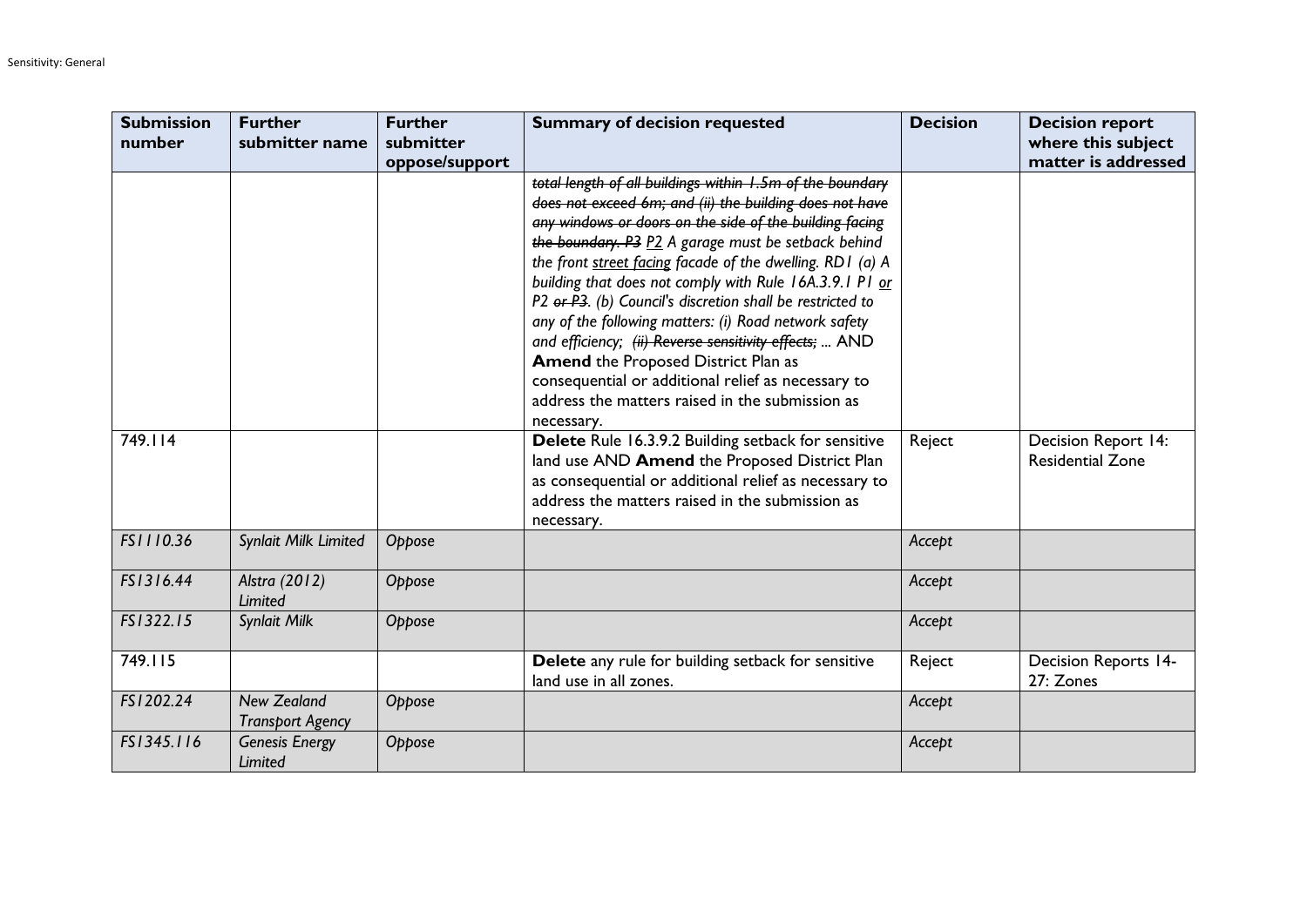| <b>Submission</b><br>number | <b>Further</b><br>submitter name | <b>Further</b><br>submitter | <b>Summary of decision requested</b>                                                                                                                                                                                                                                                                                                                                                                                                                                                                                                                                                                                                                                                                                                                                                                                                                                                                               | <b>Decision</b> | <b>Decision report</b><br>where this subject   |
|-----------------------------|----------------------------------|-----------------------------|--------------------------------------------------------------------------------------------------------------------------------------------------------------------------------------------------------------------------------------------------------------------------------------------------------------------------------------------------------------------------------------------------------------------------------------------------------------------------------------------------------------------------------------------------------------------------------------------------------------------------------------------------------------------------------------------------------------------------------------------------------------------------------------------------------------------------------------------------------------------------------------------------------------------|-----------------|------------------------------------------------|
|                             |                                  | oppose/support              |                                                                                                                                                                                                                                                                                                                                                                                                                                                                                                                                                                                                                                                                                                                                                                                                                                                                                                                    |                 | matter is addressed                            |
| 749.116                     |                                  |                             | Amend Rule 16.3.9.3 P1(a)(i) Building setback -<br>Water bodies as follows: (a) Any building must be<br>setback a minimum of: (i) 20m 23m from the margin<br>of any:  AND Amend the Proposed District Plan<br>as consequential or additional relief as necessary to<br>address the matters raised in the submission as<br>necessary.                                                                                                                                                                                                                                                                                                                                                                                                                                                                                                                                                                               | Reject          | Decision Report 14:<br><b>Residential Zone</b> |
| FS1387.1039                 | Mercury NZ<br>Limited            | Oppose                      |                                                                                                                                                                                                                                                                                                                                                                                                                                                                                                                                                                                                                                                                                                                                                                                                                                                                                                                    | Accept          |                                                |
| 749.117                     |                                  |                             | Amend Rule 16.3.11.6 Heritage precincts -<br>Matangi and Huntly as follows: C1  (b) Council's<br>control is reserved over the following matters: (i) Effects<br>on historic heritage, amenity values and character of the<br>precinct; and  C2  (b) Council's control is reserved<br>over the following matters: (i) Effects on historic<br>heritage, amenity values and character of the precinct;<br>and $C3$ (b) Council's control is reserved over the<br>following matters: (i) Effects on historic heritage,<br>amenity values and character of the precinct; and<br>RD1  (b) Council's discretion shall be restricted to the<br>following matters: (i) Effects on historic heritage,<br>amenity values and character of the precinct; and<br>AND Amend the Proposed District Plan as<br>consequential or additional relief as necessary to<br>address the matters raised in the submission as<br>necessary. | Reject          | Decision Report 8:<br>Historic Heritage        |
| 749.118                     |                                  |                             | Amend Rule 16.4.1 Subdivision - General as<br>follows: RD1 (a) Subdivision must comply with all of<br>the following conditions: (i) Proposed vacant lots must<br>have a minimum site area of 200m2 450m2, except<br>where the proposed vacant lot is an access allotment or<br>utility allotment or reserve to vest. (ii) Proposed vacant                                                                                                                                                                                                                                                                                                                                                                                                                                                                                                                                                                          | Reject          | Decision Report 14:<br><b>Residential Zone</b> |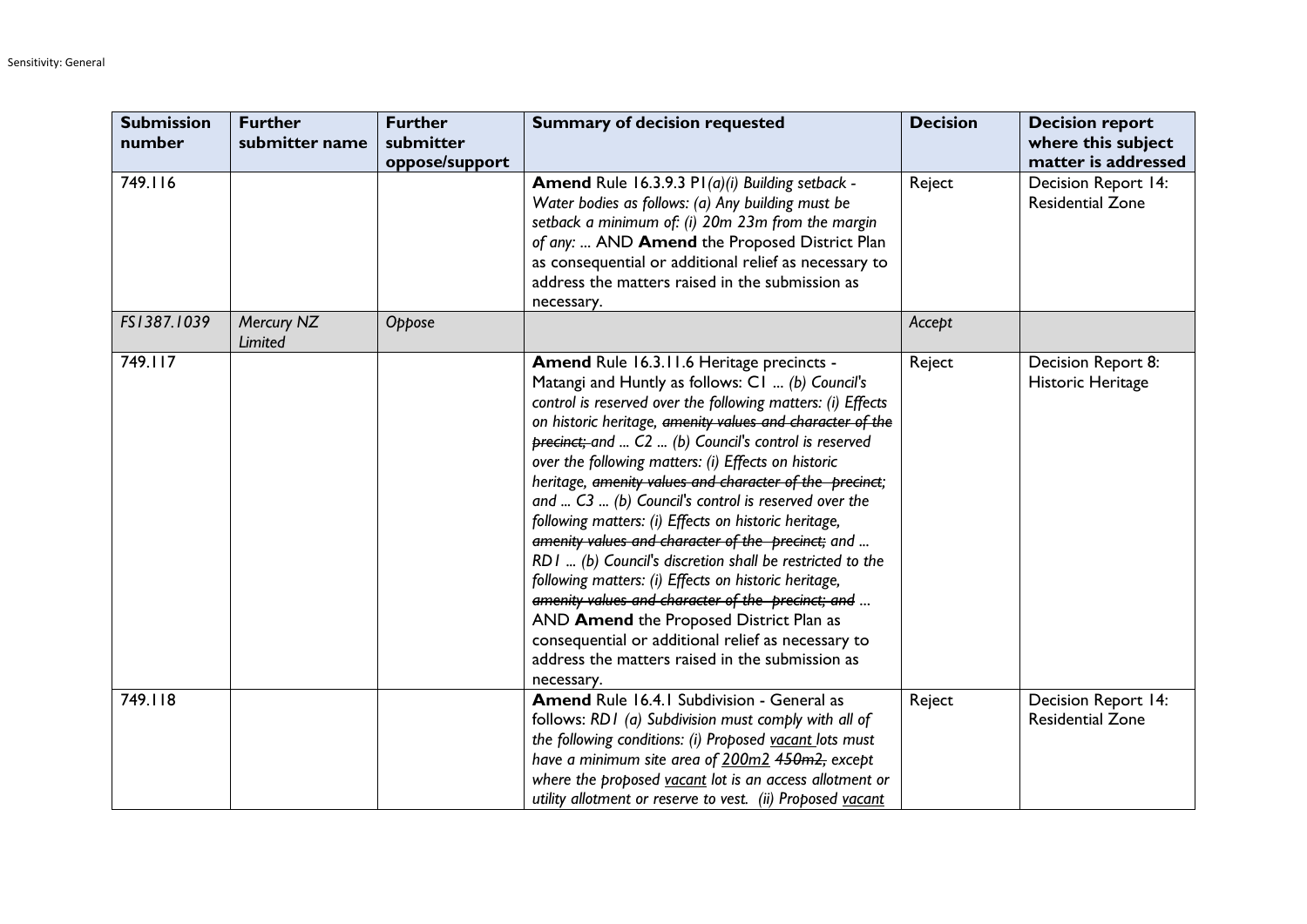| <b>Submission</b> | <b>Further</b>                           | <b>Further</b>    | <b>Summary of decision requested</b>                                                                                                                                                                                                                                                                                                                                                                                                                                                                                                                                                                                                                                                                                                                                                                                                         | <b>Decision</b> | <b>Decision report</b>                         |
|-------------------|------------------------------------------|-------------------|----------------------------------------------------------------------------------------------------------------------------------------------------------------------------------------------------------------------------------------------------------------------------------------------------------------------------------------------------------------------------------------------------------------------------------------------------------------------------------------------------------------------------------------------------------------------------------------------------------------------------------------------------------------------------------------------------------------------------------------------------------------------------------------------------------------------------------------------|-----------------|------------------------------------------------|
| number            | submitter name                           | submitter         |                                                                                                                                                                                                                                                                                                                                                                                                                                                                                                                                                                                                                                                                                                                                                                                                                                              |                 | where this subject                             |
|                   |                                          | oppose/support    |                                                                                                                                                                                                                                                                                                                                                                                                                                                                                                                                                                                                                                                                                                                                                                                                                                              |                 | matter is addressed                            |
|                   |                                          |                   | lots must be able to connect to public-reticulated water<br>supply and wastewater; (iii) Where roads are to be<br>vested in Council, they must should generally follow a<br>grid layout;  (b) Council's discretion shall be restricted<br>to any of the following matters:  (vii) Consistency with<br>the matters contained within Appendix 3.1 (Residential<br>Subdivision Guidelines)  AND Add a new<br>controlled activity to Rule 16.4.1 Subdivision as<br>follows: C1 (a) Any subdivision in accordance with<br>an approved land use resource consent must<br>comply with that resource consent. (b) Council's<br>control shall be reserved to any of the following<br>matters: (i) The effect of the design and layout of<br>the proposed sites created; (ii) Compliance with<br>the approved land use consent; and (iii) Provision of |                 |                                                |
|                   |                                          |                   | infrastructure.  AND Amend the Proposed<br>District Plan as consequential or additional relief as<br>necessary to address the matters raised in the<br>submission as necessary.                                                                                                                                                                                                                                                                                                                                                                                                                                                                                                                                                                                                                                                              |                 |                                                |
| FS1114.31         | Fire and Emergency<br><b>New Zealand</b> | <b>Not Stated</b> |                                                                                                                                                                                                                                                                                                                                                                                                                                                                                                                                                                                                                                                                                                                                                                                                                                              | Reject          |                                                |
| FS1387.1040       | Mercury NZ<br>Limited                    | Oppose            |                                                                                                                                                                                                                                                                                                                                                                                                                                                                                                                                                                                                                                                                                                                                                                                                                                              | Accept          |                                                |
| 749.119           |                                          |                   | Amend Rule 16.4.4 Subdivision - Multi-unit<br>development as follows: RD+ C1 (a) Muti-Unit<br>development must comply with all of the following<br>conditions: (i)An application for land use consent under<br>Rule 16.1.3 (Multi-Unit Development) must accompany<br>the subdivision or have been granted land use consent<br>by Council; (ii) Any subdivision relating to an approved<br>land use consent must comply with that resource<br>consent; (iii) The minimum existing lot size where a new                                                                                                                                                                                                                                                                                                                                       | Reject          | Decision Report 14:<br><b>Residential Zone</b> |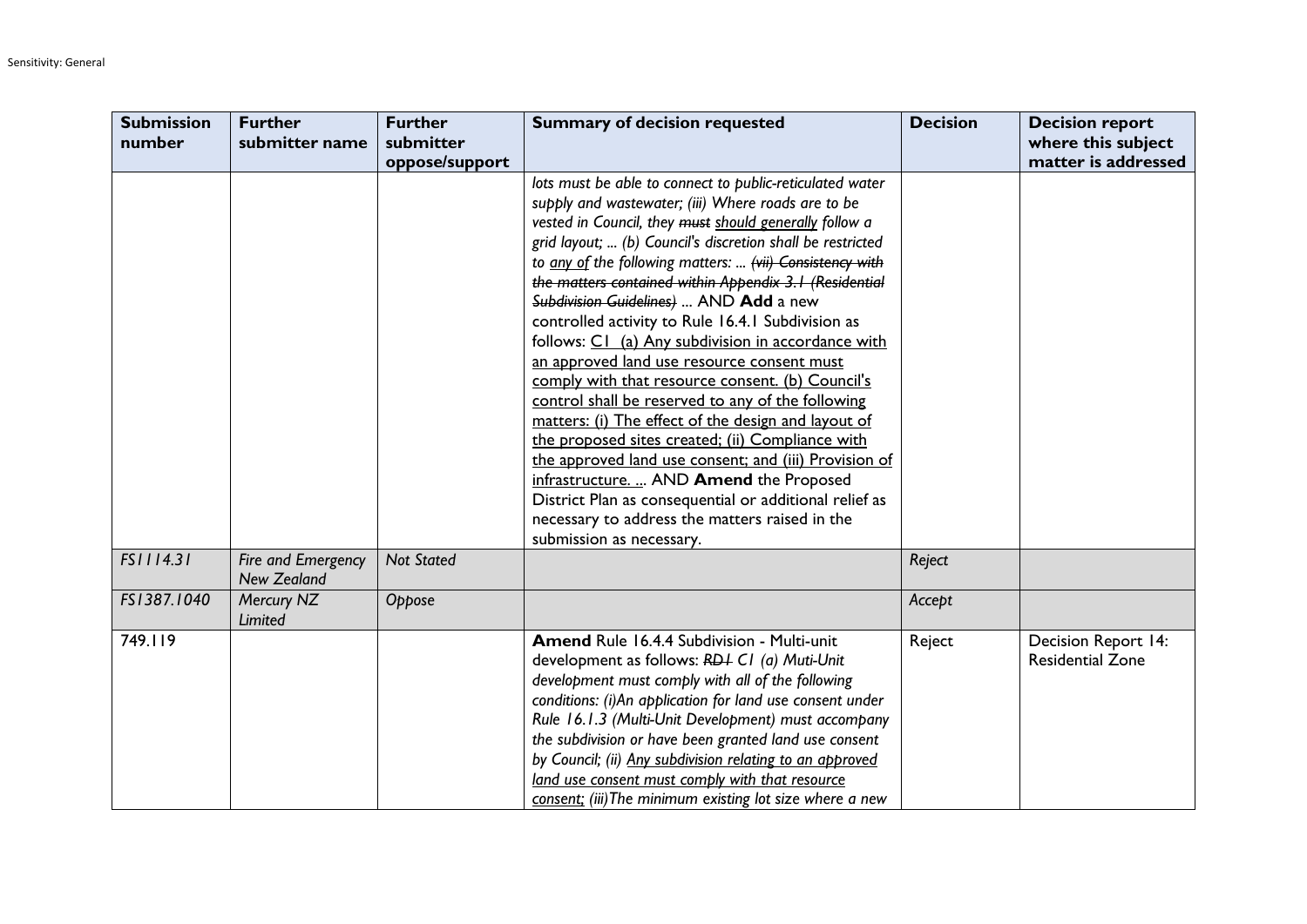| <b>Submission</b> | <b>Further</b>        | <b>Further</b> | <b>Summary of decision requested</b>                                                                                                                                                                                                                                                                                                                                                                                                                                                                                                                                                                                                                                                                                                                                                                                                                                                                                                                                                                                                                                                                                                                                                                                                                                                                                                                                                                                                                                                | <b>Decision</b> | <b>Decision report</b>                                |
|-------------------|-----------------------|----------------|-------------------------------------------------------------------------------------------------------------------------------------------------------------------------------------------------------------------------------------------------------------------------------------------------------------------------------------------------------------------------------------------------------------------------------------------------------------------------------------------------------------------------------------------------------------------------------------------------------------------------------------------------------------------------------------------------------------------------------------------------------------------------------------------------------------------------------------------------------------------------------------------------------------------------------------------------------------------------------------------------------------------------------------------------------------------------------------------------------------------------------------------------------------------------------------------------------------------------------------------------------------------------------------------------------------------------------------------------------------------------------------------------------------------------------------------------------------------------------------|-----------------|-------------------------------------------------------|
| number            | submitter name        | submitter      |                                                                                                                                                                                                                                                                                                                                                                                                                                                                                                                                                                                                                                                                                                                                                                                                                                                                                                                                                                                                                                                                                                                                                                                                                                                                                                                                                                                                                                                                                     |                 | where this subject                                    |
|                   |                       | oppose/support |                                                                                                                                                                                                                                                                                                                                                                                                                                                                                                                                                                                                                                                                                                                                                                                                                                                                                                                                                                                                                                                                                                                                                                                                                                                                                                                                                                                                                                                                                     |                 | matter is addressed                                   |
|                   |                       |                | freehold (fee simple) lot is being created must be<br>300m2 net site area (iv) The minimum existing lot size<br>where a new freehold (fee simple) lot is being created<br>must be 300m2 net site area. (v) Where a residential<br>unit is being created in accordance with the Unit Title<br>Act 2010 it must meet the following minimum<br>residential unit size:  Studio unit or I bedroom unit<br>60m2 30m2 2 bedroom or more residential unit 2<br>bedroom unit 80m2-45m2 3 or more bedroom units<br><b>100m2</b> (b)Council's control discretion shall be reserved<br>restricted to any of the following matters:  (ii) Provision<br>of common areas for shared spaces, aceess and<br>services;  (vi) Compliance with the approved land use<br>consent. Amenity values and streetscape; (vii)<br>Consistency with the matters contained, and outcomes<br>sought, in Appendix 3.4 (Multi-Unit Development<br>Guideline) (viii) Consistency with any relevant structure<br>plan or master plan, including the provision of<br>neighbourhood parks, reserves and neighbourhood<br>centres; (ix) Vehicle, pedestrian and cycle networks; (x)<br>Safety, function and efficiency of road network and any<br>internal roads or accessways. D I Subdivision that does<br>not comply with Rule 16.4.4 CI RDI. AND<br><b>Amend the Proposed District Plan as</b><br>consequential or additional relief as necessary to<br>address the matters raised in the submission as<br>necessary. |                 |                                                       |
| FS1387.1041       | Mercury NZ<br>Limited | Oppose         |                                                                                                                                                                                                                                                                                                                                                                                                                                                                                                                                                                                                                                                                                                                                                                                                                                                                                                                                                                                                                                                                                                                                                                                                                                                                                                                                                                                                                                                                                     | Accept          |                                                       |
| 749.120           |                       |                | Amend Rule 16.4.5 D1 Subdivision - Boundary<br>adjustments as follows: $D+RDI$ (a) Boundary<br>adjustments that does not comply with Rule 16.4.5 CI.                                                                                                                                                                                                                                                                                                                                                                                                                                                                                                                                                                                                                                                                                                                                                                                                                                                                                                                                                                                                                                                                                                                                                                                                                                                                                                                                | Accept          | <b>Decision Report 14:</b><br><b>Residential Zone</b> |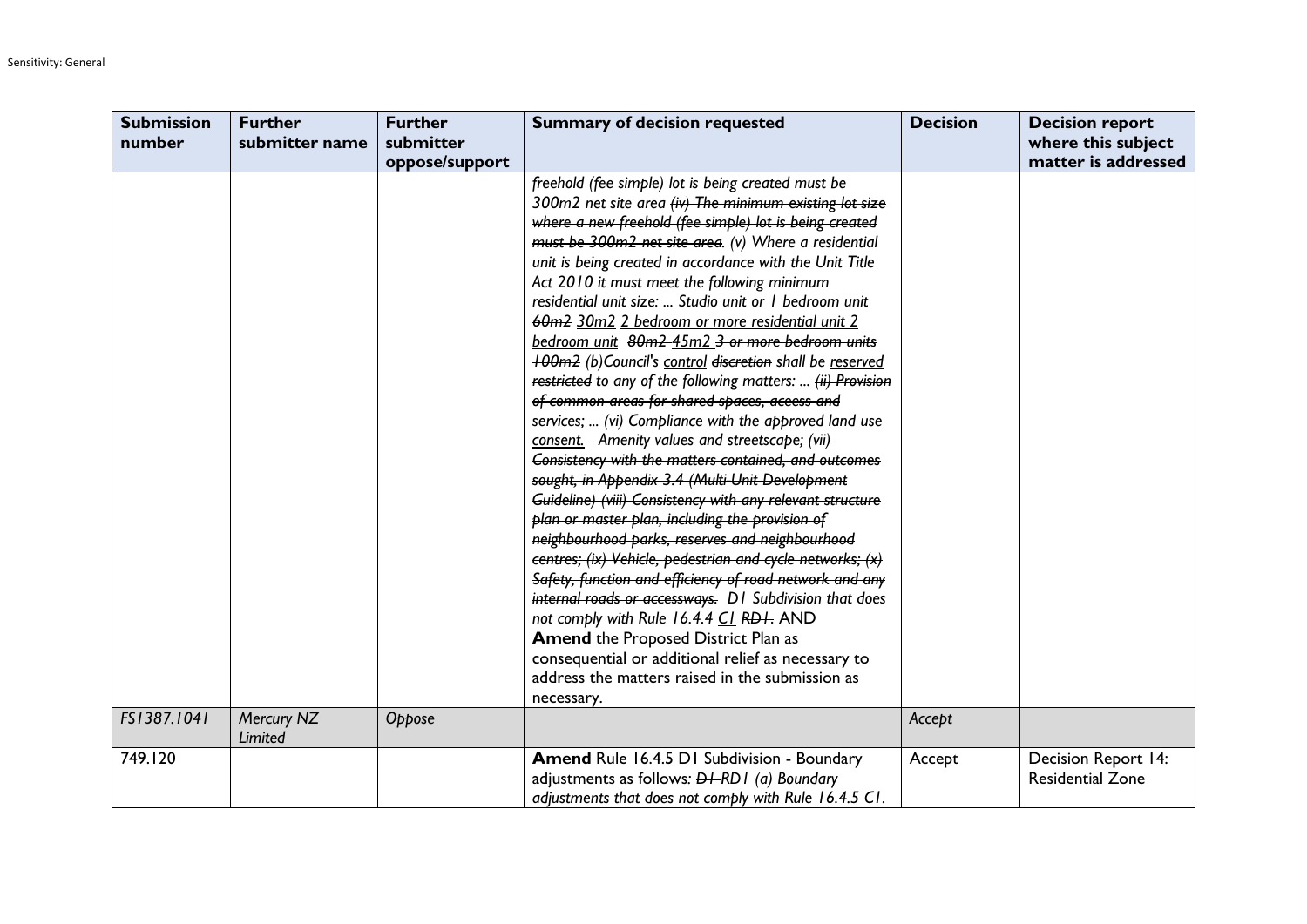| <b>Submission</b><br>number | <b>Further</b><br>submitter name   | <b>Further</b><br>submitter<br>oppose/support | <b>Summary of decision requested</b>                                                                                                                                                                                                                                                                                                                                                                                                                                                                                                                                                                                                                                                | <b>Decision</b> | <b>Decision report</b><br>where this subject<br>matter is addressed |
|-----------------------------|------------------------------------|-----------------------------------------------|-------------------------------------------------------------------------------------------------------------------------------------------------------------------------------------------------------------------------------------------------------------------------------------------------------------------------------------------------------------------------------------------------------------------------------------------------------------------------------------------------------------------------------------------------------------------------------------------------------------------------------------------------------------------------------------|-----------------|---------------------------------------------------------------------|
|                             |                                    |                                               | (b) Council's discretion shall be restricted to any of the<br>following matters: (i) Subdivision layout; (ii) Shape of<br>titles and variation in lot sizes. AND Amend the<br>Proposed District Plan as consequential or<br>additional relief as necessary to address the matters<br>raised in the submission as necessary.                                                                                                                                                                                                                                                                                                                                                         |                 |                                                                     |
| 749.121                     |                                    |                                               | Amend Rule 16.4.11 RD1 Subdivision - Road<br>frontage as follows: RD1 (a) Every proposed vacant lot<br>with a road boundary, other than an access allotment,<br>utility allotment, or a proposed vacant lot containing a<br>ROW or access leg must have a width along the road<br>boundary of at least 10m +5m. (b) Council's discretion<br>shall be restricted to any of the following matters: (i)<br>Safety and efficiency of vehicle access and road<br>network; and (ii) Amenity values and rural character.<br>AND Amend the Proposed District Plan as<br>consequential or additional relief as necessary to<br>address the matters raised in the submission as<br>necessary. | Reject          | Decision Report 14:<br><b>Residential Zone</b>                      |
| FS1134.66                   | <b>Counties Power</b><br>Limited   | Oppose                                        |                                                                                                                                                                                                                                                                                                                                                                                                                                                                                                                                                                                                                                                                                     | Accept          |                                                                     |
| FS1371.39                   | Lakeside<br>Development<br>Limited | Support                                       |                                                                                                                                                                                                                                                                                                                                                                                                                                                                                                                                                                                                                                                                                     | Reject          |                                                                     |
| 749.122                     |                                    |                                               | Amend Rule 16.4.12 RD1(a) Subdivision - Building<br>platform as follows: RD1 (a) Every proposed vacant<br>lot, other than one designed specifically for access, utility<br>allotment must be capable of containing a building<br>platform upon which a dwelling and living court could<br>be sited as a permitted activity, with the building<br>platform being contained within either of the following<br>dimensions: (i) a circle with a diameter of at least 18m                                                                                                                                                                                                                | Reject          | Decision Report 14:<br><b>Residential Zone</b>                      |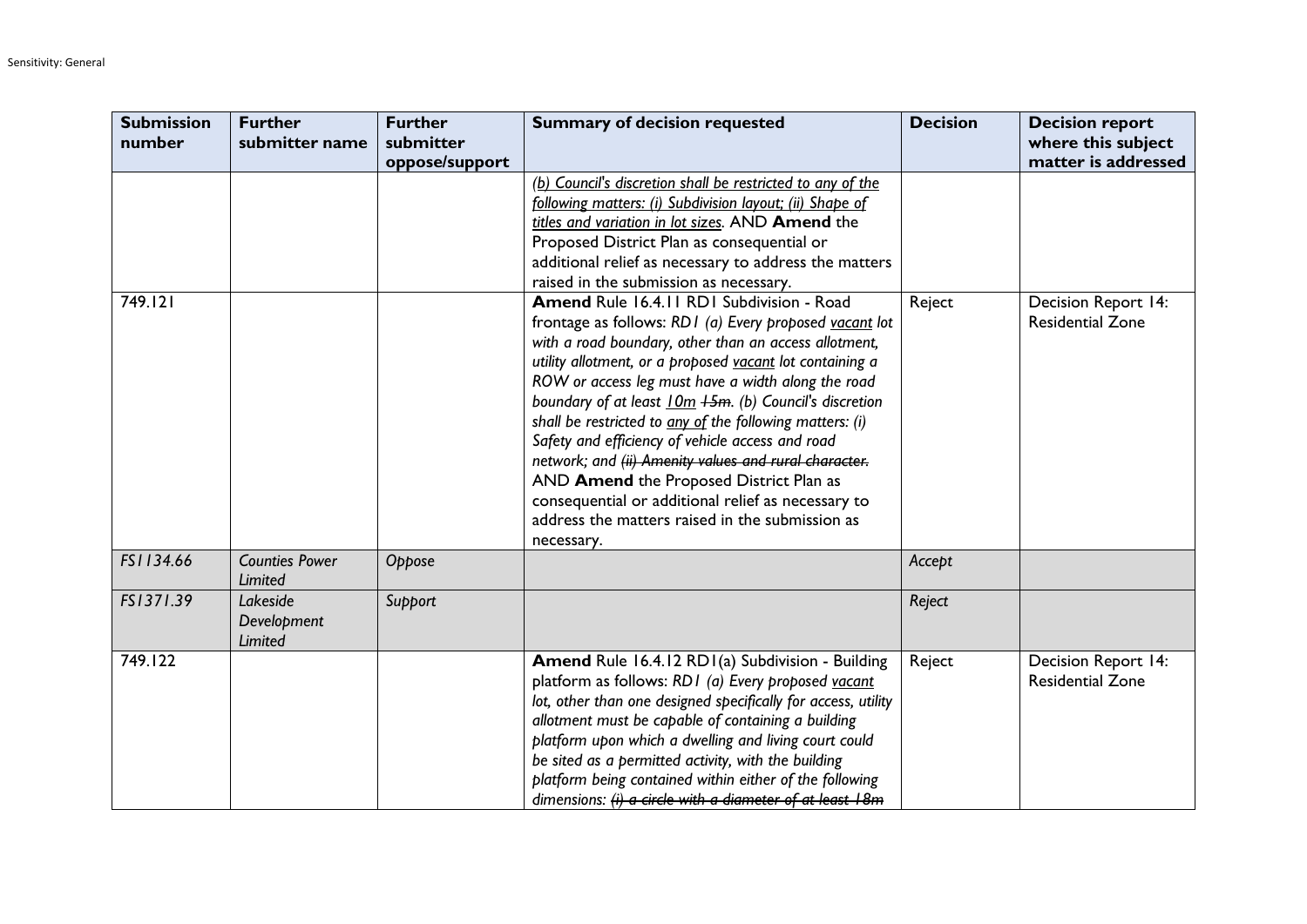| <b>Submission</b><br>number | <b>Further</b><br>submitter name          | <b>Further</b><br>submitter<br>oppose/support | <b>Summary of decision requested</b>                                                                                                                                                                                                                                                                                                                                                                       | <b>Decision</b> | <b>Decision report</b><br>where this subject<br>matter is addressed                                                           |
|-----------------------------|-------------------------------------------|-----------------------------------------------|------------------------------------------------------------------------------------------------------------------------------------------------------------------------------------------------------------------------------------------------------------------------------------------------------------------------------------------------------------------------------------------------------------|-----------------|-------------------------------------------------------------------------------------------------------------------------------|
|                             |                                           |                                               | exclusive of yards; or (i)(ii) a rectangle of at least<br>100m2 200m2 with a minimum dimension of 6m +2m<br>exclusive of yards. AND Amend the Proposed<br>District Plan as consequential or additional relief as<br>necessary to address the matters raised in the<br>submission as necessary.                                                                                                             |                 |                                                                                                                               |
| FS1387.1042                 | Mercury NZ<br>Limited                     | Oppose                                        |                                                                                                                                                                                                                                                                                                                                                                                                            | Accept          |                                                                                                                               |
| 749.123                     |                                           |                                               | Retain Rule 16.4.14 Subdivision of esplanade<br>reserves and esplanade strips as notified.                                                                                                                                                                                                                                                                                                                 | Accept          | <b>Decision Report 14:</b><br><b>Residential Zone</b>                                                                         |
| FS1371.40                   | Lakeside<br>Development<br><b>Limited</b> | Support                                       |                                                                                                                                                                                                                                                                                                                                                                                                            | Accept          |                                                                                                                               |
| 749.124                     |                                           |                                               | Add a new chapter that provides for a "Medium<br>Density Residential Zone" with appropriate Land<br>Use - Activities, Land Use - Effects, Land Use -<br>Building and Subdivision provisions as outlined in<br>attachment 3 of the submission. AND Amend the<br>Proposed District Plan to enable a number of<br>consequential amendments to give effect to the<br>"Medium Density Residential Zone" sought. | Accept          | Decision Report 15:<br><b>Medium Density</b><br><b>Residential Zone</b>                                                       |
| FS1387.1043                 | Mercury NZ<br>Limited                     | Oppose                                        |                                                                                                                                                                                                                                                                                                                                                                                                            | Accept          |                                                                                                                               |
| 749.125                     |                                           |                                               | Amend Chapter 16 Residential Zone to align with<br>the activities and rules in the new "Medium Density<br>Residential Zone" chapter sought. AND<br><b>Amend the Proposed District Plan as</b><br>consequential or additional relief as necessary to<br>address the matters raised in the submission as<br>necessary.                                                                                       | Accept          | <b>Decision Report 14:</b><br>Residential Zone and<br>Decision Report 15:<br><b>Medium Density</b><br><b>Residential Zone</b> |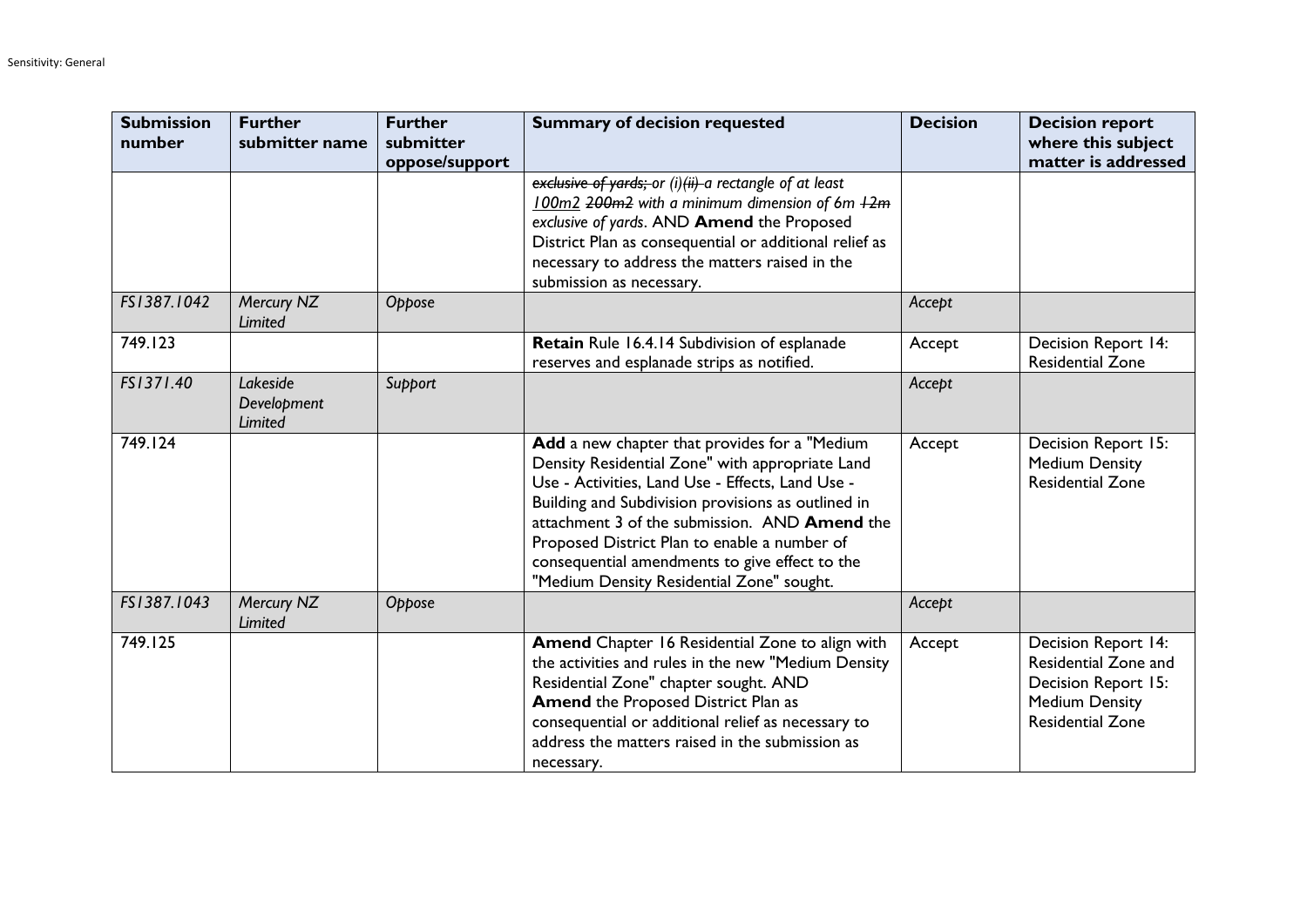| <b>Submission</b><br>number | <b>Further</b><br>submitter name                                      | <b>Further</b><br>submitter<br>oppose/support | <b>Summary of decision requested</b>                                                                                                                                                                                                                                                                                                                                                                                                                                                                                                                                                                                                                                                                                                                                                                                                                                                                                                                                                                                                                                                                                                                                                                             | <b>Decision</b> | <b>Decision report</b><br>where this subject<br>matter is addressed |
|-----------------------------|-----------------------------------------------------------------------|-----------------------------------------------|------------------------------------------------------------------------------------------------------------------------------------------------------------------------------------------------------------------------------------------------------------------------------------------------------------------------------------------------------------------------------------------------------------------------------------------------------------------------------------------------------------------------------------------------------------------------------------------------------------------------------------------------------------------------------------------------------------------------------------------------------------------------------------------------------------------------------------------------------------------------------------------------------------------------------------------------------------------------------------------------------------------------------------------------------------------------------------------------------------------------------------------------------------------------------------------------------------------|-----------------|---------------------------------------------------------------------|
| FS1297.14                   | <b>CSL Trust &amp; Top</b><br><b>End Properties</b><br><b>Limited</b> | Support                                       |                                                                                                                                                                                                                                                                                                                                                                                                                                                                                                                                                                                                                                                                                                                                                                                                                                                                                                                                                                                                                                                                                                                                                                                                                  | Accept          |                                                                     |
| FS1377.266                  | <b>Havelock Village</b><br>Limited                                    | Support                                       |                                                                                                                                                                                                                                                                                                                                                                                                                                                                                                                                                                                                                                                                                                                                                                                                                                                                                                                                                                                                                                                                                                                                                                                                                  | Accept          |                                                                     |
| FS1387.1044                 | Mercury NZ<br>Limited                                                 | Oppose                                        |                                                                                                                                                                                                                                                                                                                                                                                                                                                                                                                                                                                                                                                                                                                                                                                                                                                                                                                                                                                                                                                                                                                                                                                                                  | Reject          |                                                                     |
| 749.126                     |                                                                       |                                               | Retain Rule 17.1.2 Permitted Activities as notified.                                                                                                                                                                                                                                                                                                                                                                                                                                                                                                                                                                                                                                                                                                                                                                                                                                                                                                                                                                                                                                                                                                                                                             | Accept in part  | Decision Report 20:<br><b>Business Zones</b>                        |
| FS1387.1045                 | Mercury NZ<br>Limited                                                 | Oppose                                        |                                                                                                                                                                                                                                                                                                                                                                                                                                                                                                                                                                                                                                                                                                                                                                                                                                                                                                                                                                                                                                                                                                                                                                                                                  | Accept in part  |                                                                     |
| 749.127                     |                                                                       |                                               | Amend Rule 17.1.3 RD1 Restricted Discretionary<br>Activities as follows: (a) A multi-unit development that<br>meets all of the following conditions: $\leftrightarrow$ Each<br>residential unit must be designed and constructed to<br>achieve the internal design sound levels specified in<br>Appendix I (Acoustic Insulation), Table 14;  (vii) Living<br>court area are provided above ground floor level to<br>meet the following minimum requirements for each<br>residential unit:  Studio unit or I bedroom min area<br>10m2 Min dimension: 1.5m 2m-2 or more bedroom<br>min area 15m2 Min dimension: 1.5m 2m AND<br><b>Amend</b> the matters of discretion for Rule 17.1.3<br>Restricted Discretionary Activities Matters of<br>Discretion as follows: (a) Council's discretion is limited<br>to any of the following matters: (i) The extent to which<br>the development is consistent with Town Centre<br>Guidelines contained in Appendix 3.3; (ii) The extent to<br>which the development is consistent with the Multi-unit<br>design guidelines contained in Appendix 3.4; (iii) The<br>extent to which the development contributes to and<br>engages with adjacent streets and public open space; | Accept in part  | Decision Report 20:<br><b>Business Zones</b>                        |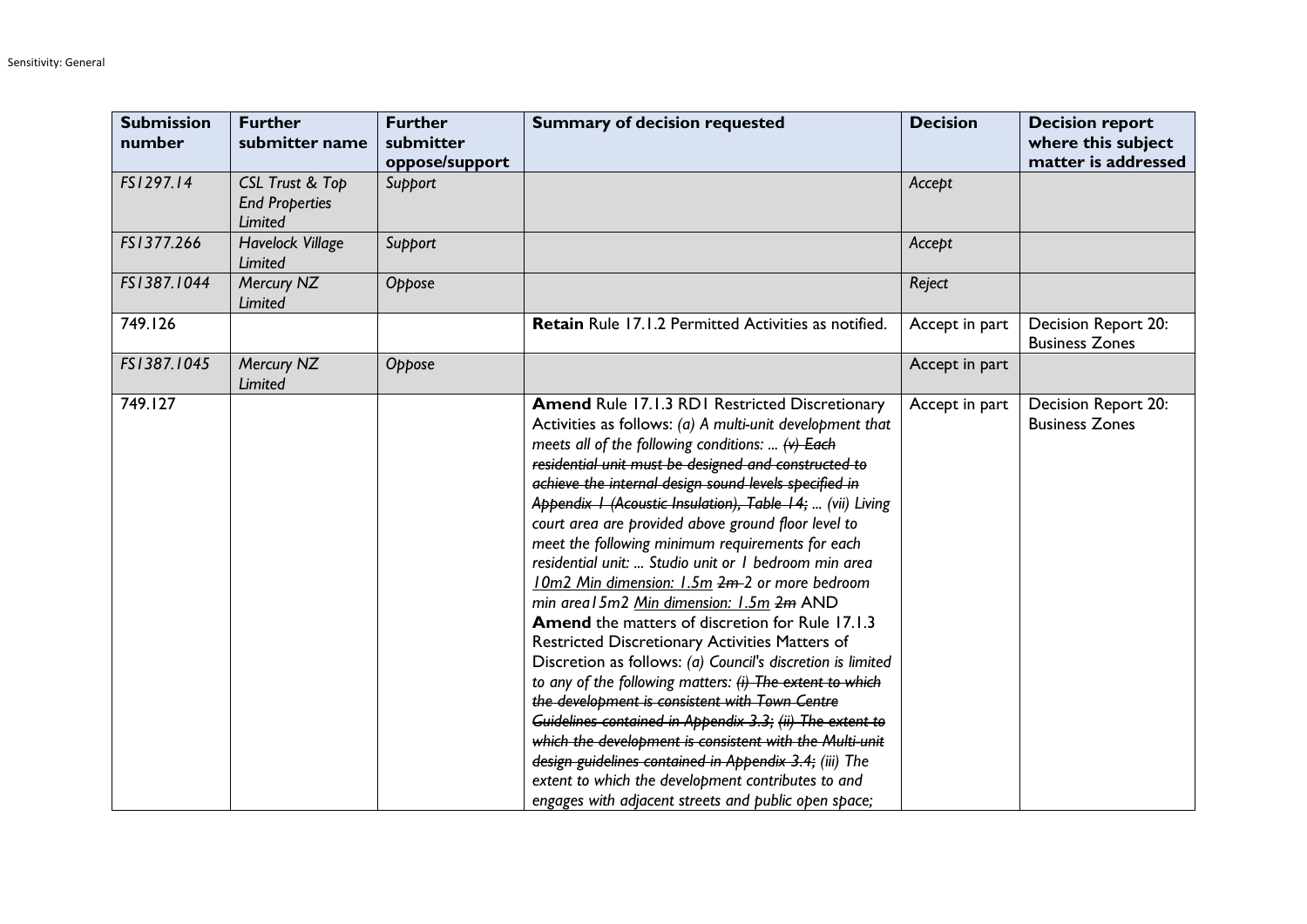| <b>Submission</b><br>number | <b>Further</b><br>submitter name   | <b>Further</b><br>submitter | <b>Summary of decision requested</b>                                                                                                                                                                                                                                                                                                                                                                                                                                                                                                                                                                                                                                                                      | <b>Decision</b> | <b>Decision report</b><br>where this subject |
|-----------------------------|------------------------------------|-----------------------------|-----------------------------------------------------------------------------------------------------------------------------------------------------------------------------------------------------------------------------------------------------------------------------------------------------------------------------------------------------------------------------------------------------------------------------------------------------------------------------------------------------------------------------------------------------------------------------------------------------------------------------------------------------------------------------------------------------------|-----------------|----------------------------------------------|
|                             |                                    | oppose/support              |                                                                                                                                                                                                                                                                                                                                                                                                                                                                                                                                                                                                                                                                                                           |                 | matter is addressed                          |
|                             |                                    |                             | (iv) The extent to which the development creates visual<br>quality and interest through the separation of buildings,<br>variety in built form and architectural detailing, glazing<br>and materials; (v) The extent to which the design of the<br>development incorporates energy efficiency measures<br>such as passive solar principlesa; (vi) Amenity values for<br>occupants and neighbours in respect of outlook, privacy,<br>noise, light spill, access to sunlight, living court<br>orientation, site design and layout;  AND<br><b>Amend the Proposed District Plan as</b><br>consequential or additional relief as necessary to<br>address the matters raised in the submission as<br>necessary. |                 |                                              |
| FS1371.28                   | Lakeside<br>Development<br>Limited | Support                     |                                                                                                                                                                                                                                                                                                                                                                                                                                                                                                                                                                                                                                                                                                           | Accept          |                                              |
| FS1387.1046                 | Mercury NZ<br>Limited              | Oppose                      |                                                                                                                                                                                                                                                                                                                                                                                                                                                                                                                                                                                                                                                                                                           | Reject          |                                              |
| 749.128                     |                                    |                             | Amend Rule 17.2.2 PI Servicing and hours of<br>operation as follows: The loading and unloading of<br>vehicles and the receiving of customers and deliveries<br>associated with a commercial activity on a site adjoining<br>a residential activity and/or the Residential and Village<br>Zones may occur between 6.30am and 7.30pm. AND<br><b>Amend the Proposed District Plan as</b><br>consequential or additional relief as necessary to<br>address the matters raised in the submission as<br>necessary.                                                                                                                                                                                              | Reject          | Decision Report 20:<br><b>Business Zones</b> |
| 749.129                     |                                    |                             | Amend Rule 17.3.1.1 Height - Building General as<br>follows: PI The maximum height of any building must<br>not exceed 12m <sup>10m</sup> . RD1D <sub>1</sub> (a) Any building that<br>does not comply with Rule 17.3.1.1 P1. (b) Council's                                                                                                                                                                                                                                                                                                                                                                                                                                                                | Accept          | Decision Report 20:<br><b>Business Zones</b> |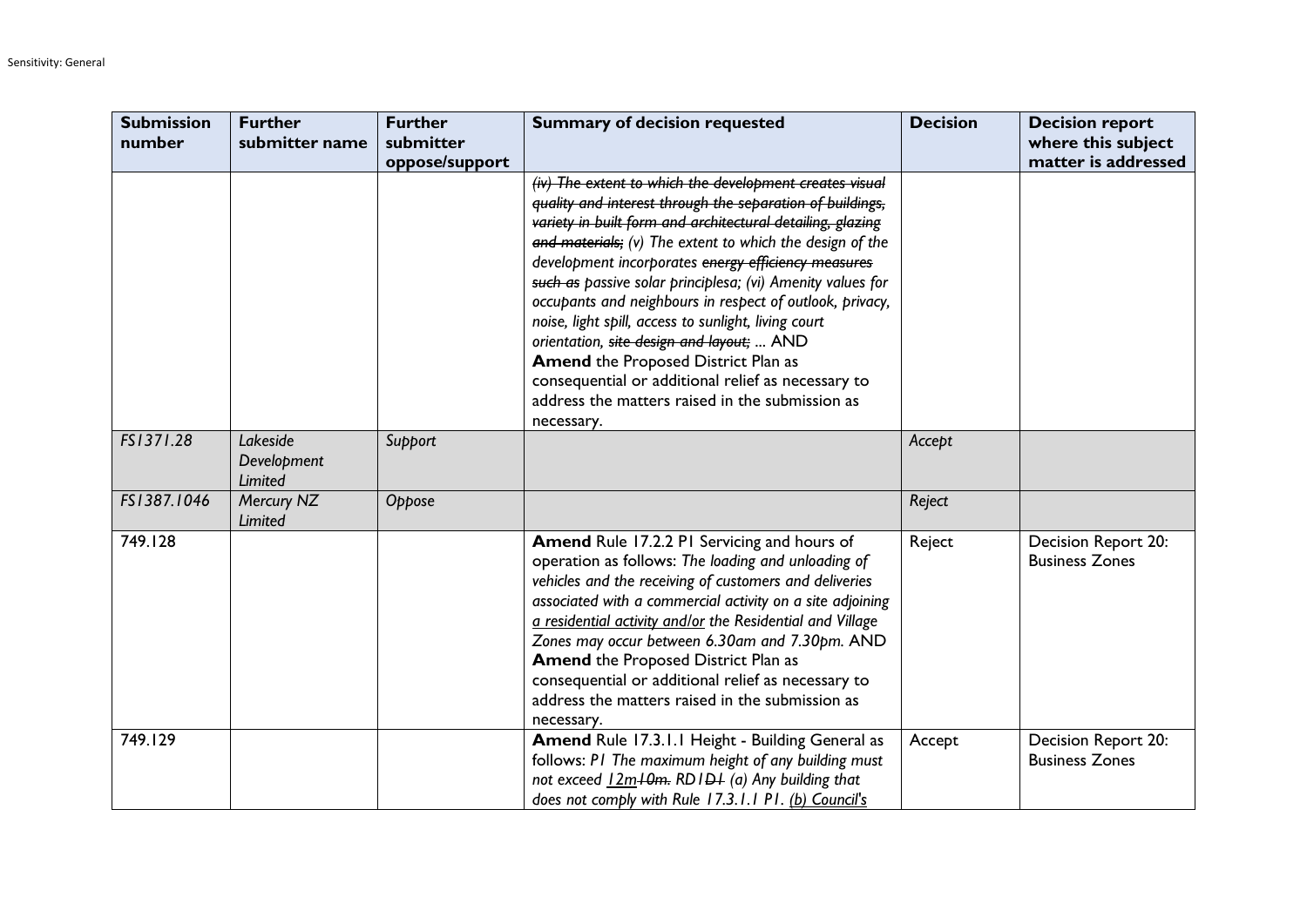| <b>Submission</b> | <b>Further</b>         | <b>Further</b> | <b>Summary of decision requested</b>                       | <b>Decision</b> | <b>Decision report</b> |
|-------------------|------------------------|----------------|------------------------------------------------------------|-----------------|------------------------|
| number            | submitter name         | submitter      |                                                            |                 | where this subject     |
|                   |                        | oppose/support |                                                            |                 | matter is addressed    |
|                   |                        |                | discretion shall be restricted to any of the following     |                 |                        |
|                   |                        |                | matters: (i) Height of the building; (ii) Design and       |                 |                        |
|                   |                        |                | location of the building; (iii) Extent of shading on       |                 |                        |
|                   |                        |                | adjacent sites; and (iv) Privacy on adjoining sites. AND   |                 |                        |
|                   |                        |                | <b>Amend the Proposed District Plan as</b>                 |                 |                        |
|                   |                        |                | consequential or additional relief as necessary to         |                 |                        |
|                   |                        |                | address the matters raised in the submission as            |                 |                        |
|                   |                        |                | necessary.                                                 |                 |                        |
| FS1193.20         | Van Den Brink<br>Group | Support        |                                                            | Reject          |                        |
| 749.130           |                        |                | <b>Amend Rule 17.3.2 PI Daylight admission as</b>          | Accept in part  | Decision Report 20:    |
|                   |                        |                | follows: (a) Any building must not protrude through a      |                 | <b>Business Zones</b>  |
|                   |                        |                | height control plane rising at an angle of 3745 degrees    |                 |                        |
|                   |                        |                | commencing at an elevation of $2.5m$ $3m$ above ground     |                 |                        |
|                   |                        |                | level at the site                                          |                 |                        |
| 749.131           |                        |                | Amend Rule 17.4.1 General subdivision as follows:          | Reject          | Decision Report 20:    |
|                   |                        |                | (a) Subdivision of land must comply with all of the        |                 | <b>Business Zones</b>  |
|                   |                        |                | following conditions: (i) Proposed vacant lots must have   |                 |                        |
|                   |                        |                | a minimum size of 200m2 225m2 net site area with           |                 |                        |
|                   |                        |                | the exception of access or utility allotments or reserves  |                 |                        |
|                   |                        |                | to vest. (ii) Proposed vacant lots must be connected to    |                 |                        |
|                   |                        |                | public-reticulated water supply and wastewater. (b) The    |                 |                        |
|                   |                        |                | Council's discretion shall be C1 (a) Any subdivision in    |                 |                        |
|                   |                        |                | accordance with an approved land use resource consent      |                 |                        |
|                   |                        |                | must comply with that resource consent. (b) Council's      |                 |                        |
|                   |                        |                | control shall be reserved to any of the following matters: |                 |                        |
|                   |                        |                | (i) The effect of the design and layout of the proposed    |                 |                        |
|                   |                        |                | sites created; (ii) Provision of infrastructure. D1        |                 |                        |
|                   |                        |                | Subdivision that does not comply with Rule 17.4.1 RD1      |                 |                        |
|                   |                        |                | or Cl. AND Amend the Proposed District Plan as             |                 |                        |
|                   |                        |                | consequential or additional relief as necessary to         |                 |                        |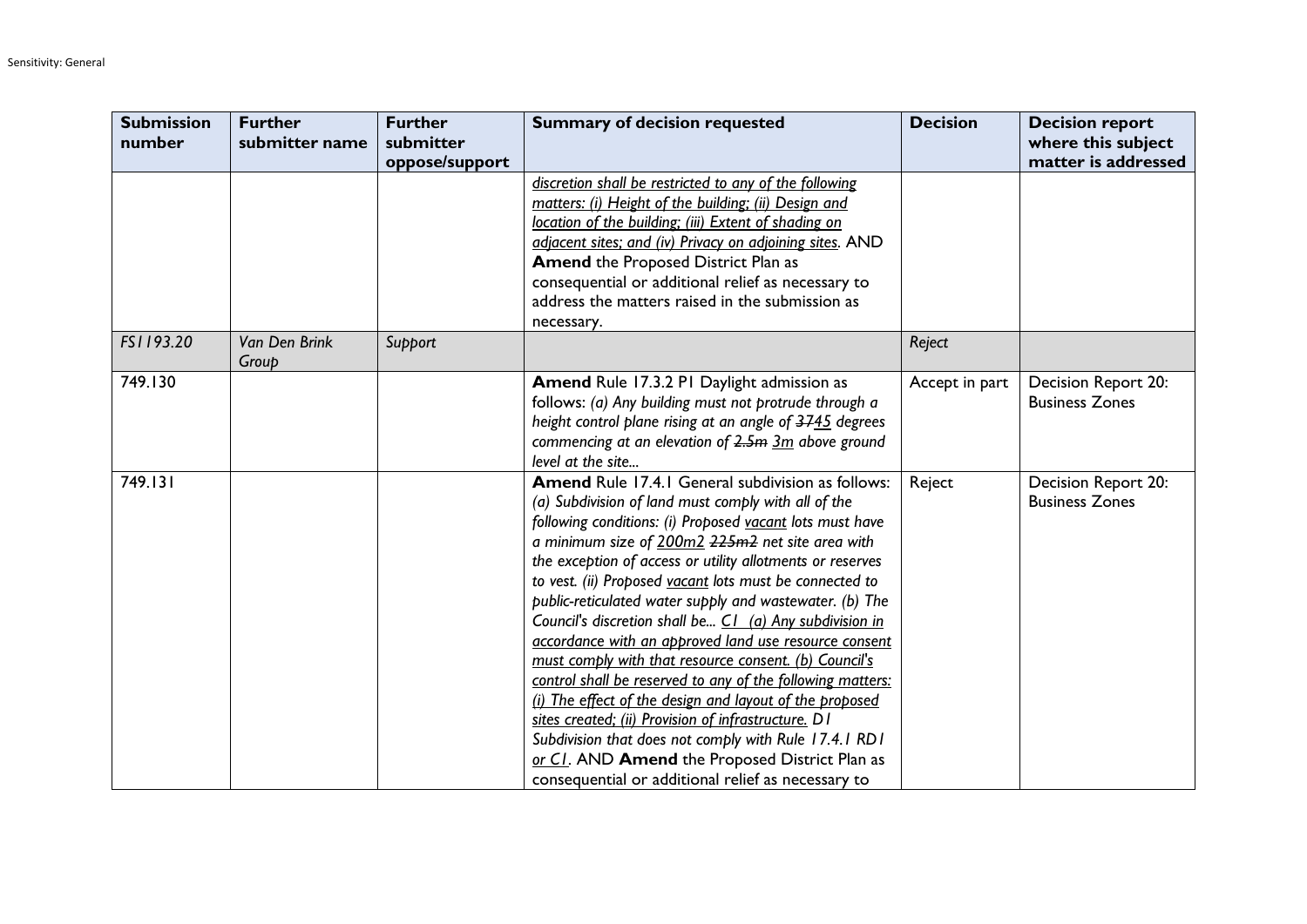| <b>Submission</b><br>number | <b>Further</b><br>submitter name         | <b>Further</b><br>submitter<br>oppose/support | <b>Summary of decision requested</b>                                                                                                                                                                                                                                                                                                                                                                                                                                                                                                                                                                                                                                                                                                                                                                                                                                                                                                                                                                                                                                                                                                                                                                                                                                                                                                                                                                                                                                                     | <b>Decision</b> | <b>Decision report</b><br>where this subject<br>matter is addressed |
|-----------------------------|------------------------------------------|-----------------------------------------------|------------------------------------------------------------------------------------------------------------------------------------------------------------------------------------------------------------------------------------------------------------------------------------------------------------------------------------------------------------------------------------------------------------------------------------------------------------------------------------------------------------------------------------------------------------------------------------------------------------------------------------------------------------------------------------------------------------------------------------------------------------------------------------------------------------------------------------------------------------------------------------------------------------------------------------------------------------------------------------------------------------------------------------------------------------------------------------------------------------------------------------------------------------------------------------------------------------------------------------------------------------------------------------------------------------------------------------------------------------------------------------------------------------------------------------------------------------------------------------------|-----------------|---------------------------------------------------------------------|
|                             |                                          |                                               | address the matters raised in the submission as<br>necessary.                                                                                                                                                                                                                                                                                                                                                                                                                                                                                                                                                                                                                                                                                                                                                                                                                                                                                                                                                                                                                                                                                                                                                                                                                                                                                                                                                                                                                            |                 |                                                                     |
| FS1114.30                   | Fire and Emergency<br><b>New Zealand</b> | <b>Not Stated</b>                             |                                                                                                                                                                                                                                                                                                                                                                                                                                                                                                                                                                                                                                                                                                                                                                                                                                                                                                                                                                                                                                                                                                                                                                                                                                                                                                                                                                                                                                                                                          | Reject          |                                                                     |
| FS1387.1047                 | Mercury NZ<br>Limited                    | Oppose                                        |                                                                                                                                                                                                                                                                                                                                                                                                                                                                                                                                                                                                                                                                                                                                                                                                                                                                                                                                                                                                                                                                                                                                                                                                                                                                                                                                                                                                                                                                                          | Accept          |                                                                     |
| 749.132                     |                                          |                                               | Amend Rule 17.4.1.1 Subdivision - Multi-unit<br>development as follows: CIRDI (a) Subdivision for<br>multi-unit development must comply with all of the<br>following conditions: (i) An application for land use<br>consent under Rule 17.1.4 (Multi-unit housing<br>development) must either accompany the subdivision or<br>been granted resource consent by Council; (ii) Any<br>subdivision relating to an approved land use consent<br>must comply with that resource consent. (iii) (ii) Be<br>connected to public wastewater and water reticulation;<br>and (iv) (iii) Where a residential unit is being created in<br>accordance with the Unit Titles Act 2010, it meets the<br>following minimum unit size:  Studio unit or I<br>bedroom unit 60m2 30m2 2 bedroom or more<br>residential unit 2 bedroom unit 80m2 45m2 3 or more<br>residential unit 100m2 (b) The Council's discretion<br>shall be limited to any of the following matters:  (ii)<br>Provision of common areas for shared spaces, access<br>and services; (iii)  (vi) Compliance with the approved<br>land use consent. (vi) Consistency with the matters<br>contained, and outcomes sought, in Appendix 3.4<br>(Multi-unit development guideline); (vii) Consistency with<br>any relevant structure plan or master plan, including the<br>provision of neighbourhood parks, reserves and<br>neighbourhood centres; (viii) Vehicle, predestrian and<br>cycle networks; (ix) Safety, function and efficiency of | Accept in part  | Decision Report 20:<br><b>Business Zones</b>                        |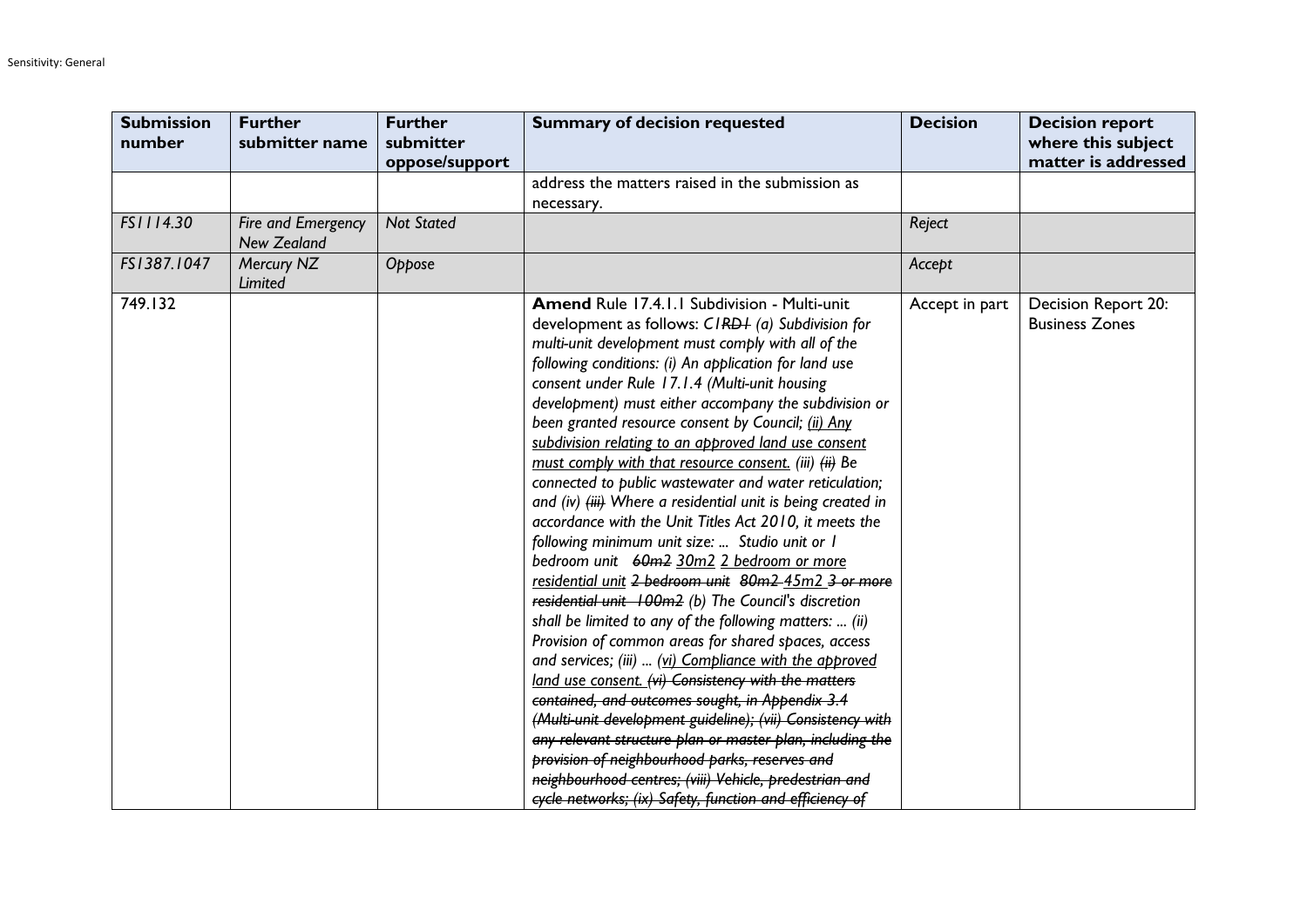| <b>Submission</b><br>number | <b>Further</b><br>submitter name              | <b>Further</b><br>submitter<br>oppose/support | <b>Summary of decision requested</b>                                                                                                                                                                                                                                                                                                                                                                                                                                                        | <b>Decision</b> | <b>Decision report</b><br>where this subject<br>matter is addressed |
|-----------------------------|-----------------------------------------------|-----------------------------------------------|---------------------------------------------------------------------------------------------------------------------------------------------------------------------------------------------------------------------------------------------------------------------------------------------------------------------------------------------------------------------------------------------------------------------------------------------------------------------------------------------|-----------------|---------------------------------------------------------------------|
|                             |                                               |                                               | road network and any internal roads or accessways. D I<br>Subdivision that does not comply with Rule 17.4.1.1 C1<br>RDI. AND Amend the Proposed District Plan as<br>consequential or additional relief as necessary to<br>address the matters raised in the submission as<br>necessary.                                                                                                                                                                                                     |                 |                                                                     |
| FS1193.19                   | Van Den Brink<br>Group                        | Support                                       |                                                                                                                                                                                                                                                                                                                                                                                                                                                                                             | Accept in part  |                                                                     |
| FS1202.81                   | <b>New Zealand</b><br><b>Transport Agency</b> | Oppose                                        |                                                                                                                                                                                                                                                                                                                                                                                                                                                                                             | Accept in part  |                                                                     |
| FS1387.1048                 | Mercury NZ<br>Limited                         | Oppose                                        |                                                                                                                                                                                                                                                                                                                                                                                                                                                                                             | Accept in part  |                                                                     |
| 749.133                     |                                               |                                               | Amend Rule 17.4.1.2 D1 Subdivision - Boundary<br>adjustments as follows: <b>DIRDI</b> (a) Boundary<br>adjustments that does not comply with Rule 17.4.1.2 C.<br>(b) Council's discretion shall be restricted to any of the<br>following matters: (i) Subdivision layout; (ii) Shape of<br>titles and variation in lot sizes. AND Amend the<br>Proposed District Plan as consequential or<br>additional relief as necessary to address the matters<br>raised in the submission as necessary. | Accept          | Decision Report 20:<br><b>Business Zones</b>                        |
| FS1387.1049                 | Mercury NZ<br>Limited                         | Oppose                                        |                                                                                                                                                                                                                                                                                                                                                                                                                                                                                             | Reject          |                                                                     |
| 749.134                     |                                               |                                               | <b>Amend Rule 18.1.2 P2 Permitted Activities as</b><br>follows: P2 Residential activity Nil-Located above<br>ground floor level AND Amend the Proposed<br>District Plan as consequential or additional relief as<br>necessary to address the matters raised in the<br>submission as necessary.                                                                                                                                                                                              | Reject          | Decision Report 20:<br><b>Business Zones</b>                        |
| FS1078.44                   | Hugh Green Limited                            | Support                                       |                                                                                                                                                                                                                                                                                                                                                                                                                                                                                             | Reject          |                                                                     |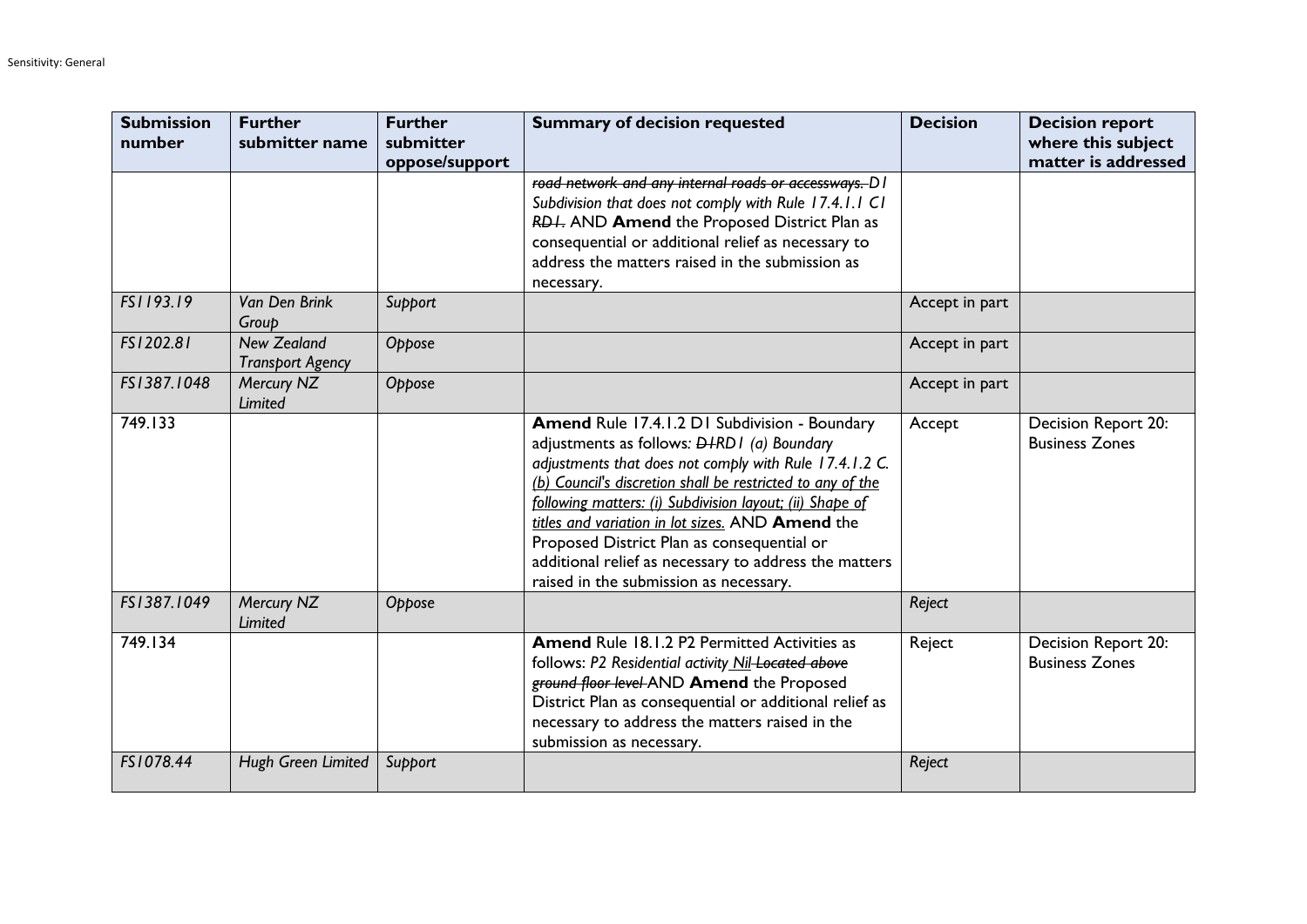| <b>Submission</b><br>number | <b>Further</b><br>submitter name | <b>Further</b><br>submitter<br>oppose/support | <b>Summary of decision requested</b>                                                                                                                                                                                                                                                                                                                                                                                                                                                                                                                                                                                                                                                                                                                                                                                                                                                                                                                                                                                                                                                                                                                                                                                                                                                                                                                                                                                                                                                                                                                                                                                                       | <b>Decision</b> | <b>Decision report</b><br>where this subject<br>matter is addressed |
|-----------------------------|----------------------------------|-----------------------------------------------|--------------------------------------------------------------------------------------------------------------------------------------------------------------------------------------------------------------------------------------------------------------------------------------------------------------------------------------------------------------------------------------------------------------------------------------------------------------------------------------------------------------------------------------------------------------------------------------------------------------------------------------------------------------------------------------------------------------------------------------------------------------------------------------------------------------------------------------------------------------------------------------------------------------------------------------------------------------------------------------------------------------------------------------------------------------------------------------------------------------------------------------------------------------------------------------------------------------------------------------------------------------------------------------------------------------------------------------------------------------------------------------------------------------------------------------------------------------------------------------------------------------------------------------------------------------------------------------------------------------------------------------------|-----------------|---------------------------------------------------------------------|
| FS1387.1050                 | Mercury NZ<br>Limited            | Oppose                                        |                                                                                                                                                                                                                                                                                                                                                                                                                                                                                                                                                                                                                                                                                                                                                                                                                                                                                                                                                                                                                                                                                                                                                                                                                                                                                                                                                                                                                                                                                                                                                                                                                                            | Accept          |                                                                     |
| 749.135                     |                                  |                                               | <b>Amend Rule 18.1.3 Restricted Discretionary</b><br>Activities as follows: Activity RD1 (a) A multi-unit<br>development that meets all of the following conditions:<br>(b) The multi-unit development must be located<br>above the ground floor; (c) (d) Each residential unit<br>must be designed and constructed to achieve the<br>internal design sound levels specified in Appendix I<br>(Acoustic Insulation), Table 14; (e) (f) Living court<br>areas are provided above ground floor level to meet the<br>following minimum requirements for each residential<br>unit: Residential Unit<br>Minimum Living<br>Court Minimum Dimensions Studio unit or I<br>10m2<br>bedroom<br>$2m$ $1.5$<br>m 2 or more<br>15m2<br>bedrooms<br>2<br>m 1.5m The Council's discretion shall be limited<br>to and of the following matters: (a) The extent to which<br>the development is consistent with the Town Centre<br>Guidelines contained in Appendix 3.3; (b) The extent to<br>which the development is consistent with the Multi-unit<br>design guidelines contained in Appendix 3.4; (c) The<br>extent to which the development contributes to and<br>engages with adjacent streets and public open space;<br>(d) The extent to which the development creates visual<br>quality and interest through the separation of buildings,<br>variety in built form and architectural detailing, glazing,<br>and materials; (e) The extent to which the design of the<br>development incorporates energy efficiency measures<br>such as passive solar principles; (f) Amenity values for<br>occupants and neighbours in respect of outlook, privacy, | Accept in part  | Decision Report 20:<br><b>Business Zones</b>                        |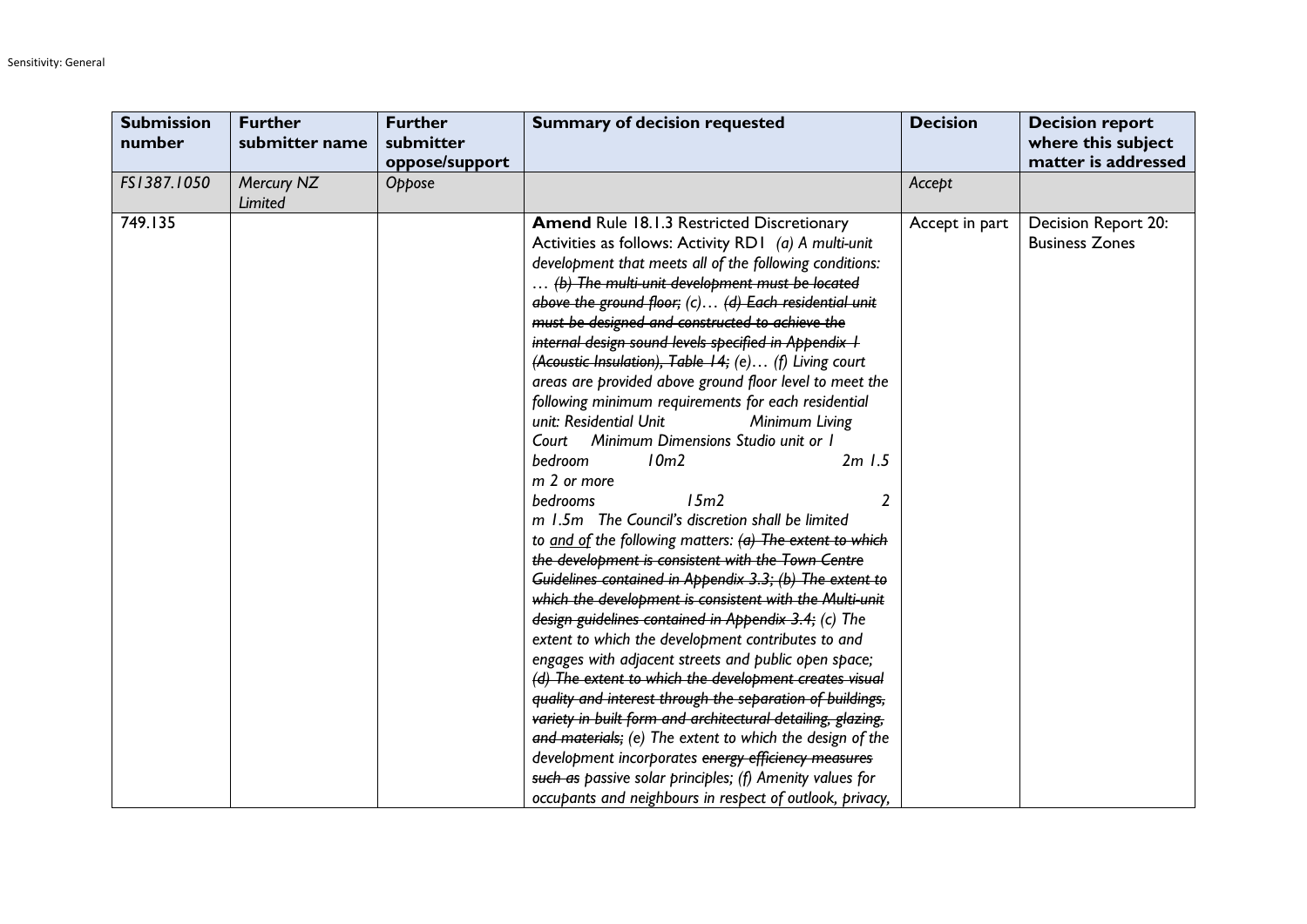| <b>Submission</b><br>number | <b>Further</b><br>submitter name   | <b>Further</b><br>submitter | <b>Summary of decision requested</b>                                                                                                                                                                                                                                                                                                                                                                      | <b>Decision</b> | <b>Decision report</b><br>where this subject |
|-----------------------------|------------------------------------|-----------------------------|-----------------------------------------------------------------------------------------------------------------------------------------------------------------------------------------------------------------------------------------------------------------------------------------------------------------------------------------------------------------------------------------------------------|-----------------|----------------------------------------------|
|                             |                                    | oppose/support              |                                                                                                                                                                                                                                                                                                                                                                                                           |                 | matter is addressed                          |
|                             |                                    |                             | noise, light spill, access to sunlight, living court<br>orientation, site design and layout; (g) The extent to<br>which staging is necessary to ensure that development<br>is carried out in a coordinated and timely manner;<br>(h) Avoidance or mitigation of natural hazards;<br>(i) Geotechnical suitability for building; (j) Adequacy of<br>the communal service court for the intended<br>purpose. |                 |                                              |
| FS1387.1051                 | Mercury NZ<br>Limited              | Oppose                      |                                                                                                                                                                                                                                                                                                                                                                                                           | Accept in part  |                                              |
| 749.136                     |                                    |                             | Delete Rule 18.1.5 NC2 Non-Complying Activities<br>AND Amend the Proposed District Plan as<br>consequential or additional relief as necessary to<br>address the matters raised in the submission as<br>necessary.                                                                                                                                                                                         | Accept          |                                              |
| FS1078.45                   | Hugh Green Limited                 | Support                     |                                                                                                                                                                                                                                                                                                                                                                                                           | Accept          |                                              |
| FS1371.42                   | Lakeside<br>Development<br>Limited | Support                     |                                                                                                                                                                                                                                                                                                                                                                                                           | Accept          |                                              |
| FS1387.1052                 | Mercury NZ<br>Limited              | Oppose                      |                                                                                                                                                                                                                                                                                                                                                                                                           | Reject          |                                              |
| 749.137                     |                                    |                             | Delete Rule 18.1.5 NC3 Non-Complying Activity<br>AND Amend the Proposed District Plan as<br>consequential or additional relief as necessary to<br>address the matters raised in the submission as<br>necessary.                                                                                                                                                                                           | Accept          | Decision Report 20:<br><b>Business Zones</b> |
| FS1387.1053                 | Mercury NZ<br>Limited              | Oppose                      |                                                                                                                                                                                                                                                                                                                                                                                                           | Reject          |                                              |
| 749.138                     |                                    |                             | Amend Rule 18.2.2 PI Servicing and hours of<br>operation as follows: The loading and unloading of                                                                                                                                                                                                                                                                                                         | Reject          | Decision Report 20:<br><b>Business Zones</b> |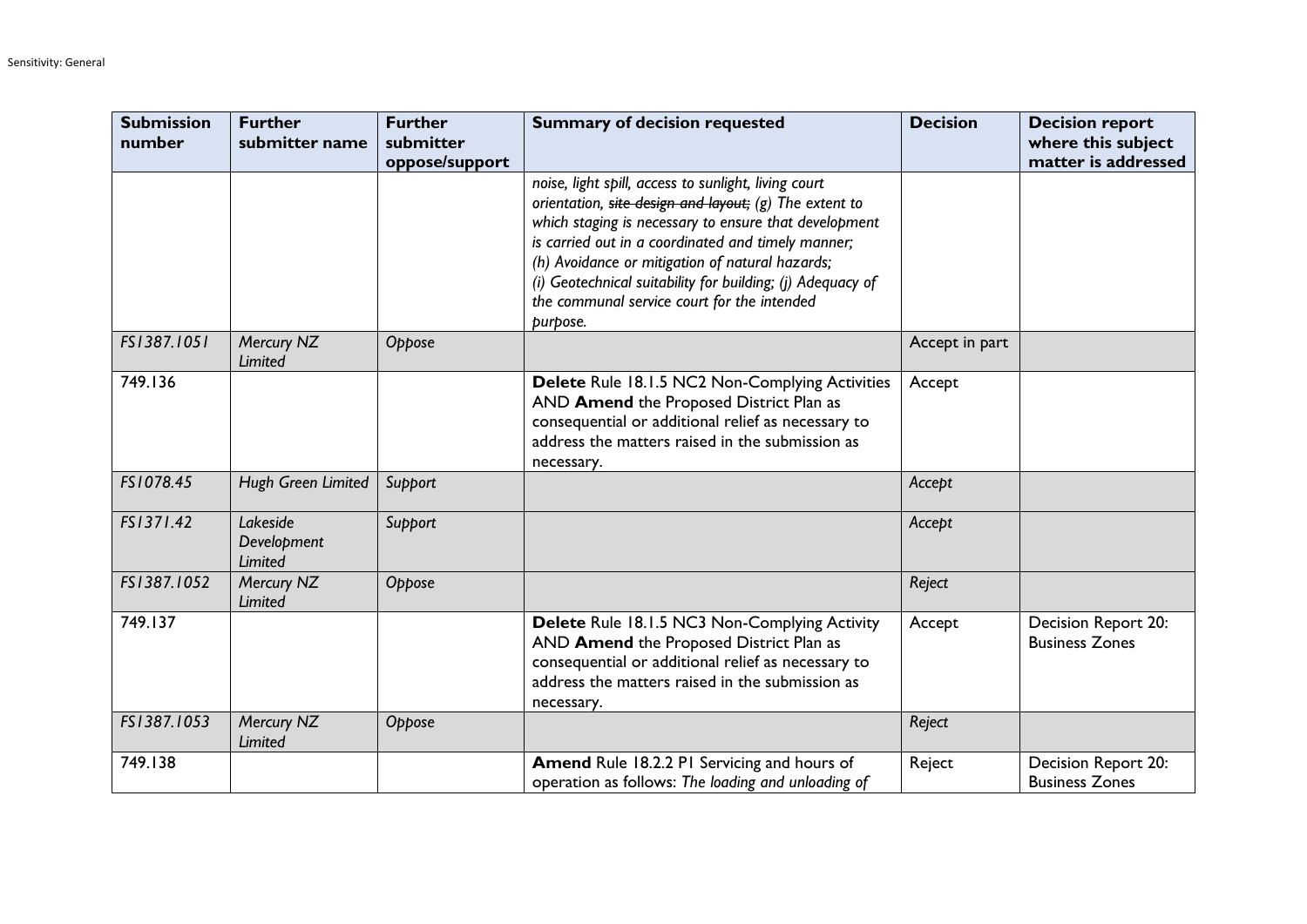| <b>Submission</b> | <b>Further</b> | <b>Further</b> | <b>Summary of decision requested</b>                      | <b>Decision</b> | <b>Decision report</b> |
|-------------------|----------------|----------------|-----------------------------------------------------------|-----------------|------------------------|
| number            | submitter name | submitter      |                                                           |                 | where this subject     |
|                   |                | oppose/support |                                                           |                 | matter is addressed    |
|                   |                |                | vehicles and the receiving of customers and deliveries    |                 |                        |
|                   |                |                | associated with a commercial activity on a site adjoining |                 |                        |
|                   |                |                | a residential activity and/or the Residential and Village |                 |                        |
|                   |                |                | Zones must only occur between 6.30am and 7.30pm.          |                 |                        |
|                   |                |                | AND Amend the Proposed District Plan as                   |                 |                        |
|                   |                |                | consequential or additional relief as necessary to        |                 |                        |
|                   |                |                | address the matters raised in the submission as           |                 |                        |
|                   |                |                | necessary.                                                |                 |                        |
| 749.139           |                |                | Amend Rule 18.2.4.1 RD1(b) Earthworks -                   | Accept          | Decision Report 20:    |
|                   |                |                | General as follows: The Council's discretion shall        |                 | <b>Business Zones</b>  |
|                   |                |                | be restricted to any of the following matters:            |                 |                        |
| 749.140           |                |                | <b>Amend Rule 18.3.1.1 Height - Building general as</b>   | Accept          | Decision Report 20:    |
|                   |                |                | follows: P1 The maximum height of any building must       |                 | <b>Business Zones</b>  |
|                   |                |                | not exceed 12m +0m. D+RD1 (a) Any building that           |                 |                        |
|                   |                |                | does not comply with Rule 18.3.1.1 P1. (b) Council's      |                 |                        |
|                   |                |                | discretion shall be restricted to any of the following    |                 |                        |
|                   |                |                | matters: (i) Height of the building; (ii) Design and      |                 |                        |
|                   |                |                | location of the building; (iii) Extent of shading on      |                 |                        |
|                   |                |                | adjacent sites; and (iv) Privacy on adjoining sites AND   |                 |                        |
|                   |                |                | <b>Amend the Proposed District Plan as</b>                |                 |                        |
|                   |                |                | consequential or additional relief as necessary to        |                 |                        |
|                   |                |                | address the matters raised in the submission as           |                 |                        |
|                   |                |                | necessary.                                                |                 |                        |
| 749.141           |                |                | Amend Rule 18.3.2 PI Daylight admission as                | Accept in part  | Decision Report 20:    |
|                   |                |                | follows: (a) Any building must not protrude through a     |                 | <b>Business Zones</b>  |
|                   |                |                | height control plane rising at an angle of 37 45 degrees  |                 |                        |
|                   |                |                | commencing at an elevation of $2.5m$ $3m$ above ground    |                 |                        |
|                   |                |                | level at the site boundary where it adjoins a:  OR        |                 |                        |
|                   |                |                | Amend Rule 18.3.2 P1 Daylight admission to consider       |                 |                        |
|                   |                |                | an alternative height in relation to the boundary         |                 |                        |
|                   |                |                | standard in the Business Town Centre Zone. AND            |                 |                        |
|                   |                |                | <b>Amend the Proposed District Plan as</b>                |                 |                        |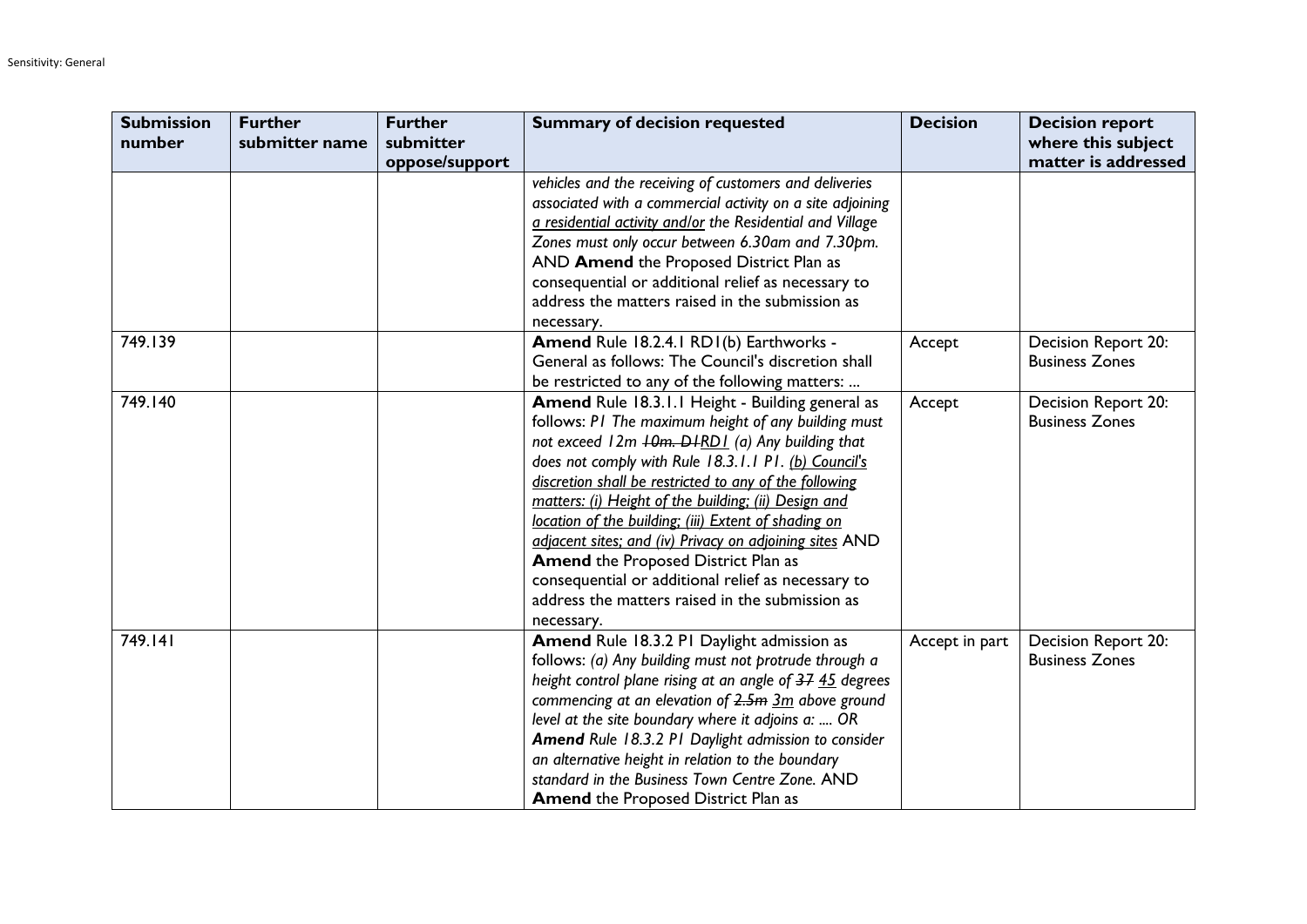| <b>Submission</b><br>number | <b>Further</b><br>submitter name | <b>Further</b><br>submitter | <b>Summary of decision requested</b>                                                                                                                                                                                                                                                                                                                                                                                                                                                                                                                                                                                                                                                                                                                                              | <b>Decision</b> | <b>Decision report</b><br>where this subject |
|-----------------------------|----------------------------------|-----------------------------|-----------------------------------------------------------------------------------------------------------------------------------------------------------------------------------------------------------------------------------------------------------------------------------------------------------------------------------------------------------------------------------------------------------------------------------------------------------------------------------------------------------------------------------------------------------------------------------------------------------------------------------------------------------------------------------------------------------------------------------------------------------------------------------|-----------------|----------------------------------------------|
|                             |                                  | oppose/support              |                                                                                                                                                                                                                                                                                                                                                                                                                                                                                                                                                                                                                                                                                                                                                                                   |                 | matter is addressed                          |
|                             |                                  |                             | consequential or additional relief as necessary to<br>address the matters raised in the submission as<br>necessary.                                                                                                                                                                                                                                                                                                                                                                                                                                                                                                                                                                                                                                                               |                 |                                              |
| 749.142                     |                                  |                             | Add a new clause to Rule 18.3.4 PI Display<br>windows and building facades as follows: (a) Any<br>new building facade, or alteration of an existing building<br>facade, must comply with the following conditions: (i)<br>Not be set back from the road boundary; and (ii)<br>Provide display windows comprising at least 50% of the<br>building facade. (b) Rule 18.3.4 P1(a) does not apply to<br>multi-unit development. AND Amend the Proposed<br>District Plan as consequential or additional relief as<br>necessary to address the matters raised in the<br>submission as necessary.                                                                                                                                                                                        | Reject          | Decision Report 20:<br><b>Business Zones</b> |
| 749.143                     |                                  |                             | Amend Rule 18.3.8 Dwelling as follows: PI (a) One<br>Any dwelling within a lot must comply with all of the<br>following conditions: (i) The dwelling must not be<br>located at ground level; (ii) The dwelling must achieve<br>the internal design sound levels specified in Appendix I<br>(Acoustic Insulation), Table 14. (b)Rule 18.3.8 P1 (a)<br>does not apply to multi-unit development (refer to Rule<br>18.1.3 RD1 (Multi-Unit Development). RD1 Any<br>dwelling that does not comply with Rule 18.3.8 P1 $\left(\frac{a}{H}\right)$ .<br>NCI Any dwelling that does not comply with Rule<br>18.3.8(a)(i). AND Amend the Proposed District<br>Plan as consequential or additional relief as<br>necessary to address the matters raised in the<br>submission as necessary. | Reject          | Decision Report 20:<br><b>Business Zones</b> |
| FS1387.1054                 | Mercury NZ<br>Limited            | Oppose                      |                                                                                                                                                                                                                                                                                                                                                                                                                                                                                                                                                                                                                                                                                                                                                                                   | Accept          |                                              |
| 749.144                     |                                  |                             | <b>Amend</b> Rule 18.3.9 Living Court as follows: PI (a)<br>A living court must be provided for each dwelling that                                                                                                                                                                                                                                                                                                                                                                                                                                                                                                                                                                                                                                                                | Reject          | Decision Report 20:<br><b>Business Zones</b> |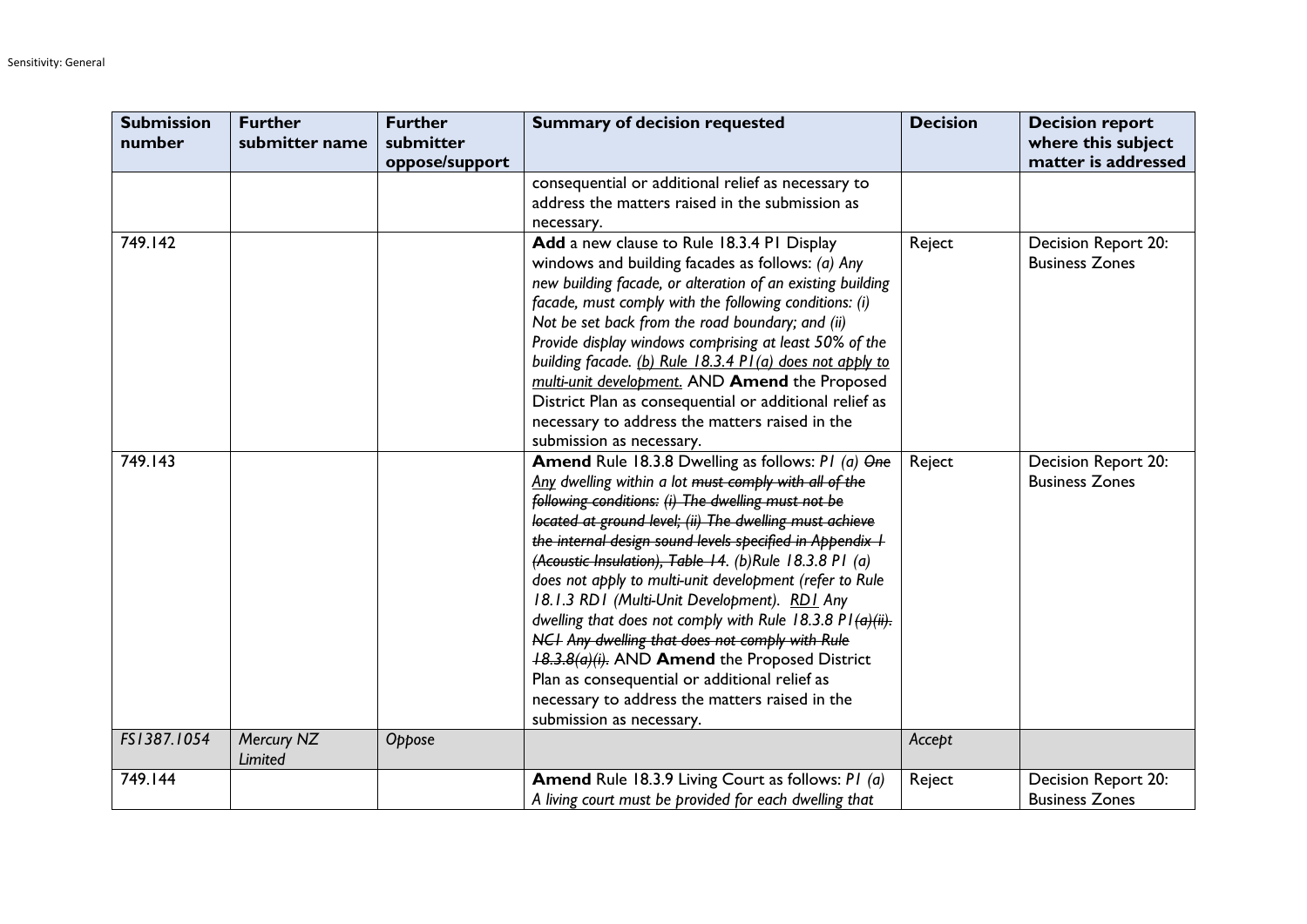| <b>Submission</b> | <b>Further</b> | <b>Further</b> | <b>Summary of decision requested</b>                                                                              | <b>Decision</b> | <b>Decision report</b> |
|-------------------|----------------|----------------|-------------------------------------------------------------------------------------------------------------------|-----------------|------------------------|
| number            | submitter name | submitter      |                                                                                                                   |                 | where this subject     |
|                   |                | oppose/support |                                                                                                                   |                 | matter is addressed    |
|                   |                |                | meets all of the following conditions: (i) (iii) It is                                                            |                 |                        |
|                   |                |                | located on a balcony containing at least 10m2 +5m2                                                                |                 |                        |
|                   |                |                | and a circle with a diameter of at least 1.5m 2.4m.                                                               |                 |                        |
|                   |                |                | RD1 (a) A living court that does not comply with Rule                                                             |                 |                        |
|                   |                |                | 18.3.9 P1. (b) Council's discretion shall be restricted to                                                        |                 |                        |
|                   |                |                | any of the following matters: (i) Design and location of                                                          |                 |                        |
|                   |                |                | the building; (ii) Provision for outdoor living space                                                             |                 |                        |
|                   |                |                | including access to sunlight and open space and the                                                               |                 |                        |
|                   |                |                | usability and accessibility of the outdoor living space                                                           |                 |                        |
|                   |                |                | proposed. (iii) Privacy on adjoining sites; and (iv) The                                                          |                 |                        |
|                   |                |                | proximity of the site to communal or public open space                                                            |                 |                        |
|                   |                |                | that has the potential to mitigate any lack of private                                                            |                 |                        |
|                   |                |                | outdoor living space. AND Amend the Proposed                                                                      |                 |                        |
|                   |                |                | District Plan as consequential or additional relief as                                                            |                 |                        |
|                   |                |                | necessary to address the matters raised in the                                                                    |                 |                        |
|                   |                |                | submission as necessary.                                                                                          |                 |                        |
| FS1387.1055       | Mercury NZ     | Oppose         |                                                                                                                   | Accept          |                        |
|                   | Limited        |                |                                                                                                                   |                 |                        |
| 749.145           |                |                | Amend Rule 18.4.1 RD1 (a) General subdivision as                                                                  | Reject          | Decision Report 20:    |
|                   |                |                | follows: RD1 (a) Subdivision of land must comply with                                                             |                 | <b>Business Zones</b>  |
|                   |                |                | all of the following conditions: (i) Proposed vacant lots                                                         |                 |                        |
|                   |                |                | must have a minimum size of 200m2 225m2 net site                                                                  |                 |                        |
|                   |                |                | area with the exception of access or utility allotments or                                                        |                 |                        |
|                   |                |                | reserves to vest; (ii) Proposed vacant lots must be                                                               |                 |                        |
|                   |                |                | connected to public-reticulated water supply and                                                                  |                 |                        |
|                   |                |                | wastewater. AND Add a new controlled activity to                                                                  |                 |                        |
|                   |                |                | Rule 18.4.1 Subdivision- General as follows: C1 (a)                                                               |                 |                        |
|                   |                |                | Any subdivision in accordance with an approved land                                                               |                 |                        |
|                   |                |                | use resource consent must comply with that resource<br>consent. (b) Council's control shall be reserved to any of |                 |                        |
|                   |                |                | the following matters: (i) The effect of the design and                                                           |                 |                        |
|                   |                |                |                                                                                                                   |                 |                        |
|                   |                |                | layout of the proposed sites created; (ii) Provision of                                                           |                 |                        |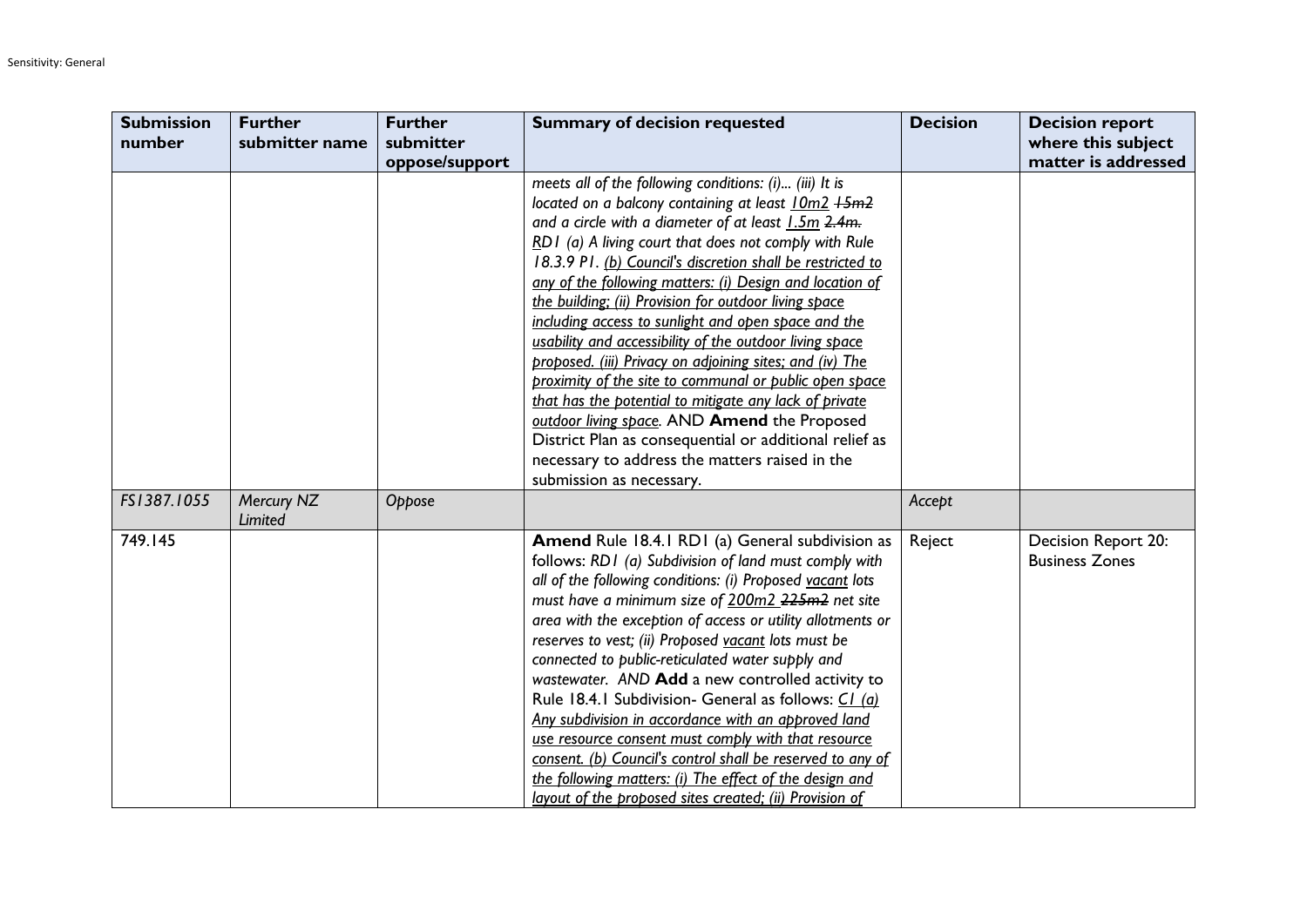| <b>Submission</b><br>number | <b>Further</b><br>submitter name         | <b>Further</b><br>submitter | <b>Summary of decision requested</b>                                                                                                                                                                                                                                                                                                                                                                                                                                                                                                                                                                                                                                                                                                                                                                                                                                                                                                                                                                                                                                                                                                                                                                                                         | <b>Decision</b> | <b>Decision report</b><br>where this subject |
|-----------------------------|------------------------------------------|-----------------------------|----------------------------------------------------------------------------------------------------------------------------------------------------------------------------------------------------------------------------------------------------------------------------------------------------------------------------------------------------------------------------------------------------------------------------------------------------------------------------------------------------------------------------------------------------------------------------------------------------------------------------------------------------------------------------------------------------------------------------------------------------------------------------------------------------------------------------------------------------------------------------------------------------------------------------------------------------------------------------------------------------------------------------------------------------------------------------------------------------------------------------------------------------------------------------------------------------------------------------------------------|-----------------|----------------------------------------------|
|                             |                                          | oppose/support              | infrastructure.  AND Amend the Proposed<br>District Plan as consequential or additional relief as<br>necessary to address the matters raised in the<br>submission as necessary.                                                                                                                                                                                                                                                                                                                                                                                                                                                                                                                                                                                                                                                                                                                                                                                                                                                                                                                                                                                                                                                              |                 | matter is addressed                          |
| FS1114.32                   | Fire and Emergency<br><b>New Zealand</b> | <b>Not Stated</b>           |                                                                                                                                                                                                                                                                                                                                                                                                                                                                                                                                                                                                                                                                                                                                                                                                                                                                                                                                                                                                                                                                                                                                                                                                                                              | Reject          |                                              |
| FS1371.41                   | Lakeside<br>Development<br>Limited       | Support                     |                                                                                                                                                                                                                                                                                                                                                                                                                                                                                                                                                                                                                                                                                                                                                                                                                                                                                                                                                                                                                                                                                                                                                                                                                                              | Reject          |                                              |
| FS1387.1056                 | Mercury NZ<br>Limited                    | Oppose                      |                                                                                                                                                                                                                                                                                                                                                                                                                                                                                                                                                                                                                                                                                                                                                                                                                                                                                                                                                                                                                                                                                                                                                                                                                                              | Accept          |                                              |
| 749.146                     |                                          |                             | Amend Rule 18.4.2 RD1 Subdivision - Multi-Unit<br>subdivision as follows: $CL$ RD+ (a) Subdivision for<br>multi-unit development shall compyl with all of the<br>following conditions: (i) (ii) Any subdivision relating to<br>an approved land use consent must comply with that<br>resource consent: (ii)(iii) Be connected to public<br>wastewater and water reticulation; (iii)(iv) Where a<br>residential unit is being created in accordance with the<br>Unit Titles Act 2010, it meets the following minimum<br>unit size:  Studio unit or I bedroom 60m2 30m2 2<br>bedroom or more residential unit 2 bedroom unit<br>80m2 45m2 3 or more bedroom unit 100m2 (b) The<br>Council's control discretion shall be limited to any of the<br>following matters: (i) (ii) Provision of common areas<br>for shared spaces, access and services; (iii) (ii) Avoidance<br>or mitigation of natural hazards; (iv)(iii) Geotechnical<br>suitability of site for buildings; $\leftrightarrow$ (iv) Amenity values and<br>streetscape; (v) Compliance with an approved land use<br>consent. (vi) Consistency with the matters contained,<br>and outcomes sought, in Appendix 3.4 (Multi-unit<br>development guideline); (vii) Consistency with any | Accept in part  | Decision Report 20:<br><b>Business Zones</b> |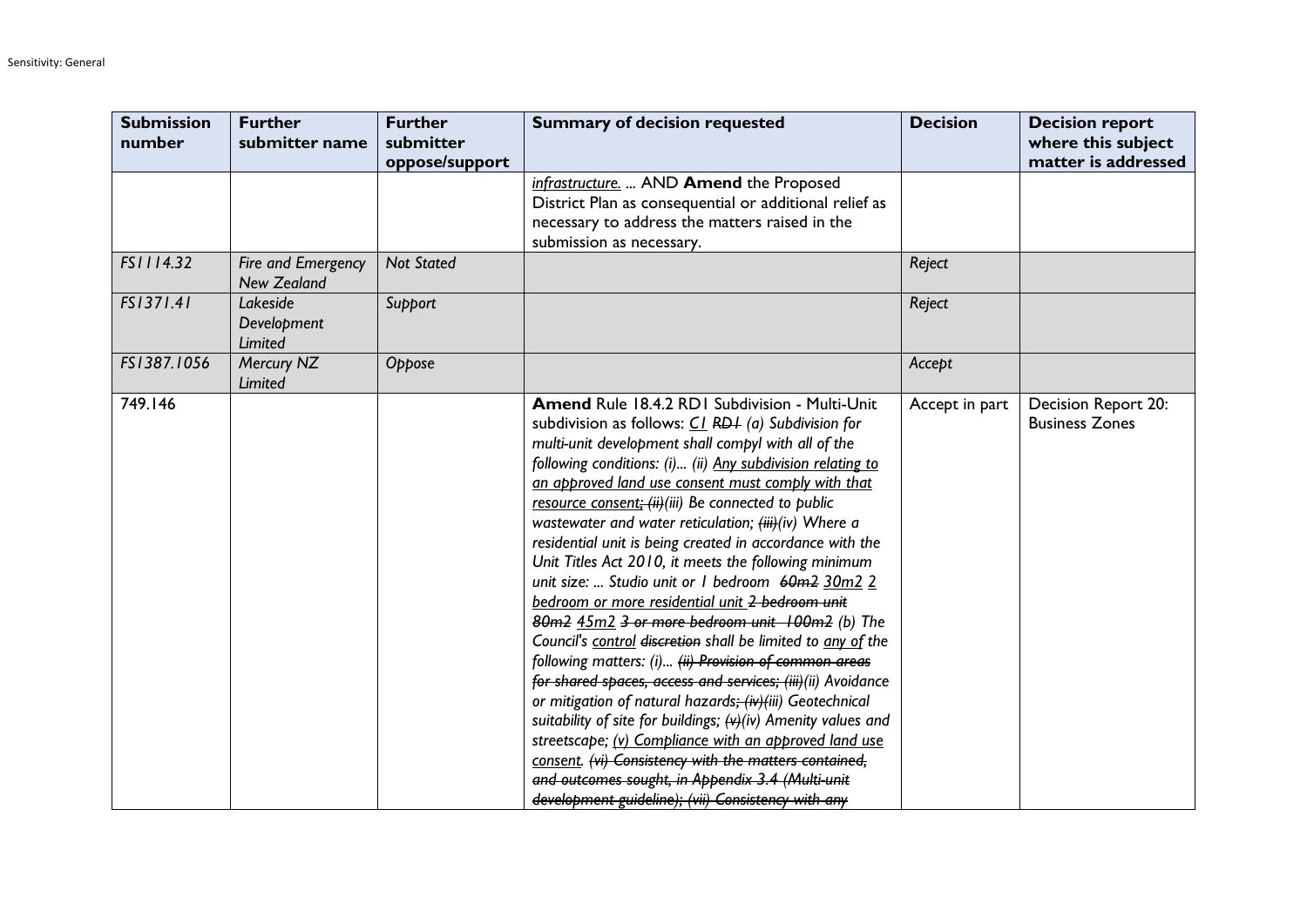| <b>Submission</b><br>number | <b>Further</b><br>submitter name | <b>Further</b><br>submitter<br>oppose/support | <b>Summary of decision requested</b>                                                                                                                                                                                                                                                                                                                                                                                                                                           | <b>Decision</b> | <b>Decision report</b><br>where this subject<br>matter is addressed |
|-----------------------------|----------------------------------|-----------------------------------------------|--------------------------------------------------------------------------------------------------------------------------------------------------------------------------------------------------------------------------------------------------------------------------------------------------------------------------------------------------------------------------------------------------------------------------------------------------------------------------------|-----------------|---------------------------------------------------------------------|
|                             |                                  |                                               | relevant structure plan or master plan, including the<br>provision of neighbourhood parks, reserves and<br>neighbourhood centresl (viii) Vehicle, pedestrian and<br>cycle networks; (ix) Safety, function and efficiency of<br>road network and any internal roads or accessways.<br>AND Amend the Proposed District Plan as<br>consequential or additional relief as necessary to<br>address the matters raised in the submission as<br>necessary.                            |                 |                                                                     |
| FS1387.1057                 | Mercury NZ<br>Limited            | Oppose                                        |                                                                                                                                                                                                                                                                                                                                                                                                                                                                                | Reject          |                                                                     |
| 749.147                     |                                  |                                               | Amend Rule 18.4.3 D1 Subdivision - Boundary<br>adjustments as follows: RD1 (a) Boundary<br>adjustments that does not comply with Rule 18.4.3 C1.<br>(b) Council's discretion shall be restricted to the<br>following matters: (i) Purpose of the boundary<br>adjustment; (ii) Effects on existing buildings. AND<br>Amend the Proposed District Plan as<br>consequential or additional relief as necessary to<br>address the matters raised in the submission as<br>necessary. | Accept in part  | Decision Report 20:<br><b>Business Zones</b>                        |
| FS1387.1058                 | Mercury NZ<br>Limited            | Oppose                                        |                                                                                                                                                                                                                                                                                                                                                                                                                                                                                | Reject          |                                                                     |
| 749.148                     |                                  |                                               | <b>Amend Rule 20.2.1 PI Servicing and hours of</b><br>operation as follows: PI Servicing and operation of<br>an industrial activity adjoining any residential activity<br>and/or Residential, Village or Country Living Zone may<br>load AND Amend the Proposed District Plan as<br>consequential or additional relief as necessary to<br>address the matters raised in the submission as<br>necessary.                                                                        | Reject          | Decision Report 21:<br><b>Industrial Zones</b>                      |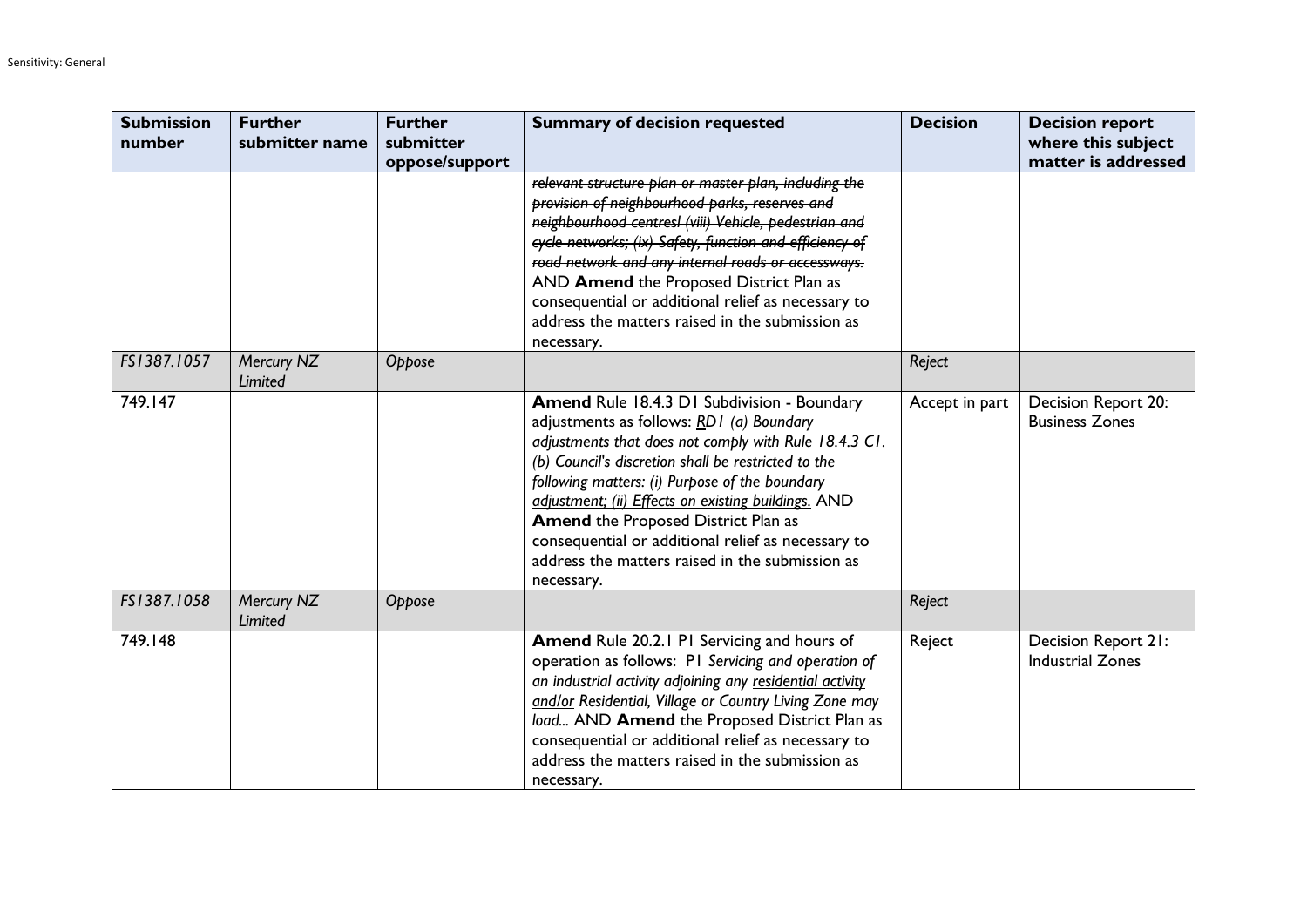| <b>Submission</b><br>number | <b>Further</b><br>submitter name | <b>Further</b><br>submitter | <b>Summary of decision requested</b>                                                                                                                                                                                                                                                                                                                                                                                                                                                                           | <b>Decision</b> | <b>Decision report</b><br>where this subject                                                            |
|-----------------------------|----------------------------------|-----------------------------|----------------------------------------------------------------------------------------------------------------------------------------------------------------------------------------------------------------------------------------------------------------------------------------------------------------------------------------------------------------------------------------------------------------------------------------------------------------------------------------------------------------|-----------------|---------------------------------------------------------------------------------------------------------|
| 749.149                     |                                  | oppose/support              | Amend Rule 21.2.1 PI Servicing and hours of<br>operation as follows: Servicing and operation of an<br>industrial activity adjoining any residential activity and/or<br>Residential, Village or Country Living Zone may load or<br>unload vehicles or receive customers or deliveries<br>between 7.30am and 6.30pm. AND Amend the<br>Proposed District Plan as consequential or<br>additional relief as necessary to address the matters<br>raised in the submission as necessary.                              | Reject          | matter is addressed<br>Decision Report 21:<br><b>Industrial Zones</b>                                   |
| FS1110.39                   | Synlait Milk Limited             | Oppose                      |                                                                                                                                                                                                                                                                                                                                                                                                                                                                                                                | Accept          |                                                                                                         |
| FS1322.16                   | Synlait Milk                     | Oppose                      |                                                                                                                                                                                                                                                                                                                                                                                                                                                                                                                | Accept          |                                                                                                         |
| 749.150                     |                                  |                             | Delete Appendix   Acoustic Insulation; AND<br>Delete all references to Appendix 1- Acoustic<br>Insulation in the Proposed District Plan as a<br>consequential amendment; OR If the acoustic<br>standards are sought Add new rules with the<br>appropriate activity and zone in the relevant<br>section of the Proposed District Plan. AND<br><b>Amend the Proposed District Plan as</b><br>consequential or additional relief as necessary to<br>address the matters raised in the submission as<br>necessary. | Reject          | Decision Report 32:<br><b>Miscellaneous Matters</b>                                                     |
| 749.151                     |                                  |                             | Delete Appendix 3 Design Guidelines AND<br>Delete all references to Appendix 3 in the<br>Proposed District Plan as a consequential<br>amendment. AND Amend the Proposed District<br>Plan as consequential or additional relief as<br>necessary to address the matters raised in the<br>submission as necessary.                                                                                                                                                                                                | Accept          | Decision Report 20:<br><b>Business Zones and</b><br>Decision Report 32:<br><b>Miscellaneous Matters</b> |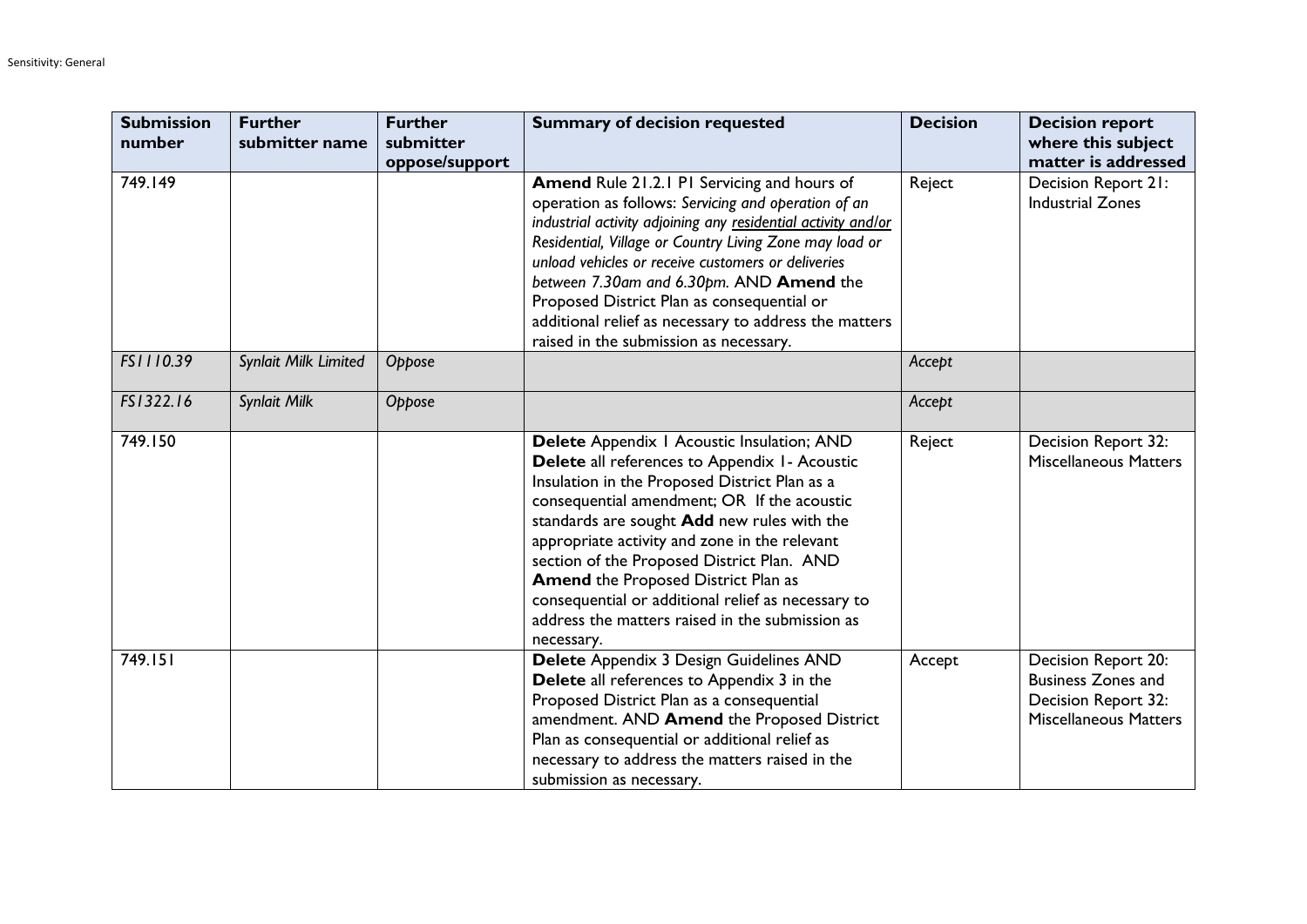| <b>Submission</b><br>number | <b>Further</b><br>submitter name              | <b>Further</b><br>submitter<br>oppose/support | <b>Summary of decision requested</b>                                                                                                                                                                                                                                                                                                                                                                                                                                                                                                                                                                                                                                         | <b>Decision</b> | <b>Decision report</b><br>where this subject<br>matter is addressed                                     |
|-----------------------------|-----------------------------------------------|-----------------------------------------------|------------------------------------------------------------------------------------------------------------------------------------------------------------------------------------------------------------------------------------------------------------------------------------------------------------------------------------------------------------------------------------------------------------------------------------------------------------------------------------------------------------------------------------------------------------------------------------------------------------------------------------------------------------------------------|-----------------|---------------------------------------------------------------------------------------------------------|
| FS1385.43                   | Mercury NZ<br><b>Limited for Mercury</b><br>B | Oppose                                        |                                                                                                                                                                                                                                                                                                                                                                                                                                                                                                                                                                                                                                                                              | Reject          |                                                                                                         |
| FS1377.267                  | <b>Havelock Village</b><br>Limited            | Oppose                                        |                                                                                                                                                                                                                                                                                                                                                                                                                                                                                                                                                                                                                                                                              | Reject          |                                                                                                         |
| 749.152                     |                                               |                                               | Delete Appendix 10 Town Centre Character<br>Statements; AND Delete all references to<br>Character Statements in the Proposed District Plan<br>as a consequential amendment. OR If the desired<br>outcomes are sought, add new specific policies<br>into Chapter 4 Urban Environment of the Proposed<br>District Plan that reflect the guidelines within<br>Appendix 10 Town Centre Character Statements<br>or as specific matters of discretion or rules with<br>the appropriate activity and zone. AND<br><b>Amend the Proposed District Plan as</b><br>consequential or additional relief as necessary to<br>address the matters raised in the submission as<br>necessary. | Accept          | Decision Report 20:<br><b>Business Zones and</b><br>Decision Report 32:<br><b>Miscellaneous Matters</b> |
| FS1387.1059                 | Mercury NZ<br>Limited                         | Oppose                                        |                                                                                                                                                                                                                                                                                                                                                                                                                                                                                                                                                                                                                                                                              | Reject          |                                                                                                         |
| 749.153                     |                                               |                                               | <b>Amend</b> the extent of Residential Zone, Village<br>Zone and Rural Zone as contained in Attachment 4<br>of the submission. AND Amend the Proposed<br>District Plan as consequential or additional relief as<br>necessary to address the matters raised in the<br>submission as necessary.                                                                                                                                                                                                                                                                                                                                                                                | Accept in part  | <b>Decision Report 32:</b><br><b>Miscellaneous Matters</b>                                              |
| FS1316.47                   | Alstra (2012)<br>Limited                      | Oppose                                        |                                                                                                                                                                                                                                                                                                                                                                                                                                                                                                                                                                                                                                                                              | Accept in part  |                                                                                                         |
| FS1202.104                  | <b>New Zealand</b><br><b>Transport Agency</b> | Support                                       |                                                                                                                                                                                                                                                                                                                                                                                                                                                                                                                                                                                                                                                                              | Accept in part  |                                                                                                         |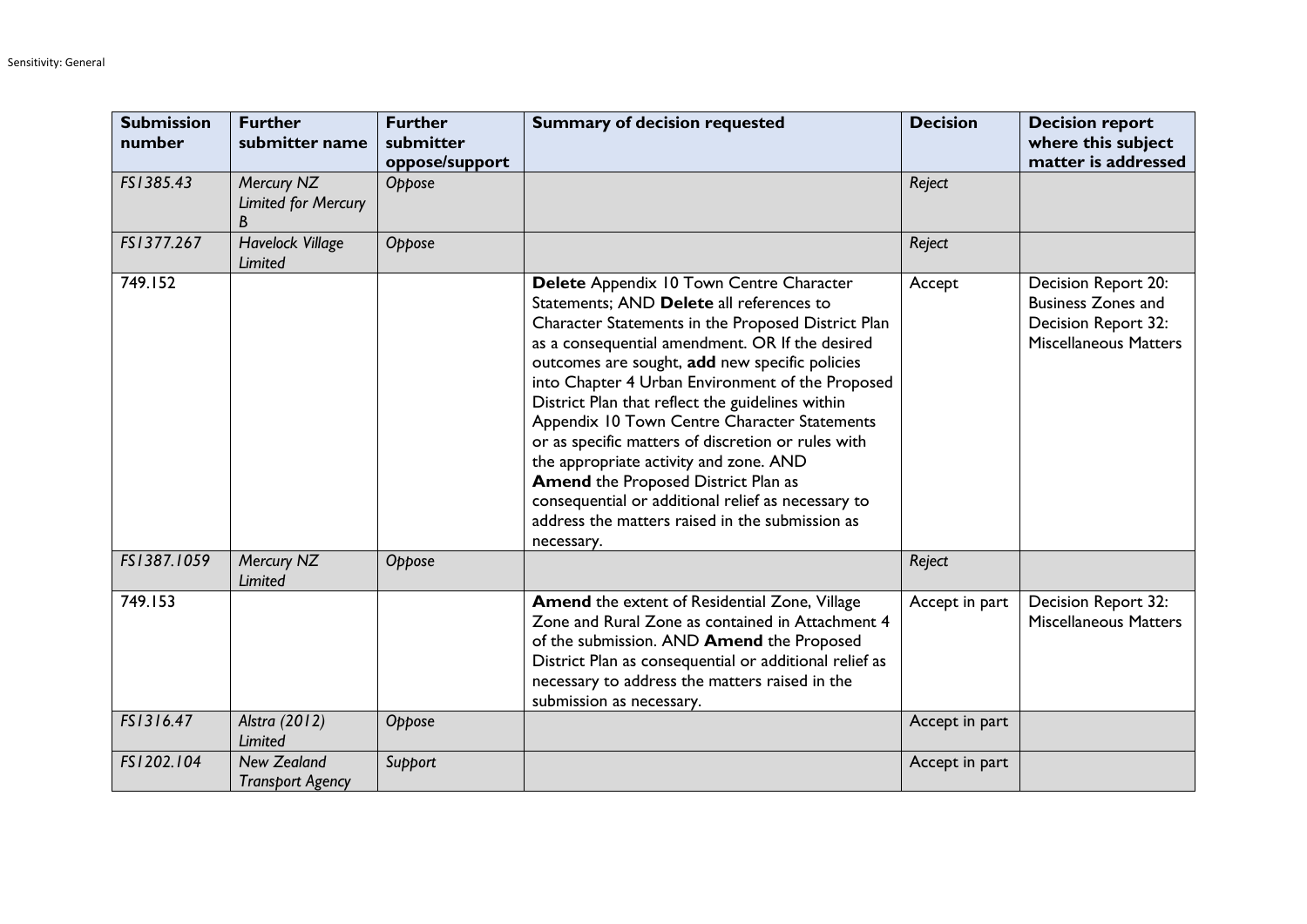| <b>Submission</b><br>number | <b>Further</b><br>submitter name                                 | <b>Further</b><br>submitter<br>oppose/support | <b>Summary of decision requested</b>                                                                                                                                                                                                                                                                                                                                                                                             | <b>Decision</b> | <b>Decision report</b><br>where this subject<br>matter is addressed                                                 |
|-----------------------------|------------------------------------------------------------------|-----------------------------------------------|----------------------------------------------------------------------------------------------------------------------------------------------------------------------------------------------------------------------------------------------------------------------------------------------------------------------------------------------------------------------------------------------------------------------------------|-----------------|---------------------------------------------------------------------------------------------------------------------|
| FS1345.117                  | <b>Genesis Energy</b><br><b>Limited</b>                          | Support                                       |                                                                                                                                                                                                                                                                                                                                                                                                                                  | Accept in part  |                                                                                                                     |
| FS1387.1060                 | Mercury NZ<br><b>Limited</b>                                     | Oppose                                        |                                                                                                                                                                                                                                                                                                                                                                                                                                  | Accept in part  |                                                                                                                     |
| 749.154                     |                                                                  |                                               | Add a new "Medium Density Residential Zone" to<br>the Proposed District Plan zone maps as contained<br>in Attachment 4 of the submission for the following<br>urban settlements:<br>Ngaruawahia<br>Huntly<br>Raglan<br>Taupiri<br>Te Kauwhata<br>Pokeno<br>Tuakau AND Amend the Proposed District Plan<br>as consequential or additional relief as necessary to<br>address the matters raised in the submission as<br>necessary. | Accept in part  | Decision Report 15:<br><b>Medium Density</b><br>Residential Zone and<br><b>Decision Reports 28A</b><br>-28O: Zoning |
| FS1050.4                    | Kiwi Green NZ<br>Limited                                         | Support                                       |                                                                                                                                                                                                                                                                                                                                                                                                                                  | Accept in part  |                                                                                                                     |
| FS1316.48                   | Alstra (2012)<br><b>Limited</b>                                  | Support                                       |                                                                                                                                                                                                                                                                                                                                                                                                                                  | Accept in part  |                                                                                                                     |
| FS1368.10                   | Rosita Dianne-Lynn<br><b>Barnes</b>                              | Support                                       |                                                                                                                                                                                                                                                                                                                                                                                                                                  | Accept in part  |                                                                                                                     |
| FS1368.15                   | Rosita Dianne-Lynn<br><b>Barnes</b>                              | Support                                       |                                                                                                                                                                                                                                                                                                                                                                                                                                  | Accept in part  |                                                                                                                     |
| FS1108.157                  | Te Whakakitenga o<br>Waikato<br>Incorporated<br>(Waikato-Tainui) | Oppose                                        |                                                                                                                                                                                                                                                                                                                                                                                                                                  | Accept in part  |                                                                                                                     |
| FS1139.142                  | Turangawaewae<br><b>Trust Board</b>                              | Oppose                                        |                                                                                                                                                                                                                                                                                                                                                                                                                                  | Accept in part  |                                                                                                                     |
| FS1202.105                  | <b>New Zealand</b><br><b>Transport Agency</b>                    | Support                                       |                                                                                                                                                                                                                                                                                                                                                                                                                                  | Accept in part  |                                                                                                                     |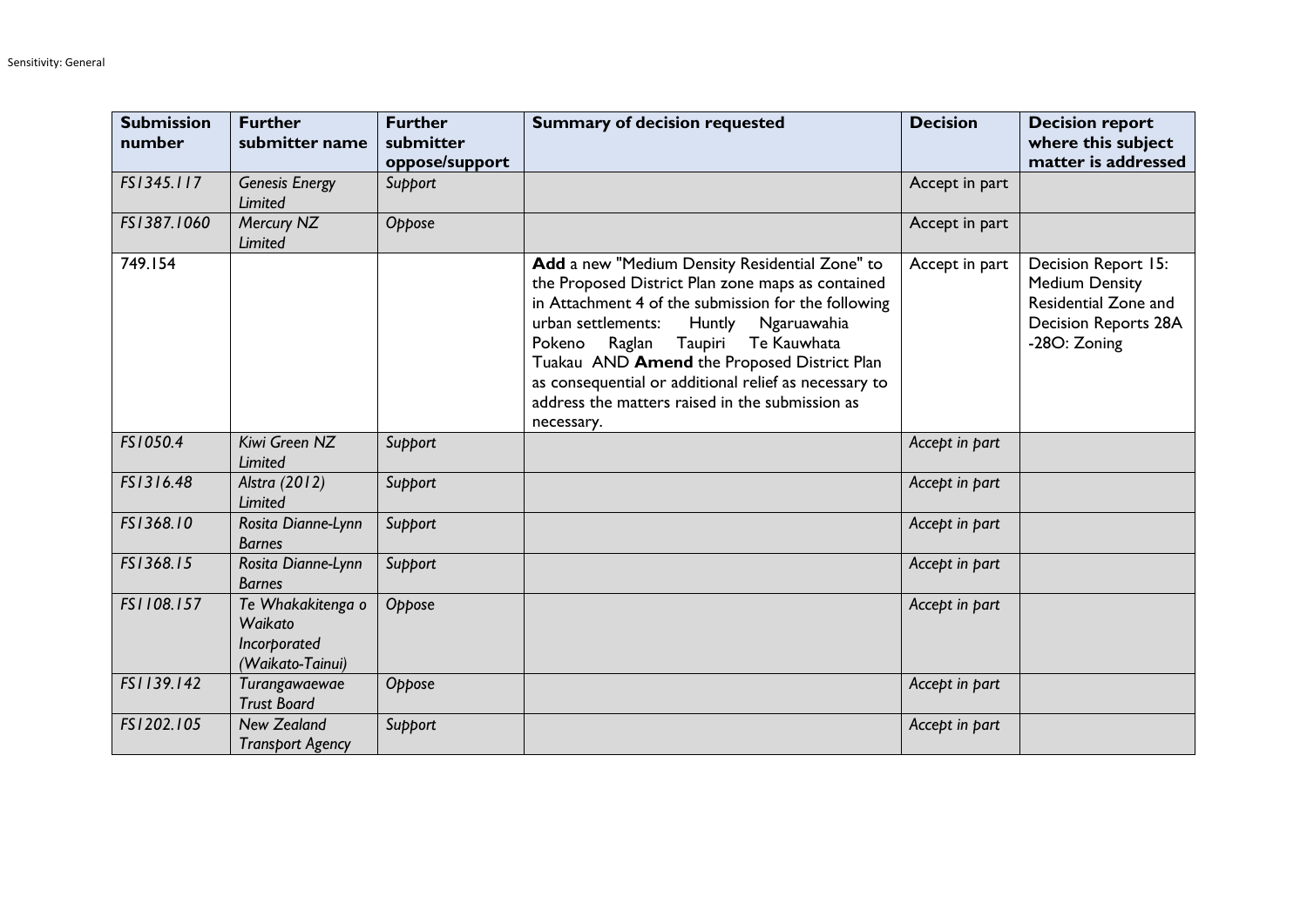| <b>Submission</b><br>number | <b>Further</b><br>submitter name                    | <b>Further</b><br>submitter<br>oppose/support | <b>Summary of decision requested</b>                                                                                                                                                                                                                                                                                                                                 | <b>Decision</b> | <b>Decision report</b><br>where this subject<br>matter is addressed |
|-----------------------------|-----------------------------------------------------|-----------------------------------------------|----------------------------------------------------------------------------------------------------------------------------------------------------------------------------------------------------------------------------------------------------------------------------------------------------------------------------------------------------------------------|-----------------|---------------------------------------------------------------------|
| FS1276.152                  | Whaingaroa<br>Environmental<br>Defence Inc. Society | Oppose                                        |                                                                                                                                                                                                                                                                                                                                                                      | Accept in part  |                                                                     |
| FS1345.118                  | <b>Genesis Energy</b><br>Limited                    | Oppose                                        |                                                                                                                                                                                                                                                                                                                                                                      | Accept in part  |                                                                     |
| FS1377.268                  | <b>Havelock Village</b><br>Limited                  | Support                                       |                                                                                                                                                                                                                                                                                                                                                                      | Accept in part  |                                                                     |
| FS1387.1061                 | Mercury NZ<br>Limited                               | Oppose                                        |                                                                                                                                                                                                                                                                                                                                                                      | Accept in part  |                                                                     |
| 749.155                     |                                                     |                                               | Delete objectives, rules, rules and definitions<br>relating to the National Grid. AND Delete<br>overlays that provide for the National Grid. AND<br><b>Amend the Proposed District Plan as</b><br>consequential or additional relief as necessary to<br>address the matters raised in the submission as<br>necessary.                                                | Reject          | Decision Report 13:<br>Infrastructure                               |
| FS1345.119                  | <b>Genesis Energy</b><br>Limited                    | Oppose                                        |                                                                                                                                                                                                                                                                                                                                                                      | Accept          |                                                                     |
| 749.156                     |                                                     |                                               | Add a definition of "Boarding House" within<br>Chapter 13 Definitions as follows: Boarding house<br>(also known as boarding establishments): Has the same<br>meaning as section 66B of the Residential Tenancies<br>Act 1986. AND Any consequential or further<br>amendments to the Proposed District Plan to give<br>effect and reference the term "Boarding house" | Reject          | Decision Report 30:<br><b>Definitions</b>                           |
| FS1387.1062                 | Mercury NZ<br>Limited                               | Oppose                                        |                                                                                                                                                                                                                                                                                                                                                                      | Accept          |                                                                     |
| 749.157                     |                                                     |                                               | Retain Rule 14.12.2 Restricted Discretionary<br>Activities as notified.                                                                                                                                                                                                                                                                                              | Accept in part  | Decision Report 13:<br>Infrastructure                               |
| 749.158                     |                                                     |                                               | Amend Rule 18.1.3 RD2 Restricted Discretionary<br>Activities as follows: RD2 (a) The construction of any                                                                                                                                                                                                                                                             | Accept          | Decision Report 20:<br><b>Business Zones</b>                        |